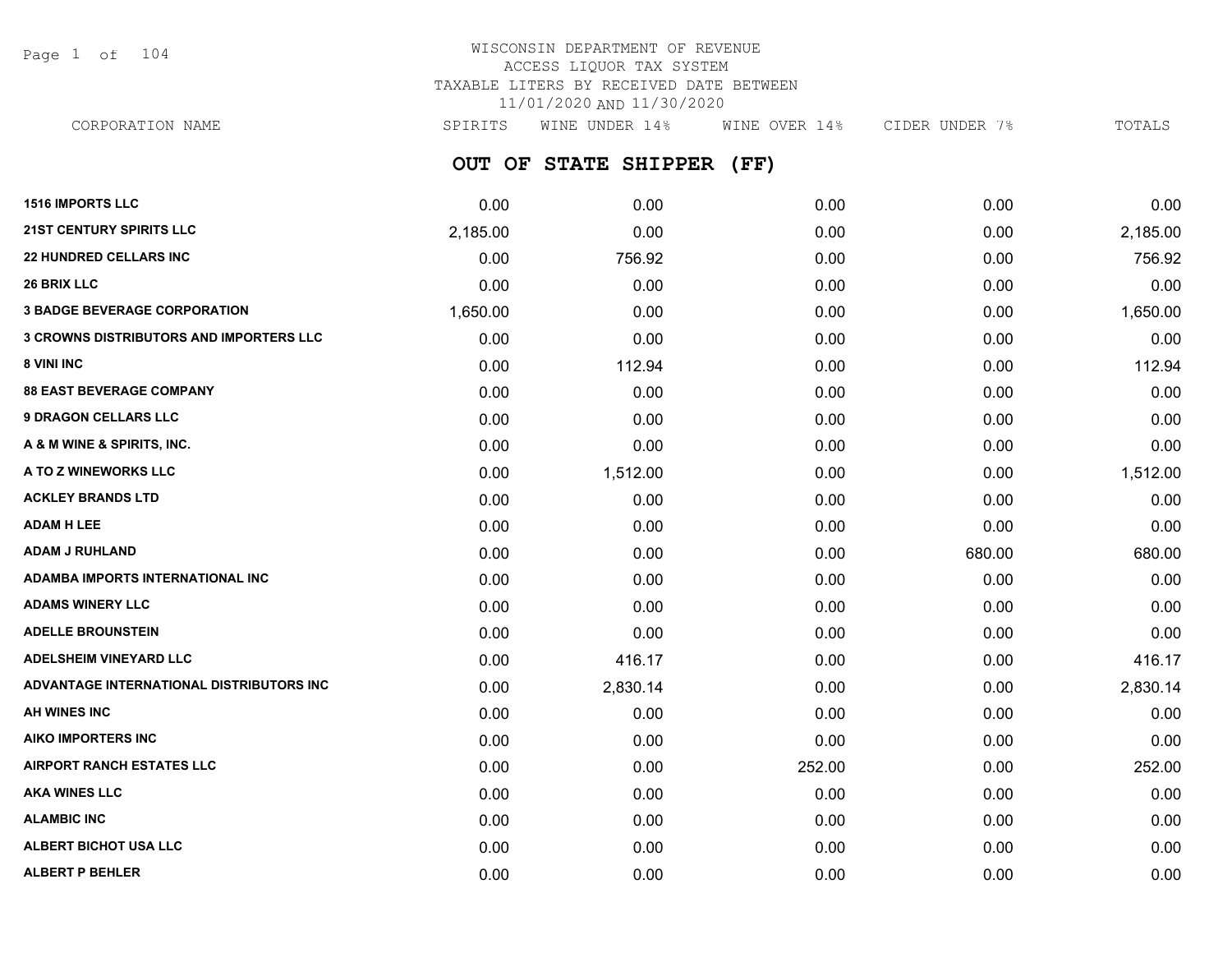Page 2 of 104

| CORPORATION NAME                       | SPIRITS  | WINE UNDER 14% | WINE OVER 14% | CIDER UNDER 7% | TOTALS   |
|----------------------------------------|----------|----------------|---------------|----------------|----------|
| ALEJANDRO BULGHERONI ESTATE LLC        | 0.00     | 0.00           | 0.00          | 0.00           | 0.00     |
| ALEXANDRIA NICOLE CELLARS LLC          | 0.00     | 0.00           | 0.00          | 0.00           | 0.00     |
| ALL BRAZILIAN IMPORT & EXPORT INC      | 0.00     | 0.00           | 0.00          | 0.00           | 0.00     |
| <b>ALLIED IMPORTERS USA LTD</b>        | 0.00     | 459.00         | 0.00          | 0.00           | 459.00   |
| <b>ALLORO VINEYARD INC</b>             | 0.00     | 0.00           | 0.00          | 0.00           | 0.00     |
| <b>ALLTECH'S BEVERAGE DIVISION LLC</b> | 423.00   | 0.00           | 0.00          | 0.00           | 423.00   |
| ALPHA & OMEGA WINERY LLC               | 0.00     | 0.00           | 27.00         | 0.00           | 27.00    |
| ALPHA MARKETING NETWORK INC            | 0.00     | 0.00           | 0.00          | 0.00           | 0.00     |
| <b>ALTAMAR BRANDS LLC</b>              | 253.50   | 0.00           | 0.00          | 0.00           | 253.50   |
| <b>ALTAMURA WINERY INC</b>             | 0.00     | 0.00           | 0.00          | 0.00           | 0.00     |
| <b>AMAVI CELLARS LLC</b>               | 0.00     | 0.00           | 126.00        | 0.00           | 126.00   |
| <b>AMBRABEV LLC</b>                    | 0.00     | 0.00           | 0.00          | 0.00           | 0.00     |
| <b>AMERICAN BEVERAGE CORP</b>          | 0.00     | 4,258.59       | 0.00          | 0.00           | 4,258.59 |
| <b>AMERICAN ESTATES WINES INC</b>      | 0.00     | 0.00           | 0.00          | 0.00           | 0.00     |
| AMERICAN NORTHWEST DISTRIBUTORS INC    | 0.00     | 61.82          | 3.17          | 0.00           | 64.99    |
| <b>AMERICAN OUTLAW SPIRITS INC</b>     | 670.50   | 0.00           | 0.00          | 0.00           | 670.50   |
| AMERICAN VINTAGE BEVERAGE INC.         | 2,835.00 | 0.00           | 0.00          | 0.00           | 2,835.00 |
| <b>AMERICAN VINTNERS LLC</b>           | 0.00     | 0.00           | 0.00          | 0.00           | 0.00     |
| <b>AMERICAN WINE TRADE INC</b>         | 0.00     | 117.00         | 0.00          | 0.00           | 117.00   |
| <b>AMIR PEAY</b>                       | 0.00     | 0.00           | 0.00          | 0.00           | 0.00     |
| <b>AMPHORA IMPORTS LLC</b>             | 0.00     | 0.00           | 0.00          | 0.00           | 0.00     |
| AMRUSS, INC.                           | 0.00     | 0.00           | 0.00          | 0.00           | 0.00     |
| <b>AMUSE BOUCHE LLC</b>                | 0.00     | 0.00           | 0.00          | 0.00           | 0.00     |
| <b>ANCIEN WINES INC</b>                | 0.00     | 0.00           | 0.00          | 0.00           | 0.00     |
| <b>ANCIENT PEAK INC</b>                | 0.00     | 0.00           | 0.00          | 0.00           | 0.00     |
| ANDERSONS CONN VALLEY WINERY INC       | 0.00     | 0.00           | 0.00          | 0.00           | 0.00     |
| <b>ANDIS WINES LLC</b>                 | 0.00     | 0.00           | 0.00          | 0.00           | 0.00     |
| <b>ANDREW FOX</b>                      | 0.00     | 0.00           | 0.00          | 0.00           | 0.00     |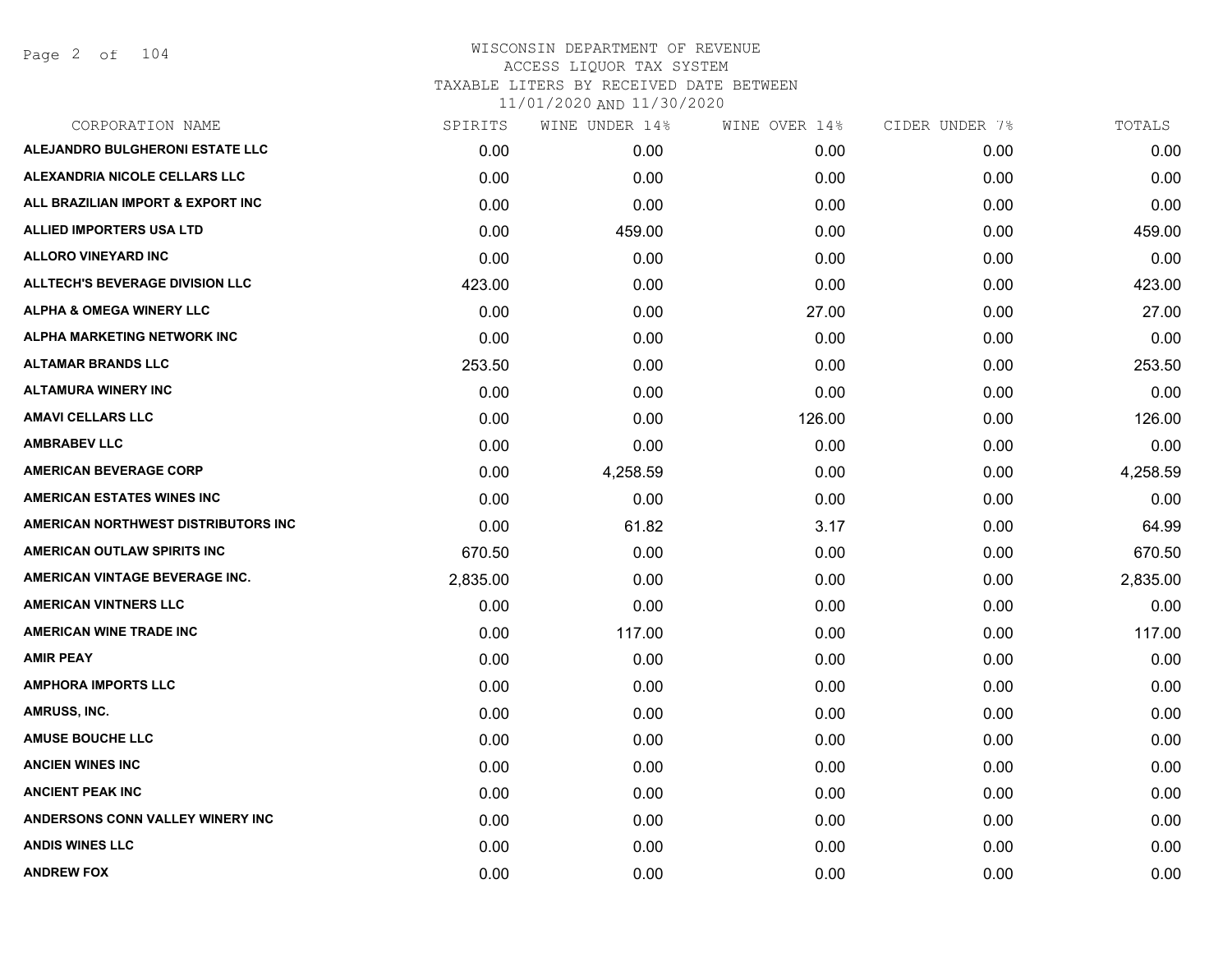Page 3 of 104

| CORPORATION NAME                                | SPIRITS   | WINE UNDER 14% | WINE OVER 14% | CIDER UNDER 7% | TOTALS    |
|-------------------------------------------------|-----------|----------------|---------------|----------------|-----------|
| <b>ANDREW T BECKSTOFFER</b>                     | 0.00      | 0.00           | 225.00        | 0.00           | 225.00    |
| <b>ANGELA OSBORNE</b>                           | 0.00      | 0.00           | 0.00          | 0.00           | 0.00      |
| <b>ANHEUSER-BUSCH COMPANIES LLC</b>             | 29,732.67 | 781.16         | 0.00          | 13,528.11      | 44,041.94 |
| <b>ANNE HUBATCH</b>                             | 0.00      | 0.00           | 0.00          | 0.00           | 0.00      |
| <b>ANTHONY BOZZANO</b>                          | 0.00      | 0.00           | 0.00          | 0.00           | 0.00      |
| <b>ANTHONY G MOLL</b>                           | 0.00      | 0.00           | 0.00          | 0.00           | 0.00      |
| <b>ANTHONY M TRUCHARD</b>                       | 0.00      | 0.00           | 189.00        | 0.00           | 189.00    |
| <b>ANTIPODEAN WINES LLC</b>                     | 0.00      | 0.00           | 0.00          | 0.00           | 0.00      |
| <b>APOLOGUE LLC</b>                             | 0.00      | 0.00           | 0.00          | 0.00           | 0.00      |
| <b>APOSTROPHE BRANDS LLC</b>                    | 0.00      | 0.00           | 0.00          | 0.00           | 0.00      |
| <b>APPELLATION TRADING COMPANY LLC</b>          | 0.00      | 0.00           | 0.00          | 0.00           | 0.00      |
| <b>APPELLATIONS LP</b>                          | 0.00      | 0.00           | 0.00          | 0.00           | 0.00      |
| AQUILINI BRANDS USA INC.                        | 0.00      | 0.00           | 0.00          | 0.00           | 0.00      |
| <b>ARANO LLC</b>                                | 0.00      | 819.00         | 2,583.00      | 0.00           | 3,402.00  |
| <b>ARCHANA A DAVE</b>                           | 0.00      | 0.00           | 0.00          | 0.00           | 0.00      |
| <b>ARCHER ROOSE INC</b>                         | 0.00      | 444.28         | 0.00          | 0.00           | 444.28    |
| AREL GROUP WINE & SPIRITS INC                   | 0.00      | 126.00         | 0.00          | 0.00           | 126.00    |
| <b>ARETE WINES LLC</b>                          | 0.00      | 0.00           | 0.00          | 0.00           | 0.00      |
| <b>ARIETTA INC</b>                              | 0.00      | 0.00           | 0.00          | 0.00           | 0.00      |
| <b>ARNOLD ANTON CARLSON</b>                     | 0.00      | 0.00           | 0.00          | 0.00           | 0.00      |
| <b>ARNOT-ROBERTS LLC</b>                        | 0.00      | 0.00           | 0.00          | 0.00           | 0.00      |
| <b>ARPENT LLC</b>                               | 0.00      | 0.00           | 0.00          | 0.00           | 0.00      |
| ARTISANAL DISTILLATES INC.                      | 0.00      | 0.00           | 0.00          | 0.00           | 0.00      |
| <b>ARTISANAL IMPORTS INC</b>                    | 0.00      | 0.00           | 0.00          | 0.00           | 0.00      |
| <b>ASSOCIATED BREWING COMPANY</b>               | 0.00      | 0.00           | 0.00          | 0.00           | 0.00      |
| <b>ASV WINES INC</b>                            | 0.00      | 882.00         | 0.00          | 0.00           | 882.00    |
| <b>ATHENEE IMPORTERS &amp; DISTRIBUTORS LTD</b> | 0.00      | 54.00          | 0.00          | 0.00           | 54.00     |
| ATLAS WINE COMPANY LLC                          | 0.00      | 126.00         | 0.00          | 0.00           | 126.00    |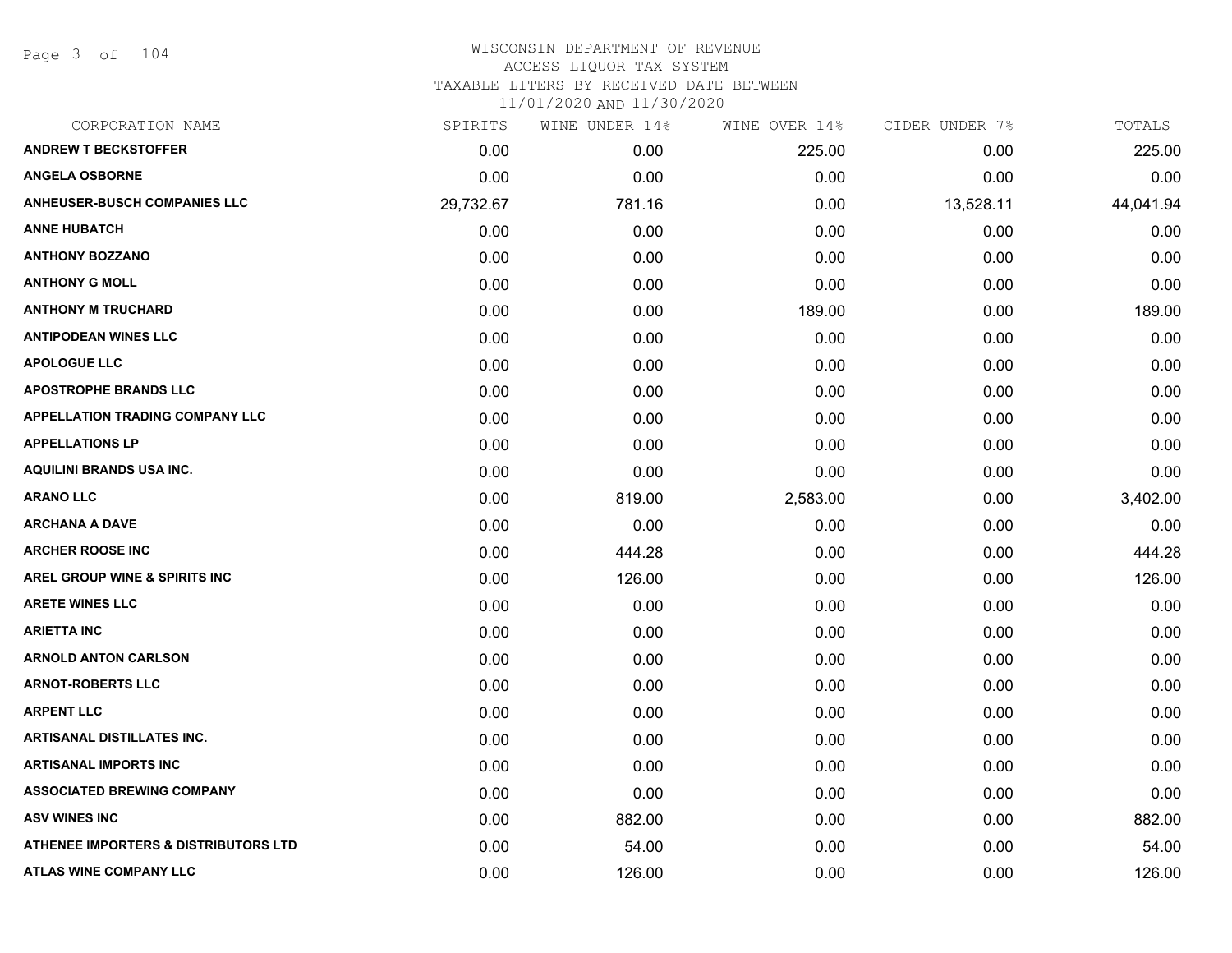Page 4 of 104

| CORPORATION NAME                           | SPIRITS    | WINE UNDER 14% | WINE OVER 14% | CIDER UNDER 7% | TOTALS     |
|--------------------------------------------|------------|----------------|---------------|----------------|------------|
| <b>ATOMIC BRANDS INC</b>                   | 10,322.83  | 0.00           | 0.00          | 0.00           | 10,322.83  |
| <b>AUGUST WINE GROUP LLC</b>               | 0.00       | 63.00          | 0.00          | 0.00           | 63.00      |
| <b>AUSTIN VODKA COMPANY LLC</b>            | 0.00       | 0.00           | 0.00          | 0.00           | 0.00       |
| AUSTIN WHISKEY COMPANY, LLC                | 0.00       | 0.00           | 0.00          | 0.00           | 0.00       |
| <b>AUSTRAL WINES LLC</b>                   | 0.00       | 675.00         | 0.00          | 0.00           | 675.00     |
| <b>AV BRANDS INC</b>                       | 0.00       | 0.00           | 0.00          | 0.00           | 0.00       |
| AVA FOOD LABS, INC                         | 0.00       | 0.00           | 0.00          | 0.00           | 0.00       |
| <b>AVID INC</b>                            | 0.00       | 0.00           | 0.00          | 0.00           | 0.00       |
| <b>AVV WINERY CO LLC</b>                   | 0.00       | 1,615.50       | 54.00         | 0.00           | 1,669.50   |
| <b>AXIOS INC</b>                           | 0.00       | 0.00           | 0.00          | 0.00           | 0.00       |
| <b>AZAR DISTILLING LLC</b>                 | 0.00       | 0.00           | 0.00          | 0.00           | 0.00       |
| <b>AZZURRE SPIRITS CORPORATION</b>         | 0.00       | 0.00           | 0.00          | 0.00           | 0.00       |
| <b>B &amp; I OVERSEAS TRADING INC</b>      | 0.00       | 0.00           | 0.00          | 0.00           | 0.00       |
| <b>B UNITED INTERNATIONAL INC</b>          | 0.00       | 0.00           | 396.48        | 0.00           | 396.48     |
| <b>B. NEKTAR LLC</b>                       | 0.00       | 90.00          | 0.00          | 1,120.00       | 1,210.00   |
| <b>BACARDI U.S.A., INC.</b>                | 244,212.36 | 1,117.60       | 252.00        | 0.00           | 245,581.96 |
| <b>BACCHUS TECHNOLOGIES LLC</b>            | 0.00       | 1,314.00       | 126.00        | 0.00           | 1,440.00   |
| <b>BACIO DIVINO CELLARS LLC</b>            | 0.00       | 0.00           | 0.00          | 0.00           | 0.00       |
| <b>BACKWARDS DISTILLING COMPANY, LLC</b>   | 0.00       | 0.00           | 0.00          | 0.00           | 0.00       |
| <b>BADGER MOUNTAIN INC</b>                 | 0.00       | 1,062.00       | 0.00          | 0.00           | 1,062.00   |
| <b>BALCONES DISTILLING LLC</b>             | 0.00       | 0.00           | 0.00          | 0.00           | 0.00       |
| <b>BALLENTINE VINEYARDS INC</b>            | 0.00       | 0.00           | 0.00          | 0.00           | 0.00       |
| <b>BALTHAZAR REX LLC</b>                   | 0.00       | 0.00           | 0.00          | 0.00           | 0.00       |
| <b>BANFI PRODUCTS CORPORATION</b>          | 18.00      | 15,744.00      | 0.00          | 0.00           | 15,762.00  |
| <b>BANVILLE &amp; JONES WINE MERCHANTS</b> | 0.00       | 3,012.00       | 9.00          | 0.00           | 3,021.00   |
| <b>BANZAI BEVERAGE CORPORATION</b>         | 0.00       | 0.00           | 0.00          | 0.00           | 0.00       |
| <b>BARGETTOS SANTA CRUZ WINERY INC</b>     | 0.00       | 480.00         | 0.00          | 0.00           | 480.00     |
| <b>BARLOW VINEYARDS LLC</b>                | 0.00       | 0.00           | 0.00          | 0.00           | 0.00       |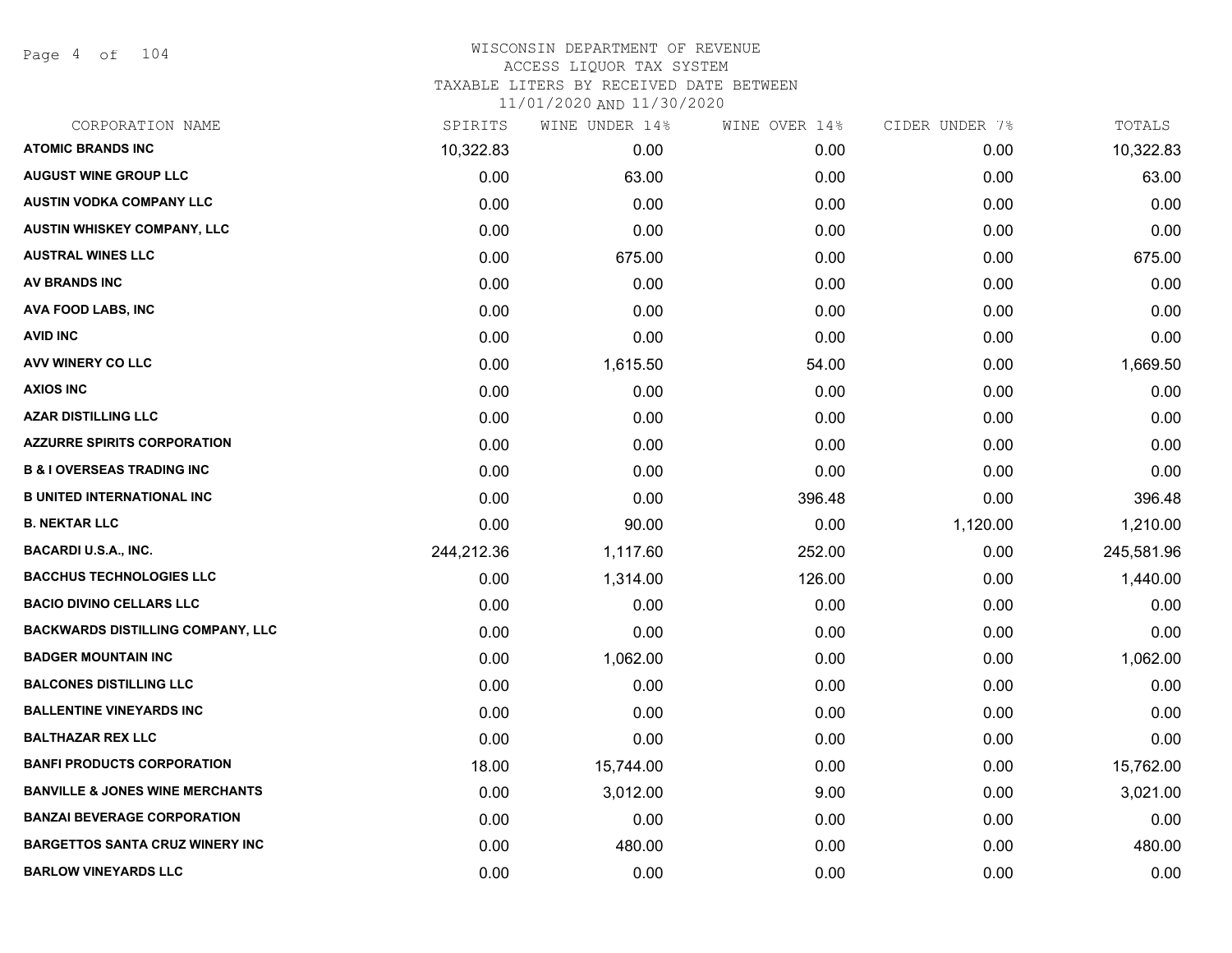Page 5 of 104

| CORPORATION NAME                                | SPIRITS | WINE UNDER 14% | WINE OVER 14% | CIDER UNDER 7% | TOTALS   |
|-------------------------------------------------|---------|----------------|---------------|----------------|----------|
| <b>BARNARD GRIFFIN INC</b>                      | 0.00    | 0.00           | 0.00          | 0.00           | 0.00     |
| <b>BARNETT VINEYARDS LP</b>                     | 0.00    | 0.00           | 0.00          | 0.00           | 0.00     |
| <b>BARON FRANCOIS LTD</b>                       | 36.00   | 207.00         | 0.00          | 0.00           | 243.00   |
| <b>BATTAGLIA DISTRIBUTING CORP INC</b>          | 4.50    | 526.50         | 0.00          | 0.00           | 531.00   |
| <b>BAUM WINE IMPORTS INC</b>                    | 48.00   | 4,686.00       | 546.00        | 0.00           | 5,280.00 |
| <b>BEATBOX BEVERAGES LLC</b>                    | 0.00    | 0.00           | 0.00          | 0.00           | 0.00     |
| <b>BEAUX FRERES LLC</b>                         | 0.00    | 0.00           | 0.00          | 0.00           | 0.00     |
| <b>BEDFORD &amp; GROVE LLC</b>                  | 270.00  | 0.00           | 0.00          | 0.00           | 270.00   |
| <b>BEDROCK WINE COMPANY LP</b>                  | 0.00    | 0.00           | 0.00          | 0.00           | 0.00     |
| <b>BENDISTILLERY INC</b>                        | 0.00    | 0.00           | 0.00          | 0.00           | 0.00     |
| <b>BENNETT LANE WINERY LLC</b>                  | 0.00    | 0.00           | 0.00          | 0.00           | 0.00     |
| <b>BENOVIA WINERY LLC</b>                       | 0.00    | 0.00           | 0.00          | 0.00           | 0.00     |
| <b>BEPPE &amp; THE ARCHITECT LLC</b>            | 0.00    | 0.00           | 0.00          | 0.00           | 0.00     |
| <b>BERGSTROM WINES LLC</b>                      | 0.00    | 54.00          | 0.00          | 0.00           | 54.00    |
| <b>BERNARDUS LLC</b>                            | 0.00    | 0.00           | 0.00          | 0.00           | 0.00     |
| <b>BETHEL HEIGHTS VINEYARD INC</b>              | 0.00    | 0.00           | 0.00          | 0.00           | 0.00     |
| BETTER BRANDS INTERNATIONAL                     | 0.00    | 447.00         | 63.00         | 0.00           | 510.00   |
| <b>BETZ CELLARS LLC</b>                         | 0.00    | 0.00           | 0.00          | 0.00           | 0.00     |
| <b>BEVAN CELLARS, LLC</b>                       | 0.00    | 0.00           | 0.00          | 0.00           | 0.00     |
| <b>BEVERAGE BROTHERS INC</b>                    | 0.00    | 0.00           | 0.00          | 0.00           | 0.00     |
| <b>BIAGIO CRU &amp; ESTATE WINES LLC</b>        | 0.00    | 0.00           | 0.00          | 0.00           | 0.00     |
| BIEN NACIDO VINEYARDS OF RANCHO TEPUSQUET<br>LP | 0.00    | 0.00           | 0.00          | 0.00           | 0.00     |
| <b>BILTMORE ESTATE WINE COMPANY</b>             | 0.00    | 0.00           | 0.00          | 0.00           | 0.00     |
| <b>BLACK ROCK SPIRITS LLC</b>                   | 162.00  | 0.00           | 0.00          | 0.00           | 162.00   |
| <b>BLACKBIRD VINEYARDS LLC</b>                  | 0.00    | 126.00         | 1,008.00      | 0.00           | 1,134.00 |
| <b>BLAIR VINEYARDS LLC</b>                      | 0.00    | 0.00           | 0.00          | 0.00           | 0.00     |
| <b>BLAKE FARMS HARD APPLE CIDER LLC</b>         | 0.00    | 0.00           | 0.00          | 0.00           | 0.00     |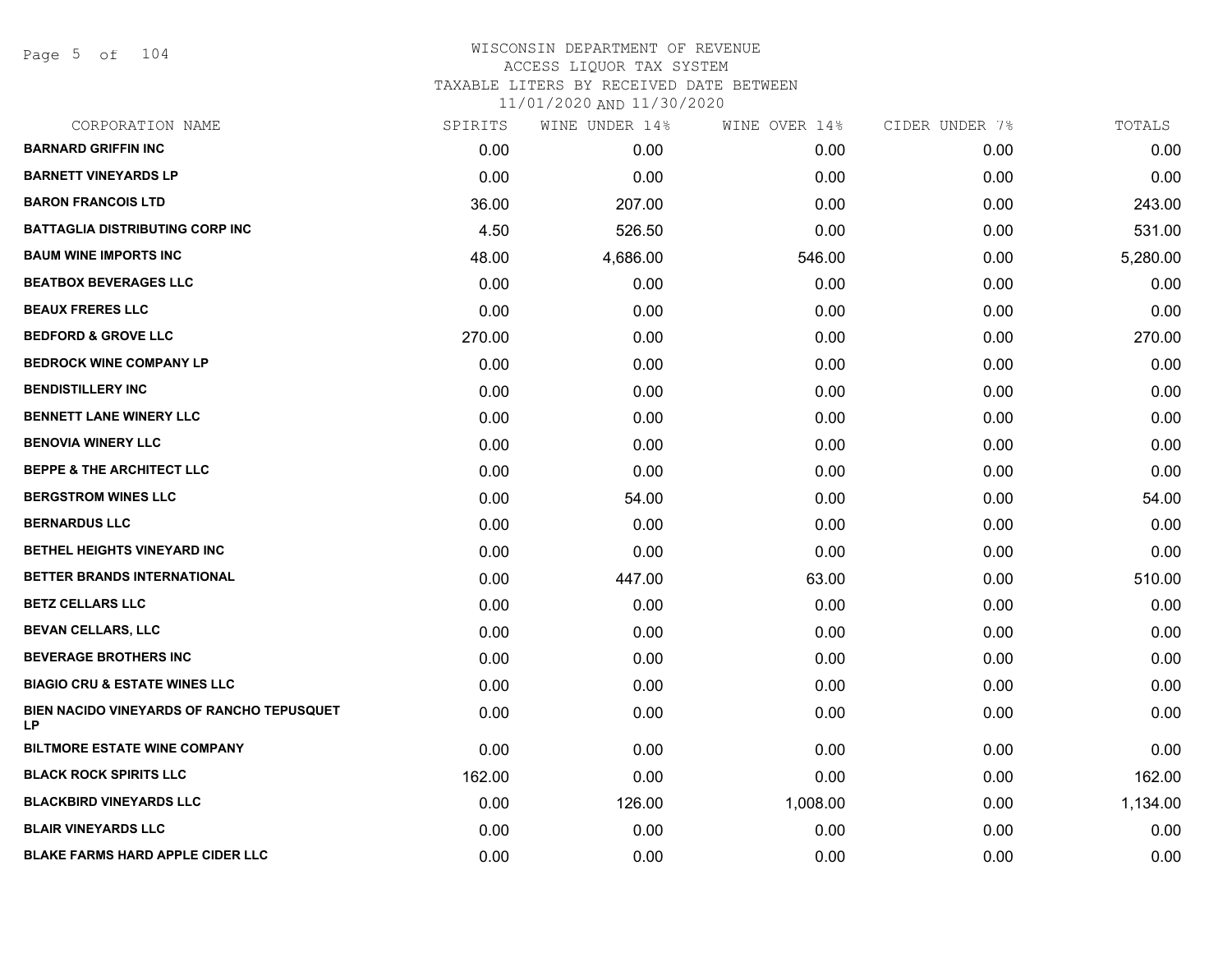Page 6 of 104

| CORPORATION NAME                               | SPIRITS | WINE UNDER 14% | WINE OVER 14% | CIDER UNDER 7% | TOTALS     |
|------------------------------------------------|---------|----------------|---------------|----------------|------------|
| <b>BLAUM BROS DISTILLING CO LLC</b>            | 0.00    | 0.00           | 0.00          | 0.00           | 0.00       |
| <b>BLUE RIDGE DISTILLING CO INC.</b>           | 0.00    | 0.00           | 0.00          | 0.00           | 0.00       |
| <b>BLUE ROCK VINEYARD LLC</b>                  | 0.00    | 0.00           | 0.00          | 0.00           | 0.00       |
| <b>BLUE SPIRITS DISTILLING LLC</b>             | 0.00    | 0.00           | 0.00          | 0.00           | 0.00       |
| <b>BNA WINE GROUP LLC</b>                      | 0.00    | 696.00         | 126.00        | 0.00           | 822.00     |
| <b>BOEGER WINERY INC</b>                       | 0.00    | 0.00           | 0.00          | 0.00           | 0.00       |
| <b>BOGLE VINEYARDS INC</b>                     | 0.00    | 2,646.00       | 43,476.00     | 0.00           | 46,122.00  |
| <b>BONANNO VINTNERS LLC</b>                    | 0.00    | 0.00           | 0.00          | 0.00           | 0.00       |
| <b>BONNY DOON WINERY INC</b>                   | 0.00    | 0.00           | 0.00          | 0.00           | 0.00       |
| <b>BOOKER VINEYARD &amp; WINERY</b>            | 0.00    | 0.00           | 0.00          | 0.00           | 0.00       |
| <b>BOSTON BEER CORPORATION</b>                 | 0.00    | 0.00           | 0.00          | 130,334.88     | 130,334.88 |
| <b>BOUCHAINE VINEYARDS INC</b>                 | 0.00    | 0.00           | 0.00          | 0.00           | 0.00       |
| <b>BOUNDARY BREAKS LLC</b>                     | 0.00    | 0.00           | 0.00          | 0.00           | 0.00       |
| <b>BOURGET IMPORTS LLC</b>                     | 0.00    | 0.00           | 0.00          | 0.00           | 0.00       |
| <b>BOUTINOT USA INC</b>                        | 0.00    | 0.00           | 0.00          | 0.00           | 0.00       |
| <b>BOUTIQUE BEVERAGE CO</b>                    | 0.00    | 0.00           | 0.00          | 0.00           | 0.00       |
| <b>BRASSFIELD ESTATE WINERY LLC</b>            | 0.00    | 0.00           | 495.00        | 0.00           | 495.00     |
| <b>BRAZOS WINE IMPORTS LLC</b>                 | 0.00    | 2,850.00       | 459.00        | 0.00           | 3,309.00   |
| <b>BREWDOG BREWING COMPANY LLC</b>             | 0.00    | 0.00           | 0.00          | 0.00           | 0.00       |
| <b>BRIAN CARTER CELLARS LLC</b>                | 0.00    | 0.00           | 0.00          | 0.00           | 0.00       |
| <b>BRICKELL WINES LLC</b>                      | 0.00    | 0.00           | 0.00          | 0.00           | 0.00       |
| <b>BRIDGEVIEW VINEYARDS INC</b>                | 0.00    | 504.00         | 0.00          | 0.00           | 504.00     |
| <b>BRIGHT CELLARS INC</b>                      | 0.00    | 0.00           | 0.00          | 0.00           | 0.00       |
| <b>BROADBENT SELECTIONS INC</b>                | 0.00    | 81.00          | 0.00          | 0.00           | 81.00      |
| <b>BRONCO WINE COMPANY</b>                     | 94.50   | 65,611.33      | 3,852.00      | 0.00           | 69,557.83  |
| <b>BROTHERS INTERNATIONAL FOOD CORPORATION</b> | 0.00    | 0.00           | 0.00          | 0.00           | 0.00       |
| <b>BROVO SPIRITS LLC</b>                       | 0.00    | 0.00           | 0.00          | 0.00           | 0.00       |
| <b>BROWNE FAMILY WINES LLC</b>                 | 0.00    | 0.00           | 0.00          | 0.00           | 0.00       |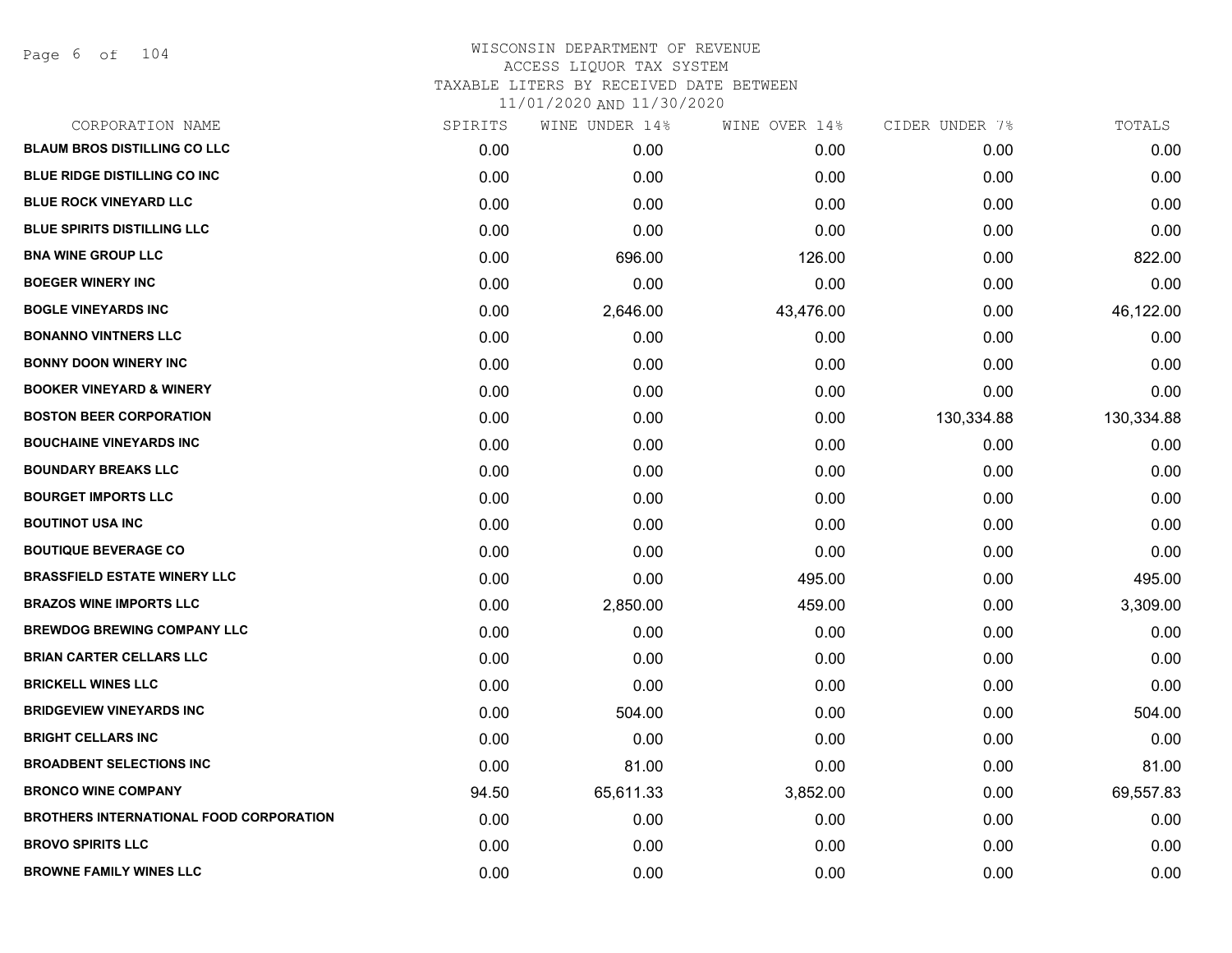#### WISCONSIN DEPARTMENT OF REVENUE

#### ACCESS LIQUOR TAX SYSTEM

TAXABLE LITERS BY RECEIVED DATE BETWEEN

| CORPORATION NAME                            | SPIRITS    | WINE UNDER 14% | WINE OVER 14% | CIDER UNDER 7% | TOTALS     |
|---------------------------------------------|------------|----------------|---------------|----------------|------------|
| <b>BROWN-FORMAN CORPORATION</b>             | 360,572.25 | 65,391.45      | 27.00         | 0.00           | 425,990.70 |
| <b>BRUTOCAO CELLARS LP</b>                  | 0.00       | 0.00           | 0.00          | 0.00           | 0.00       |
| <b>BRYN MAWR VINEYARDS INC</b>              | 0.00       | 6.75           | 2.25          | 0.00           | 9.00       |
| <b>BUCKLER FAMILY VINEYARDS LLC</b>         | 0.00       | 0.00           | 0.00          | 0.00           | 0.00       |
| <b>BUEHLER VINEYARDS INC</b>                | 0.00       | 0.00           | 270.00        | 0.00           | 270.00     |
| <b>BULLY HILL VINEYARDS INC</b>             | 0.00       | 0.00           | 0.00          | 0.00           | 0.00       |
| <b>BURGESS CELLARS INC</b>                  | 0.00       | 0.00           | 0.00          | 0.00           | 0.00       |
| <b>BURKE &amp; MORRIS SPIRITS LLC</b>       | 0.00       | 0.00           | 0.00          | 0.00           | 0.00       |
| <b>BUZZBALLZ LLC</b>                        | 0.00       | 5,616.00       | 2,908.22      | 0.00           | 8,524.22   |
| <b>BUZZBOX BEVERAGES INC</b>                | 0.00       | 0.00           | 0.00          | 0.00           | 0.00       |
| <b>BWSC LLC</b>                             | 0.00       | 2,340.00       | 0.00          | 0.00           | 2,340.00   |
| <b>BYMOFO LLC</b>                           | 0.00       | 0.00           | 0.00          | 0.00           | 0.00       |
| <b>C &amp; C WINE SERVICES INC</b>          | 0.00       | 0.00           | 0.00          | 0.00           | 0.00       |
| <b>C MONDAVI &amp; FAMILY</b>               | 0.00       | 21,141.00      | 621.00        | 0.00           | 21,762.00  |
| <b>C SQUARED CIDERS LLC</b>                 | 0.00       | 0.00           | 0.00          | 2,664.64       | 2,664.64   |
| <b>CABERNET CORP</b>                        | 0.00       | 1,165.50       | 252.00        | 0.00           | 1,417.50   |
| <b>CAL VIN ENTERPRISES CORPORATION</b>      | 0.00       | 0.00           | 0.00          | 0.00           | 0.00       |
| <b>CALIFORNIA CIDER COMPANY</b>             | 0.00       | 126.50         | 0.00          | 12,590.28      | 12,716.78  |
| <b>CALIFORNIA VINEYARDS INC</b>             | 0.00       | 0.00           | 0.00          | 0.00           | 0.00       |
| <b>CALIFORNIA WINE WORKS LLC</b>            | 0.00       | 0.00           | 0.00          | 0.00           | 0.00       |
| <b>CALLUNA VINEYARDS LLC</b>                | 0.00       | 0.00           | 0.00          | 0.00           | 0.00       |
| <b>CAMARDA CORP</b>                         | 0.00       | 0.00           | 0.00          | 0.00           | 0.00       |
| <b>CAMARENA IMPORTS LLC</b>                 | 0.00       | 0.00           | 0.00          | 0.00           | 0.00       |
| <b>CAMELOT IMPORTING CO INC</b>             | 0.00       | 0.00           | 0.00          | 0.00           | 0.00       |
| <b>CAMPARI AMERICA LLC</b>                  | 90,576.00  | 162.00         | 162.00        | 0.00           | 90,900.00  |
| <b>CAMPBELL &amp; MCGILL SELECTIONS LLC</b> | 0.00       | 0.00           | 0.00          | 0.00           | 0.00       |
| <b>CAMPEON SPIRITS COMPANY INC</b>          | 0.00       | 0.00           | 0.00          | 0.00           | 0.00       |
| <b>CANNON RIVER WINERY LLC</b>              | 0.00       | 0.00           | 0.00          | 0.00           | 0.00       |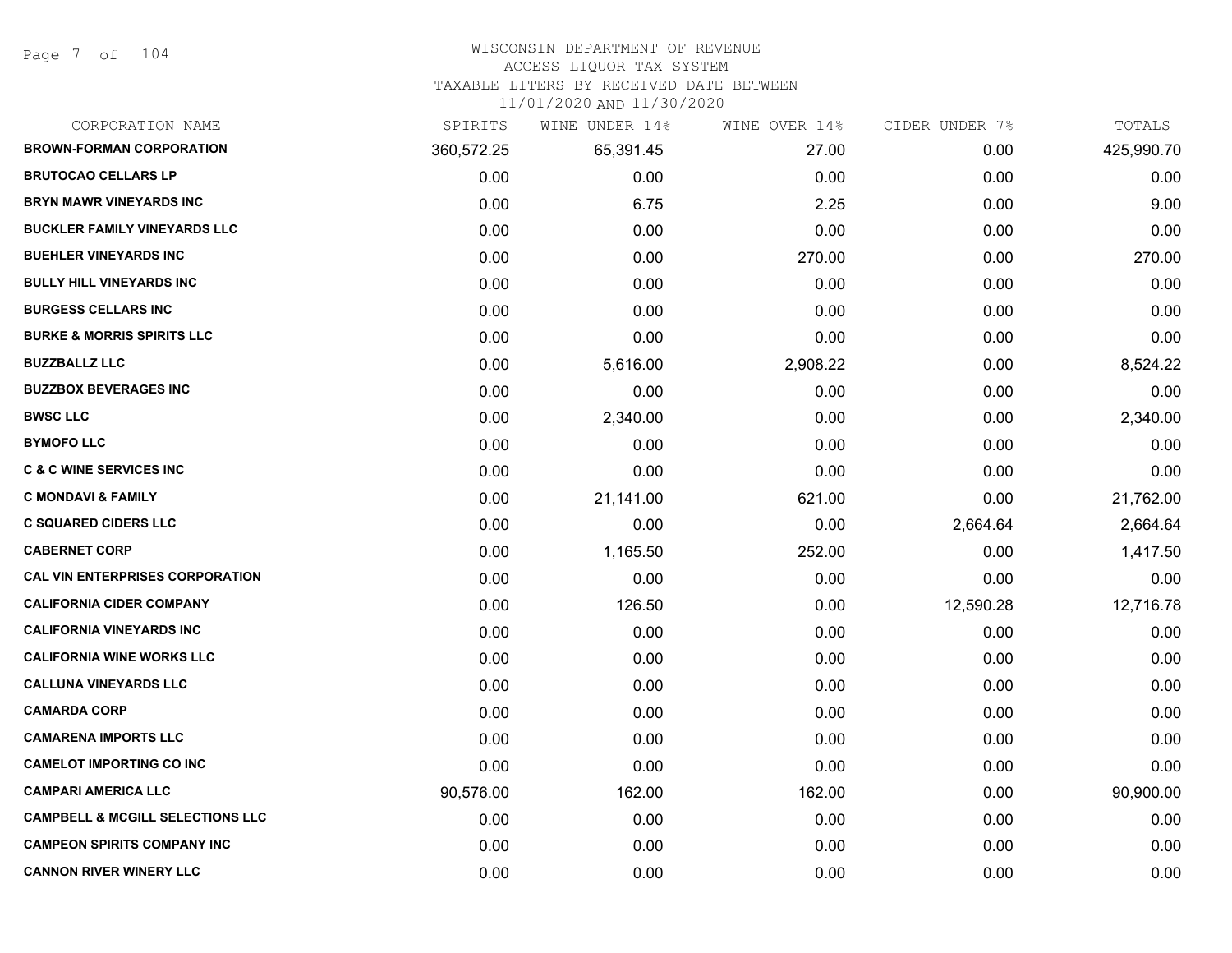Page 8 of 104

## WISCONSIN DEPARTMENT OF REVENUE ACCESS LIQUOR TAX SYSTEM TAXABLE LITERS BY RECEIVED DATE BETWEEN

| CORPORATION NAME                            | SPIRITS   | WINE UNDER 14% | WINE OVER 14% | CIDER UNDER 7% | TOTALS    |
|---------------------------------------------|-----------|----------------|---------------|----------------|-----------|
| <b>CAPARONE WINERY LLC</b>                  | 0.00      | 126.00         | 0.00          | 0.00           | 126.00    |
| <b>CAPE CLASSICS INC</b>                    | 0.00      | 1,395.00       | 63.00         | 0.00           | 1,458.00  |
| <b>CARDINAL SPIRITS LLC</b>                 | 0.00      | 0.00           | 0.00          | 0.00           | 0.00      |
| <b>CARDINAL WINE GROUP LLC</b>              | 0.00      | 0.00           | 0.00          | 0.00           | 0.00      |
| <b>CARDWELL HILL CELLARS LLC</b>            | 0.00      | 0.00           | 0.00          | 0.00           | 0.00      |
| <b>CARIBBEAN DISTILLERS LLC</b>             | 5,207.97  | 0.00           | 0.00          | 0.00           | 5,207.97  |
| <b>CARIBBEAN SPIRITS INC</b>                | 0.00      | 0.00           | 0.00          | 0.00           | 0.00      |
| <b>CARL THOMA</b>                           | 0.00      | 0.00           | 0.00          | 0.00           | 0.00      |
| <b>CARLOS HUBNER-ARTETA</b>                 | 0.00      | 0.00           | 0.00          | 0.00           | 0.00      |
| <b>CARLSON VINEYARDS INC</b>                | 0.00      | 0.00           | 0.00          | 0.00           | 0.00      |
| <b>CAROLINA DISTRIBUTION LLC</b>            | 0.00      | 0.00           | 0.00          | 0.00           | 0.00      |
| <b>CARRIAGE HOUSE IMPORTS, LTD.</b>         | 225.00    | 0.00           | 0.00          | 0.00           | 225.00    |
| <b>CASTIEL ESTATE LLC</b>                   | 0.00      | 0.00           | 0.00          | 0.00           | 0.00      |
| <b>CASTLE BRANDS USA CORP</b>               | 0.00      | 0.00           | 0.00          | 0.00           | 0.00      |
| <b>CASTORO CELLARS</b>                      | 0.00      | 0.00           | 0.00          | 0.00           | 0.00      |
| <b>CAYMUS VINEYARDS INC</b>                 | 0.00      | 0.00           | 0.00          | 0.00           | 0.00      |
| <b>CEDAR KNOLL VINEYARDS INC</b>            | 0.00      | 0.00           | 0.00          | 0.00           | 0.00      |
| <b>CELEBRATION DISTILLATION CORPORATION</b> | 0.00      | 0.00           | 0.00          | 0.00           | 0.00      |
| <b>CELLARS INTERNATIONAL INC</b>            | 0.00      | 0.00           | 0.00          | 0.00           | 0.00      |
| <b>CELLIER WINES DISTRIBUTING INC</b>       | 0.00      | 0.00           | 0.00          | 0.00           | 0.00      |
| <b>CHAISE VENTURES INC</b>                  | 0.00      | 0.00           | 0.00          | 0.00           | 0.00      |
| <b>CHANNING DAUGHTERS WINERY LLC</b>        | 0.00      | 0.00           | 0.00          | 0.00           | 0.00      |
| <b>CHAPPELLET WINERY INC</b>                | 0.00      | 0.00           | 504.00        | 0.00           | 504.00    |
| <b>CHARBAUT AMERICA INC</b>                 | 13.00     | 0.00           | 0.00          | 0.00           | 13.00     |
| <b>CHARLES &amp; MARTHA BARRA</b>           | 0.00      | 270.00         | 54.00         | 0.00           | 324.00    |
| <b>CHARLES JACQUIN ET CIE INC</b>           | 35,520.79 | 0.00           | 831.86        | 0.00           | 36,352.65 |
| <b>CHARLES NEAL SELECTIONS INC</b>          | 0.00      | 0.00           | 0.00          | 0.00           | 0.00      |
| <b>CHARLES REININGER LLC</b>                | 0.00      | 0.00           | 0.00          | 0.00           | 0.00      |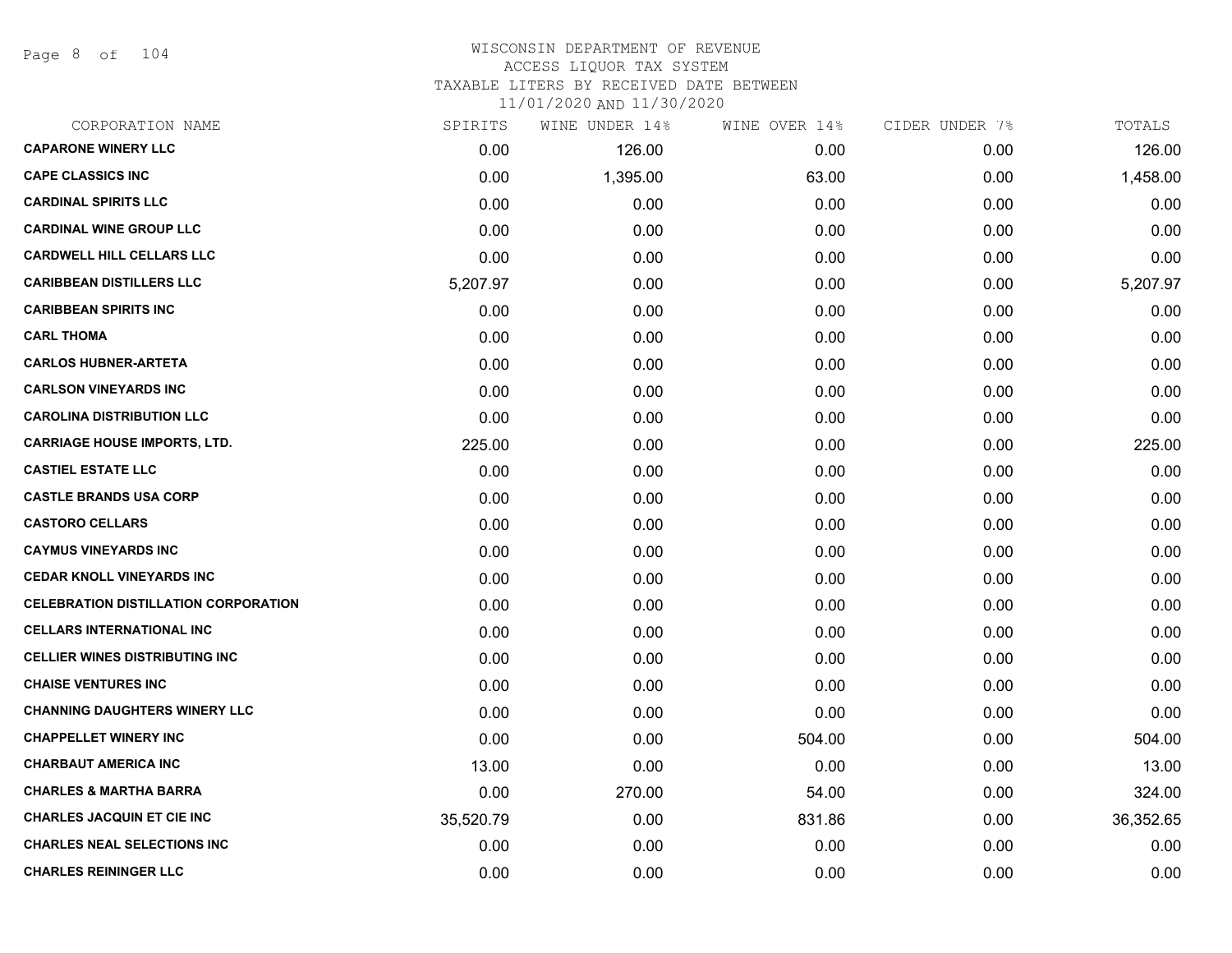Page 9 of 104

# WISCONSIN DEPARTMENT OF REVENUE ACCESS LIQUOR TAX SYSTEM TAXABLE LITERS BY RECEIVED DATE BETWEEN

| CORPORATION NAME                      | SPIRITS    | WINE UNDER 14% | WINE OVER 14% | CIDER UNDER 7% | TOTALS     |
|---------------------------------------|------------|----------------|---------------|----------------|------------|
| <b>CHATEAU BARNABY LLC</b>            | 0.00       | 0.00           | 0.00          | 0.00           | 0.00       |
| <b>CHATEAU DIANA LLC</b>              | 0.00       | 58.34          | 15,876.00     | 0.00           | 15,934.34  |
| <b>CHATEAU OPERATIONS, LTD.</b>       | 0.00       | 252.00         | 0.00          | 0.00           | 252.00     |
| <b>CHATHAM IMPORTS INC</b>            | 2,523.00   | 630.00         | 0.00          | 0.00           | 3,153.00   |
| <b>CHEHALEM INC</b>                   | 0.00       | 126.00         | 0.00          | 0.00           | 126.00     |
| <b>CHICAGO DISTILLING COMPANY LLC</b> | 0.00       | 0.00           | 0.00          | 0.00           | 0.00       |
| <b>CHOYA UMESHU USA INC</b>           | 0.00       | 0.00           | 0.00          | 0.00           | 0.00       |
| <b>CHRISTOPHER F PITTENGER</b>        | 0.00       | 0.00           | 0.00          | 0.00           | 0.00       |
| <b>CHRISTOPHER FIGGINS</b>            | 0.00       | 0.00           | 0.00          | 0.00           | 0.00       |
| <b>CHRISTOPHER J BROCKWAY</b>         | 0.00       | 414.00         | 0.00          | 0.00           | 414.00     |
| <b>CHRISTOPHER MICHAEL WINES LLC</b>  | 0.00       | 333.00         | 0.00          | 0.00           | 333.00     |
| CIV (USA) INC                         | 0.00       | 0.00           | 0.00          | 0.00           | 0.00       |
| <b>CLAAR CELLARS LLC</b>              | 0.00       | 0.00           | 0.00          | 0.00           | 0.00       |
| <b>CLASSIC WINES INC</b>              | 0.00       | 0.00           | 0.00          | 0.00           | 0.00       |
| <b>CLASSICAL WINES FROM SPAIN LTD</b> | 0.00       | 0.00           | 0.00          | 0.00           | 0.00       |
| <b>CLENDENENLINDQUIST VINTNERS</b>    | 0.00       | 0.00           | 0.00          | 0.00           | 0.00       |
| <b>CLINE CELLARS INC</b>              | 0.00       | 1,800.00       | 5,373.00      | 0.00           | 7,173.00   |
| <b>CLINE SISTERS IMPORTS LLC</b>      | 0.00       | 0.00           | 0.00          | 0.00           | 0.00       |
| <b>CLOS LACHANCE WINES LLC</b>        | 0.00       | 572.00         | 126.00        | 0.00           | 698.00     |
| <b>CNS ENTERPRISES INC</b>            | 0.00       | 0.00           | 0.00          | 0.00           | 0.00       |
| <b>COCKERELL WINE CONSULTING LLC</b>  | 0.00       | 0.00           | 0.00          | 0.00           | 0.00       |
| <b>CODIPRAL, LLC</b>                  | 0.00       | 0.00           | 0.00          | 0.00           | 0.00       |
| <b>CODY T WRIGHT</b>                  | 0.00       | 0.00           | 0.00          | 0.00           | 0.00       |
| <b>COMPASSPOINT IMPORTS</b>           | 0.00       | 0.00           | 0.00          | 0.00           | 0.00       |
| <b>CONSTELLATION BRANDS, INC.</b>     | 163,987.44 | 404,586.28     | 25,821.00     | 0.00           | 594,394.72 |
| <b>COOL HAND VINEYARDS LLC</b>        | 0.00       | 0.00           | 33.29         | 0.00           | 33.29      |
| <b>COPA FINA WINE IMPORTS LLC</b>     | 0.00       | 0.00           | 0.00          | 0.00           | 0.00       |
| <b>COPPER CANE LLC</b>                | 0.00       | 0.00           | 0.00          | 0.00           | 0.00       |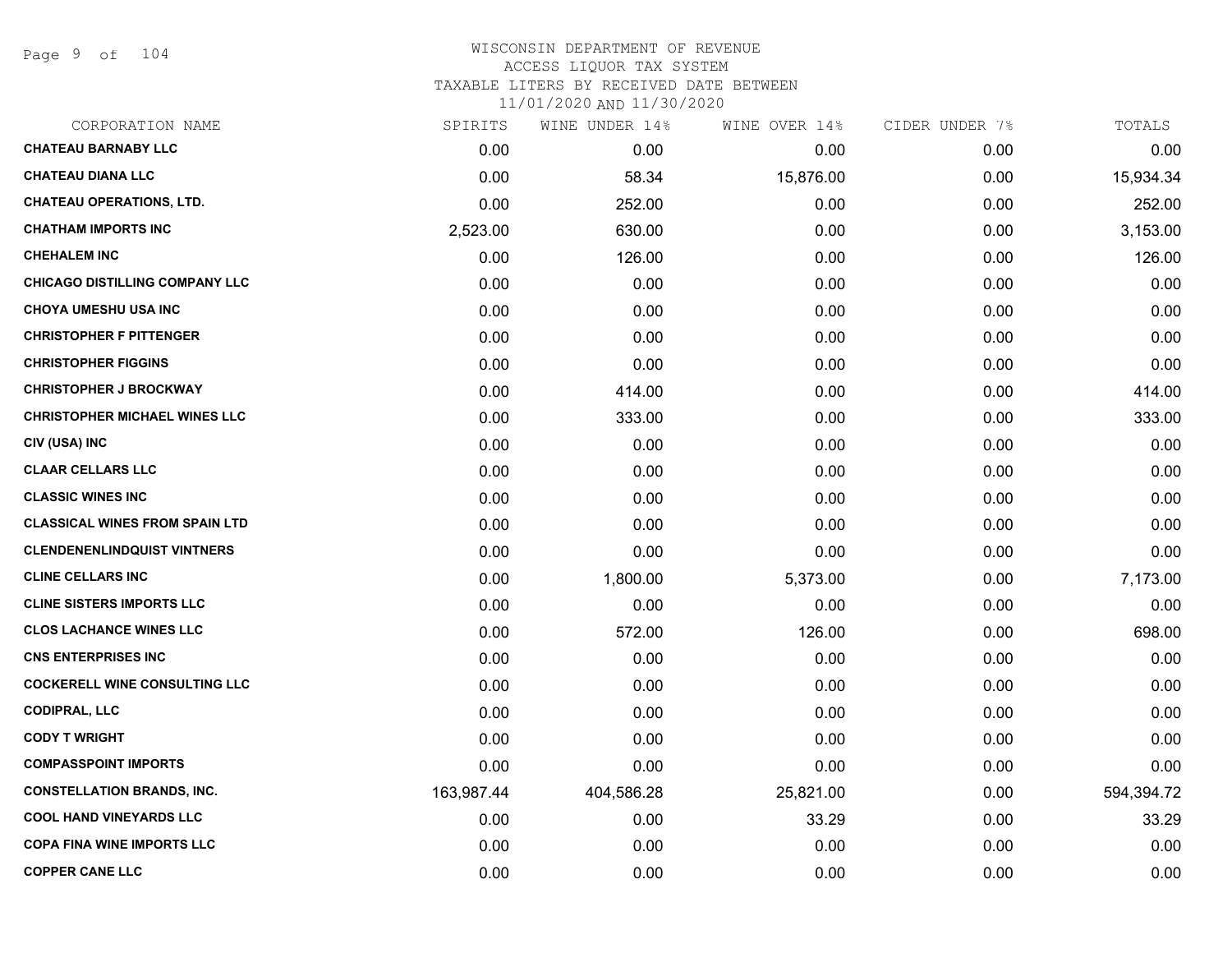Page 10 of 104

## WISCONSIN DEPARTMENT OF REVENUE ACCESS LIQUOR TAX SYSTEM TAXABLE LITERS BY RECEIVED DATE BETWEEN

| CORPORATION NAME                                   | SPIRITS | WINE UNDER 14% | WINE OVER 14% | CIDER UNDER 7% | TOTALS   |
|----------------------------------------------------|---------|----------------|---------------|----------------|----------|
| <b>CORA IMPORTS LTD</b>                            | 0.00    | 0.00           | 0.00          | 0.00           | 0.00     |
| <b>CORDELINA WINE COMPANY LLC</b>                  | 0.00    | 0.00           | 0.00          | 0.00           | 0.00     |
| <b>CORK ALLIANCE INC</b>                           | 0.00    | 540.00         | 0.00          | 0.00           | 540.00   |
| <b>CORNERSTONE CELLARS LLC</b>                     | 0.00    | 0.00           | 0.00          | 0.00           | 0.00     |
| <b>CORNERSTONE U.S. WINE IMPORTS INC</b>           | 0.00    | 0.00           | 0.00          | 0.00           | 0.00     |
| <b>CORY J MICHAL</b>                               | 0.00    | 0.00           | 0.00          | 0.00           | 0.00     |
| <b>COUNTRY HERITAGE WINERY &amp; VINEYARD INC.</b> | 0.00    | 0.00           | 0.00          | 0.00           | 0.00     |
| <b>COUP DE FOUDRE LLC</b>                          | 0.00    | 0.00           | 0.00          | 0.00           | 0.00     |
| <b>COURAGEOUS INC</b>                              | 0.00    | 0.00           | 0.00          | 0.00           | 0.00     |
| <b>CRACOVIA BRANDS INC</b>                         | 52.50   | 27.00          | 18.00         | 0.00           | 97.50    |
| <b>CRAFTED ARTISAN MEADERY LLC</b>                 | 0.00    | 1,008.00       | 0.00          | 0.00           | 1,008.00 |
| <b>CRAIG S HANDLY</b>                              | 0.00    | 0.00           | 0.00          | 0.00           | 0.00     |
| <b>CREATIVE WINE CONCEPTS INC</b>                  | 0.00    | 0.00           | 0.00          | 0.00           | 0.00     |
| <b>CREW WINE COMPANY LLC</b>                       | 0.00    | 4,740.00       | 315.00        | 0.00           | 5,055.00 |
| <b>CRIBARI VINEYARDS INC</b>                       | 0.00    | 0.00           | 0.00          | 0.00           | 0.00     |
| <b>CRIMSON WINE GROUP LTD</b>                      | 0.00    | 0.00           | 0.00          | 0.00           | 0.00     |
| <b>CRISTOM VINEYARDS INC</b>                       | 0.00    | 0.00           | 0.00          | 0.00           | 0.00     |
| <b>CROWN POINT WINERY LLC</b>                      | 0.00    | 0.00           | 0.00          | 0.00           | 0.00     |
| <b>CRYSTAL RAIN DISTILLERY INC</b>                 | 0.00    | 0.00           | 0.00          | 0.00           | 0.00     |
| <b>CULT OF 8</b>                                   | 0.00    | 2,803.50       | 1,039.50      | 0.00           | 3,843.00 |
| <b>CUNAT PREMIUM VINEYARDS LLC</b>                 | 0.00    | 0.00           | 0.00          | 0.00           | 0.00     |
| <b>CUSHMAN WINERY CORPORATION</b>                  | 0.00    | 0.00           | 0.00          | 0.00           | 0.00     |
| <b>CUTWATER SPIRITS LLC</b>                        | 0.00    | 0.00           | 0.00          | 0.00           | 0.00     |
| <b>D &amp; D VINEYARDS INC</b>                     | 0.00    | 0.00           | 0.00          | 0.00           | 0.00     |
| <b>D MYERS LLC</b>                                 | 0.00    | 0.00           | 0.00          | 0.00           | 0.00     |
| <b>D&amp;V INTERNATIONAL INC</b>                   | 180.00  | 0.00           | 0.00          | 0.00           | 180.00   |
| <b>D.G.L. DISTRIBUTORS, INC</b>                    | 90.00   | 0.00           | 0.00          | 0.00           | 90.00    |
| <b>DAEDALUS CELLARS CO</b>                         | 0.00    | 0.00           | 0.00          | 0.00           | 0.00     |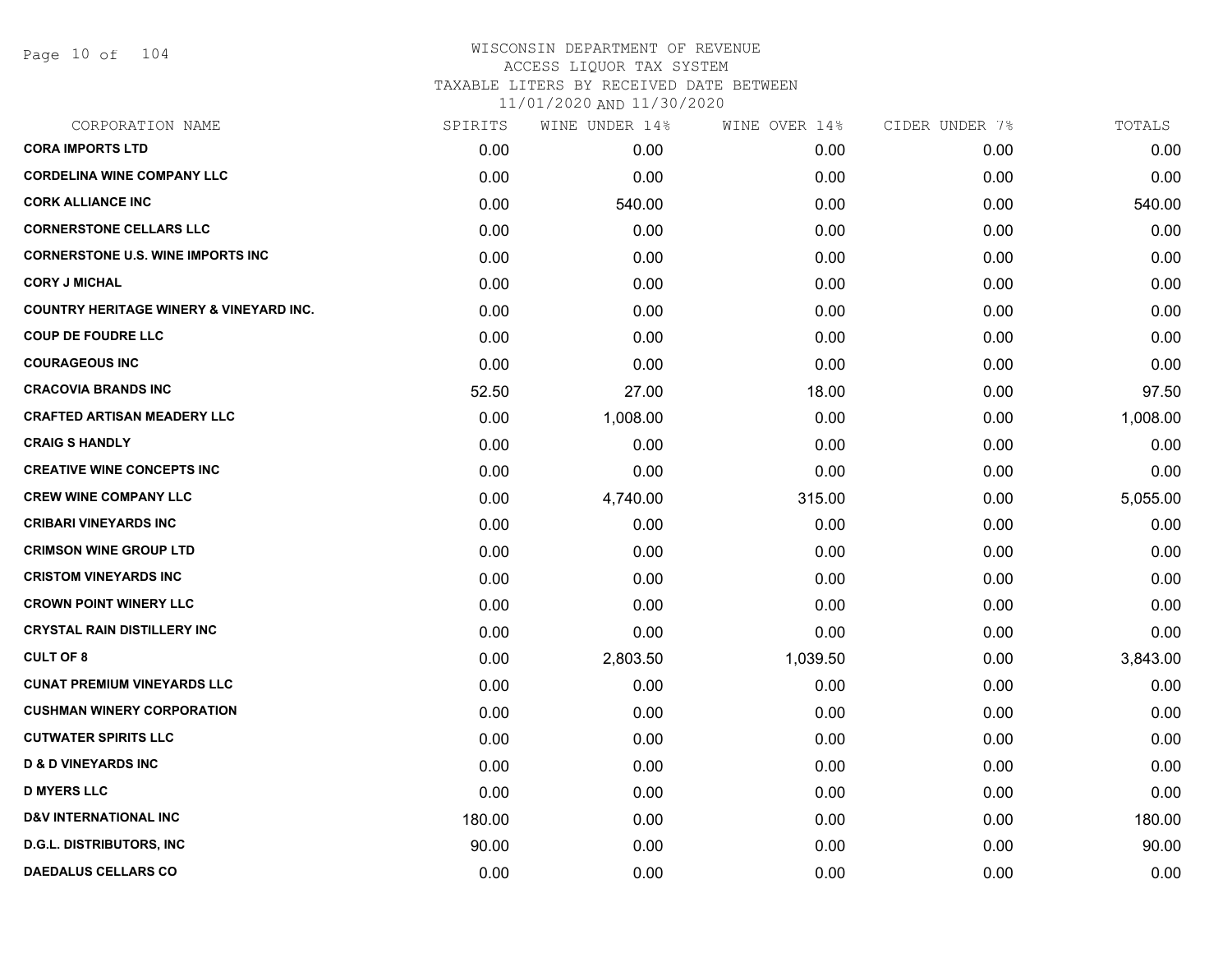Page 11 of 104

| CORPORATION NAME                        | SPIRITS  | WINE UNDER 14% | WINE OVER 14% | CIDER UNDER 7% | TOTALS     |
|-----------------------------------------|----------|----------------|---------------|----------------|------------|
| <b>DAN CAREY</b>                        | 0.00     | 0.00           | 0.00          | 0.00           | 0.00       |
| <b>DANA ESTATES INC</b>                 | 0.00     | 0.00           | 0.00          | 0.00           | 0.00       |
| <b>DANCING COYOTE WINES</b>             | 0.00     | 0.00           | 0.00          | 0.00           | 0.00       |
| <b>DANICA PATRICK</b>                   | 0.00     | 0.00           | 0.00          | 0.00           | 0.00       |
| <b>DANIEL A LASNER</b>                  | 0.00     | 0.00           | 0.00          | 0.00           | 0.00       |
| <b>DANIEL KEEFE IV</b>                  | 0.00     | 0.00           | 0.00          | 0.00           | 0.00       |
| <b>DANIEL SCHOENFELD</b>                | 0.00     | 0.00           | 0.00          | 0.00           | 0.00       |
| <b>DANNY RAKOVIC</b>                    | 0.00     | 0.00           | 0.00          | 0.00           | 0.00       |
| <b>DAOU VINEYARDS LLC</b>               | 0.00     | 504.00         | 3,829.51      | 0.00           | 4,333.51   |
| <b>DAQUINO ITALIAN IMPORTING CO INC</b> | 0.00     | 0.00           | 0.00          | 0.00           | 0.00       |
| <b>DARIOUSH KHALEDI WINERY LLC</b>      | 0.00     | 0.00           | 67.50         | 0.00           | 67.50      |
| DAVID ARTHUR VINEYARDS LLC              | 0.00     | 0.00           | 0.00          | 0.00           | 0.00       |
| <b>DAVID B POTTER</b>                   | 0.00     | 0.00           | 0.00          | 0.00           | 0.00       |
| <b>DAVID BOWLER LLC</b>                 | 0.00     | 0.00           | 0.00          | 0.00           | 0.00       |
| <b>DAVID J ECKERT</b>                   | 0.00     | 0.00           | 0.00          | 0.00           | 0.00       |
| <b>DAVID JAMES LLC</b>                  | 0.00     | 0.00           | 0.00          | 0.00           | 0.00       |
| <b>DAVID L DENNIGMANN</b>               | 0.00     | 0.00           | 0.00          | 0.00           | 0.00       |
| <b>DAVID MEIER</b>                      | 0.00     | 0.00           | 0.00          | 0.00           | 0.00       |
| <b>DAVID N RAYNE</b>                    | 1,620.77 | 35,494.64      | 16,441.05     | 0.00           | 53,556.46  |
| <b>DAVID R BARNES</b>                   | 0.00     | 0.00           | 0.00          | 0.00           | 0.00       |
| <b>DAVOS BRANDS LLC</b>                 | 0.00     | 0.00           | 0.00          | 0.00           | 0.00       |
| DAYLIGHT WINE COMPANY LLC               | 0.00     | 0.00           | 702.00        | 0.00           | 702.00     |
| DE MAISON SELECTIONS INC                | 0.00     | 564.00         | 511.50        | 0.00           | 1,075.50   |
| <b>DEANNA BASTIANICH</b>                | 0.00     | 0.00           | 0.00          | 0.00           | 0.00       |
| <b>DEL RIO VINEYARDS LLC</b>            | 0.00     | 0.00           | 0.00          | 0.00           | 0.00       |
| <b>DELEGAT USA INC</b>                  | 0.00     | 0.00           | 0.00          | 0.00           | 0.00       |
| <b>DELICATO VINEYARDS INC</b>           | 0.00     | 515,074.50     | 86,868.00     | 0.00           | 601,942.50 |
| <b>DELILLE CELLARS LLC</b>              | 0.00     | 0.00           | 0.00          | 0.00           | 0.00       |
|                                         |          |                |               |                |            |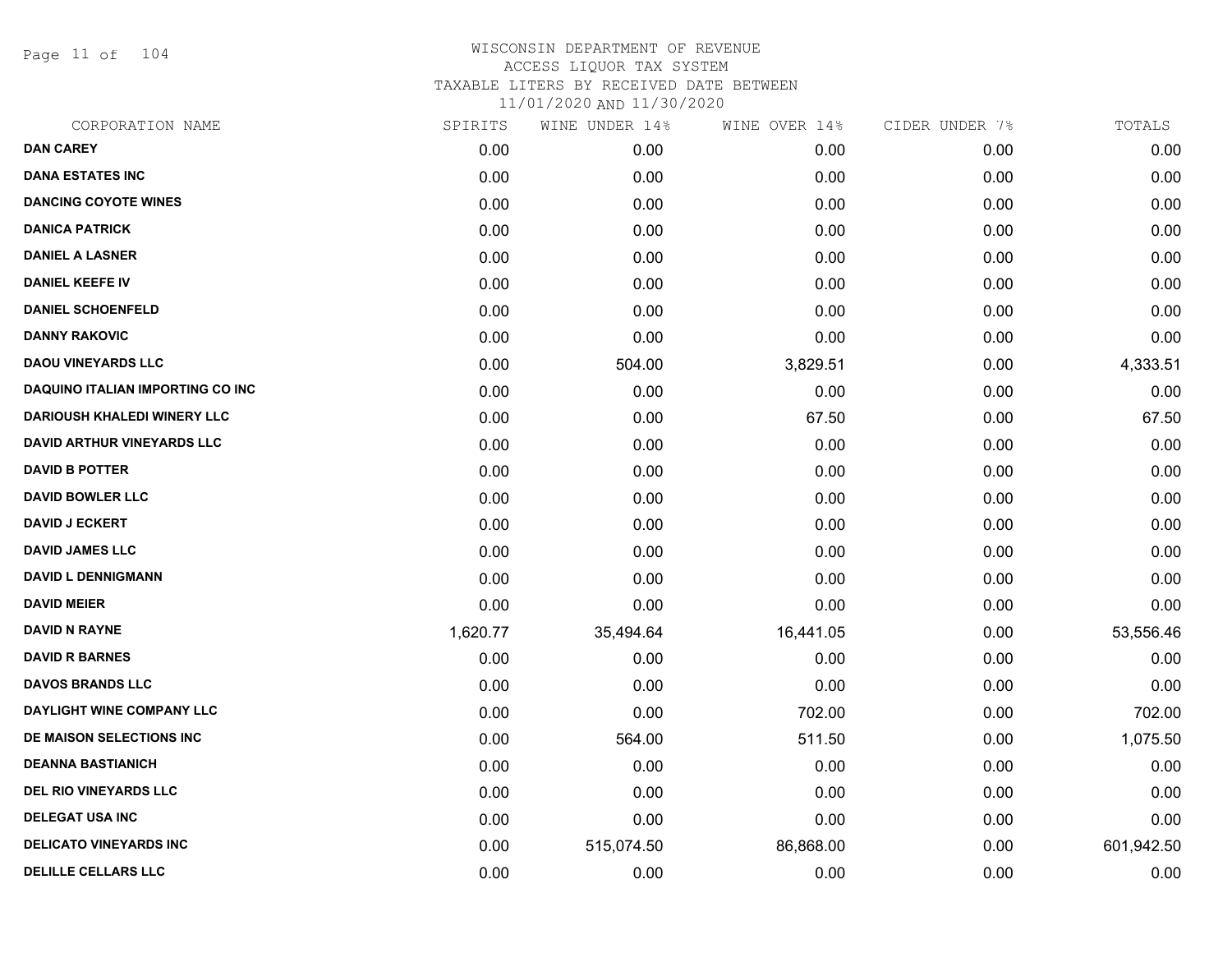Page 12 of 104

| CORPORATION NAME                                                    | SPIRITS    | WINE UNDER 14% | WINE OVER 14% | CIDER UNDER 7% | TOTALS     |
|---------------------------------------------------------------------|------------|----------------|---------------|----------------|------------|
| <b>DELUXE WINE &amp; SPIRITS CO</b>                                 | 0.00       | 0.00           | 0.00          | 0.00           | 0.00       |
| <b>DEMERARA DISTILLERS (USA) INC</b>                                | 0.00       | 0.00           | 0.00          | 0.00           | 0.00       |
| DEMETRIA VINEYARDS AND WINERY LLC                                   | 0.00       | 20.25          | 11.25         | 0.00           | 31.50      |
| <b>DEMON SPIRITS LLC</b>                                            | 0.00       | 0.00           | 0.00          | 0.00           | 0.00       |
| <b>DENISON CELLARS LLC</b>                                          | 0.00       | 0.00           | 0.00          | 0.00           | 0.00       |
| <b>DENNIS ROBERT PATTON &amp; ANDREA BETH</b><br><b>SILVERSTEIN</b> | 0.00       | 0.00           | 252.00        | 0.00           | 252.00     |
| <b>DERRICK C MANCINI</b>                                            | 0.00       | 0.00           | 0.00          | 0.00           | 0.00       |
| <b>DESTILADOS DE MEXICO LLC</b>                                     | 0.00       | 0.00           | 0.00          | 0.00           | 0.00       |
| <b>DIAGEO AMERICAS, INC.</b>                                        | 586,346.45 | 0.00           | 0.00          | 0.00           | 586,346.45 |
| <b>DIAMOND IMPORTERS INC</b>                                        | 0.00       | 63.00          | 0.00          | 0.00           | 63.00      |
| <b>DISARONNO INTERNATIONAL LLC</b>                                  | 5,311.50   | 63.00          | 0.00          | 0.00           | 5,374.50   |
| <b>DISTILLED RESOURCES INCORPORATED</b>                             | 0.00       | 0.00           | 0.00          | 0.00           | 0.00       |
| <b>DISTILLERS WAY, LLC</b>                                          | 1,008.00   | 0.00           | 0.00          | 0.00           | 1,008.00   |
| <b>DISTILLERY 291 INC</b>                                           | 0.00       | 0.00           | 0.00          | 0.00           | 0.00       |
| <b>DIVOT ENTERPRISES LLC</b>                                        | 0.00       | 0.00           | 0.00          | 0.00           | 0.00       |
| <b>DMK INCORPORATED</b>                                             | 0.00       | 0.00           | 0.00          | 0.00           | 0.00       |
| <b>DOMACE VINO LLC</b>                                              | 0.00       | 0.00           | 0.00          | 0.00           | 0.00       |
| <b>DOMAINE CO.</b>                                                  | 0.00       | 0.00           | 756.00        | 0.00           | 756.00     |
| <b>DOMAINE DE LA TERRE ROUGE LTD</b>                                | 0.00       | 0.00           | 0.00          | 0.00           | 0.00       |
| <b>DOMAINE DE MARIA SOTER LLC</b>                                   | 0.00       | 333.00         | 0.00          | 0.00           | 333.00     |
| <b>DOMAINE SERENE VINEYARDS &amp; WINERY INC</b>                    | 0.00       | 0.00           | 126.00        | 0.00           | 126.00     |
| <b>DOMAINE ST GEORGE</b>                                            | 0.00       | 0.00           | 0.00          | 0.00           | 0.00       |
| DON SEBASTIANI & SONS INTERNATIONAL WINE<br><b>NEGOCIANTS</b>       | 0.00       | 6,816.00       | 2,394.00      | 0.00           | 9,210.00   |
| <b>DONALD ALDRIDGE</b>                                              | 0.00       | 0.00           | 0.00          | 0.00           | 0.00       |
| <b>DONATI FAMILY VINEYARD, INC</b>                                  | 0.00       | 1,215.00       | 157.50        | 0.00           | 1,372.50   |
| <b>DOUBLE DIAMOND DISTILLERY LLC</b>                                | 0.00       | 0.00           | 0.00          | 0.00           | 0.00       |
| <b>DOUBLE DOWN SPIRITS LLC</b>                                      | 0.00       | 0.00           | 0.00          | 0.00           | 0.00       |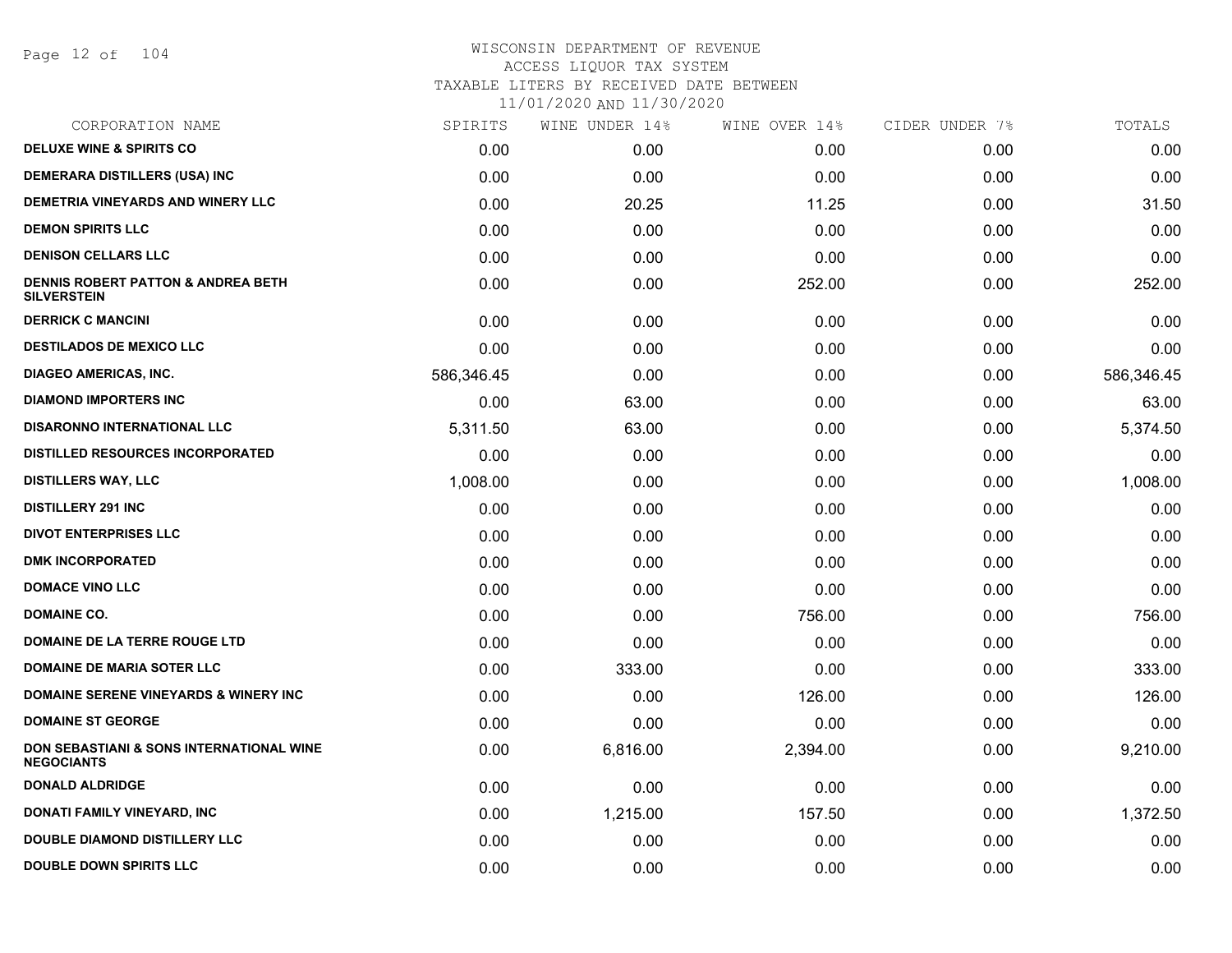Page 13 of 104

| CORPORATION NAME                        | SPIRITS    | WINE UNDER 14% | WINE OVER 14% | CIDER UNDER 7% | TOTALS       |
|-----------------------------------------|------------|----------------|---------------|----------------|--------------|
| <b>DOWNEAST CIDER HOUSE, LLC</b>        | 0.00       | 0.00           | 0.00          | 6,336.86       | 6,336.86     |
| <b>DOYNA LTD</b>                        | 0.00       | 0.00           | 0.00          | 0.00           | 0.00         |
| DRAKE MAKES WINE, INC.                  | 0.00       | 0.00           | 0.00          | 0.00           | 0.00         |
| <b>DREYER WINE LLC</b>                  | 0.00       | 189.00         | 0.00          | 0.00           | 189.00       |
| <b>DREYFUS ASHBY INC</b>                | 27.30      | 783.00         | 121.50        | 0.00           | 931.80       |
| <b>DRG IMPORTS LLC</b>                  | 0.00       | 198.00         | 0.00          | 0.00           | 198.00       |
| DRUM CIRCLE DISTILLING LLC              | 1,008.02   | 0.00           | 0.00          | 0.00           | 1,008.02     |
| DRY CREEK VINEYARD INC                  | 0.00       | 1,962.00       | 1,615.50      | 0.00           | 3,577.50     |
| DRY FLY DISTILLING INC                  | 0.00       | 0.00           | 0.00          | 0.00           | 0.00         |
| <b>DUCKHORN WINE COMPANY</b>            | 0.00       | 14,553.00      | 14,269.50     | 0.00           | 28,822.50    |
| DUGGANS DISTILLERS PRODUCTS CORPORATION | 243.00     | 0.00           | 0.00          | 0.00           | 243.00       |
| <b>DULUTH CIDER LLC</b>                 | 0.00       | 0.00           | 0.00          | 1,302.82       | 1,302.82     |
| <b>DUMOL WINERY LLC</b>                 | 0.00       | 0.00           | 67.50         | 0.00           | 67.50        |
| <b>DUNHAM CELLARS LLC</b>               | 0.00       | 0.00           | 0.00          | 0.00           | 0.00         |
| <b>DUNN VINEYARDS LLC</b>               | 0.00       | 45.00          | 0.00          | 0.00           | 45.00        |
| <b>DURM VINEYARD INC</b>                | 0.00       | 0.00           | 0.00          | 0.00           | 0.00         |
| <b>DUVEL MOORTGAT USA LTD</b>           | 0.00       | 0.00           | 0.00          | 340.68         | 340.68       |
| <b>DV SPIRITS LLC</b>                   | 3,010.00   | 0.00           | 0.00          | 0.00           | 3,010.00     |
| <b>E &amp; J GALLO WINERY</b>           | 284,404.06 | 1,182,744.49   | 57,940.49     | 0.00           | 1,525,089.04 |
| <b>EAGLE EYE IMPORTS LLC</b>            | 0.00       | 0.00           | 0.00          | 0.00           | 0.00         |
| <b>EAGLES LANDING WINERY LLC</b>        | 0.00       | 1,494.00       | 0.00          | 0.00           | 1,494.00     |
| <b>EASTERN LIQUORS USA INC</b>          | 684.00     | 0.00           | 0.00          | 0.00           | 684.00       |
| <b>EBERLE WINERY LP</b>                 | 0.00       | 0.00           | 0.00          | 0.00           | 0.00         |
| <b>ECOSUR GROUP LLC</b>                 | 0.00       | 0.00           | 0.00          | 0.00           | 0.00         |
| <b>EGGHEAD TOO, LLC</b>                 | 494.98     | 0.00           | 0.00          | 0.00           | 494.98       |
| EHREN JORDAN WINE CELLARS LLC           | 0.00       | 360.00         | 0.00          | 0.00           | 360.00       |
| <b>EIGHT BOTTLES LLC</b>                | 0.00       | 0.00           | 0.00          | 0.00           | 0.00         |
| <b>ELK COVE VINEYARDS INC</b>           | 0.00       | 0.00           | 0.00          | 0.00           | 0.00         |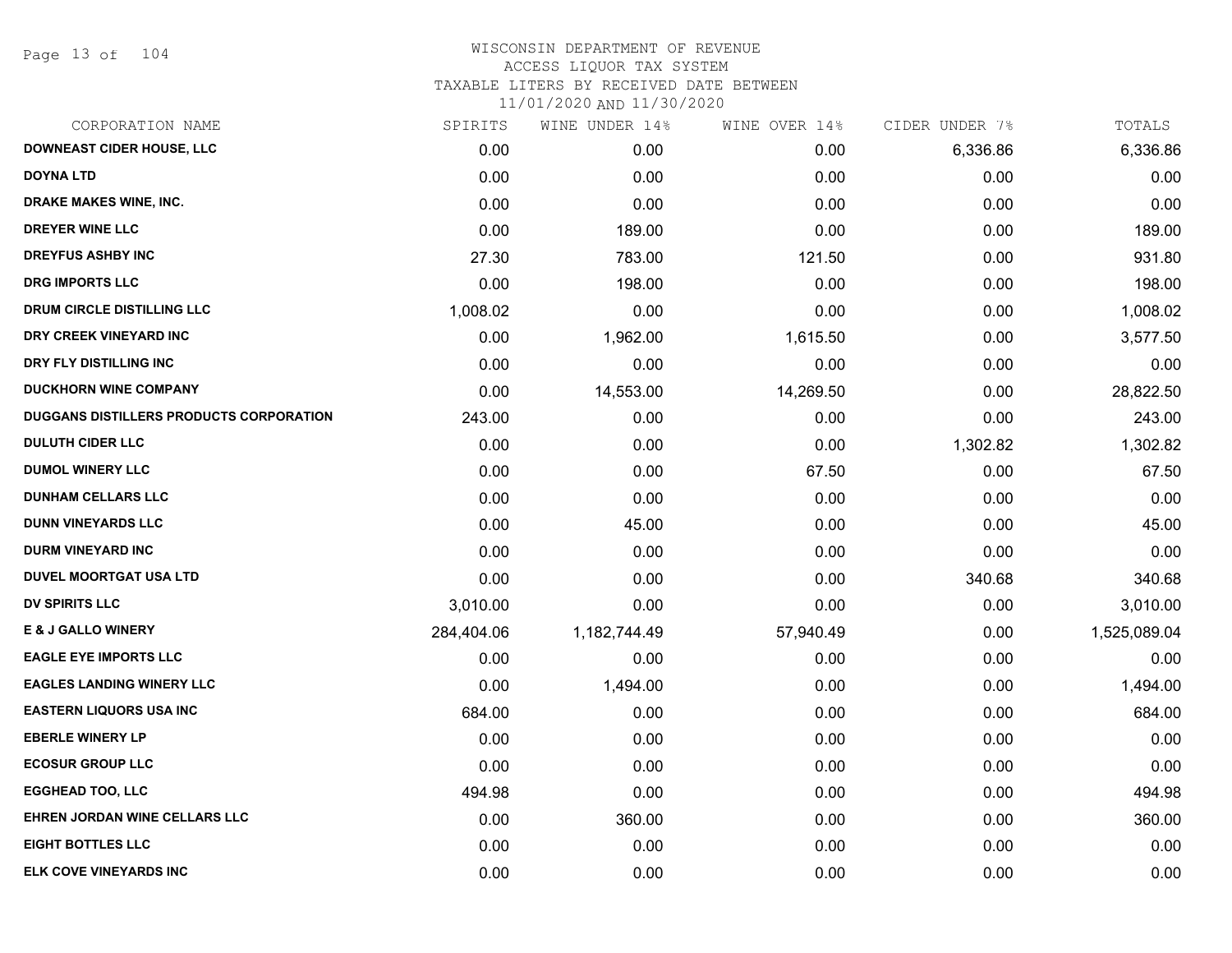Page 14 of 104

| CORPORATION NAME                                 | SPIRITS | WINE UNDER 14% | WINE OVER 14% | CIDER UNDER 7% | TOTALS   |
|--------------------------------------------------|---------|----------------|---------------|----------------|----------|
| <b>ELLEN FORREST</b>                             | 0.00    | 0.00           | 0.00          | 0.00           | 0.00     |
| <b>ELV-OREGON LLC</b>                            | 0.00    | 0.00           | 0.00          | 0.00           | 0.00     |
| <b>EMCO CHEMICAL DISTRIBUTORS, INC.</b>          | 0.00    | 0.00           | 0.00          | 0.00           | 0.00     |
| <b>EMILIO GUGLIELMO WINERY INC</b>               | 0.00    | 311.00         | 0.00          | 0.00           | 311.00   |
| <b>EMPSON USA INC</b>                            | 0.00    | 1,907.76       | 31.50         | 0.00           | 1,939.26 |
| <b>ENOS VINEYARDS INC</b>                        | 0.00    | 0.00           | 1,665.00      | 0.00           | 1,665.00 |
| <b>ENOTEC IMPORTS INC</b>                        | 0.00    | 486.00         | 0.00          | 0.00           | 486.00   |
| <b>ENOVATION BRANDS INC</b>                      | 0.00    | 1,439.93       | 0.00          | 0.00           | 1,439.93 |
| <b>ENTENTE SPIRITS LLC</b>                       | 0.00    | 59.40          | 0.00          | 0.00           | 59.40    |
| <b>EOLA HILLS WINE CELLARS INC</b>               | 0.00    | 504.00         | 0.00          | 0.00           | 504.00   |
| <b>EPICUREAN WINES LLC</b>                       | 27.00   | 99.00          | 0.00          | 0.00           | 126.00   |
| <b>ERIC FLANAGAN</b>                             | 0.00    | 0.00           | 0.00          | 0.00           | 0.00     |
| ERIC TRUMP WINE MANUFACTURING LLC                | 0.00    | 0.00           | 0.00          | 0.00           | 0.00     |
| <b>EVAKI INC</b>                                 | 0.00    | 0.00           | 0.00          | 0.00           | 0.00     |
| <b>EVATON INC</b>                                | 81.00   | 4,045.50       | 2,076.00      | 0.00           | 6,202.50 |
| EVESHAM WOOD VINEYARD AND WINERY LLC             | 0.00    | 0.00           | 0.00          | 0.00           | 0.00     |
| <b>EXPERIENCE WINES LLC</b>                      | 0.00    | 0.00           | 0.00          | 0.00           | 0.00     |
| <b>FL NAVARRO LIMITED</b>                        | 0.00    | 0.00           | 0.00          | 0.00           | 0.00     |
| <b>F&amp;F FINE WINES INTERNATIONAL INC</b>      | 0.00    | 1,545.75       | 0.00          | 0.00           | 1,545.75 |
| F.X. MAGNER SELECTIONS, INC.                     | 0.00    | 0.00           | 0.00          | 0.00           | 0.00     |
| <b>FAMILY &amp; FARMERS LLC</b>                  | 0.00    | 126.00         | 0.00          | 0.00           | 126.00   |
| <b>FAMOUS BRANDS LLC</b>                         | 0.00    | 0.00           | 0.00          | 0.00           | 0.00     |
| <b>FANTIS IMPORTS INC</b>                        | 0.00    | 116.11         | 3.56          | 0.00           | 119.67   |
| <b>FAR NORTH SPIRITS INC</b>                     | 0.00    | 0.00           | 0.00          | 0.00           | 0.00     |
| <b>FASEL SHENSTONE LLC</b>                       | 0.00    | 0.00           | 387.00        | 0.00           | 387.00   |
| FELIX SOLIS AVANTIS USA INC                      | 0.00    | 0.00           | 0.00          | 0.00           | 0.00     |
| <b>FERMENTED SCIENCES II INC</b>                 | 0.00    | 3,338.73       | 0.00          | 0.00           | 3,338.73 |
| <b>FERRARI CARANO VINEYARDS &amp; WINERY LLC</b> | 0.00    | 0.00           | 0.00          | 0.00           | 0.00     |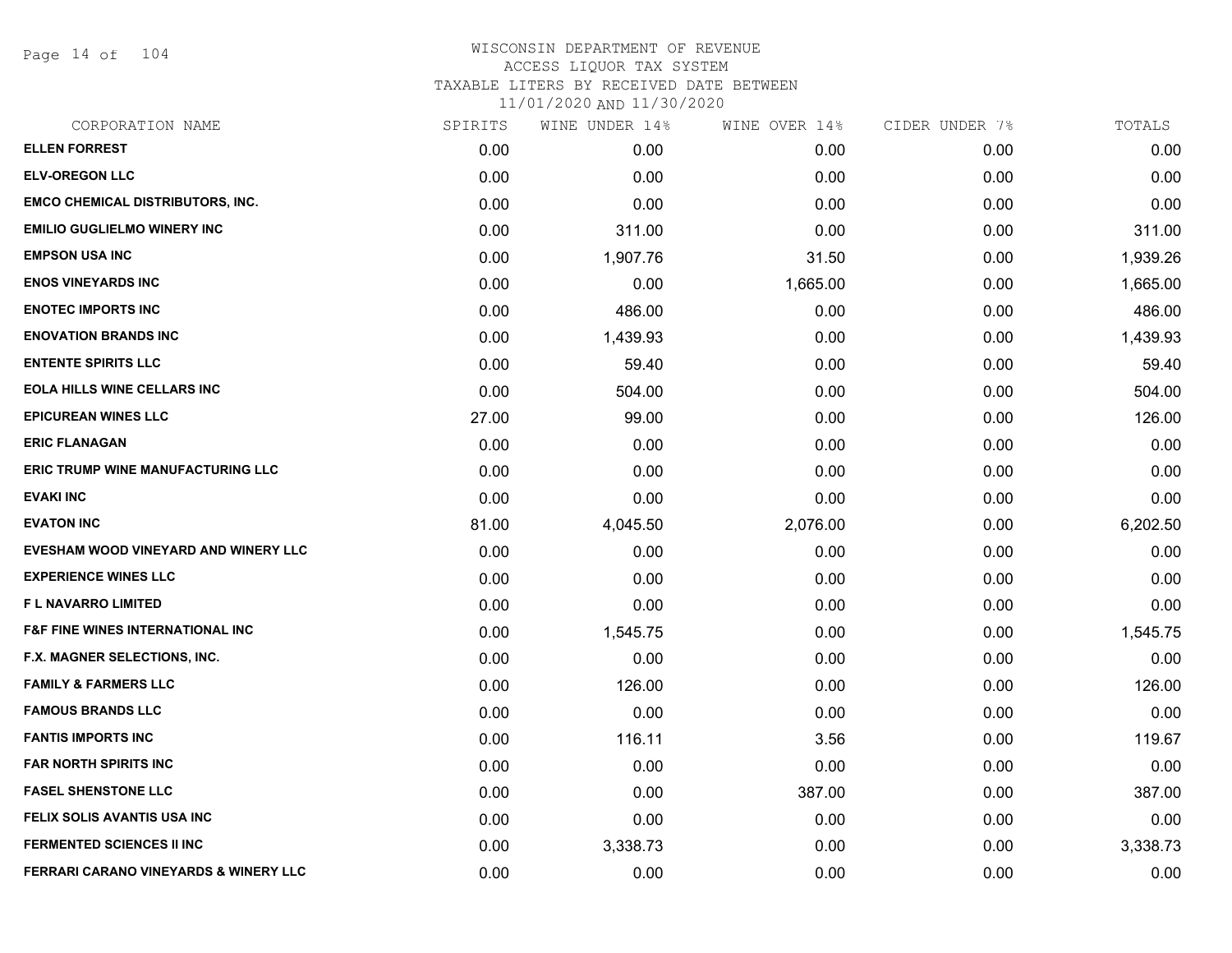Page 15 of 104

# WISCONSIN DEPARTMENT OF REVENUE

ACCESS LIQUOR TAX SYSTEM

TAXABLE LITERS BY RECEIVED DATE BETWEEN

| CORPORATION NAME                              | SPIRITS    | WINE UNDER 14% | WINE OVER 14% | CIDER UNDER 7% | TOTALS     |
|-----------------------------------------------|------------|----------------|---------------|----------------|------------|
| <b>FETZER VINEYARDS</b>                       | 9.00       | 66,482.04      | 11,371.50     | 0.00           | 77,862.54  |
| <b>FIFTH GENERATION INC</b>                   | 252,399.60 | 0.00           | 0.00          | 0.00           | 252,399.60 |
| FIFTY FOURTH STREET ENTERPRISES LLC           | 0.00       | 0.00           | 0.00          | 0.00           | 0.00       |
| <b>FINO TEQUILA LLC</b>                       | 945.00     | 0.00           | 0.00          | 0.00           | 945.00     |
| FIOR DI SOLE, LLC                             | 0.00       | 216.00         | 189.00        | 0.00           | 405.00     |
| <b>FIRESTEED CORPORATION</b>                  | 0.00       | 0.00           | 0.00          | 0.00           | 0.00       |
| <b>FISHER VINEYARDS</b>                       | 0.00       | 0.00           | 27.00         | 0.00           | 27.00      |
| <b>FITVINE LLC</b>                            | 0.00       | 0.00           | 3,024.00      | 0.00           | 3,024.00   |
| <b>FIVE GRAPES LLC</b>                        | 0.00       | 0.00           | 0.00          | 0.00           | 0.00       |
| <b>FJN FINE WINES LLC</b>                     | 0.00       | 0.00           | 0.00          | 0.00           | 0.00       |
| <b>FLORA SPRINGS WINE COMPANY</b>             | 0.00       | 0.00           | 243.00        | 0.00           | 243.00     |
| <b>FLORIDA ORANGE GROVES INC</b>              | 0.00       | 636.00         | 27.00         | 0.00           | 663.00     |
| <b>FN CELLARS LLC</b>                         | 0.00       | 0.00           | 252.00        | 0.00           | 252.00     |
| <b>FOGGY MOUNTAIN SPIRIT COMPANY, LLC</b>     | 0.00       | 0.00           | 0.00          | 0.00           | 0.00       |
| <b>FOLEY FAMILY WINES INC</b>                 | 27.00      | 5,679.00       | 4,963.50      | 0.00           | 10,669.50  |
| <b>FOLIO WINE COMPANY LLC</b>                 | 0.00       | 4,216.34       | 355.50        | 0.00           | 4,571.84   |
| <b>FORIS VINEYARDS WINERY LLC</b>             | 0.00       | 252.00         | 0.00          | 0.00           | 252.00     |
| FORT ROSS VINEYARD & WINERY LLC               | 0.00       | 0.00           | 189.00        | 0.00           | 189.00     |
| <b>FOUR BEARS WINERY LLC</b>                  | 0.00       | 0.00           | 0.00          | 0.00           | 0.00       |
| <b>FOUR DAUGHTERS VINEYARD AND WINERY LLC</b> | 0.00       | 0.00           | 0.00          | 6,320.34       | 6,320.34   |
| <b>FOUR ROSES DISTILLERY LLC</b>              | 13,117.50  | 0.00           | 0.00          | 0.00           | 13,117.50  |
| <b>FOWLES WINE USA INC</b>                    | 0.00       | 0.00           | 0.00          | 0.00           | 0.00       |
| <b>FOXEN VINEYARD INC</b>                     | 0.00       | 0.00           | 0.00          | 0.00           | 0.00       |
| <b>FRANCIS COPPOLA WINERY LLC</b>             | 0.00       | 19,812.06      | 4,108.50      | 0.00           | 23,920.56  |
| <b>FRANK FAMILY VINEYARDS LLC</b>             | 0.00       | 9.00           | 1,323.00      | 0.00           | 1,332.00   |
| <b>FRANK LIN DISTILLERS PRODUCTS LTD</b>      | 6,270.76   | 0.00           | 0.00          | 0.00           | 6,270.76   |
| <b>FRED C SCHERRER</b>                        | 0.00       | 0.00           | 0.00          | 0.00           | 0.00       |
| <b>FREDERICK WILDMAN &amp; SONS LTD</b>       | 409.50     | 150,731.17     | 702.00        | 0.00           | 151,842.67 |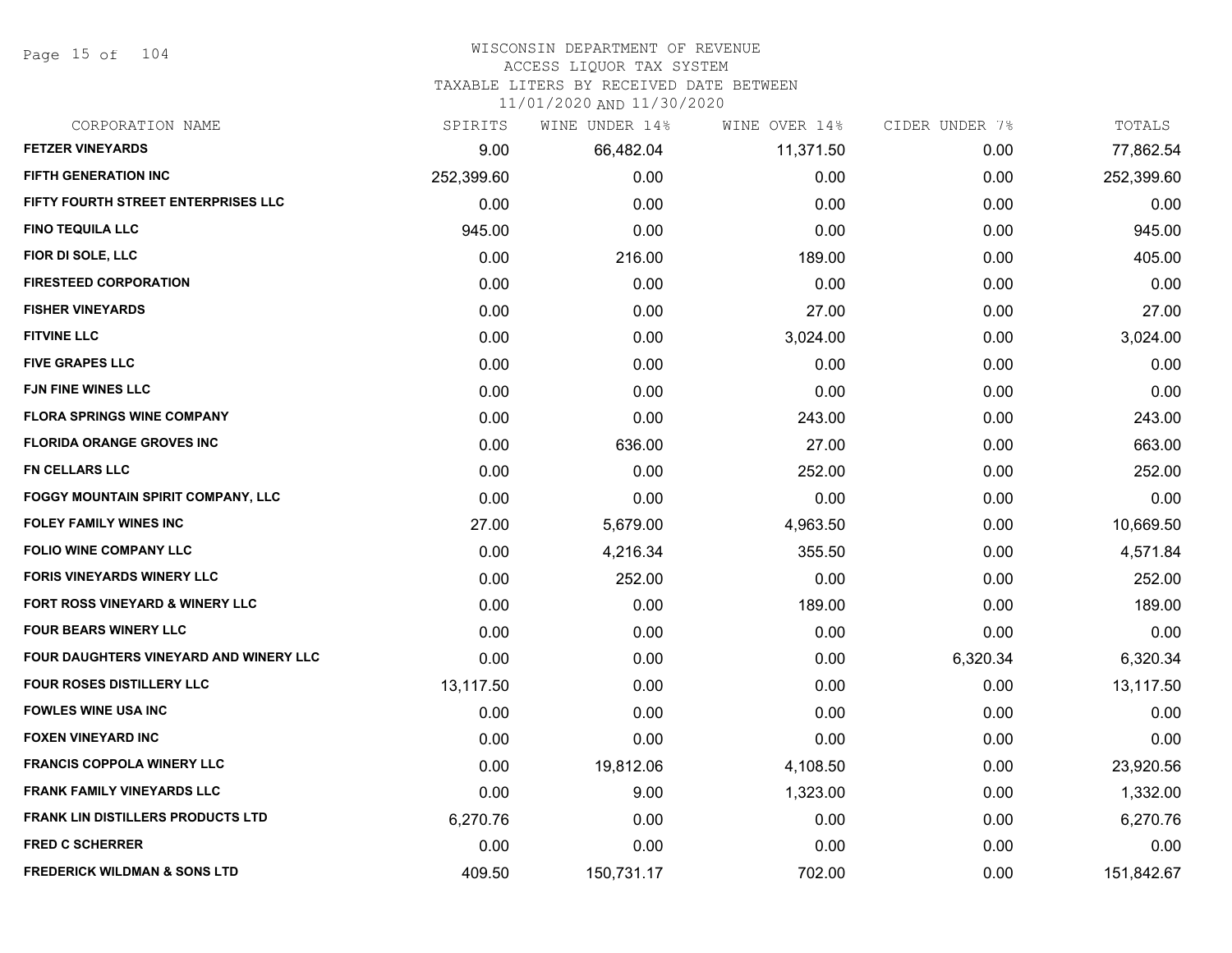Page 16 of 104

## WISCONSIN DEPARTMENT OF REVENUE ACCESS LIQUOR TAX SYSTEM TAXABLE LITERS BY RECEIVED DATE BETWEEN

| CORPORATION NAME                             | SPIRITS  | WINE UNDER 14% | WINE OVER 14% | CIDER UNDER 7% | TOTALS   |
|----------------------------------------------|----------|----------------|---------------|----------------|----------|
| <b>FRESH GRAPES LLC</b>                      | 0.00     | 0.00           | 0.00          | 0.00           | 0.00     |
| <b>FREY VINEYARDS LTD</b>                    | 0.00     | 1,298.12       | 0.00          | 0.00           | 1,298.12 |
| <b>FRITZ CELLARS INC</b>                     | 0.00     | 0.00           | 0.00          | 0.00           | 0.00     |
| <b>FROGS LEAP WINERY</b>                     | 0.00     | 1,764.00       | 126.00        | 0.00           | 1,890.00 |
| <b>FRUIT OF THE VINES INC</b>                | 0.00     | 999.10         | 36.00         | 0.00           | 1,035.10 |
| FULL THROTTLE SLOON SHINE LLC                | 301.50   | 0.00           | 0.00          | 0.00           | 301.50   |
| <b>FULTON STREET BREWERY LLC</b>             | 0.00     | 0.00           | 0.00          | 0.00           | 0.00     |
| <b>G K SKAGGS INC</b>                        | 0.00     | 0.00           | 0.00          | 0.00           | 0.00     |
| G.S.W.C. INC.                                | 126.00   | 0.00           | 0.00          | 504.00         | 630.00   |
| <b>GALENA AVIATION, LLC</b>                  | 0.00     | 0.00           | 0.00          | 0.00           | 0.00     |
| <b>GAMBA VINEYARDS AND WINERY LLC</b>        | 0.00     | 0.00           | 0.00          | 0.00           | 0.00     |
| <b>GAMBLE FAMILY VINEYARDS LLC</b>           | 0.00     | 0.00           | 0.00          | 0.00           | 0.00     |
| <b>GARBER &amp; COMPANY INC</b>              | 0.00     | 0.00           | 0.00          | 0.00           | 0.00     |
| <b>GEORGE BOZIC JR</b>                       | 1,603.50 | 459.00         | 0.00          | 0.00           | 2,062.50 |
| <b>GF WINES LLC</b>                          | 0.00     | 0.00           | 0.00          | 0.00           | 0.00     |
| <b>GH HOLDINGS LP</b>                        | 0.00     | 0.00           | 0.00          | 0.00           | 0.00     |
| <b>GIBSON WINE COMPANY</b>                   | 0.00     | 0.00           | 0.00          | 0.00           | 0.00     |
| GILBERT CELLARS LLC                          | 0.00     | 0.00           | 0.00          | 0.00           | 0.00     |
| <b>GILDARDO PARTIDA LLC</b>                  | 0.00     | 0.00           | 0.00          | 0.00           | 0.00     |
| <b>GLOBAL BEVERAGE TEAM, LLC</b>             | 0.00     | 0.00           | 0.00          | 0.00           | 0.00     |
| <b>GLOBAL SPIRITS USA LLC</b>                | 4,381.50 | 0.00           | 0.00          | 0.00           | 4,381.50 |
| <b>GLOBAL VINEYARD IMPORTERS INC</b>         | 0.00     | 0.00           | 0.00          | 0.00           | 0.00     |
| <b>GLUNZ FAMILY WINERY &amp; CELLARS INC</b> | 0.00     | 0.00           | 0.00          | 0.00           | 0.00     |
| <b>GNEKOW FAMILY WINERY LLC</b>              | 0.00     | 0.00           | 0.00          | 0.00           | 0.00     |
| <b>GOAMERICAGO BEVERAGES LLC</b>             | 225.00   | 0.00           | 0.00          | 0.00           | 225.00   |
| <b>GOLDSCHMIDT VINEYARDS LLC</b>             | 0.00     | 126.00         | 1,273.50      | 0.00           | 1,399.50 |
| <b>GOOSE RIDGE LLC</b>                       | 0.00     | 414.00         | 0.00          | 0.00           | 414.00   |
| <b>GORDON BROTHERS CELLARS INC</b>           | 0.00     | 0.00           | 0.00          | 0.00           | 0.00     |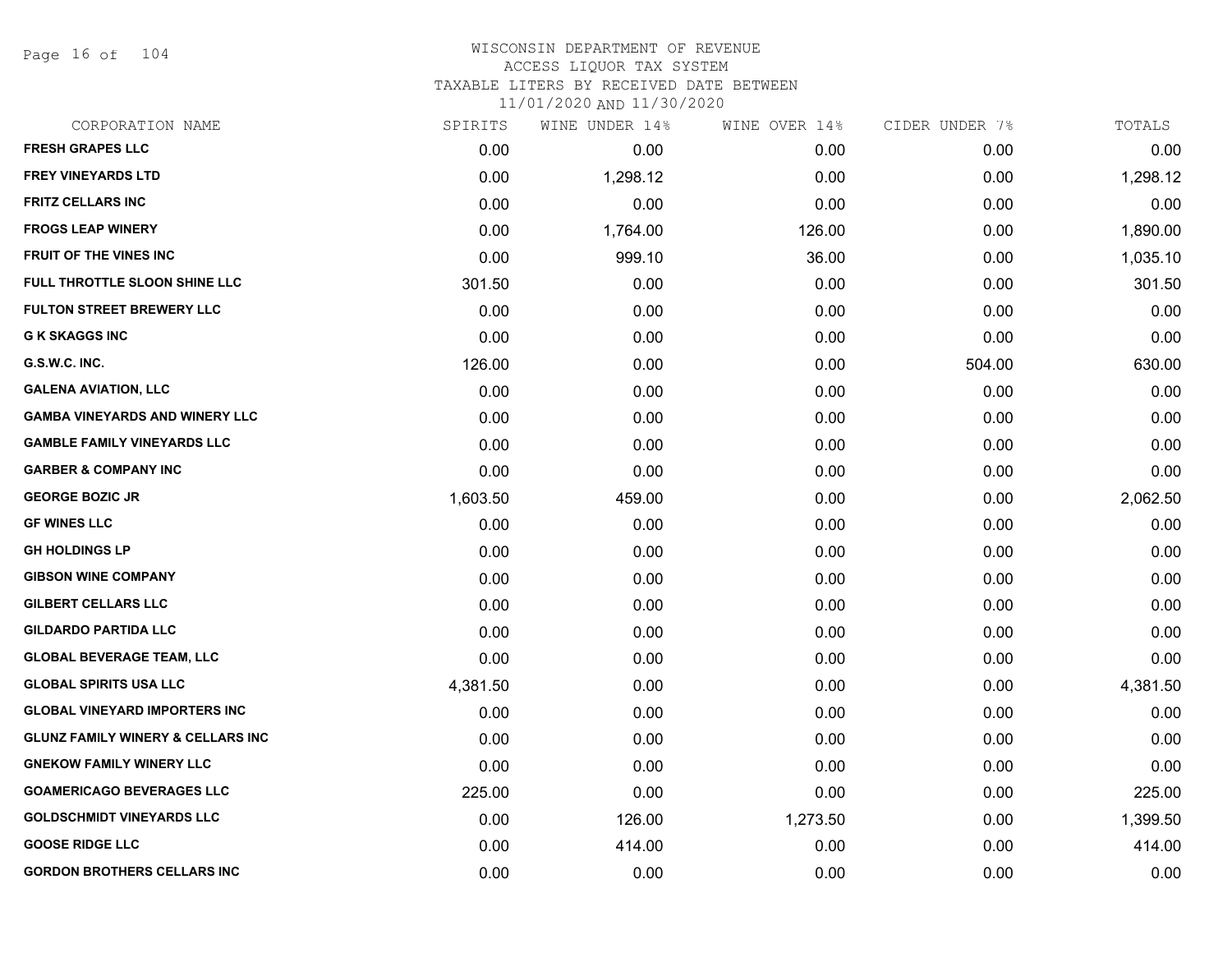Page 17 of 104

| CORPORATION NAME                           | SPIRITS | WINE UNDER 14% | WINE OVER 14% | CIDER UNDER 7% | TOTALS   |
|--------------------------------------------|---------|----------------|---------------|----------------|----------|
| <b>GRAPE EXPECTATIONS, INC</b>             | 0.00    | 0.00           | 0.00          | 0.00           | 0.00     |
| <b>GRAPE VISIONS LLC</b>                   | 0.00    | 0.00           | 0.00          | 0.00           | 0.00     |
| <b>GRAPES &amp; BARLEY LLC</b>             | 0.00    | 0.00           | 0.00          | 0.00           | 0.00     |
| <b>GRAPES OF SPAIN INC</b>                 | 0.00    | 0.00           | 0.00          | 0.00           | 0.00     |
| <b>GRATON SPIRITS COMPANY LLC</b>          | 189.00  | 0.00           | 0.00          | 0.00           | 189.00   |
| <b>GRAY DUCK SPIRITS LLC</b>               | 0.00    | 0.00           | 0.00          | 0.00           | 0.00     |
| <b>GREAT SMOKY MTS DISTILLERY, INC</b>     | 301.05  | 0.00           | 0.00          | 0.00           | 301.05   |
| <b>GREENFIELD GLOBAL USA INC</b>           | 0.00    | 0.00           | 0.00          | 0.00           | 0.00     |
| <b>GREG &amp; GREG INC</b>                 | 0.00    | 378.00         | 0.00          | 0.00           | 378.00   |
| <b>GREG &amp; PAM HARRINGTON WINES LLC</b> | 0.00    | 0.00           | 0.00          | 0.00           | 0.00     |
| <b>GREG SANDERS</b>                        | 0.00    | 0.00           | 0.00          | 0.00           | 0.00     |
| <b>GREGORY EDWARD GRAZIANO</b>             | 0.00    | 441.00         | 63.00         | 0.00           | 504.00   |
| <b>GREGORY F BUONOCORE</b>                 | 0.00    | 0.00           | 0.00          | 0.00           | 0.00     |
| <b>GRGICH HILLS CELLAR</b>                 | 0.00    | 9.00           | 846.00        | 0.00           | 855.00   |
| <b>GRIEB OPTIMAL WINECRAFTING LLC</b>      | 0.00    | 0.00           | 0.00          | 0.00           | 0.00     |
| <b>GROTH VINEYARDS &amp; WINERY LLC</b>    | 0.00    | 252.00         | 1,332.00      | 0.00           | 1,584.00 |
| <b>GUARACHI WINE PARTNERS INC</b>          | 0.00    | 567.00         | 0.00          | 0.00           | 567.00   |
| <b>H ERIK ZETTERSTROM</b>                  | 0.00    | 504.00         | 0.00          | 0.00           | 504.00   |
| <b>H2 VINO LLC</b>                         | 0.00    | 0.00           | 0.00          | 0.00           | 0.00     |
| <b>HAAS BROTHERS INC</b>                   | 0.00    | 0.00           | 0.00          | 0.00           | 0.00     |
| <b>HAHN ESTATE</b>                         | 0.00    | 0.00           | 0.00          | 0.00           | 0.00     |
| <b>HALBY MARKETING INC</b>                 | 0.00    | 531.04         | 0.00          | 0.00           | 531.04   |
| <b>HALCYON SYNDICATE LTD LLC</b>           | 0.00    | 0.00           | 0.00          | 0.00           | 0.00     |
| <b>HALL WINES LLC</b>                      | 0.00    | 0.00           | 756.00        | 0.00           | 756.00   |
| <b>HAMEL FAMILY WINES LLC</b>              | 0.00    | 27.00          | 72.00         | 0.00           | 99.00    |
| <b>HAND PICKED SELECTIONS INC</b>          | 0.00    | 0.00           | 0.00          | 0.00           | 0.00     |
| <b>HANSJOERG WYSS</b>                      | 0.00    | 0.00           | 0.00          | 0.00           | 0.00     |
| <b>HARLAN ESTATE WINERY INC</b>            | 0.00    | 0.00           | 0.00          | 0.00           | 0.00     |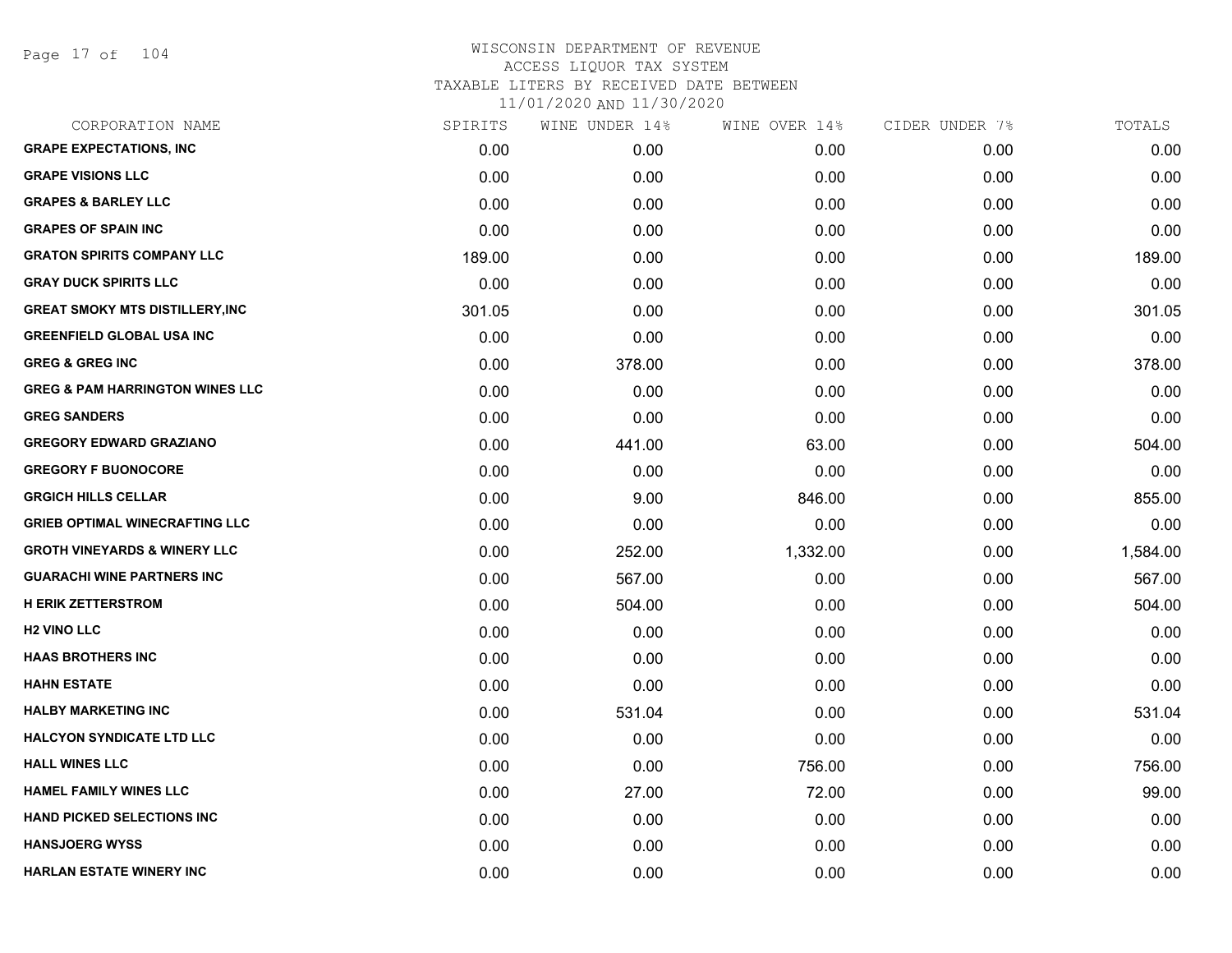Page 18 of 104

| SPIRITS    | WINE UNDER 14% | WINE OVER 14% | CIDER UNDER 7% | TOTALS     |
|------------|----------------|---------------|----------------|------------|
| 0.00       | 0.00           | 0.00          | 0.00           | 0.00       |
| 0.00       | 0.00           | 0.00          | 0.00           | 0.00       |
| 0.00       | 0.00           | 0.00          | 0.00           | 0.00       |
| 0.00       | 0.00           | 0.00          | 0.00           | 0.00       |
| 379,953.00 | 0.00           | 2,682.00      | 0.00           | 382,635.00 |
| 0.00       | 0.00           | 0.00          | 10,034.00      | 10,034.00  |
| 0.00       | 63.00          | 135.00        | 0.00           | 198.00     |
| 0.00       | 0.00           | 0.00          | 0.00           | 0.00       |
| 0.00       | 0.00           | 0.00          | 0.00           | 0.00       |
| 0.00       | 0.00           | 0.00          | 0.00           | 0.00       |
| 0.00       | 0.00           | 0.00          | 0.00           | 0.00       |
| 0.00       | 256.50         | 0.00          | 0.00           | 256.50     |
| 0.00       | 29.25          | 0.00          | 0.00           | 29.25      |
| 0.00       | 0.00           | 0.00          | 0.00           | 0.00       |
| 0.00       | 0.00           | 0.00          | 0.00           | 0.00       |
| 0.00       | 0.00           | 0.00          | 0.00           | 0.00       |
| 0.00       | 1,323.12       | 0.00          | 0.00           | 1,323.12   |
| 0.00       | 0.00           | 0.00          | 0.00           | 0.00       |
| 0.00       | 0.00           | 0.00          | 0.00           | 0.00       |
| 0.00       | 0.00           | 0.00          | 0.00           | 0.00       |
| 0.00       | 0.00           | 0.00          | 0.00           | 0.00       |
| 0.00       | 0.00           | 0.00          | 0.00           | 0.00       |
| 0.00       | 0.00           | 40.42         | 0.00           | 40.42      |
| 0.00       | 0.00           | 0.00          | 0.00           | 0.00       |
| 0.00       | 135.00         | 126.00        | 0.00           | 261.00     |
| 882.00     | 0.00           | 0.00          | 0.00           | 882.00     |
| 0.00       | 0.00           | 0.00          | 0.00           | 0.00       |
| 0.00       | 0.00           | 0.00          | 0.00           | 0.00       |
|            |                |               |                |            |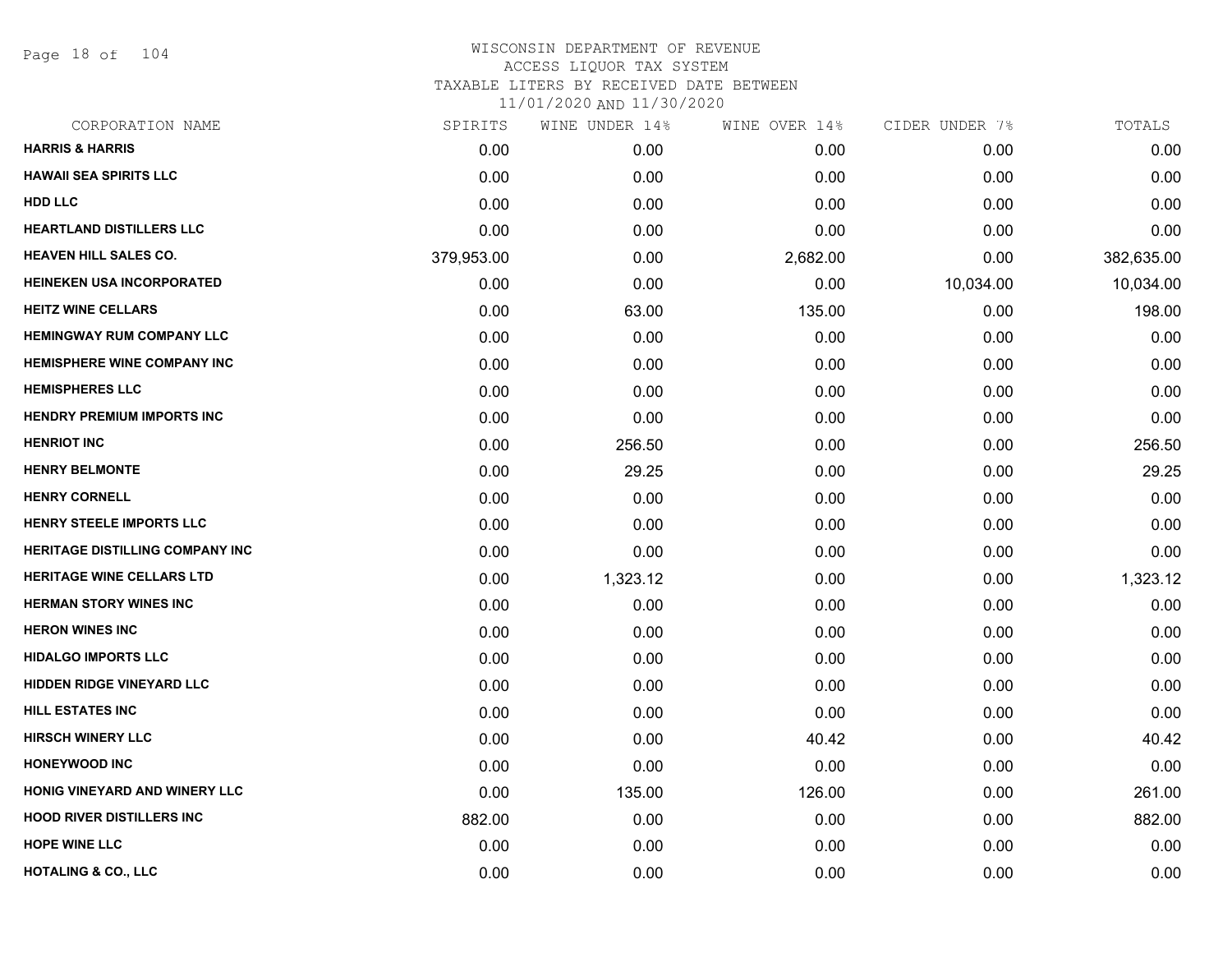Page 19 of 104

| CORPORATION NAME                                  | SPIRITS   | WINE UNDER 14% | WINE OVER 14% | CIDER UNDER 7% | TOTALS    |
|---------------------------------------------------|-----------|----------------|---------------|----------------|-----------|
| <b>HOTCOOP LLC</b>                                | 0.00      | 0.00           | 0.00          | 0.00           | 0.00      |
| <b>HOTEL TANGO DISTILLERY</b>                     | 0.00      | 0.00           | 0.00          | 0.00           | 0.00      |
| <b>HOURGLASS WINE COMPANY INC</b>                 | 0.00      | 0.00           | 486.00        | 0.00           | 486.00    |
| <b>HPS EPICUREAN</b>                              | 0.00      | 0.00           | 0.00          | 0.00           | 0.00      |
| <b>HUBER ORCHARDS INC</b>                         | 0.00      | 0.00           | 0.00          | 0.00           | 0.00      |
| <b>HUDSON WINE BROKERS LLC</b>                    | 0.00      | 0.00           | 0.00          | 0.00           | 0.00      |
| <b>HUNEEUS VINTNERS LLC</b>                       | 0.00      | 0.00           | 0.00          | 0.00           | 0.00      |
| HUNEEUS WINES HOLDCO LLC                          | 0.00      | 463.50         | 972.00        | 0.00           | 1,435.50  |
| <b>HUSCH VINEYARDS INC</b>                        | 0.00      | 126.00         | 0.00          | 0.00           | 126.00    |
| <b>HYATT FARM PARTNERSHIP</b>                     | 0.00      | 0.00           | 108.00        | 0.00           | 108.00    |
| <b>IAN BRAND</b>                                  | 0.00      | 0.00           | 0.00          | 0.00           | 0.00      |
| <b>IDEAL WINE &amp; SPIRITS CO INC</b>            | 0.00      | 0.00           | 0.00          | 0.00           | 0.00      |
| <b>IDLEWILD WINES, INC.</b>                       | 0.00      | 0.00           | 0.00          | 0.00           | 0.00      |
| <b>ILLAHE VINEYARDS AND WINERY INC</b>            | 0.00      | 430.50         | 0.00          | 0.00           | 430.50    |
| <b>ILLYRIAN IMPORT INC</b>                        | 0.00      | 0.00           | 0.00          | 0.00           | 0.00      |
| <b>IMPEX BEVERAGES INC</b>                        | 342.00    | 0.00           | 0.00          | 0.00           | 342.00    |
| IN AGAVE WE TRUST LLC                             | 492.30    | 0.00           | 0.00          | 0.00           | 492.30    |
| <b>INDIGENOUS SELECTIONS LLC</b>                  | 0.00      | 864.00         | 36.00         | 0.00           | 900.00    |
| <b>INDIGO WINE GROUP LLC</b>                      | 0.00      | 643.50         | 0.00          | 0.00           | 643.50    |
| <b>INFINIUM SPIRITS INC.</b>                      | 51,692.40 | 0.00           | 0.00          | 0.00           | 51,692.40 |
| INNO VINO INTERNATIONAL INC                       | 0.00      | 0.00           | 0.00          | 0.00           | 0.00      |
| <b>INTERNATIONAL DISTILLERS &amp; VINTERS LTD</b> | 0.00      | 0.00           | 0.00          | 0.00           | 0.00      |
| <b>INTERNATIONAL VINES INC</b>                    | 0.00      | 0.00           | 0.00          | 0.00           | 0.00      |
| <b>INTERTRADE USA COMPANY</b>                     | 0.00      | 0.00           | 0.00          | 0.00           | 0.00      |
| <b>INVESTOR'S OF AMERICA LP</b>                   | 0.00      | 0.00           | 0.00          | 0.00           | 0.00      |
| <b>INVOER EKKE LLC</b>                            | 0.00      | 0.00           | 0.00          | 0.00           | 0.00      |
| <b>IRON HORSE VINEYARDS LP</b>                    | 0.00      | 0.00           | 0.00          | 0.00           | 0.00      |
| <b>ISANTI SPIRITS LLC</b>                         | 0.00      | 0.00           | 0.00          | 0.00           | 0.00      |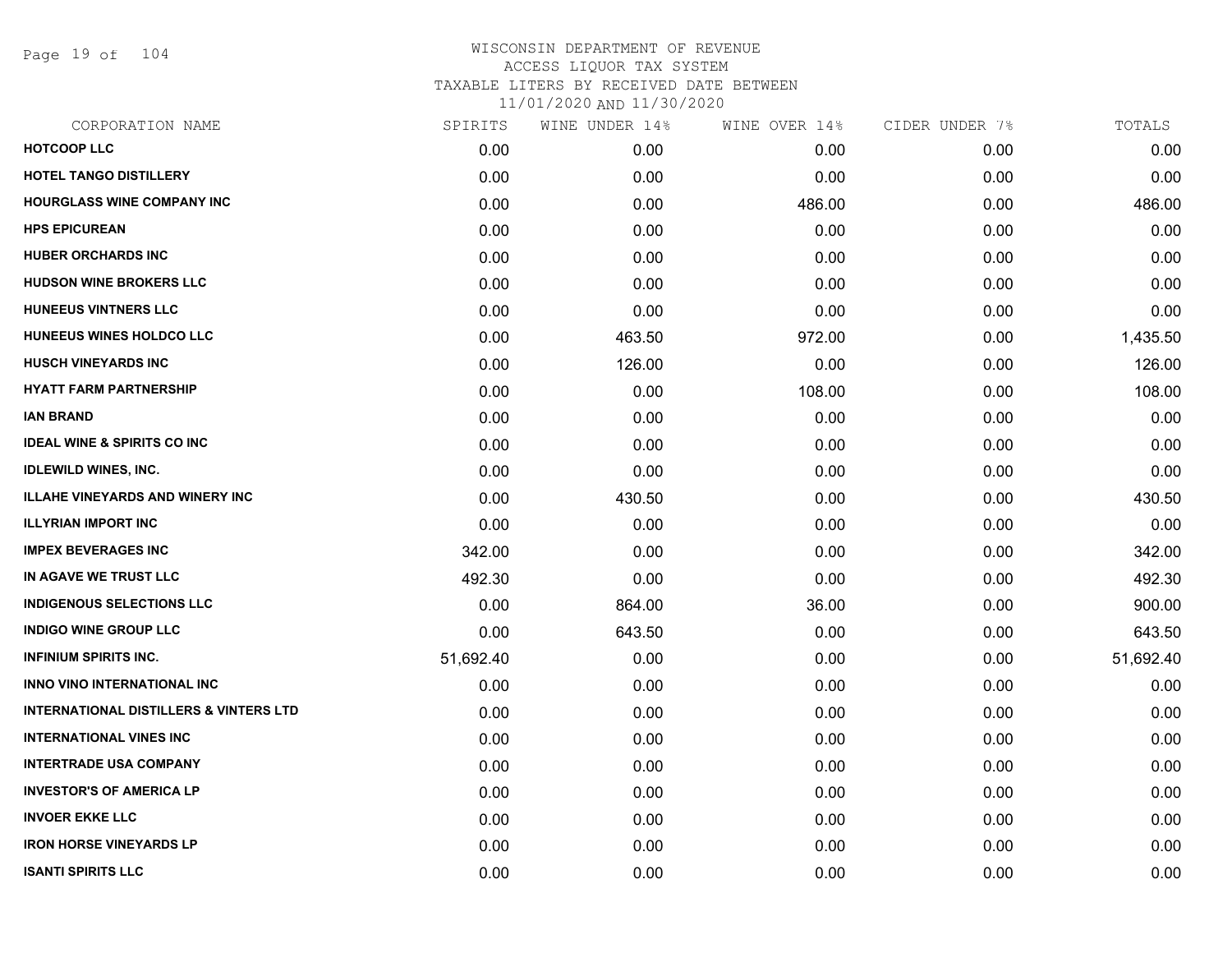Page 20 of 104

#### WISCONSIN DEPARTMENT OF REVENUE ACCESS LIQUOR TAX SYSTEM

# TAXABLE LITERS BY RECEIVED DATE BETWEEN

| CORPORATION NAME                      | SPIRITS    | WINE UNDER 14% | WINE OVER 14% | CIDER UNDER 7% | TOTALS     |
|---------------------------------------|------------|----------------|---------------|----------------|------------|
| <b>J LOHR WINERY CORP</b>             | 0.00       | 16,276.50      | 364.50        | 0.00           | 16,641.00  |
| <b>J PEDRONCELLI WINERY</b>           | 0.00       | 0.00           | 0.00          | 0.00           | 0.00       |
| <b>J WILLETT COMPANIES</b>            | 0.00       | 0.00           | 0.00          | 0.00           | 0.00       |
| <b>JACK POUST &amp; COMPANY INC</b>   | 0.00       | 1,485.00       | 13.50         | 0.00           | 1,498.50   |
| JACKSON FAMILY ENTERPRISES INC        | 0.00       | 21,466.50      | 14,385.00     | 0.00           | 35,851.50  |
| <b>JACUZZI FAMILY VINEYARDS LLC</b>   | 0.00       | 0.00           | 0.00          | 0.00           | 0.00       |
| <b>JAM CELLARS INC</b>                | 0.00       | 450.00         | 18,666.00     | 0.00           | 19,116.00  |
| <b>JAMES E COSMA</b>                  | 0.00       | 13.46          | 0.00          | 0.00           | 13.46      |
| <b>JAMES L LAMBERT</b>                | 0.00       | 351.00         | 63.00         | 0.00           | 414.00     |
| <b>JAMES MORONEY INC</b>              | 0.00       | 0.00           | 0.00          | 0.00           | 0.00       |
| JAPAN PRESTIGE SAKE INTERNATIONAL INC | 0.00       | 8.64           | 25.92         | 0.00           | 34.56      |
| <b>JARVIS</b>                         | 0.00       | 0.00           | 0.00          | 0.00           | 0.00       |
| <b>JASON DRISCOLL</b>                 | 0.00       | 0.00           | 0.00          | 0.00           | 0.00       |
| <b>JAX VINEYARDS LLC</b>              | 0.00       | 0.00           | 33.29         | 0.00           | 33.29      |
| <b>JAY MIDWEST INC</b>                | 1,177.50   | 405.00         | 0.00          | 0.00           | 1,582.50   |
| <b>JB GEORGE LLC</b>                  | 0.00       | 0.00           | 0.00          | 0.00           | 0.00       |
| <b>JC CELLARS INC</b>                 | 0.00       | 0.00           | 0.00          | 0.00           | 0.00       |
| <b>JDSO, INC.</b>                     | 16,251.00  | 0.00           | 0.00          | 0.00           | 16,251.00  |
| JEAN CLAUDE BOISSET WINES USA INC     | 0.00       | 1,557.00       | 3,775.50      | 0.00           | 5,332.50   |
| <b>JEFF QUINT</b>                     | 0.00       | 0.00           | 0.00          | 0.00           | 0.00       |
| <b>JEM BEVERAGE COMPANY</b>           | 2,934.00   | 0.00           | 0.00          | 0.00           | 2,934.00   |
| <b>JFC INTERNATIONAL INC</b>          | 18.16      | 1,109.88       | 1,044.40      | 0.00           | 2,172.44   |
| <b>JIM BEAM BRANDS CO</b>             | 715,620.18 | 270.00         | 0.00          | 0.00           | 715,890.18 |
| <b>J-NH WINE GROUP LLC</b>            | 0.00       | 0.00           | 0.00          | 0.00           | 0.00       |
| <b>JNJ INTERNATIONAL INC</b>          | 0.00       | 0.00           | 0.00          | 0.00           | 0.00       |
| <b>JOHAN VINEYARDS LLC</b>            | 0.00       | 0.00           | 0.00          | 0.00           | 0.00       |
| JOHN ANTHONY VINEYARDS LLC            | 0.00       | 0.00           | 0.00          | 0.00           | 0.00       |
| <b>JOHN C BAKER</b>                   | 0.00       | 0.00           | 0.00          | 0.00           | 0.00       |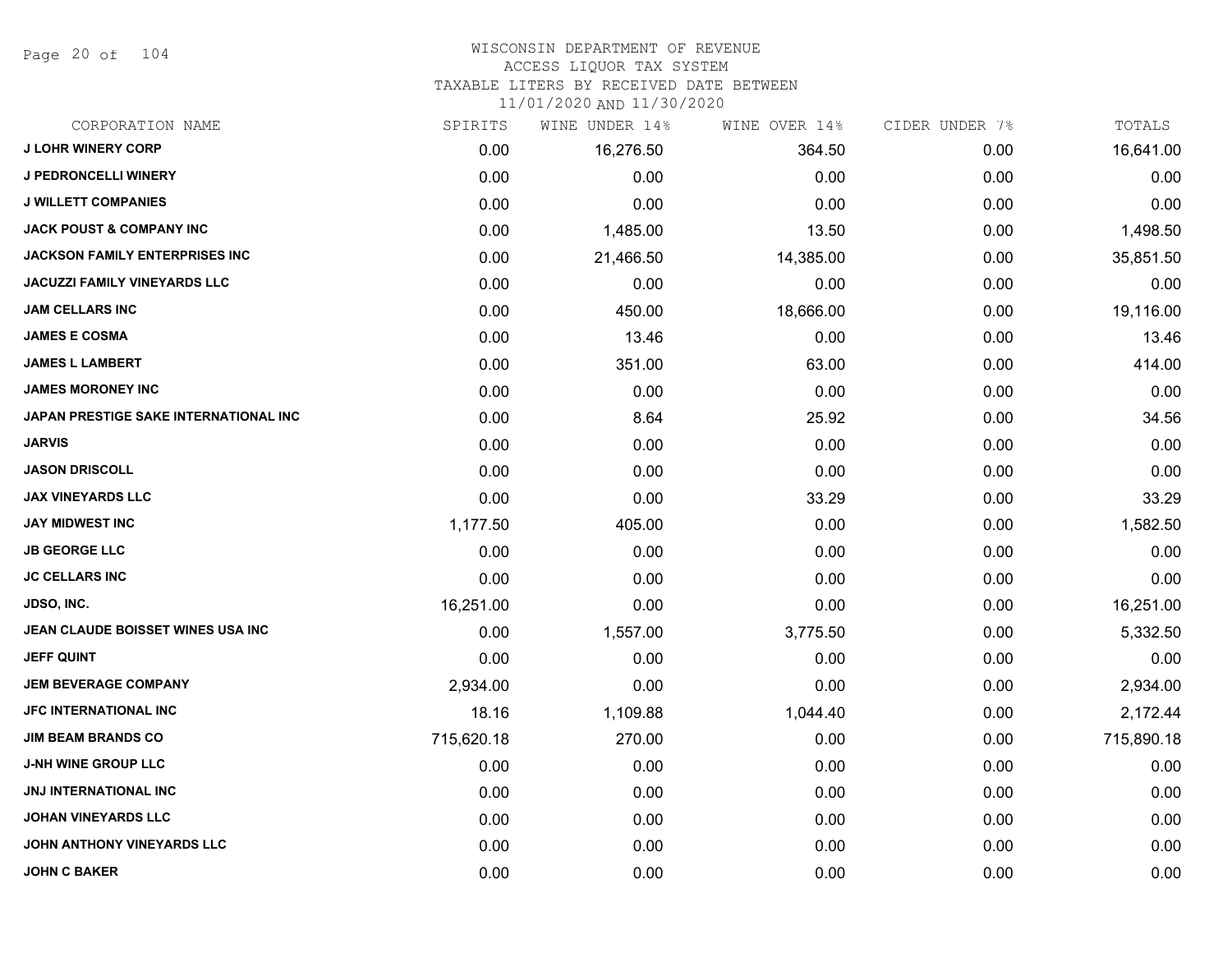Page 21 of 104

| CORPORATION NAME                         | SPIRITS  | WINE UNDER 14% | WINE OVER 14% | CIDER UNDER 7% | TOTALS    |
|------------------------------------------|----------|----------------|---------------|----------------|-----------|
| <b>JOHN MONROE LINTVET</b>               | 0.00     | 0.00           | 0.00          | 0.00           | 0.00      |
| <b>JOHN R LUCAS</b>                      | 0.00     | 177.00         | 31.50         | 0.00           | 208.50    |
| <b>JOSE PASTOR</b>                       | 0.00     | 594.00         | 63.00         | 0.00           | 657.00    |
| <b>JOSEPH DEHNER</b>                     | 0.00     | 0.00           | 0.00          | 0.00           | 0.00      |
| JOSEPH PHELPS VINEYARDS LLC              | 0.00     | 0.00           | 756.00        | 0.00           | 756.00    |
| <b>JOSEPH VICTORI WINES, INC.</b>        | 0.00     | 639.00         | 0.00          | 0.00           | 639.00    |
| <b>JOSU GALDOS</b>                       | 0.00     | 0.00           | 0.00          | 0.00           | 0.00      |
| <b>JOURNEYMAN DISTILLERY LLC</b>         | 148.50   | 0.00           | 0.00          | 0.00           | 148.50    |
| <b>JUSTIN VINEYARDS &amp; WINERY LLC</b> | 0.00     | 288.00         | 12,055.50     | 0.00           | 12,343.50 |
| <b>JVS WINES IMPORTS IL CORP</b>         | 0.00     | 0.00           | 0.00          | 0.00           | 0.00      |
| <b>JVW CORPORATION</b>                   | 0.00     | 522.00         | 0.00          | 0.00           | 522.00    |
| <b>JZ WINE COMPANY</b>                   | 0.00     | 189.00         | 0.00          | 0.00           | 189.00    |
| <b>K VINTNERS LLC</b>                    | 0.00     | 2,268.00       | 216.00        | 0.00           | 2,484.00  |
| <b>KAITRIN N COOPER</b>                  | 774.00   | 0.00           | 0.00          | 0.00           | 774.00    |
| <b>KALIN CELLARS INC</b>                 | 0.00     | 0.00           | 0.00          | 0.00           | 0.00      |
| <b>KEEPER'S QUEST INC</b>                | 0.00     | 0.00           | 0.00          | 0.00           | 0.00      |
| <b>KEN WRIGHT CELLARS CO</b>             | 0.00     | 396.00         | 0.00          | 0.00           | 396.00    |
| <b>KENNETH S LIKITPRAKONG</b>            | 0.00     | 916.00         | 0.00          | 0.00           | 916.00    |
| <b>KENT HUMPHREY</b>                     | 0.00     | 0.00           | 0.00          | 0.00           | 0.00      |
| <b>KENT RASMUSSEN WINERY</b>             | 0.00     | 0.00           | 0.00          | 0.00           | 0.00      |
| <b>KENTUCKY BOURBON DISTILLERS LTD</b>   | 1,141.50 | 0.00           | 0.00          | 0.00           | 1,141.50  |
| <b>KERMIT LYNCH WINE MERCHANTS</b>       | 0.00     | 121.50         | 9.00          | 0.00           | 130.50    |
| <b>KERWIN ESTATE LLC</b>                 | 0.00     | 45.00          | 0.00          | 0.00           | 45.00     |
| <b>KIMBERTON WINES LLC</b>               | 0.00     | 0.00           | 0.00          | 0.00           | 0.00      |
| KINDRED SPIRITS NORTH AMERICA INC        | 0.00     | 0.00           | 0.00          | 0.00           | 0.00      |
| KINDRED VINES IMPORT CO LLC              | 0.00     | 504.00         | 63.00         | 0.00           | 567.00    |
| <b>KING ESTATE WINERY LP</b>             | 0.00     | 0.00           | 0.00          | 0.00           | 0.00      |
| KINGS COUNTY DISTILLERY LLC              | 0.00     | 0.00           | 0.00          | 0.00           | 0.00      |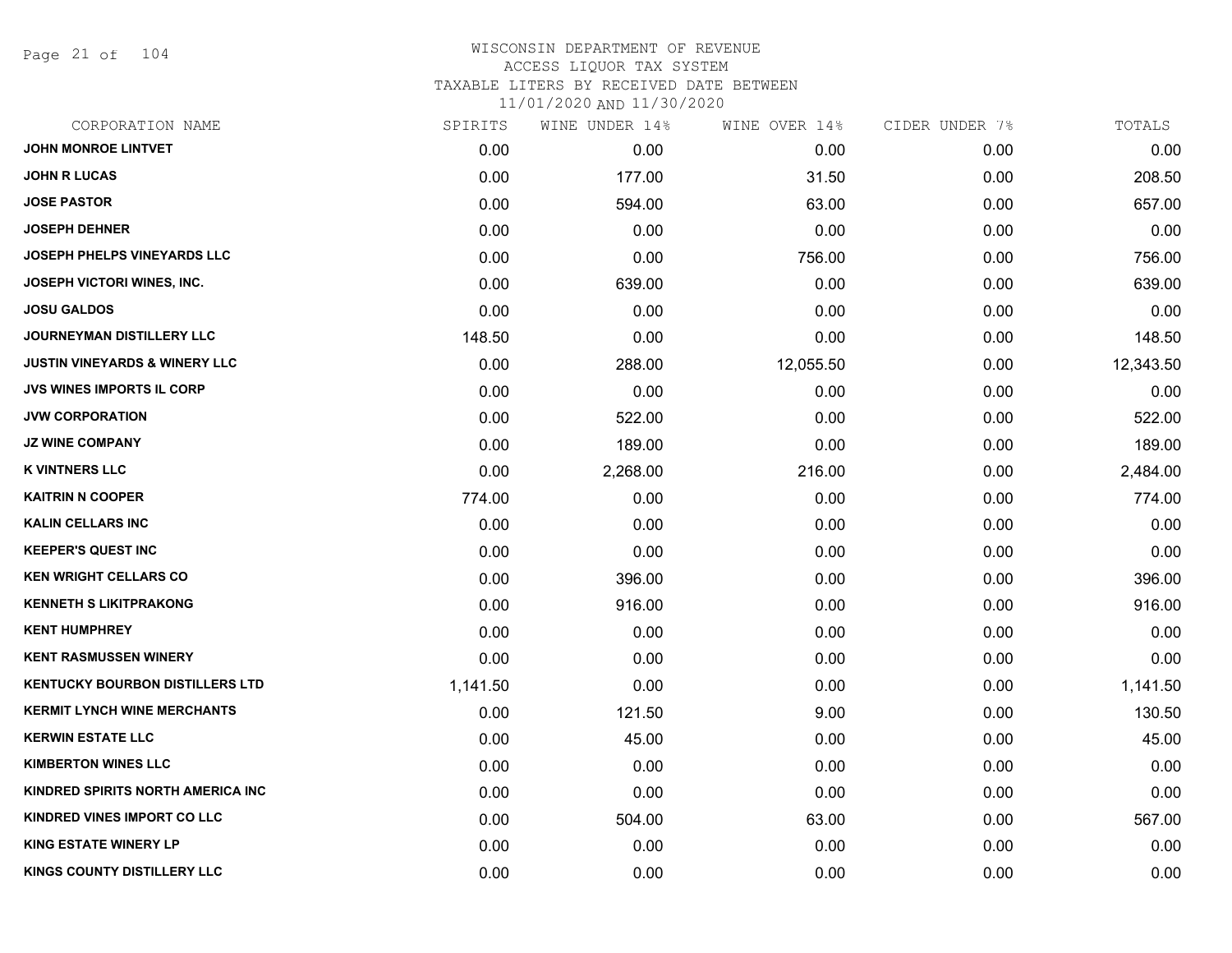Page 22 of 104

# WISCONSIN DEPARTMENT OF REVENUE ACCESS LIQUOR TAX SYSTEM TAXABLE LITERS BY RECEIVED DATE BETWEEN

| CORPORATION NAME                           | SPIRITS  | WINE UNDER 14% | WINE OVER 14% | CIDER UNDER 7% | TOTALS    |
|--------------------------------------------|----------|----------------|---------------|----------------|-----------|
| KIONA VINEYARDS LLC                        | 0.00     | 0.00           | 0.00          | 0.00           | 0.00      |
| KISMET WINE, INC.                          | 0.00     | 0.00           | 0.00          | 0.00           | 0.00      |
| KISTLER VINEYARDS, LLC                     | 0.00     | 0.00           | 0.00          | 0.00           | 0.00      |
| <b>KITFOX VINEYARDS LLC</b>                | 0.00     | 0.00           | 0.00          | 0.00           | 0.00      |
| <b>KLEIN FOODS INC</b>                     | 0.00     | 5,922.00       | 10,492.50     | 0.00           | 16,414.50 |
| <b>KLIN SPIRITS LLC</b>                    | 598.50   | 0.00           | 0.00          | 0.00           | 598.50    |
| <b>KLINKER BRICK WINERY INC</b>            | 0.00     | 0.00           | 616.50        | 0.00           | 616.50    |
| <b>KNIGHTS BRIDGE WINERY LLC</b>           | 0.00     | 0.00           | 0.00          | 0.00           | 0.00      |
| <b>KOBRAND CORPORATION</b>                 | 139.50   | 6,283.50       | 4,459.80      | 0.00           | 10,882.80 |
| KOJIMA & INTERNATIONAL ASSOCIATES INC      | 0.00     | 0.00           | 0.00          | 0.00           | 0.00      |
| <b>KOLOA RUM CORP</b>                      | 0.00     | 0.00           | 0.00          | 0.00           | 0.00      |
| <b>KONGSGAARD WINE LLC</b>                 | 0.00     | 0.00           | 0.00          | 0.00           | 0.00      |
| <b>KONSTANTIN D FRANK &amp; SONS</b>       | 0.00     | 9,576.00       | 0.00          | 0.00           | 9,576.00  |
| <b>KOPRI INC</b>                           | 0.00     | 81.00          | 0.00          | 0.00           | 81.00     |
| <b>KORE WINE COMPANY, LLC</b>              | 0.00     | 0.00           | 0.00          | 0.00           | 0.00      |
| <b>KOVAL INC</b>                           | 0.00     | 0.00           | 0.00          | 0.00           | 0.00      |
| <b>KRUPP BROTHERS LLC</b>                  | 0.00     | 0.00           | 0.00          | 0.00           | 0.00      |
| <b>KYSELA PERE ET FILS LTD</b>             | 0.00     | 0.00           | 0.00          | 0.00           | 0.00      |
| <b>L &amp; F BRANDS INC</b>                | 0.00     | 0.00           | 0.00          | 0.00           | 0.00      |
| <b>LC WINE</b>                             | 0.00     | 0.00           | 87.97         | 0.00           | 87.97     |
| <b>L&amp;C WINE COUNTRY OPERATIONS LLC</b> | 0.00     | 0.00           | 0.00          | 0.00           | 0.00      |
| L. MAWBY, LLC                              | 0.00     | 504.00         | 0.00          | 0.00           | 504.00    |
| L18 HOLDINGS, INC.                         | 0.00     | 0.00           | 0.00          | 0.00           | 0.00      |
| <b>LADERA WINERY LLC</b>                   | 0.00     | 0.00           | 0.00          | 0.00           | 0.00      |
| <b>LADY HILL LLC</b>                       | 0.00     | 38.25          | 0.00          | 0.00           | 38.25     |
| <b>LAIL VINEYARDS LLC</b>                  | 0.00     | 0.00           | 0.00          | 0.00           | 0.00      |
| <b>LAIRD &amp; COMPANY</b>                 | 1,156.50 | 0.00           | 45.00         | 0.00           | 1,201.50  |
| <b>LAIRD FAMILY ESTATE LLC</b>             | 0.00     | 0.00           | 0.00          | 0.00           | 0.00      |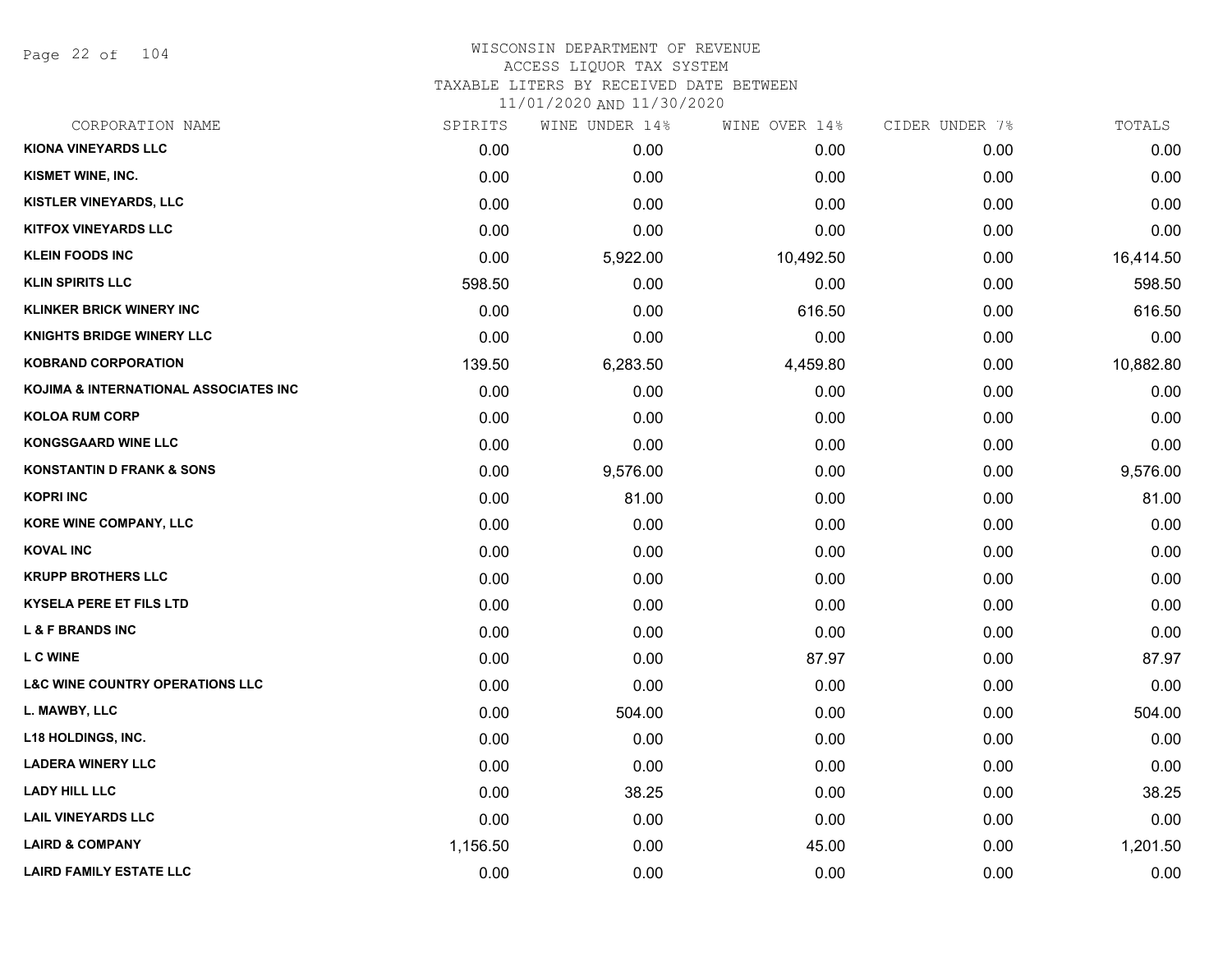#### WISCONSIN DEPARTMENT OF REVENUE ACCESS LIQUOR TAX SYSTEM TAXABLE LITERS BY RECEIVED DATE BETWEEN

| CORPORATION NAME                                     | SPIRITS    | WINE UNDER 14% | WINE OVER 14% | CIDER UNDER 7% | TOTALS     |
|------------------------------------------------------|------------|----------------|---------------|----------------|------------|
| <b>LAKE COUNTRY LIBARE DISTILLING LLC</b>            | 63.00      | 0.00           | 0.00          | 0.00           | 63.00      |
| <b>LANGDON SHIVERICK INC</b>                         | 0.00       | 45.00          | 0.00          | 0.00           | 45.00      |
| <b>LANGE WINERY LLC</b>                              | 0.00       | 27.00          | 0.00          | 0.00           | 27.00      |
| <b>LATITUDE BEVERAGE COMPANY</b>                     | 0.00       | 63.00          | 0.00          | 0.00           | 63.00      |
| <b>LAUREATE IMPORTS &amp; MARKETING COMPANY, INC</b> | 0.00       | 0.00           | 0.00          | 0.00           | 0.00       |
| <b>LAVA SPRINGS INC</b>                              | 0.00       | 0.00           | 0.00          | 0.00           | 0.00       |
| <b>LAWER FAMILY WINERY INC</b>                       | 0.00       | 0.00           | 0.00          | 0.00           | 0.00       |
| <b>LAWLESS DISTILLING COMPANY LLC</b>                | 315.00     | 0.00           | 0.00          | 0.00           | 315.00     |
| LCF WINE COMPANY LLC                                 | 0.00       | 3,087.00       | 1,147.50      | 0.00           | 4,234.50   |
| LE CEP II INC                                        | 0.00       | 252.00         | 0.00          | 0.00           | 252.00     |
| LE GRAND COURTAGE LLC                                | 0.00       | 252.00         | 0.00          | 0.00           | 252.00     |
| <b>LEFGROUP</b>                                      | 0.00       | 0.00           | 0.00          | 0.00           | 0.00       |
| LEFT COAST CELLARS LLC                               | 0.00       | 0.00           | 0.00          | 0.00           | 0.00       |
| <b>LEMELSON WINERY LLC</b>                           | 0.00       | 0.00           | 0.00          | 0.00           | 0.00       |
| <b>LEONARD KREUSCH INC</b>                           | 0.00       | 1,567.61       | 0.00          | 0.00           | 1,567.61   |
| <b>LEONARDINI FAMILY WINERY LLC</b>                  | 0.00       | 0.00           | 346.50        | 0.00           | 346.50     |
| <b>LEONETTI CELLAR LLC</b>                           | 0.00       | 0.00           | 0.00          | 0.00           | 0.00       |
| <b>LES LUNES WINE LLC</b>                            | 0.00       | 0.00           | 0.00          | 0.00           | 0.00       |
| <b>LEVECKE CORPORATION</b>                           | 110,329.50 | 0.00           | 0.00          | 0.00           | 110,329.50 |
| <b>LIDESTRI BEVERAGES LLC</b>                        | 0.00       | 0.00           | 0.00          | 0.00           | 0.00       |
| <b>LIMERICK LANE CELLARS INC</b>                     | 0.00       | 0.00           | 0.00          | 0.00           | 0.00       |
| LINCOLN SQUARE WINE COMPANY LLC                      | 0.00       | 0.00           | 0.00          | 0.00           | 0.00       |
| LINGUA FRANCA-LS VINEYARDS HOLDINGS, LLC             | 0.00       | 9.00           | 0.00          | 0.00           | 9.00       |
| <b>LIOCO WINE COMPANY LLC</b>                        | 0.00       | 0.00           | 0.00          | 0.00           | 0.00       |
| <b>LION NATHAN USA INC</b>                           | 0.00       | 2,592.00       | 2,047.50      | 0.00           | 4,639.50   |
| <b>LISA CHASE</b>                                    | 0.00       | 0.00           | 0.00          | 0.00           | 0.00       |
| <b>LISA LISA INCORPORATED</b>                        | 0.00       | 0.00           | 0.00          | 0.00           | 0.00       |
| <b>LISA MARLOW</b>                                   | 0.00       | 0.00           | 0.00          | 0.00           | 0.00       |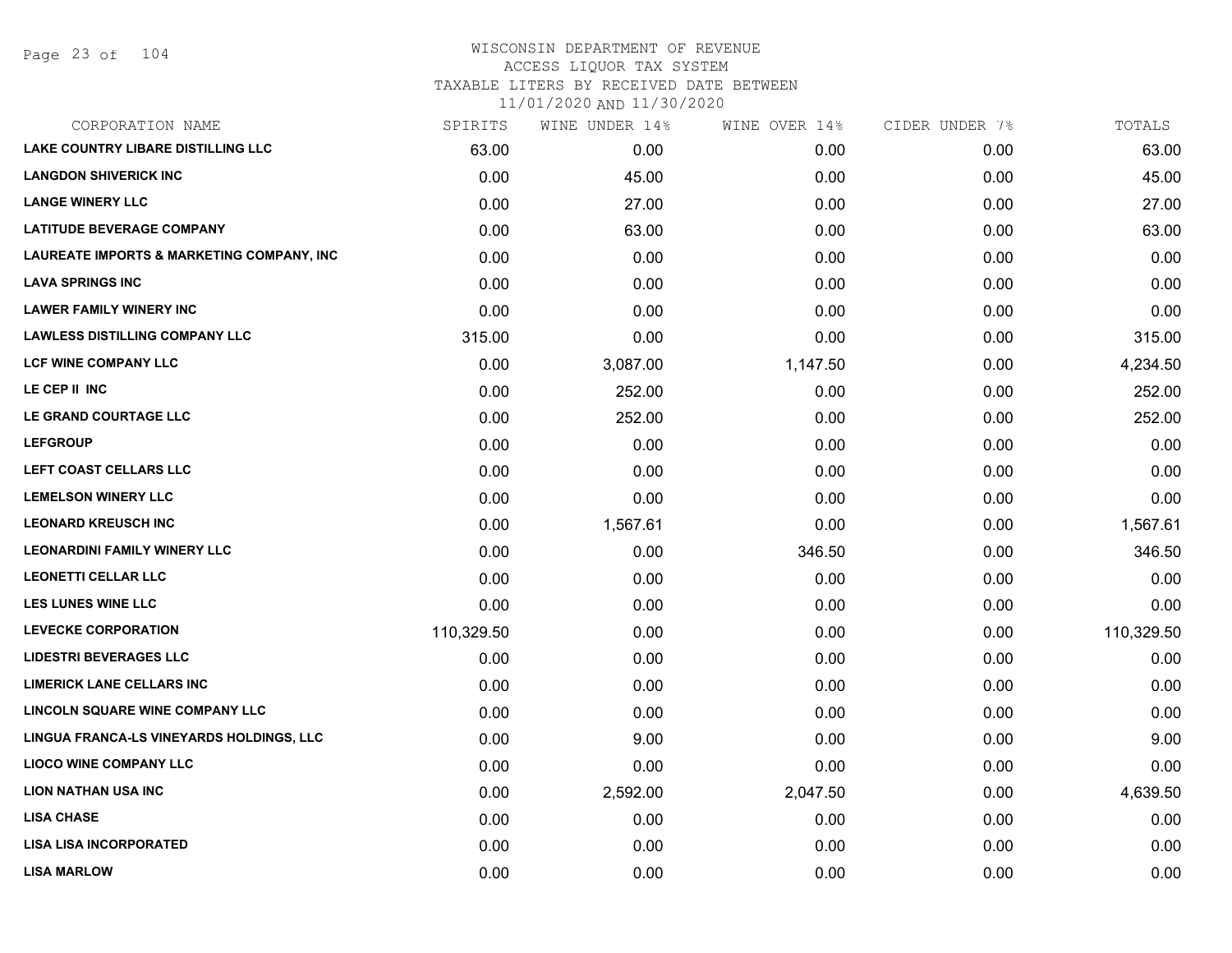Page 24 of 104

## WISCONSIN DEPARTMENT OF REVENUE ACCESS LIQUOR TAX SYSTEM TAXABLE LITERS BY RECEIVED DATE BETWEEN

| CORPORATION NAME                               | SPIRITS   | WINE UNDER 14% | WINE OVER 14% | CIDER UNDER 7% | TOTALS    |
|------------------------------------------------|-----------|----------------|---------------|----------------|-----------|
| <b>LIVING FOODS. LLC</b>                       | 0.00      | 0.00           | 0.00          | 0.00           | 0.00      |
| <b>LLOYD CARUSO LLC</b>                        | 0.00      | 0.00           | 0.00          | 0.00           | 0.00      |
| <b>LLOYD CELLARS INC</b>                       | 0.00      | 0.00           | 0.00          | 0.00           | 0.00      |
| <b>LMR WINE ESTATES LLC</b>                    | 0.00      | 315.00         | 0.00          | 0.00           | 315.00    |
| <b>LOCAL DISTILLING INC</b>                    | 1,890.00  | 0.00           | 0.00          | 0.00           | 1,890.00  |
| <b>LOEST &amp; MCNAMEE INC</b>                 | 0.00      | 0.00           | 0.00          | 0.00           | 0.00      |
| LONE STAR DISTILLERY LLC                       | 0.00      | 0.00           | 0.00          | 0.00           | 0.00      |
| <b>LONG MEADOW RANCH WINERY INC</b>            | 0.00      | 0.00           | 0.00          | 0.00           | 0.00      |
| <b>LONG SHADOWS VINTNERS LLC</b>               | 0.00      | 27.00          | 189.00        | 0.00           | 216.00    |
| <b>LONZ WINERY INC</b>                         | 0.00      | 0.00           | 0.00          | 0.00           | 0.00      |
| <b>LOOSEN BROS USA LTD</b>                     | 0.00      | 7,695.00       | 0.00          | 0.00           | 7,695.00  |
| <b>LORING WINE COMPANY LLC</b>                 | 0.00      | 0.00           | 0.00          | 0.00           | 0.00      |
| <b>LOUIS GLUNZ BEER INC</b>                    | 0.00      | 0.00           | 0.00          | 376.08         | 376.08    |
| <b>LOUIS LATOUR INC</b>                        | 0.00      | 549.00         | 0.00          | 0.00           | 549.00    |
| <b>LOWDEN SCHOOLHOUSE CORPORATION</b>          | 0.00      | 0.00           | 252.00        | 0.00           | 252.00    |
| <b>LUNA VINEYARDS INC</b>                      | 0.00      | 126.00         | 63.00         | 0.00           | 189.00    |
| <b>LUNEAU USA INC</b>                          | 0.00      | 5,793.00       | 315.00        | 0.00           | 6,108.00  |
| <b>LUXCO INC</b>                               | 81,652.10 | 405.00         | 1,440.00      | 0.00           | 83,497.10 |
| <b>LYNFRED WINERY INC</b>                      | 0.00      | 0.00           | 0.00          | 0.00           | 0.00      |
| <b>LYNMAR WINERY LLC</b>                       | 0.00      | 0.00           | 0.00          | 0.00           | 0.00      |
| <b>M.A.C. WINES, LLC</b>                       | 0.00      | 0.00           | 504.00        | 0.00           | 504.00    |
| <b>MACH FLYNT INC</b>                          | 21,960.00 | 50,976.00      | 7,677.00      | 0.00           | 80,613.00 |
| <b>MACK &amp; SCHUHLE INC</b>                  | 0.00      | 10,719.00      | 0.00          | 0.00           | 10,719.00 |
| <b>MAD CAR WINE CO LLC</b>                     | 0.00      | 0.00           | 0.00          | 0.00           | 0.00      |
| <b>MAISONS MARQUES &amp; DOMAINES USA INC.</b> | 0.00      | 1,219.50       | 378.00        | 0.00           | 1,597.50  |
| <b>MAMMOTH DISTILLING LLC</b>                  | 0.00      | 0.00           | 0.00          | 0.00           | 0.00      |
| <b>MANCAN WINE LLC</b>                         | 0.00      | 0.00           | 0.00          | 0.00           | 0.00      |
| <b>MANO'S INC</b>                              | 0.00      | 0.00           | 0.00          | 0.00           | 0.00      |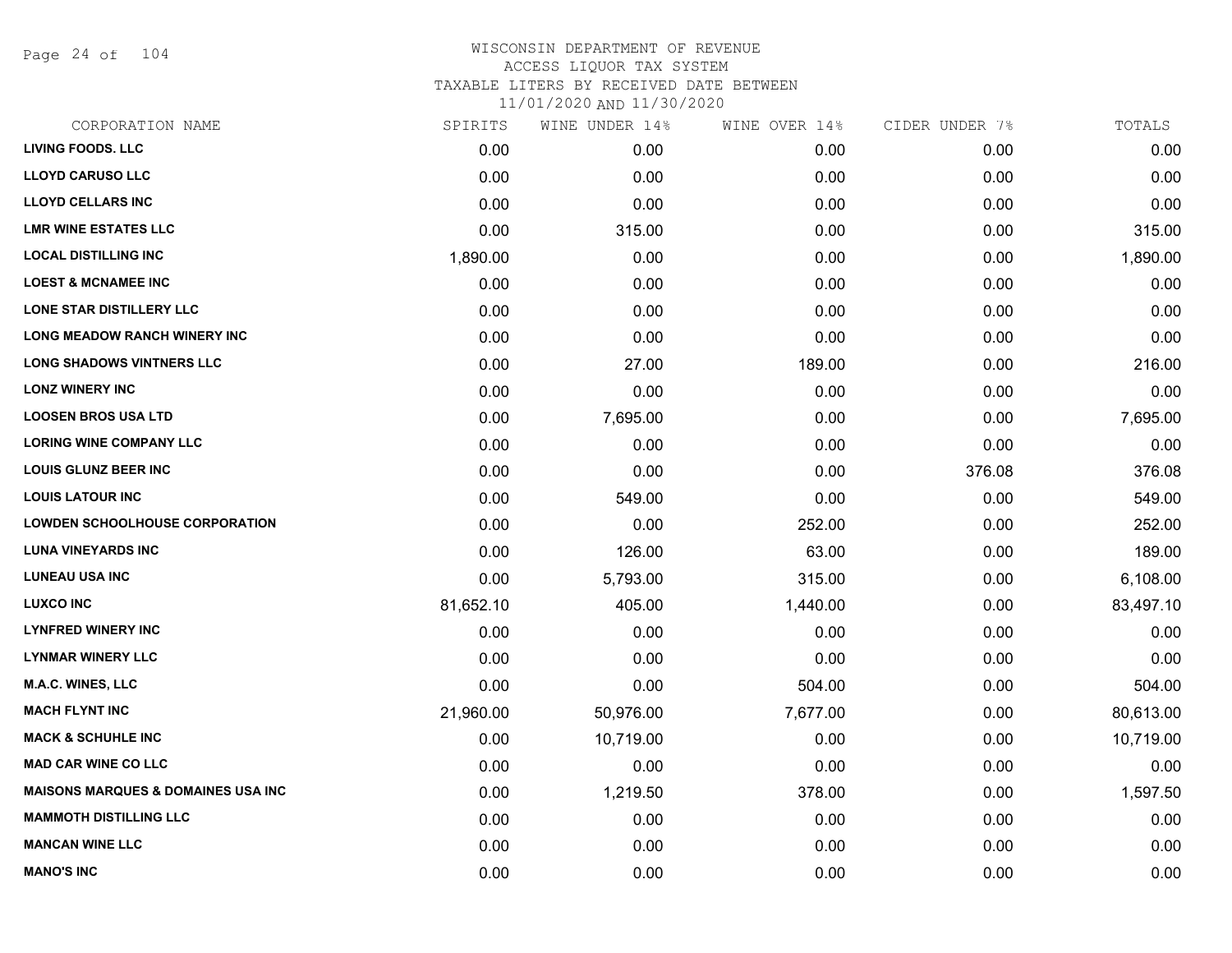Page 25 of 104

| CORPORATION NAME                        | SPIRITS   | WINE UNDER 14% | WINE OVER 14% | CIDER UNDER 7% | TOTALS    |
|-----------------------------------------|-----------|----------------|---------------|----------------|-----------|
| <b>MARCI PALATELLA</b>                  | 0.00      | 0.00           | 0.00          | 0.00           | 0.00      |
| <b>MARGERUM WINE COMPANY INC</b>        | 0.00      | 0.00           | 0.00          | 0.00           | 0.00      |
| <b>MARIETTA CELLARS INC</b>             | 0.00      | 0.00           | 0.00          | 0.00           | 0.00      |
| <b>MARIPOSA WINE COMPANY LLC</b>        | 0.00      | 0.00           | 0.00          | 0.00           | 0.00      |
| <b>MARK ANTHONY BRANDS INC.</b>         | 0.00      | 0.00           | 0.00          | 0.00           | 0.00      |
| <b>MARK MCNEILLY</b>                    | 0.00      | 0.00           | 45.00         | 0.00           | 45.00     |
| <b>MARK SZUMOWSKI</b>                   | 0.00      | 0.00           | 0.00          | 0.00           | 0.00      |
| <b>MARKETING GLOBAL BRANDS CORP</b>     | 0.00      | 0.00           | 0.00          | 0.00           | 0.00      |
| <b>MARKO J KARAKASEVIC</b>              | 0.00      | 0.00           | 0.00          | 0.00           | 0.00      |
| <b>MARTELLOTTO INC.</b>                 | 0.00      | 198.00         | 0.00          | 0.00           | 198.00    |
| <b>MARTIN &amp; COMPANY WINES, INC</b>  | 0.00      | 0.00           | 0.00          | 0.00           | 0.00      |
| <b>MARTIN RAY WINERY INC</b>            | 0.00      | 0.00           | 0.00          | 0.00           | 0.00      |
| <b>MARTINELLI WINERY INC</b>            | 0.00      | 0.00           | 0.00          | 0.00           | 0.00      |
| <b>MARTINEZ DISTRIBUTING CO INC</b>     | 0.00      | 0.00           | 0.00          | 0.00           | 0.00      |
| <b>MARY TAYLOR</b>                      | 0.00      | 0.00           | 0.00          | 0.00           | 0.00      |
| <b>MASSANOIS LLC</b>                    | 0.00      | 891.00         | 171.00        | 0.00           | 1,062.00  |
| <b>MAST-JAEGERMEISTER US INC</b>        | 2,897.44  | 0.00           | 0.00          | 0.00           | 2,897.44  |
| <b>MATCHVINO LLC</b>                    | 0.00      | 850.50         | 0.00          | 0.00           | 850.50    |
| <b>MATHY WINERY LLC</b>                 | 0.00      | 0.00           | 0.00          | 0.00           | 0.00      |
| <b>MATRICK HOLDINGS CORPORATION</b>     | 0.00      | 0.00           | 0.00          | 0.00           | 0.00      |
| <b>MATT PREIS</b>                       | 0.00      | 0.00           | 0.00          | 0.00           | 0.00      |
| <b>MATTHEW C VILLARD</b>                | 0.00      | 0.00           | 252.00        | 0.00           | 252.00    |
| <b>MATTHEW RORICK WINES INC</b>         | 0.00      | 504.00         | 0.00          | 0.00           | 504.00    |
| <b>MATTHIASSON FAMILY VINEYARDS LLC</b> | 0.00      | 29.25          | 0.00          | 0.00           | 29.25     |
| <b>MAURITSON FAMILY WINERY</b>          | 0.00      | 0.00           | 0.00          | 0.00           | 0.00      |
| <b>MAYACAMAS VINEYARDS INC</b>          | 0.00      | 63.00          | 63.00         | 0.00           | 126.00    |
| <b>MAYNARD JAMES KEENAN</b>             | 0.00      | 0.00           | 0.00          | 0.00           | 0.00      |
| MC CORMICK DISTILLING CO INC            | 51,612.60 | 0.00           | 0.00          | 0.00           | 51,612.60 |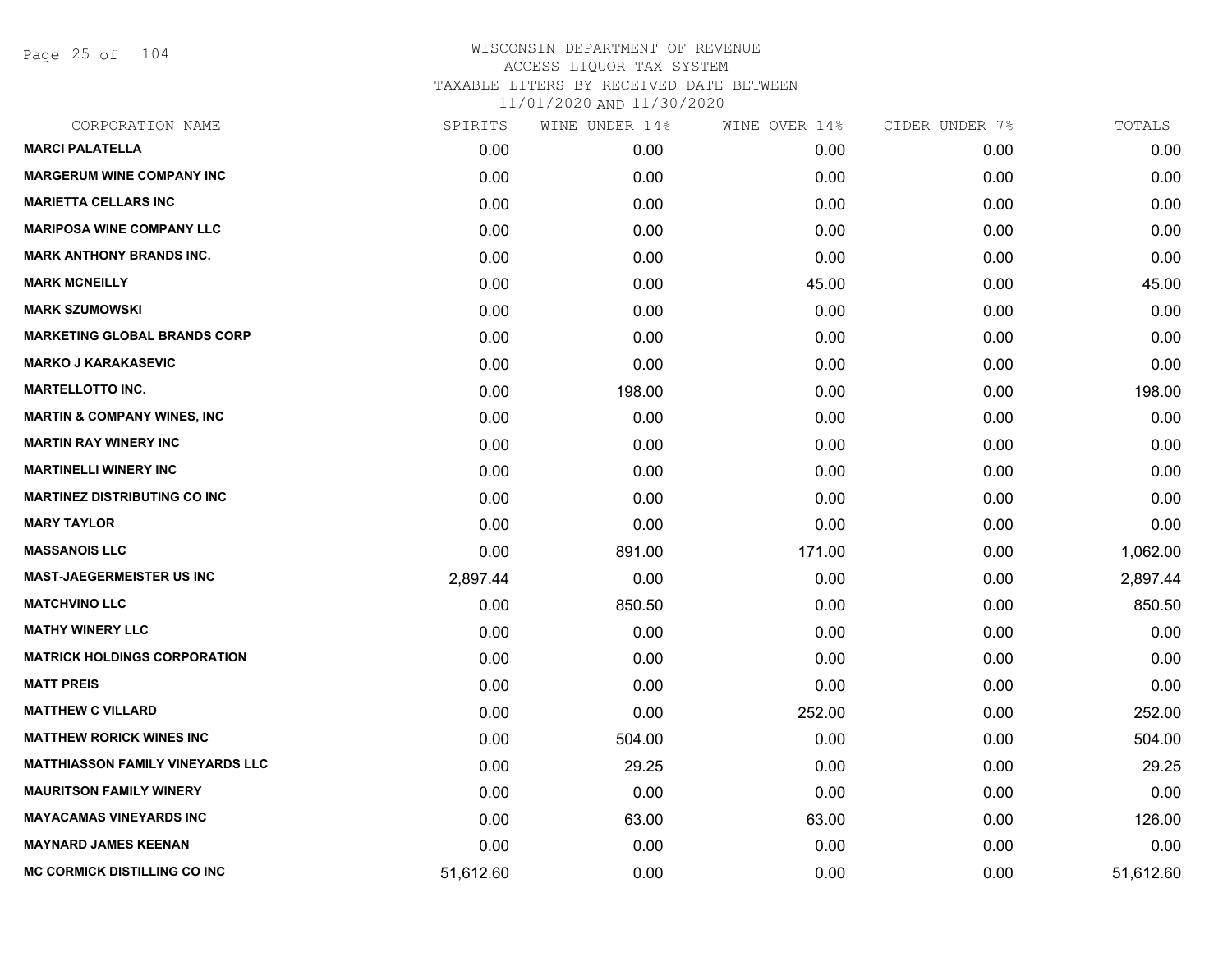Page 26 of 104

| CORPORATION NAME                       | SPIRITS  | WINE UNDER 14% | WINE OVER 14% | CIDER UNDER 7% | TOTALS    |
|----------------------------------------|----------|----------------|---------------|----------------|-----------|
| <b>MCBRIDE SISTERS COLLECTIONS INC</b> | 0.00     | 1,062.00       | 0.00          | 0.00           | 1,062.00  |
| <b>MCKENZIE'S BEVERAGES INC</b>        | 0.00     | 0.00           | 0.00          | 0.00           | 0.00      |
| <b>MCNAB RIDGE WINERY LLC</b>          | 0.00     | 0.00           | 189.00        | 0.00           | 189.00    |
| <b>MEDCO ATLANTIC INC</b>              | 0.00     | 0.00           | 0.00          | 0.00           | 0.00      |
| <b>MEIERS WINE CELLARS INC</b>         | 0.00     | 378.00         | 63.00         | 0.00           | 441.00    |
| <b>MENDOCINO WINE GROUP LLC</b>        | 0.00     | 315.00         | 90.00         | 0.00           | 405.00    |
| <b>MERCER WINE ESTATES LLC</b>         | 0.00     | 0.00           | 0.00          | 0.00           | 0.00      |
| <b>MERCHANT DU VIN CORPORATION</b>     | 0.00     | 0.00           | 0.00          | 395.20         | 395.20    |
| <b>METAMORPHOSIS WINES LLC</b>         | 0.00     | 0.00           | 0.00          | 0.00           | 0.00      |
| <b>METEOR VINEYARD LLC</b>             | 0.00     | 0.00           | 0.00          | 0.00           | 0.00      |
| <b>METIER LLC</b>                      | 0.00     | 0.00           | 0.00          | 0.00           | 0.00      |
| <b>METTLER WINES LLC</b>               | 0.00     | 0.00           | 216.00        | 0.00           | 216.00    |
| <b>MEV CORPORATION</b>                 | 0.00     | 0.00           | 0.00          | 0.00           | 0.00      |
| <b>MEXCOR INC</b>                      | 2,306.50 | 0.00           | 0.00          | 0.00           | 2,306.50  |
| <b>MEYER CELLARS LLC</b>               | 0.00     | 0.00           | 0.00          | 0.00           | 0.00      |
| <b>MHW LTD</b>                         | 9,957.15 | 4,864.30       | 2,728.50      | 0.00           | 17,549.95 |
| <b>MICHAEL BELLO</b>                   | 0.00     | 0.00           | 54.00         | 0.00           | 54.00     |
| <b>MICHAEL HOUGH</b>                   | 0.00     | 2,830.50       | 324.00        | 0.00           | 3,154.50  |
| <b>MICHAEL KUSH</b>                    | 0.00     | 117.00         | 0.00          | 0.00           | 117.00    |
| <b>MICHAEL P CAMERON</b>               | 0.00     | 0.00           | 0.00          | 0.00           | 0.00      |
| <b>MICHAEL SKURNIK WINES INC</b>       | 0.00     | 2,532.75       | 0.00          | 0.00           | 2,532.75  |
| <b>MICHEAL DASHE</b>                   | 0.00     | 0.00           | 0.00          | 0.00           | 0.00      |
| <b>MIDDLE WEST SPIRITS</b>             | 0.00     | 0.00           | 0.00          | 0.00           | 0.00      |
| <b>MIDNIGHT CELLARS INC</b>            | 0.00     | 0.00           | 0.00          | 0.00           | 0.00      |
| <b>MID-OAK DISTILLERY INC</b>          | 0.00     | 0.00           | 0.00          | 0.00           | 0.00      |
| MIGHTY SWELL COCKTAIL COMPANY LLC      | 0.00     | 0.00           | 0.00          | 0.00           | 0.00      |
| <b>MIGNANELLI WINERY LLC</b>           | 0.00     | 0.00           | 0.00          | 0.00           | 0.00      |
| <b>MILBRANDT FAMILY WINES LLC</b>      | 0.00     | 1,134.00       | 27.00         | 0.00           | 1,161.00  |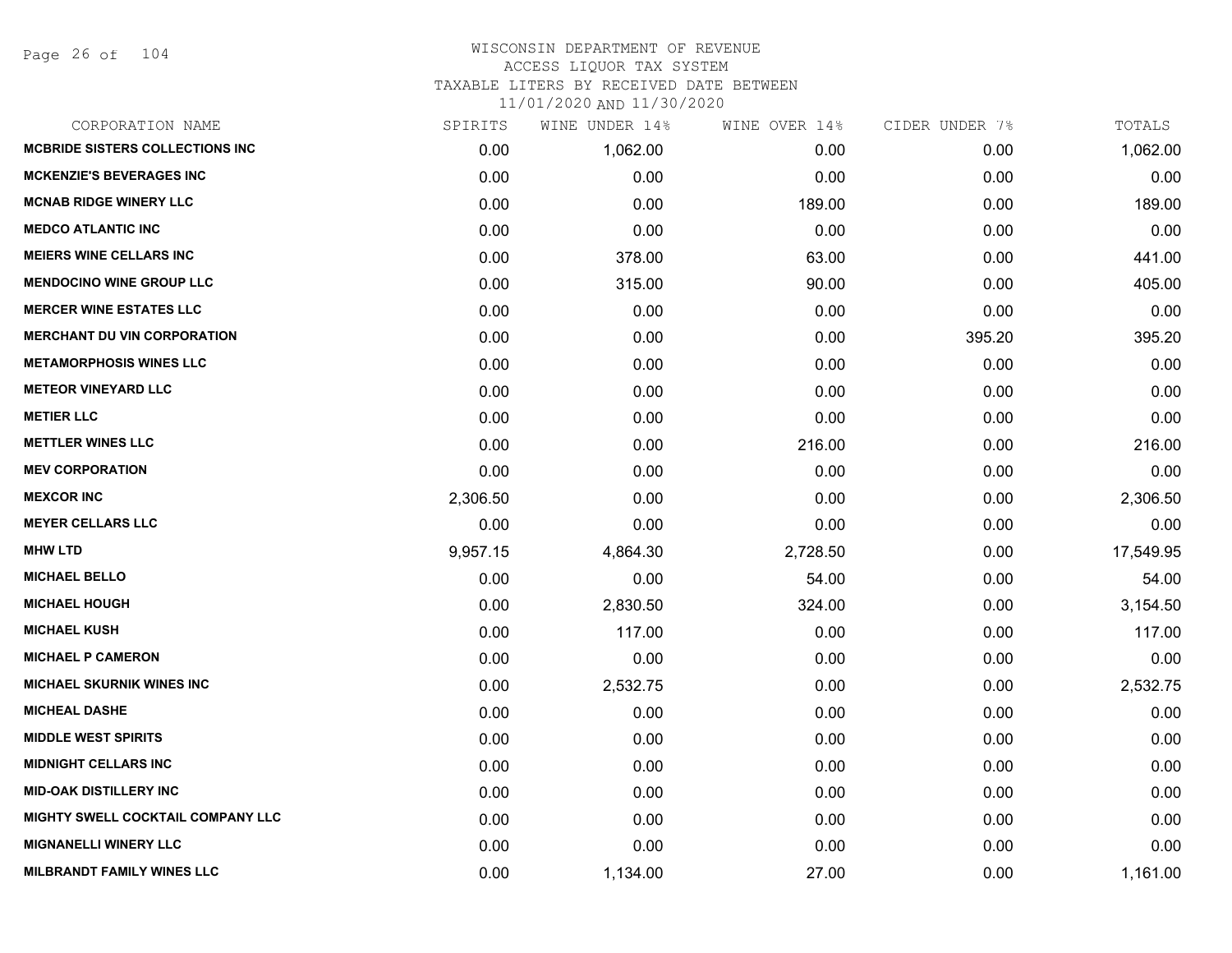## WISCONSIN DEPARTMENT OF REVENUE ACCESS LIQUOR TAX SYSTEM TAXABLE LITERS BY RECEIVED DATE BETWEEN

| CORPORATION NAME                                  | SPIRITS   | WINE UNDER 14% | WINE OVER 14% | CIDER UNDER 7% | TOTALS    |
|---------------------------------------------------|-----------|----------------|---------------|----------------|-----------|
| MILLER FAMILY WINE COMPANY LLC                    | 0.00      | 0.00           | 0.00          | 0.00           | 0.00      |
| <b>MILLER SQUARED INC</b>                         | 0.00      | 0.00           | 0.00          | 0.00           | 0.00      |
| <b>MILTONS DISTRIBUTING CO INC</b>                | 0.00      | 6,442.50       | 3,033.00      | 0.00           | 9,475.50  |
| <b>MINER FAMILY WINERY LLC</b>                    | 0.00      | 0.00           | 0.00          | 0.00           | 0.00      |
| <b>MINNESOTAS FINEST FERMENTED PRODUCTS</b>       | 0.00      | 0.00           | 0.00          | 17.04          | 17.04     |
| <b>MIONETTO USA INC</b>                           | 0.00      | 3,147.85       | 0.00          | 0.00           | 3,147.85  |
| <b>MIRA WINERY LLC</b>                            | 0.00      | 0.00           | 0.00          | 0.00           | 0.00      |
| <b>MIRACLE IMPORTING AND DISTRIBUTION LLC</b>     | 0.00      | 697.50         | 0.00          | 0.00           | 697.50    |
| <b>MIRAMONT ESTATE VINEYARDS &amp; WINERY INC</b> | 0.00      | 0.00           | 0.00          | 0.00           | 0.00      |
| <b>MIRASOL WINE LLC</b>                           | 0.00      | 0.00           | 0.00          | 0.00           | 0.00      |
| <b>MIRER MANAGEMENT COMPANY LLC</b>               | 0.00      | 0.00           | 0.00          | 0.00           | 0.00      |
| <b>MIROSLAV IVANOV TCHOLAKOV</b>                  | 0.00      | 0.00           | 0.00          | 0.00           | 0.00      |
| <b>MISA IMPORTS INC</b>                           | 16,800.00 | 11,781.00      | 16,689.00     | 0.00           | 45,270.00 |
| <b>MISSISSIPPI RIVER DISTILLING COMPANY</b>       | 553.25    | 0.00           | 0.00          | 0.00           | 553.25    |
| <b>MISTARR WINE IMPORTERS</b>                     | 0.00      | 0.00           | 0.00          | 0.00           | 0.00      |
| <b>MODERN DEVELOPMENT COMPANY</b>                 | 0.00      | 0.00           | 0.00          | 0.00           | 0.00      |
| <b>MODERN SPIRITS LLC</b>                         | 9.00      | 553.62         | 40.50         | 0.00           | 603.12    |
| <b>MOET HENNESSY USA, INC.</b>                    | 16,991.85 | 729.00         | 607.50        | 13,442.25      | 31,770.60 |
| <b>MOLLYDOOKER INTERNATIONAL LLC</b>              | 0.00      | 0.00           | 0.00          | 0.00           | 0.00      |
| <b>MOLLY'S WINERY INC</b>                         | 0.00      | 0.00           | 0.00          | 0.00           | 0.00      |
| <b>MOLSON COORS BEVERAGE COMPANY USA LLC</b>      | 0.00      | 1,734.15       | 0.00          | 0.00           | 1,734.15  |
| <b>MONICA NOGUES</b>                              | 0.00      | 0.00           | 0.00          | 0.00           | 0.00      |
| <b>MONSIEUR TOUTON SELECTION LTD / ORIGIN USA</b> | 0.00      | 0.00           | 0.00          | 0.00           | 0.00      |
| <b>MONTCALM WINE IMPORTERS LTD</b>                | 0.00      | 396.00         | 0.00          | 0.00           | 396.00    |
| <b>MONTE CRISTO BLOCK IV LLC</b>                  | 0.00      | 0.00           | 0.00          | 0.00           | 0.00      |
| <b>MONTEREY WINE COMPANY LLC</b>                  | 0.00      | 882.00         | 0.00          | 0.00           | 882.00    |
| <b>MONTICELLO CELLARS INC</b>                     | 0.00      | 0.00           | 0.00          | 0.00           | 0.00      |
| MOONLIGHT MEADERY LLC D/B/A HIDDEN MOON           | 0.00      | 0.00           | 0.00          | 0.00           | 0.00      |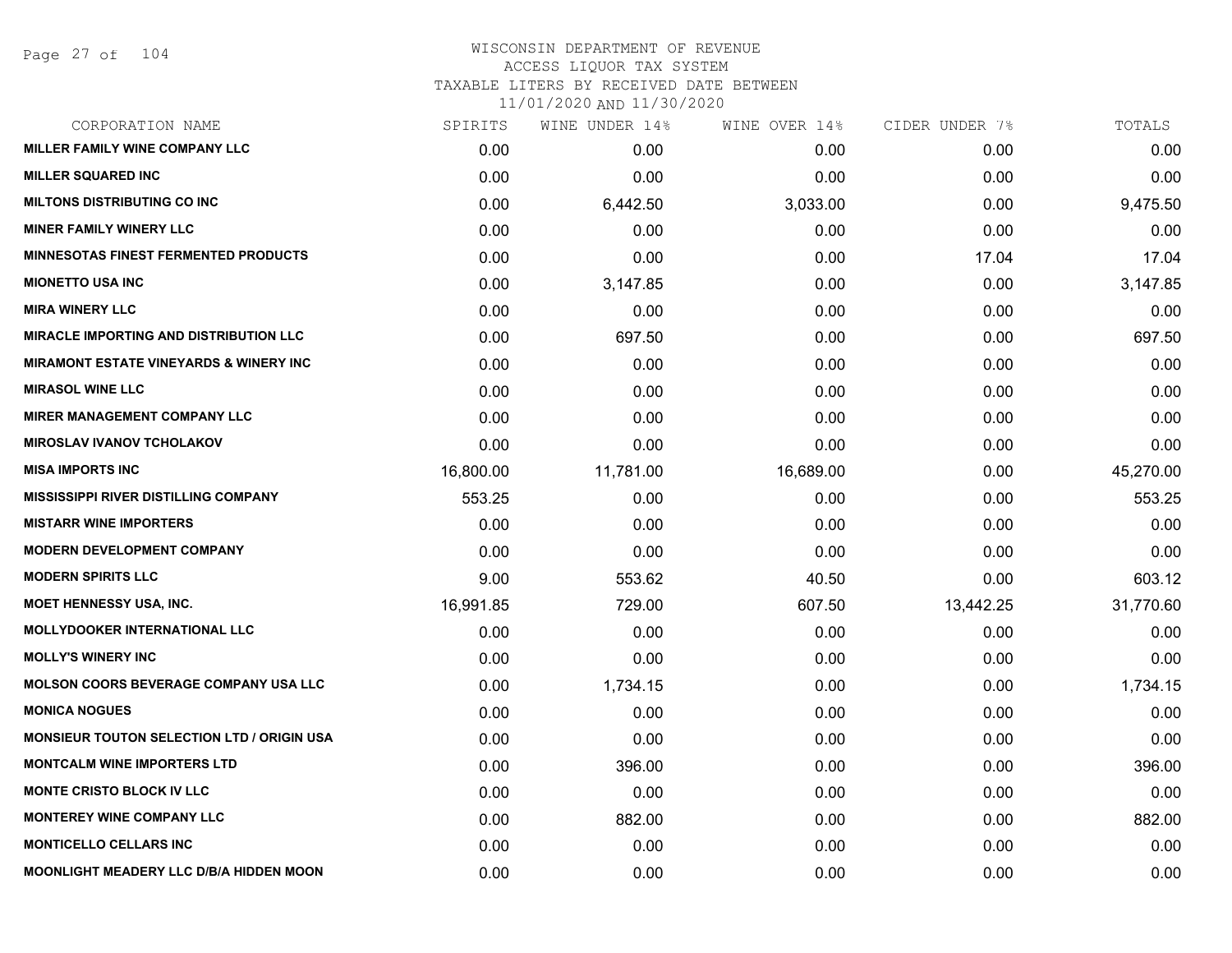Page 28 of 104

| CORPORATION NAME                                                            | SPIRITS      | WINE UNDER 14% | WINE OVER 14% | CIDER UNDER 7% | TOTALS    |
|-----------------------------------------------------------------------------|--------------|----------------|---------------|----------------|-----------|
| <b>BREWING</b>                                                              | <b>COLOR</b> | <b>.</b>       | <b>COLOR</b>  | .              | <b></b>   |
| <b>MORE THAN GRAPES, LLC</b>                                                | 0.00         | 567.00         | 0.00          | 0.00           | 567.00    |
| <b>MORGAN WINERY INC</b>                                                    | 0.00         | 189.00         | 63.00         | 0.00           | 252.00    |
| <b>MOUNT VEEDER FARMS LLC</b>                                               | 0.00         | 0.00           | 0.00          | 0.00           | 0.00      |
| <b>MOUNTAIN VIEW VINTNERS LLC</b>                                           | 0.00         | 0.00           | 0.00          | 0.00           | 0.00      |
| <b>MPL BRANDS NV INC</b>                                                    | 2,112.00     | 2,880.00       | 0.00          | 0.00           | 4,992.00  |
| <b>MR WINE</b>                                                              | 0.00         | 0.00           | 0.00          | 0.00           | 0.00      |
| <b>MS WALKER INC</b>                                                        | 5,221.50     | 450.00         | 0.00          | 0.00           | 5,671.50  |
| MUTUAL WHOLESALE LIQUOR INC                                                 | 0.00         | 126.00         | 0.00          | 0.00           | 126.00    |
| <b>NAPA VALLEY SPECIALTY WINES INC</b>                                      | 0.00         | 0.00           | 0.00          | 0.00           | 0.00      |
| NATIONAL CONSUMER CREDIT GUARANTEE<br><b>ASSOCIATION OF CONNECTICUT INC</b> | 298.00       | 0.00           | 0.00          | 0.00           | 298.00    |
| <b>NATURAL MERCHANTS INC</b>                                                | 0.00         | 1,197.00       | 0.00          | 0.00           | 1,197.00  |
| <b>NATURAL SELECTIONS 357 LLC</b>                                           | 0.00         | 0.00           | 0.00          | 0.00           | 0.00      |
| <b>NATUREL WEST CORP</b>                                                    | 0.00         | 0.00           | 0.00          | 0.00           | 0.00      |
| <b>NBI ACQUISITION LLC</b>                                                  | 0.00         | 0.00           | 0.00          | 0.00           | 0.00      |
| <b>NDC SYSTEMS LP</b>                                                       | 4,621.50     | 50,416.50      | 6,919.50      | 0.00           | 61,957.50 |
| <b>NESTOR IMPORTS INC</b>                                                   | 0.00         | 144.00         | 126.00        | 0.00           | 270.00    |
| <b>NEW HOLLAND BREWING CO LLC</b>                                           | 0.00         | 0.00           | 0.00          | 0.00           | 0.00      |
| <b>NEW MEXICO WINERIES INC</b>                                              | 0.00         | 2,394.00       | 0.00          | 0.00           | 2,394.00  |
| <b>NEW PARROTT &amp; CO</b>                                                 | 0.00         | 6,070.50       | 648.00        | 0.00           | 6,718.50  |
| <b>NEW VAVIN INC</b>                                                        | 0.00         | 0.00           | 0.00          | 0.00           | 0.00      |
| <b>NEW VINELAND LLC</b>                                                     | 0.00         | 0.00           | 0.00          | 0.00           | 0.00      |
| NEW YORK MUTUAL TRADING CO INC                                              | 0.00         | 0.00           | 70.80         | 0.00           | 70.80     |
| <b>NEXUS BRANDS LLC</b>                                                     | 0.00         | 0.00           | 0.00          | 0.00           | 0.00      |
| <b>NICHE IMPORT CO</b>                                                      | 1,074.60     | 1,236.00       | 0.00          | 0.00           | 2,310.60  |
| NIEBAUM-COPPOLA ESTATE WINERY LP                                            | 0.00         | 0.00           | 0.00          | 0.00           | 0.00      |
| <b>NINER WINE ESTATES LLC</b>                                               | 0.00         | 0.00           | 0.00          | 0.00           | 0.00      |
| <b>NLV TEQUILA BOTTLING LLC</b>                                             | 648.00       | 0.00           | 0.00          | 0.00           | 648.00    |
|                                                                             |              |                |               |                |           |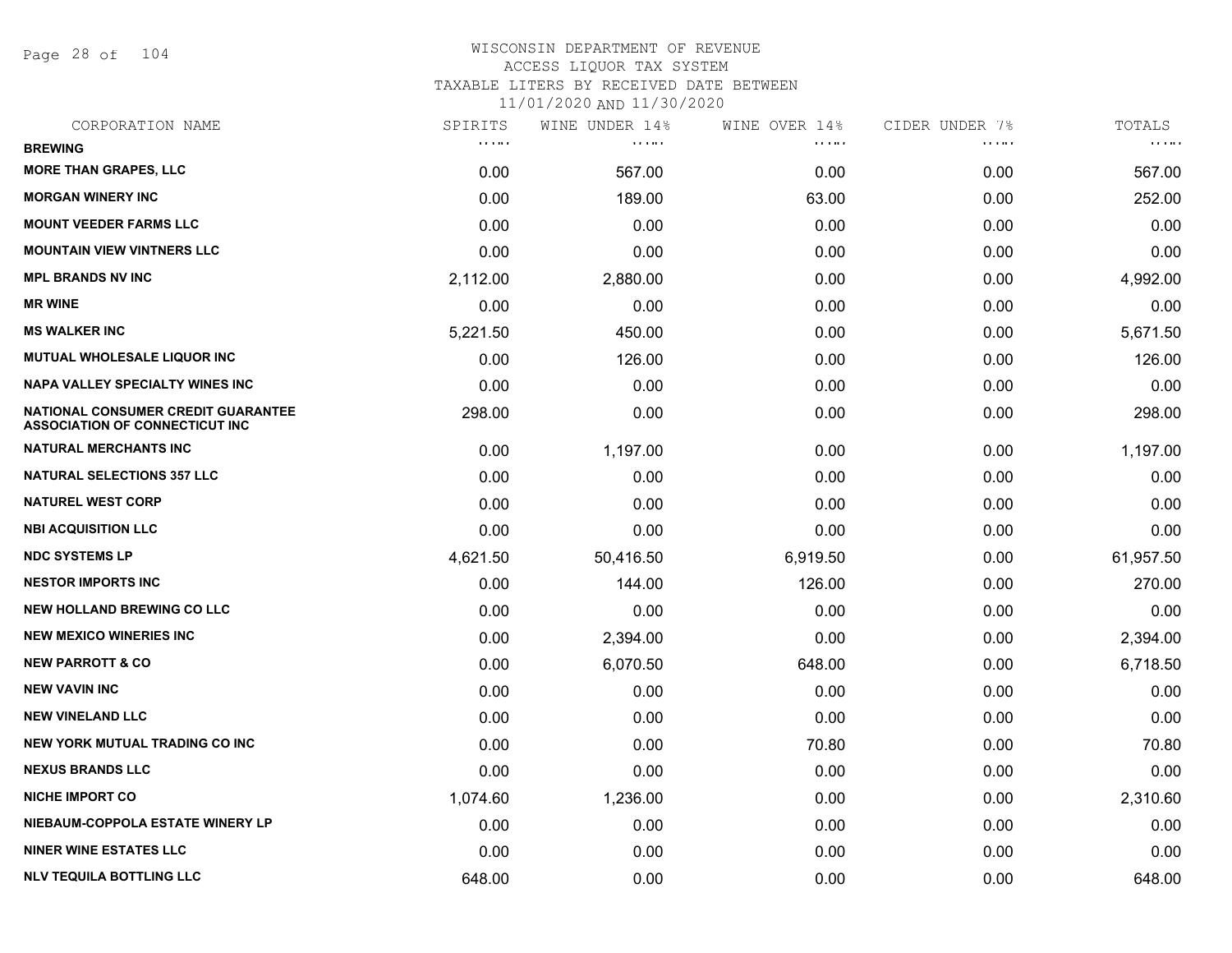Page 29 of 104

| SPIRITS   | WINE UNDER 14% |          | CIDER UNDER 7% | TOTALS    |
|-----------|----------------|----------|----------------|-----------|
| 0.00      | 0.00           | 0.00     | 0.00           | 0.00      |
| 247.50    | 0.00           | 0.00     | 0.00           | 247.50    |
| 0.00      | 0.00           | 0.00     | 0.00           | 0.00      |
| 0.00      | 0.00           | 18.00    | 0.00           | 18.00     |
| 0.00      | 0.00           | 0.00     | 0.00           | 0.00      |
| 0.00      | 0.00           | 0.00     | 0.00           | 0.00      |
| 0.00      | 378.00         | 0.00     | 0.00           | 378.00    |
| 0.00      | 4,977.00       | 756.00   | 0.00           | 5,733.00  |
| 0.00      | 1,039.50       | 396.00   | 0.00           | 1,435.50  |
| 0.00      | 0.00           | 0.00     | 0.00           | 0.00      |
| 0.00      | 0.00           | 0.00     | 0.00           | 0.00      |
| 0.00      | 0.00           | 0.00     | 0.00           | 0.00      |
| 18,714.00 | 0.00           | 0.00     | 0.00           | 18,714.00 |
| 0.00      | 16,155.00      | 0.00     | 0.00           | 16,155.00 |
| 0.00      | 0.00           | 0.00     | 0.00           | 0.00      |
| 0.00      | 0.00           | 0.00     | 0.00           | 0.00      |
| 0.00      | 11,205.00      | 8,298.00 | 0.00           | 19,503.00 |
| 621.00    | 1,570.50       | 252.00   | 0.00           | 2,443.50  |
| 0.00      | 0.00           | 0.00     | 0.00           | 0.00      |
| 0.00      | 117.00         | 13.50    | 0.00           | 130.50    |
| 0.00      | 504.00         | 0.00     | 0.00           | 504.00    |
| 107.99    | 0.00           | 0.00     | 0.00           | 107.99    |
| 0.00      | 0.00           | 0.00     | 0.00           | 0.00      |
| 0.00      | 36.00          | 0.00     | 0.00           | 36.00     |
| 0.00      | 777.00         | 0.00     | 0.00           | 777.00    |
| 0.00      | 0.00           | 0.00     | 0.00           | 0.00      |
| 1,102.50  | 0.00           | 0.00     | 0.00           | 1,102.50  |
| 0.00      | 0.00           | 0.00     | 0.00           | 0.00      |
|           |                |          | WINE OVER 14%  |           |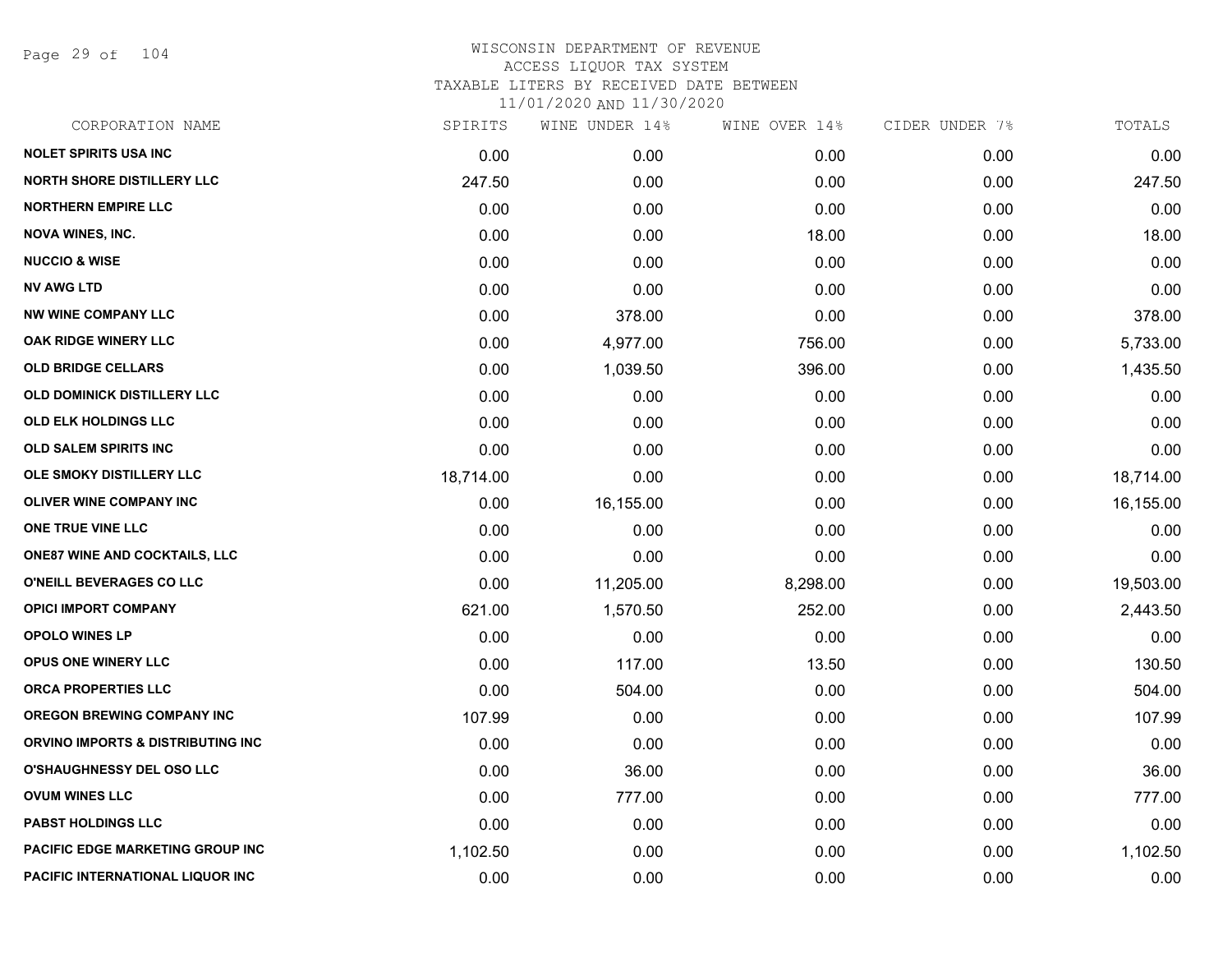Page 30 of 104

| CORPORATION NAME                       | SPIRITS   | WINE UNDER 14% | WINE OVER 14% | CIDER UNDER 7% | TOTALS    |
|----------------------------------------|-----------|----------------|---------------|----------------|-----------|
| <b>PACIFIC WINE &amp; SPIRITS, LLC</b> | 242.00    | 256.00         | 0.00          | 0.00           | 498.00    |
| <b>PAHLMEYER LLC</b>                   | 0.00      | 0.00           | 0.00          | 0.00           | 0.00      |
| PALI WINE COMPANY LP                   | 0.00      | 63.00          | 523.50        | 0.00           | 586.50    |
| PALM BAY INTERNATIONAL INC             | 184.50    | 6,940.50       | 775.50        | 0.00           | 7,900.50  |
| <b>PALMATEER CONSULTING LLC</b>        | 0.00      | 0.00           | 0.00          | 0.00           | 0.00      |
| <b>PAMELA FRYE</b>                     | 0.00      | 252.00         | 0.00          | 0.00           | 252.00    |
| <b>PAMPA BEVERAGES LLC</b>             | 0.00      | 634.98         | 0.00          | 0.00           | 634.98    |
| <b>PAMPELONNE LLC</b>                  | 0.00      | 0.00           | 0.00          | 0.00           | 0.00      |
| PANTHER CREEK CELLARS LLC              | 0.00      | 0.00           | 0.00          | 0.00           | 0.00      |
| <b>PAPINEAU LLC</b>                    | 0.00      | 0.00           | 0.00          | 0.00           | 0.00      |
| PARK STREET IMPORTS LLC                | 32,314.90 | 7,146.00       | 1,143.00      | 0.00           | 40,603.90 |
| PARK WINE COMPANY INC                  | 0.00      | 189.00         | 252.00        | 0.00           | 441.00    |
| <b>PARKER STATION INC</b>              | 0.00      | 126.00         | 247.50        | 0.00           | 373.50    |
| <b>PASEK CELLARS WINERY INC</b>        | 0.00      | 0.00           | 0.00          | 0.00           | 0.00      |
| <b>PAT WINES LLC</b>                   | 0.00      | 0.00           | 0.00          | 0.00           | 0.00      |
| <b>PATERNO IMPORTS LTD</b>             | 1,692.00  | 19,829.66      | 621.00        | 0.00           | 22,142.66 |
| <b>PATRICIO C MATA</b>                 | 0.00      | 158.00         | 306.00        | 0.00           | 464.00    |
| <b>PATRICK D HOFFMAN</b>               | 0.00      | 0.00           | 0.00          | 0.00           | 0.00      |
| PAUL HOBBS IMPORTS INC                 | 0.00      | 0.00           | 0.00          | 0.00           | 0.00      |
| <b>PAUL HOBBS WINERY LP</b>            | 0.00      | 0.00           | 0.00          | 0.00           | 0.00      |
| PEACHY CANYON WINERY                   | 0.00      | 0.00           | 0.00          | 0.00           | 0.00      |
| PEIRANO ESTATE WINERY INC.             | 0.00      | 0.00           | 189.00        | 0.00           | 189.00    |
| PEJU FAMILY OPERATING PARTNERSHIP LP   | 0.00      | 0.00           | 0.00          | 0.00           | 0.00      |
| PELTER BEVERAGE GROUP, LLC             | 0.00      | 0.00           | 0.00          | 0.00           | 0.00      |
| PENELOPE BOURBON LLC                   | 0.00      | 0.00           | 0.00          | 0.00           | 0.00      |
| PENROSE HILL, LIMITED                  | 0.00      | 0.00           | 0.00          | 0.00           | 0.00      |
| PEPPER BRIDGE WINERY LLC               | 0.00      | 0.00           | 0.00          | 0.00           | 0.00      |
| PERCY SELECTIONS LLC                   | 0.00      | 0.00           | 0.00          | 0.00           | 0.00      |
|                                        |           |                |               |                |           |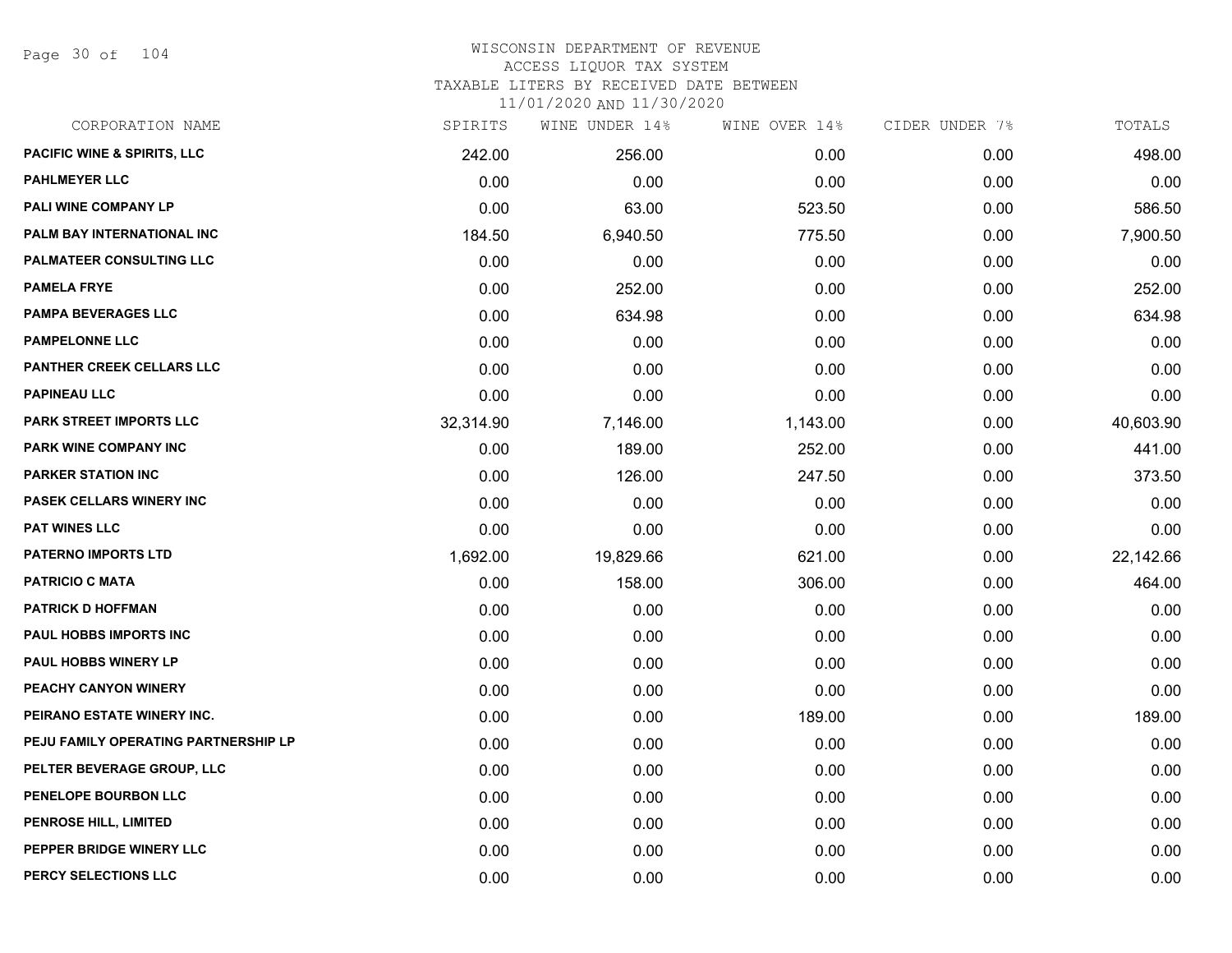Page 31 of 104

#### WISCONSIN DEPARTMENT OF REVENUE ACCESS LIQUOR TAX SYSTEM

TAXABLE LITERS BY RECEIVED DATE BETWEEN

| CORPORATION NAME                              | SPIRITS    | WINE UNDER 14% | WINE OVER 14% | CIDER UNDER 7% | TOTALS     |
|-----------------------------------------------|------------|----------------|---------------|----------------|------------|
| PERNOD RICARD USA LLC                         | 243,143.30 | 14,003.86      | 432.00        | 0.00           | 257,579.16 |
| <b>PETER ROSBACK</b>                          | 0.00       | 0.00           | 0.00          | 0.00           | 0.00       |
| PETERSON WINERY LLC                           | 0.00       | 0.00           | 60.00         | 0.00           | 60.00      |
| PETIT HAMEAU LLC                              | 0.00       | 0.00           | 0.00          | 0.00           | 0.00       |
| PHILIP LAROCCA                                | 0.00       | 0.00           | 0.00          | 0.00           | 0.00       |
| PHILIP TOGNI VINEYARD LP                      | 0.00       | 0.00           | 0.00          | 0.00           | 0.00       |
| <b>PHILLIP STEINSCHREIBER</b>                 | 0.00       | 0.00           | 0.00          | 0.00           | 0.00       |
| PHILLIPS FARMS LLC                            | 0.00       | 432.00         | 4,954.32      | 0.00           | 5,386.32   |
| PHUSION PROJECTS LLC                          | 3,543.15   | 0.00           | 0.00          | 0.00           | 3,543.15   |
| PIEDMONT DISTILLERS INC                       | 990.00     | 0.00           | 0.00          | 0.00           | 990.00     |
| <b>PINA CELLARS LP</b>                        | 0.00       | 0.00           | 0.00          | 0.00           | 0.00       |
| PINE RIDGE WINERY LLC                         | 0.00       | 3,480.00       | 1,465.50      | 0.00           | 4,945.50   |
| <b>PLANET WINE, INC</b>                       | 0.00       | 0.00           | 0.00          | 0.00           | 0.00       |
| PLATA WINE PARTNERS LLC                       | 0.00       | 0.00           | 0.00          | 0.00           | 0.00       |
| PLUME RIDGE IRREVOCABLE TRUST                 | 0.00       | 0.00           | 0.00          | 0.00           | 0.00       |
| <b>POPCORN DESIGN LLC</b>                     | 0.00       | 0.00           | 0.00          | 0.00           | 0.00       |
| PORT WASHINGTON IMPORTS LLC                   | 0.00       | 49.50          | 0.00          | 0.00           | 49.50      |
| PORTOVINO LLC                                 | 0.00       | 812.25         | 9.00          | 0.00           | 821.25     |
| POST WINERY INC                               | 0.00       | 0.00           | 0.00          | 0.00           | 0.00       |
| <b>POUR MANAGEMENT LLC</b>                    | 0.00       | 252.00         | 0.00          | 0.00           | 252.00     |
| PRAGER WINERY & PORT WORKS, INC.              | 0.00       | 0.00           | 0.00          | 0.00           | 0.00       |
| PRECEPT BRANDS LLC                            | 0.00       | 31,866.00      | 2,277.00      | 0.00           | 34,143.00  |
| PRECISION BRAND COLLECTION WINE & SPIRITS LLC | 0.00       | 0.00           | 0.00          | 0.00           | 0.00       |
| PREMIER WINE GROUP, LLC                       | 0.00       | 0.00           | 0.00          | 0.00           | 0.00       |
| PREMIERE DISTILLERY LLC                       | 0.00       | 0.00           | 0.00          | 0.00           | 0.00       |
| <b>PREMIUM PORT WINES INC</b>                 | 0.00       | 0.00           | 1,471.50      | 0.00           | 1,471.50   |
| PRESQU'ILE WINERY                             | 0.00       | 0.00           | 0.00          | 0.00           | 0.00       |
| <b>PRESTIGE IMPORTS LLC</b>                   | 1,044.00   | 0.00           | 0.00          | 0.00           | 1,044.00   |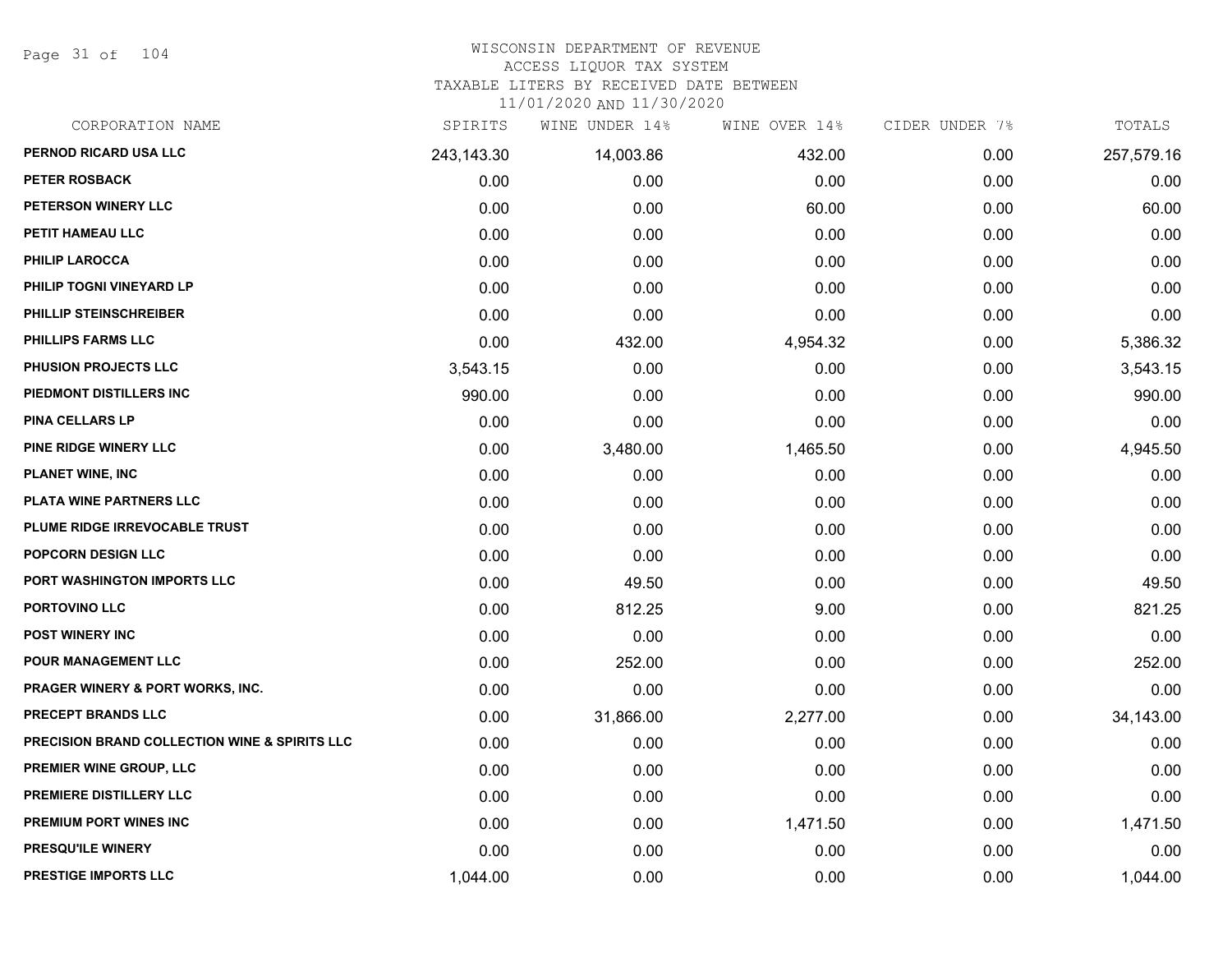Page 32 of 104

| CORPORATION NAME                  | SPIRITS    | WINE UNDER 14% | WINE OVER 14% | CIDER UNDER 7% | TOTALS     |
|-----------------------------------|------------|----------------|---------------|----------------|------------|
| PRESTIGE WINE IMPORTS CORP        | 0.00       | 13,311.00      | 0.00          | 0.00           | 13,311.00  |
| PRICHARDS DISTILLERY INC          | 324.00     | 0.00           | 0.00          | 0.00           | 324.00     |
| PRIDE MOUNTAIN VINEYARDS LLC      | 0.00       | 0.00           | 90.00         | 0.00           | 90.00      |
| PROLETARIAT WINE COMPANY, LLC     | 0.00       | 0.00           | 0.00          | 0.00           | 0.00       |
| <b>PRO-LIQUITECH LLC</b>          | 0.00       | 0.00           | 0.00          | 0.00           | 0.00       |
| <b>PROST BEVERAGE COMPANY LLC</b> | 0.00       | 0.00           | 0.00          | 0.00           | 0.00       |
| <b>PROXIMO SPIRITS INC</b>        | 100,357.47 | 0.00           | 0.00          | 0.00           | 100,357.47 |
| PUENTE-INTERNACIONAL INC          | 0.00       | 0.00           | 0.00          | 0.00           | 0.00       |
| PURE HOLDINGS, LLC                | 0.00       | 0.00           | 0.00          | 0.00           | 0.00       |
| PURPLE WINE COMPANY LLC           | 0.00       | 5,085.00       | 0.00          | 0.00           | 5,085.00   |
| <b>QUADY SOUTH WINERY LLC</b>     | 0.00       | 1,764.00       | 18.00         | 0.00           | 1,782.00   |
| QUILCEDA CREEK VINTNERS INC       | 0.00       | 0.00           | 0.00          | 0.00           | 0.00       |
| <b>QUINTESSENTIAL LLC</b>         | 0.00       | 1,476.00       | 2,067.00      | 0.00           | 3,543.00   |
| <b>R &amp; G SCHATZ FARMS INC</b> | 0.00       | 0.00           | 108.00        | 0.00           | 108.00     |
| <b>R &amp; M BRANDS INC</b>       | 2,493.05   | 135.00         | 0.00          | 0.00           | 2,628.05   |
| <b>RH KEENAN CO</b>               | 0.00       | 0.00           | 45.00         | 0.00           | 45.00      |
| R.F. BEVERAGE, LLC                | 0.00       | 59.44          | 0.00          | 0.00           | 59.44      |
| <b>RACINE WINE CO LLC</b>         | 0.00       | 0.00           | 0.00          | 0.00           | 0.00       |
| RADIO-COTEAU WINE CELLARS LLC     | 0.00       | 117.00         | 81.00         | 0.00           | 198.00     |
| <b>RAMEY WINE CELLARS INC</b>     | 0.00       | 0.00           | 126.00        | 0.00           | 126.00     |
| <b>RANSOM SPIRITS LLC</b>         | 0.00       | 0.00           | 0.00          | 0.00           | 0.00       |
| <b>RAYMOND SIGNORELLO</b>         | 0.00       | 0.00           | 0.00          | 0.00           | 0.00       |
| <b>RB WINE ASSOCIATES LLC</b>     | 0.00       | 0.00           | 0.00          | 0.00           | 0.00       |
| <b>RBZ VINEYARDS LLC</b>          | 0.00       | 0.00           | 0.00          | 0.00           | 0.00       |
| <b>RED CAR WINE COMPANY LLC</b>   | 0.00       | 0.00           | 0.00          | 0.00           | 0.00       |
| <b>RED NEWT CELLARS INC</b>       | 0.00       | 0.00           | 0.00          | 0.00           | 0.00       |
| <b>RED TAIL RIDGE INC</b>         | 0.00       | 504.00         | 0.00          | 0.00           | 504.00     |
| <b>REDEMPTION SPIRITS LLC</b>     | 557.10     | 5,538.40       | 0.00          | 0.00           | 6,095.50   |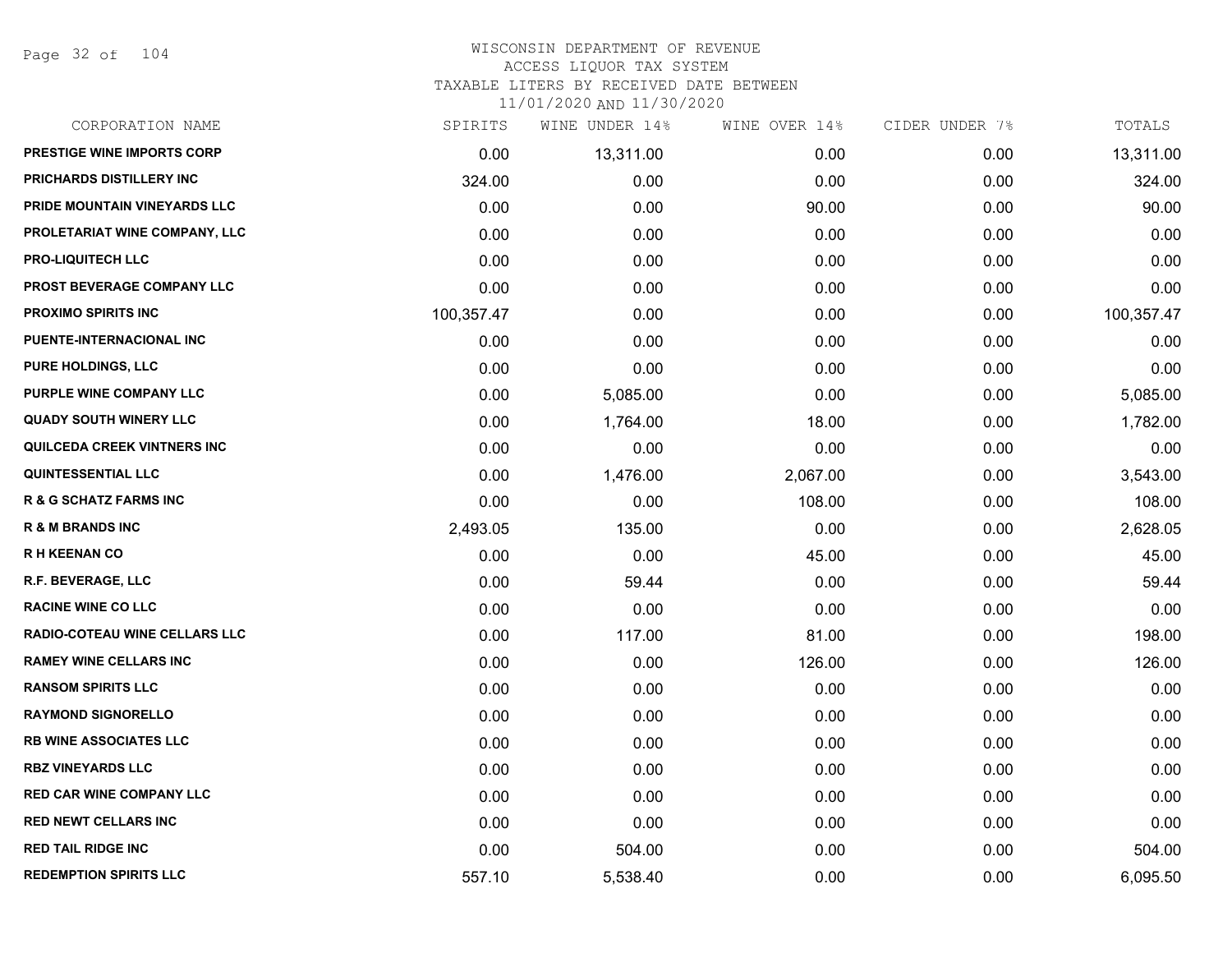Page 33 of 104

## WISCONSIN DEPARTMENT OF REVENUE ACCESS LIQUOR TAX SYSTEM TAXABLE LITERS BY RECEIVED DATE BETWEEN

| CORPORATION NAME                                 | SPIRITS   | WINE UNDER 14% | WINE OVER 14% | CIDER UNDER 7% | TOTALS    |
|--------------------------------------------------|-----------|----------------|---------------|----------------|-----------|
| <b>REDWOOD SPIRITS INC</b>                       | 0.00      | 0.00           | 0.00          | 0.00           | 0.00      |
| <b>REGAL WINE IMPORTS INC.</b>                   | 0.00      | 1,988.28       | 0.00          | 0.00           | 1,988.28  |
| <b>REMY COINTREAU AMERIQUE USA</b>               | 12,017.45 | 0.00           | 0.00          | 0.00           | 12,017.45 |
| <b>REN ACQUISITION INC</b>                       | 0.00      | 0.00           | 0.00          | 0.00           | 0.00      |
| <b>RENT A BBQ</b>                                | 0.00      | 0.00           | 0.00          | 0.00           | 0.00      |
| <b>RESERVA WINES LLC</b>                         | 0.00      | 0.00           | 0.00          | 0.00           | 0.00      |
| <b>RESTLESS SPIRITS DISTILLING COMPANY LLC</b>   | 288.00    | 0.00           | 0.00          | 0.00           | 288.00    |
| <b>REVANA FAMILY PARTNERS LP</b>                 | 0.00      | 0.00           | 0.00          | 0.00           | 0.00      |
| <b>REVELRY VINTNERS LLC</b>                      | 0.00      | 252.37         | 0.00          | 0.00           | 252.37    |
| <b>REYNOLDS CREATIVE PRODUCTS INC.</b>           | 0.00      | 0.00           | 0.00          | 0.00           | 0.00      |
| <b>RGI BRANDS LLC</b>                            | 0.00      | 0.00           | 0.00          | 0.00           | 0.00      |
| <b>RHINEGEIST, LLC</b>                           | 0.00      | 0.00           | 0.00          | 425.86         | 425.86    |
| <b>RHYS VINEYARDS LLC</b>                        | 0.00      | 0.00           | 0.00          | 0.00           | 0.00      |
| <b>RICOU SPIRITS LP</b>                          | 0.00      | 0.00           | 0.00          | 0.00           | 0.00      |
| <b>RIDGE VINEYARDS INC</b>                       | 0.00      | 0.00           | 378.00        | 0.00           | 378.00    |
| <b>RO SALES &amp; DISTRIBUTION SERVICES INC.</b> | 0.00      | 0.00           | 0.00          | 0.00           | 0.00      |
| <b>RO SALES &amp; DISTRIBUTION SERVICES INC.</b> | 0.00      | 1,674.00       | 45.00         | 0.00           | 1,719.00  |
| <b>ROBERT A CUTTER</b>                           | 0.00      | 0.00           | 0.00          | 0.00           | 0.00      |
| <b>ROBERT FOLEY LLC</b>                          | 0.00      | 0.00           | 0.00          | 0.00           | 0.00      |
| <b>ROBERT J GROSS</b>                            | 0.00      | 0.00           | 0.00          | 0.00           | 0.00      |
| <b>ROBERT L HUDSON</b>                           | 0.00      | 0.00           | 0.00          | 0.00           | 0.00      |
| ROBERT YOUNG ESTATE WINERY LLC                   | 0.00      | 0.00           | 0.00          | 0.00           | 0.00      |
| <b>ROBERTS &amp; ROGERS LLC</b>                  | 0.00      | 0.00           | 0.00          | 0.00           | 0.00      |
| <b>ROCK SAKE LLC</b>                             | 0.00      | 0.00           | 0.00          | 0.00           | 0.00      |
| ROCKFILTER DISTILLERY LLC                        | 0.00      | 0.00           | 0.00          | 0.00           | 0.00      |
| <b>ROGER PENG</b>                                | 0.00      | 0.00           | 0.00          | 0.00           | 0.00      |
| <b>ROMBAUER VINEYARDS INC</b>                    | 0.00      | 0.00           | 2,466.00      | 0.00           | 2,466.00  |
| <b>RONALD J WICKER</b>                           | 0.00      | 0.00           | 0.00          | 0.00           | 0.00      |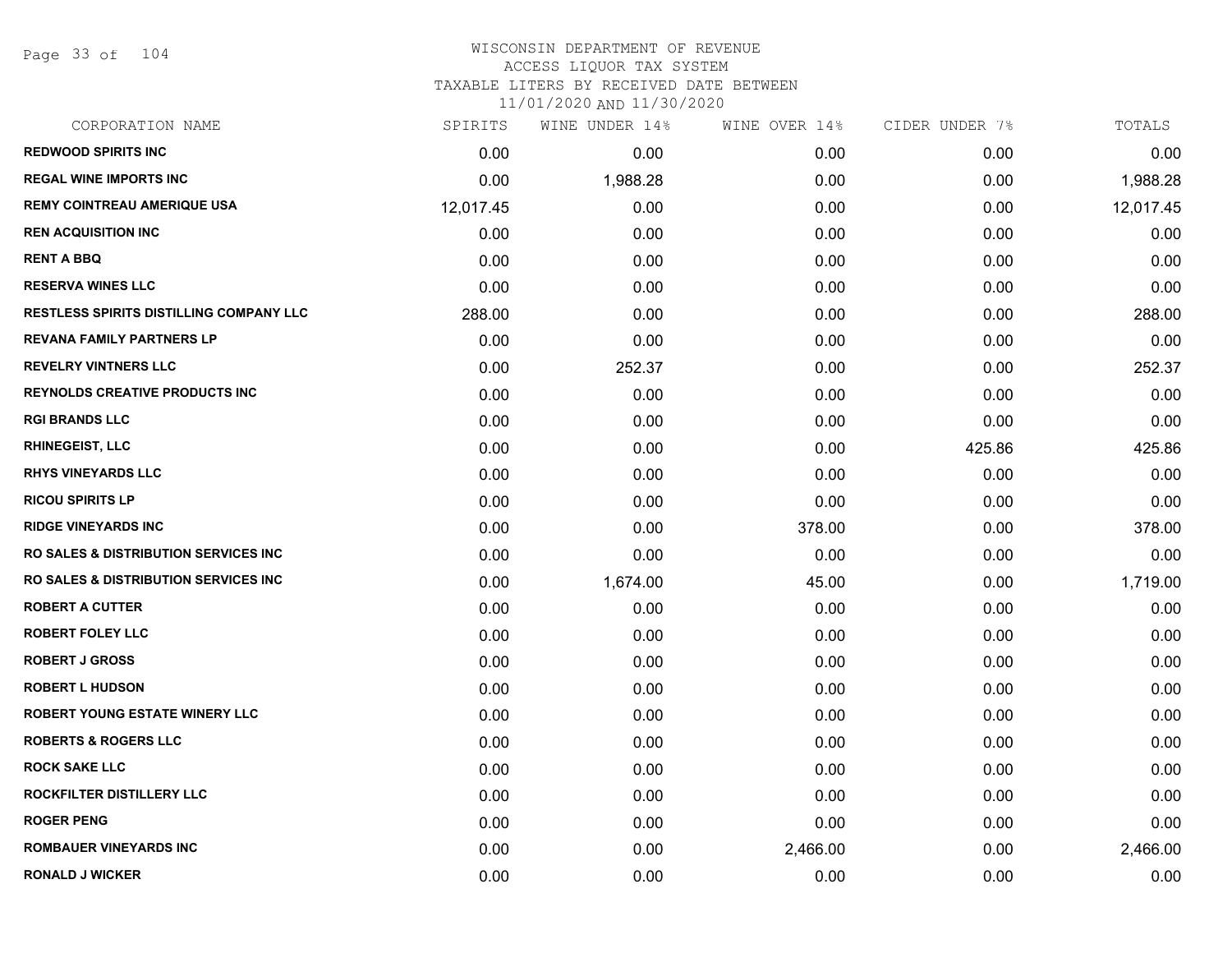Page 34 of 104

| CORPORATION NAME                             | SPIRITS | WINE UNDER 14% | WINE OVER 14% | CIDER UNDER 7% | TOTALS    |
|----------------------------------------------|---------|----------------|---------------|----------------|-----------|
| <b>RONALD T RUBIN</b>                        | 0.00    | 0.00           | 0.00          | 0.00           | 0.00      |
| <b>ROOTS RUN DEEP LLC</b>                    | 0.00    | 0.00           | 0.00          | 0.00           | 0.00      |
| <b>ROSE COCKTAILS LLC</b>                    | 0.00    | 0.00           | 0.00          | 0.00           | 0.00      |
| <b>ROSE IMPORTING &amp; DISTRIBUTING LLC</b> | 0.00    | 92.72          | 0.00          | 0.00           | 92.72     |
| ROSENTHAL WINE MERCHANT NY LTD               | 0.00    | 0.00           | 0.00          | 0.00           | 0.00      |
| <b>ROSS PANGERE</b>                          | 0.00    | 0.00           | 0.00          | 0.00           | 0.00      |
| <b>ROTTA WINERY LLC</b>                      | 0.00    | 0.00           | 0.00          | 0.00           | 0.00      |
| <b>ROUND HILL CELLARS</b>                    | 0.00    | 639.00         | 1,431.00      | 0.00           | 2,070.00  |
| <b>ROUND POND ESTATE LLC</b>                 | 0.00    | 0.00           | 409.50        | 0.00           | 409.50    |
| <b>ROY ESTATE WINES LLC</b>                  | 0.00    | 0.00           | 0.00          | 0.00           | 0.00      |
| ROYAL WINE CORPORATION                       | 0.00    | 4,734.00       | 0.00          | 0.00           | 4,734.00  |
| RUSH CREEK DISTILLING, LLC                   | 247.50  | 0.00           | 0.00          | 0.00           | 247.50    |
| RUSSIAN RIVER VINEYARDS, LLC                 | 0.00    | 0.00           | 0.00          | 0.00           | 0.00      |
| <b>RUSSIAN STANDARD VODKA (USA) INC</b>      | 909.00  | 0.00           | 0.00          | 0.00           | 909.00    |
| <b>RWG USA LLC</b>                           | 0.00    | 0.00           | 0.00          | 0.00           | 0.00      |
| <b>S &amp; R WINES LLC</b>                   | 0.00    | 0.00           | 0.00          | 0.00           | 0.00      |
| <b>SLJ GROUP INC</b>                         | 0.00    | 12,766.64      | 7,791.36      | 0.00           | 20,558.00 |
| <b>SAGAMORE WHISKEY LLC</b>                  | 1.20    | 0.00           | 0.00          | 0.00           | 1.20      |
| <b>SAKEONE CORPORATION</b>                   | 0.00    | 124.56         | 437.40        | 0.00           | 561.96    |
| <b>SALOON SPIRITS LLC</b>                    | 270.00  | 0.00           | 0.00          | 0.00           | 270.00    |
| <b>SALT LAKE CITY DISTILLERY LLC</b>         | 0.00    | 0.00           | 0.00          | 0.00           | 0.00      |
| <b>SALVESTRIN WINE CO LLC</b>                | 0.00    | 36.00          | 0.00          | 0.00           | 36.00     |
| <b>SAMANTHA A LOWERY</b>                     | 0.00    | 0.00           | 0.00          | 0.00           | 0.00      |
| <b>SAMANTHA SHEEHAN IMPORTS</b>              | 0.00    | 0.00           | 0.00          | 0.00           | 0.00      |
| <b>SAMUEL P BAXTER</b>                       | 0.00    | 0.00           | 0.00          | 0.00           | 0.00      |
| <b>SAN ANTONIO WINERY INC</b>                | 0.00    | 22,557.00      | 441.00        | 0.00           | 22,998.00 |
| <b>SAN FRANCISCO WINE EXCHANGE INC</b>       | 0.00    | 0.00           | 0.00          | 0.00           | 0.00      |
| SAN GABRIEL VALLEY WAREHOUSE & STORAGE INC   | 0.00    | 0.00           | 324.00        | 0.00           | 324.00    |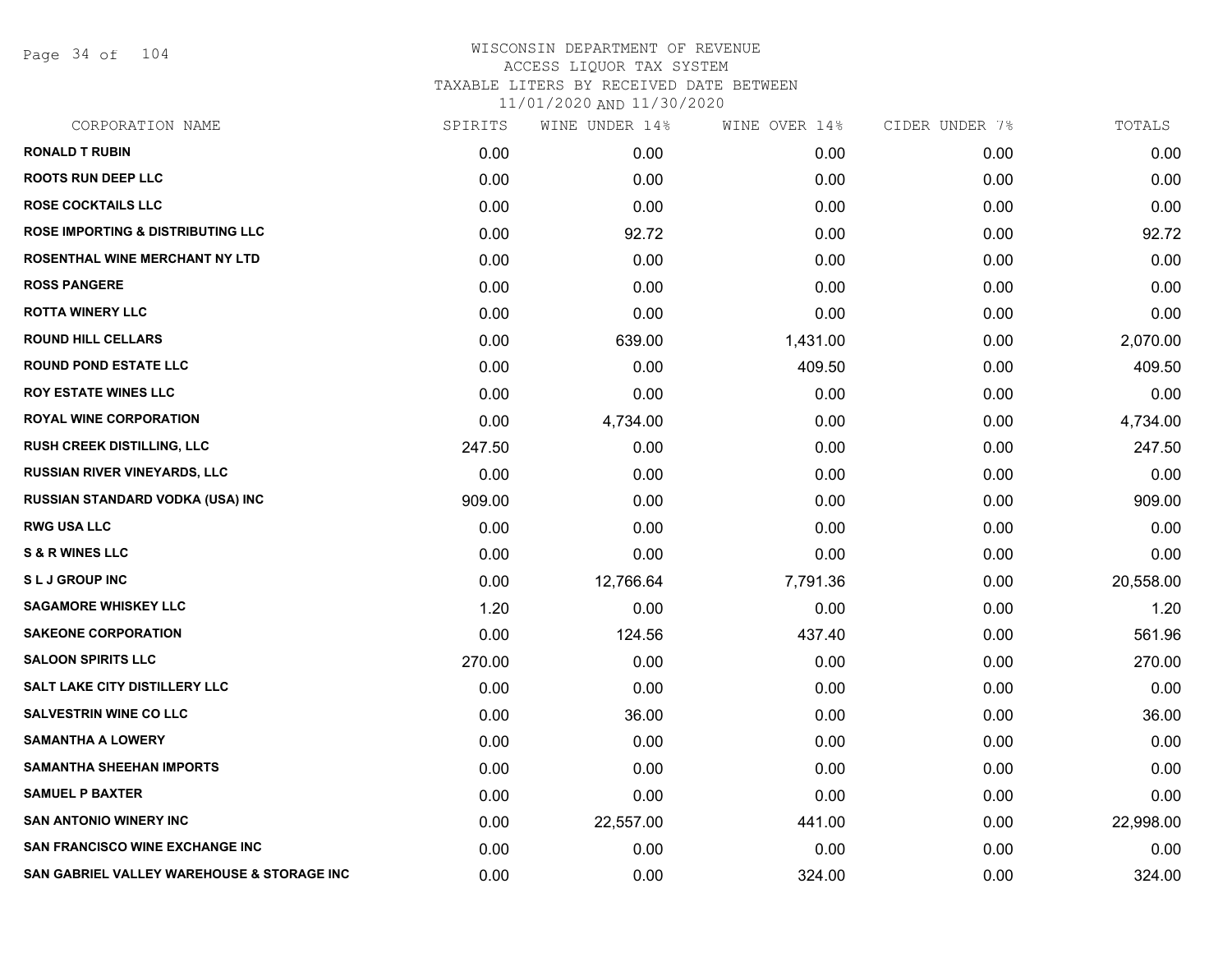Page 35 of 104

| CORPORATION NAME                            | SPIRITS    | WINE UNDER 14% | WINE OVER 14% | CIDER UNDER 7% | TOTALS     |
|---------------------------------------------|------------|----------------|---------------|----------------|------------|
| <b>SAN JOAQUIN WINE COMPANY INC</b>         | 0.00       | 0.00           | 0.00          | 0.00           | 0.00       |
| SAN LUIS SPIRITS DISTILLING CO LLC          | 573.00     | 0.00           | 0.00          | 0.00           | 573.00     |
| <b>SANGLIER SELECTIONS LLC</b>              | 0.00       | 268.75         | 0.00          | 0.00           | 268.75     |
| <b>SANS LIEGE INC</b>                       | 0.00       | 0.00           | 0.00          | 0.00           | 0.00       |
| <b>SANS WINE &amp; SPIRITS CO</b>           | 297.00     | 0.00           | 0.00          | 0.00           | 297.00     |
| <b>SANS WINE CO. LLC</b>                    | 0.00       | 0.00           | 0.00          | 0.00           | 0.00       |
| <b>SANTA CROCE LLC</b>                      | 810.00     | 0.00           | 0.00          | 0.00           | 810.00     |
| SANTA MARGHERITA USA INC                    | 0.00       | 4,392.00       | 0.00          | 0.00           | 4,392.00   |
| <b>SANTA RITA USA CORPORATION</b>           | 0.00       | 189.00         | 0.00          | 0.00           | 189.00     |
| <b>SAPSUCKER FARMS LLC</b>                  | 0.00       | 0.00           | 0.00          | 0.00           | 0.00       |
| <b>SARMENTO'S IMPORTS &amp; EXPORTS INC</b> | 0.00       | 0.00           | 0.00          | 0.00           | 0.00       |
| <b>SAVIAH ROSE WINERY LLC</b>               | 0.00       | 0.00           | 0.00          | 0.00           | 0.00       |
| <b>SAZERAC COMPANY INC</b>                  | 530,886.00 | 188.98         | 176.98        | 0.00           | 531,251.96 |
| <b>SAZERAC NORTH AMERICA INC</b>            | 781,361.70 | 3,671.12       | 22.49         | 0.00           | 785,055.31 |
| <b>SBRAGIA FAMILY VINEYARDS LLC</b>         | 0.00       | 0.00           | 0.00          | 0.00           | 0.00       |
| <b>SCENIC ROOT WINEGROWERS LLC</b>          | 0.00       | 0.00           | 0.00          | 0.00           | 0.00       |
| SCHAFER-REICHART SELECTIONS, INC.           | 0.00       | 301.50         | 0.00          | 5,203.99       | 5,505.49   |
| <b>SCHEID VINEYARDS CALIFORNIA INC</b>      | 0.00       | 38,106.00      | 913.50        | 0.00           | 39,019.50  |
| <b>SCHILLING CIDER LLC</b>                  | 0.00       | 0.00           | 0.00          | 0.00           | 0.00       |
| <b>SCHUG WINERY LLC</b>                     | 0.00       | 0.00           | 0.00          | 0.00           | 0.00       |
| <b>SCHWEIGER VINEYARDS INC</b>              | 0.00       | 0.00           | 0.00          | 0.00           | 0.00       |
| <b>SCOPERTA IMPORTING CO INC</b>            | 0.00       | 1,579.50       | 0.00          | 0.00           | 1,579.50   |
| <b>SEA SMOKE INC</b>                        | 0.00       | 0.00           | 0.00          | 0.00           | 0.00       |
| <b>SEATTLE CIDER COMPANY LLC</b>            | 0.00       | 2,432.50       | 0.00          | 8,805.60       | 11,238.10  |
| <b>SEAVEY VINEYARD LP</b>                   | 0.00       | 0.00           | 0.00          | 0.00           | 0.00       |
| SELECTIONATUREL, LLC                        | 0.00       | 0.00           | 0.00          | 0.00           | 0.00       |
| SELECTIVE WINE ESTATES INC                  | 0.00       | 468.00         | 0.00          | 0.00           | 468.00     |
| <b>SERENDIPITY WINES LLC</b>                | 0.00       | 0.00           | 0.00          | 0.00           | 0.00       |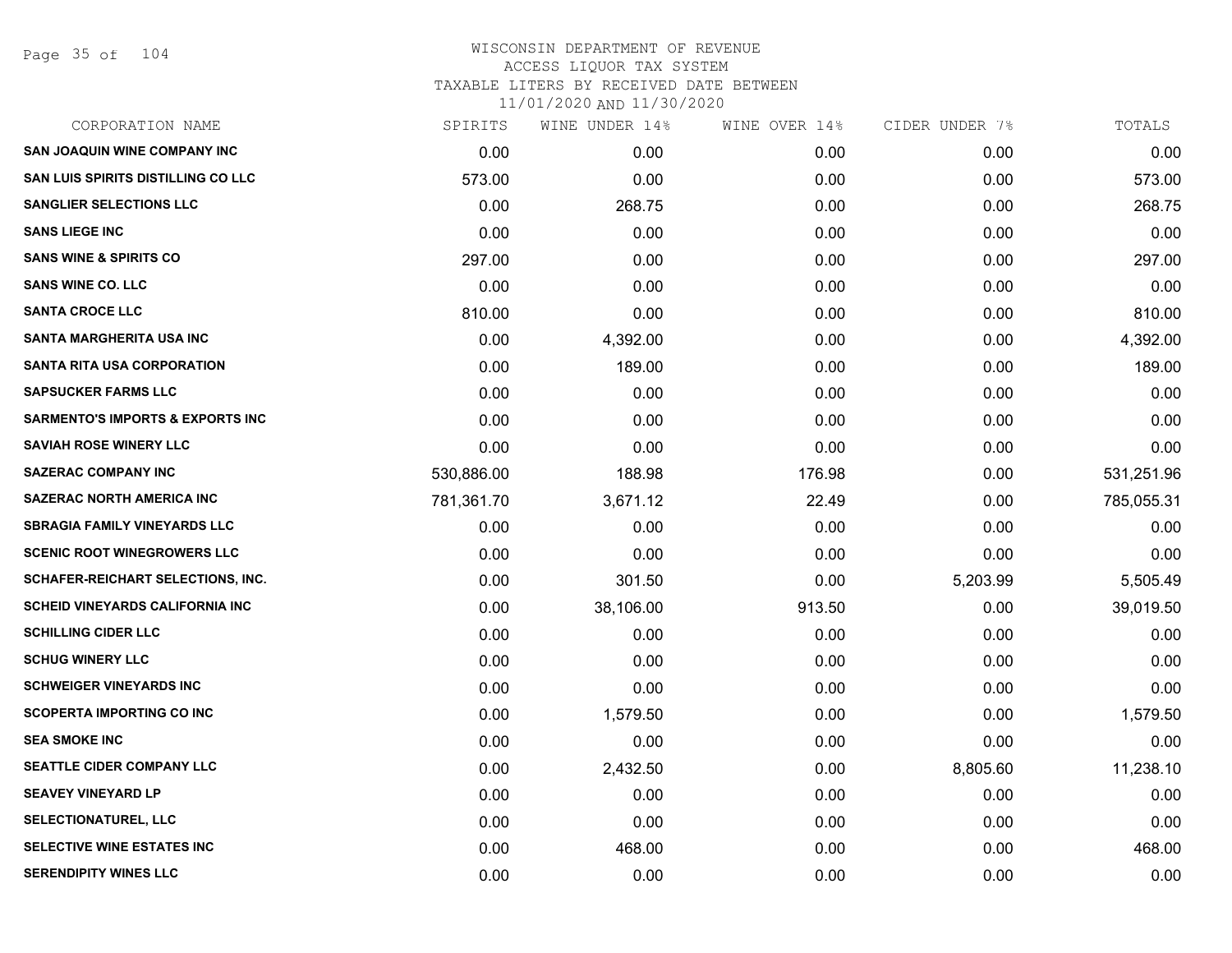Page 36 of 104

| CORPORATION NAME                      | SPIRITS  | WINE UNDER 14% | WINE OVER 14% | CIDER UNDER 7% | TOTALS   |
|---------------------------------------|----------|----------------|---------------|----------------|----------|
| <b>SERGEY CHISTOV</b>                 | 0.00     | 0.00           | 0.00          | 0.00           | 0.00     |
| <b>SERRALLES USA LLC</b>              | 2,032.50 | 0.00           | 0.00          | 0.00           | 2,032.50 |
| <b>SHAFER VINEYARDS INC</b>           | 0.00     | 0.00           | 0.00          | 0.00           | 0.00     |
| <b>SHANNON RIDGE INC</b>              | 0.00     | 0.00           | 9,450.00      | 0.00           | 9,450.00 |
| <b>SHAW-ROSS HOLDING CO LLC</b>       | 1,573.45 | 2,346.00       | 2,942.60      | 0.00           | 6,862.05 |
| SHEA WINE CELLARS LLC                 | 0.00     | 16.64          | 4.76          | 0.00           | 21.40    |
| <b>SHELTON-MACKENZIE WINE COMPANY</b> | 0.00     | 0.00           | 0.00          | 0.00           | 0.00     |
| <b>SHORTS BREWING COMPANY</b>         | 0.00     | 0.00           | 0.00          | 0.00           | 0.00     |
| SIERRA NEVADA BREWING COMPANY         | 0.00     | 0.00           | 0.00          | 0.00           | 0.00     |
| SILVER OAK WINE CELLARS LLC           | 0.00     | 693.00         | 207.00        | 0.00           | 900.00   |
| SILVER TRIDENT WINERY LLC             | 0.00     | 0.00           | 0.00          | 0.00           | 0.00     |
| SINGLE BARREL SPIRITS U.S. LLC        | 0.00     | 0.00           | 0.00          | 0.00           | 0.00     |
| <b>SINSKEY VINEYARDS INC</b>          | 0.00     | 0.00           | 0.00          | 0.00           | 0.00     |
| <b>SKINNER-DAVENA LLC</b>             | 0.00     | 0.00           | 0.00          | 0.00           | 0.00     |
| <b>SKYLARK WINE COMPANY</b>           | 0.00     | 0.00           | 0.00          | 0.00           | 0.00     |
| <b>SLIM CHILLERS INC</b>              | 0.00     | 0.00           | 0.00          | 0.00           | 0.00     |
| <b>SLO DOWN WINES LLC</b>             | 0.00     | 0.00           | 0.00          | 0.00           | 0.00     |
| <b>SLURP LLC</b>                      | 0.00     | 0.00           | 0.00          | 0.00           | 0.00     |
| <b>SMALL VINES WINES INC</b>          | 0.00     | 0.00           | 0.00          | 0.00           | 0.00     |
| <b>SMART VENDING LLC</b>              | 216.00   | 0.00           | 0.00          | 0.00           | 216.00   |
| <b>SMT ACQUISITIONS LLC</b>           | 0.00     | 1,920.13       | 46.25         | 0.00           | 1,966.38 |
| <b>SOCIAL ENJOYMENTS LLC</b>          | 0.00     | 0.00           | 0.00          | 0.00           | 0.00     |
| SOGEVINUS FINE WINES USA INC          | 0.00     | 0.00           | 0.00          | 0.00           | 0.00     |
| <b>SOKOL BLOSSER LTD</b>              | 0.00     | 666.00         | 0.00          | 0.00           | 666.00   |
| <b>SOLBERG DISTILLING LLC</b>         | 0.00     | 0.00           | 0.00          | 0.00           | 0.00     |
| <b>SOLENA CELLARS LLC</b>             | 0.00     | 378.00         | 0.00          | 0.00           | 378.00   |
| <b>SOMERSTON WINE COMPANY, LLC</b>    | 0.00     | 0.00           | 0.00          | 0.00           | 0.00     |
| SOURCE CODE BEVERAGE LLC              | 0.00     | 0.00           | 0.00          | 0.00           | 0.00     |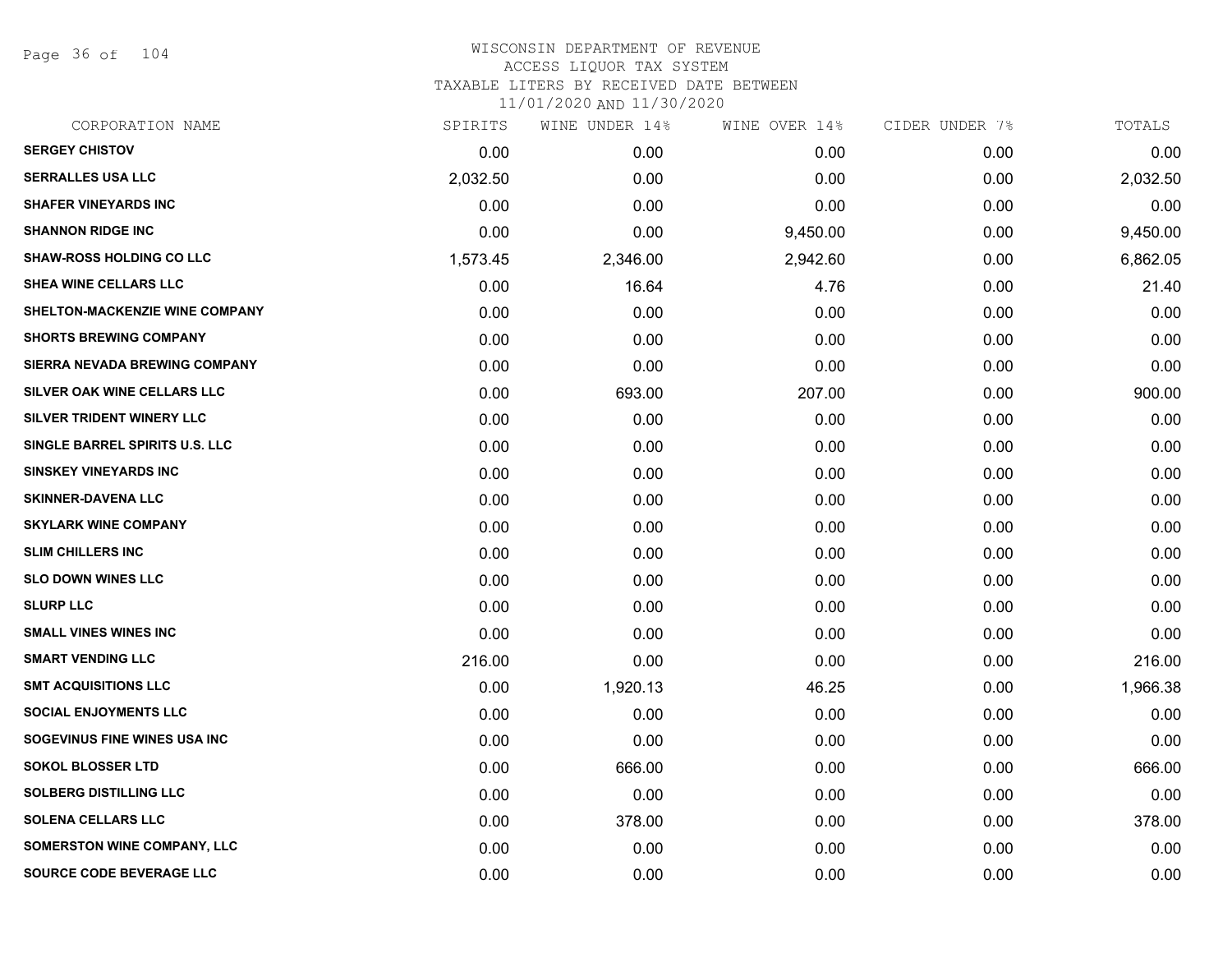Page 37 of 104

# WISCONSIN DEPARTMENT OF REVENUE ACCESS LIQUOR TAX SYSTEM

TAXABLE LITERS BY RECEIVED DATE BETWEEN

| CORPORATION NAME                        | SPIRITS  | WINE UNDER 14% | WINE OVER 14% | CIDER UNDER 7% | TOTALS    |
|-----------------------------------------|----------|----------------|---------------|----------------|-----------|
| <b>SOUTH BAY WINE GROUP LLC</b>         | 0.00     | 2,709.00       | 8,631.00      | 0.00           | 11,340.00 |
| <b>SOUTHERN STARZ INC</b>               | 0.00     | 1,062.00       | 409.50        | 0.00           | 1,471.50  |
| <b>SOUTHERN WINE GROUP LLC</b>          | 0.00     | 63.00          | 0.00          | 0.00           | 63.00     |
| <b>SOUTHWEST SPIRITS &amp; WINE LLC</b> | 687.00   | 0.00           | 0.00          | 0.00           | 687.00    |
| <b>SOVEREIGN BRANDS LLC</b>             | 900.00   | 10,158.00      | 0.00          | 0.00           | 11,058.00 |
| <b>SPANN VINEYARDS INC</b>              | 0.00     | 18.00          | 0.00          | 0.00           | 18.00     |
| <b>SPARKLING OREGON LLC</b>             | 0.00     | 0.00           | 0.00          | 0.00           | 0.00      |
| <b>SPEAKEASY SPIRITS LLC</b>            | 0.00     | 0.00           | 0.00          | 0.00           | 0.00      |
| <b>SPENCER HOOPES</b>                   | 0.00     | 0.00           | 0.00          | 0.00           | 0.00      |
| <b>SPIRITS OF TENNESSEE, LLC</b>        | 1,368.00 | 0.00           | 0.00          | 0.00           | 1,368.00  |
| <b>SPLINTER GROUP NAPA LLC</b>          | 27.00    | 0.00           | 0.00          | 0.00           | 27.00     |
| <b>SPOTTSWOODE WINERY INC</b>           | 0.00     | 0.00           | 0.00          | 0.00           | 0.00      |
| <b>SPRING MOUNTAIN VINEYARD INC</b>     | 0.00     | 0.00           | 0.00          | 0.00           | 0.00      |
| <b>SQZ BEVS LLC</b>                     | 0.00     | 0.00           | 0.00          | 0.00           | 0.00      |
| ST GEORGE SPIRITS INC                   | 577.50   | 0.00           | 0.00          | 0.00           | 577.50    |
| <b>ST HELENA ESTATE LLC</b>             | 0.00     | 0.00           | 0.00          | 0.00           | 0.00      |
| <b>ST INNOCENT LTD</b>                  | 0.00     | 0.00           | 0.00          | 0.00           | 0.00      |
| <b>ST JAMES WINERY INC</b>              | 0.00     | 5,220.00       | 0.00          | 0.00           | 5,220.00  |
| ST JULIAN WINE COMPANY INC              | 0.00     | 1,386.00       | 0.00          | 0.00           | 1,386.00  |
| ST KILLIAN IMPORTING CO INC             | 184.41   | 0.00           | 0.00          | 0.00           | 184.41    |
| <b>ST SUPERY INC</b>                    | 0.00     | 756.00         | 391.50        | 0.00           | 1,147.50  |
| STAGLIN FAMILY VINEYARD LLC             | 0.00     | 0.00           | 90.00         | 0.00           | 90.00     |
| <b>STANLEY STAWSKI DIST CO INC</b>      | 0.00     | 0.00           | 0.00          | 0.00           | 0.00      |
| STE. MICHELLE WINE ESTATES LTD.         | 0.00     | 62,477.00      | 14,701.50     | 0.00           | 77,178.50 |
| <b>STEELE WINES INC</b>                 | 0.00     | 0.00           | 0.00          | 0.00           | 0.00      |
| <b>STEFFENS FAMILY WINES LLC</b>        | 0.00     | 0.00           | 0.00          | 0.00           | 0.00      |
| STELLAR IMPORTING COMPANY LLC           | 0.00     | 0.00           | 0.00          | 0.00           | 0.00      |
| <b>STEM CIDERS LLC</b>                  | 0.00     | 0.00           | 0.00          | 3,315.34       | 3,315.34  |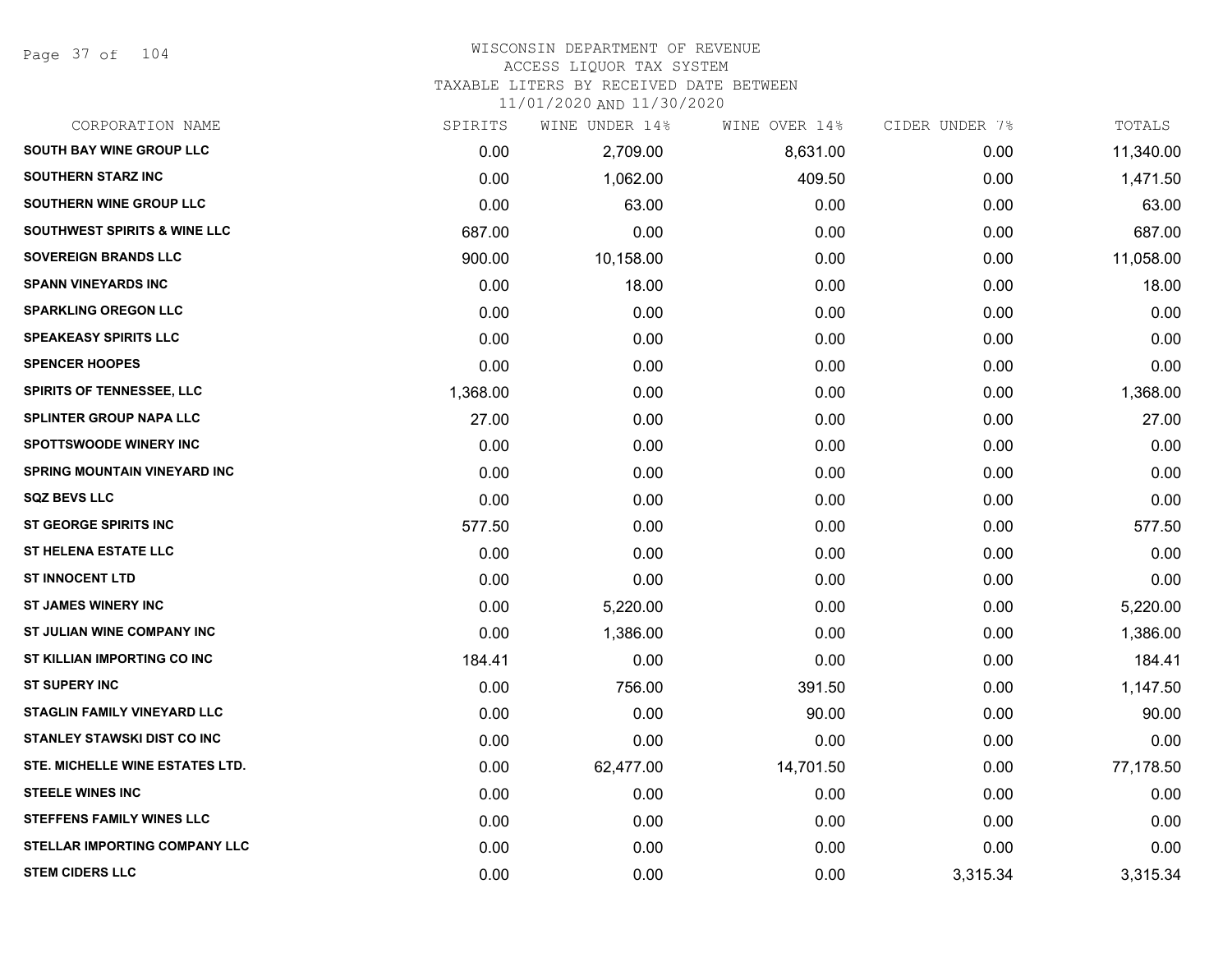Page 38 of 104

| CORPORATION NAME                             | SPIRITS  | WINE UNDER 14% | WINE OVER 14% | CIDER UNDER 7% | TOTALS     |
|----------------------------------------------|----------|----------------|---------------|----------------|------------|
| <b>STEPHAN VINEYARD INC</b>                  | 0.00     | 0.00           | 0.00          | 0.00           | 0.00       |
| <b>STEVEN EDMUNDS &amp; CORNELIA ST JOHN</b> | 0.00     | 0.00           | 0.00          | 0.00           | 0.00       |
| <b>STEWART CELLARS, LLC</b>                  | 0.00     | 0.00           | 0.00          | 0.00           | 0.00       |
| <b>STEZ &amp; BOWER</b>                      | 0.00     | 0.00           | 0.00          | 0.00           | 0.00       |
| <b>STOLI GROUP (USA) LLC</b>                 | 4,815.00 | 18.00          | 0.00          | 0.00           | 4,833.00   |
| <b>STOLLER IMPORTS INC</b>                   | 864.75   | 0.00           | 0.00          | 0.00           | 864.75     |
| <b>STOLLER VINEYARDS INC</b>                 | 0.00     | 630.00         | 0.00          | 0.00           | 630.00     |
| STOLPMAN VINEYARDS LLC                       | 0.00     | 207.00         | 0.00          | 0.00           | 207.00     |
| <b>STONEBRAKER-SOLES INC</b>                 | 0.00     | 0.00           | 504.00        | 0.00           | 504.00     |
| <b>STONECUSHION INC</b>                      | 0.00     | 0.00           | 0.00          | 0.00           | 0.00       |
| <b>STRALA VINEYARDS, LLC</b>                 | 0.00     | 0.00           | 0.00          | 0.00           | 0.00       |
| <b>STRATUS WINE AND SPIRITS LLC</b>          | 0.00     | 0.00           | 0.00          | 0.00           | 0.00       |
| <b>STUART BOSSOM</b>                         | 0.00     | 0.00           | 0.00          | 0.00           | 0.00       |
| SUGARLANDS DISTILLING COMPANY LLC            | 5,553.00 | 0.00           | 0.00          | 0.00           | 5,553.00   |
| <b>SUNDANCE SPIRITS COMPANY</b>              | 0.00     | 0.00           | 0.00          | 0.00           | 0.00       |
| <b>SUPERSTITION MEADERY</b>                  | 0.00     | 0.00           | 0.00          | 0.00           | 0.00       |
| SURVILLE ENTERPRISES CORP                    | 0.00     | 198.00         | 72.00         | 0.00           | 270.00     |
| SUTTER HOME WINERY INC                       | 1,359.00 | 356,374.27     | 3,366.00      | 0.00           | 361,099.27 |
| <b>SVP WINERY LLC</b>                        | 0.00     | 126.00         | 0.00          | 0.00           | 126.00     |
| <b>T ELENTENY HOLDINGS LLC</b>               | 0.00     | 1,377.00       | 189.00        | 0.00           | 1,566.00   |
| <b>T. EDWARD WINES, LTD</b>                  | 0.00     | 0.00           | 0.00          | 0.00           | 0.00       |
| <b>TAFT STREET INC</b>                       | 0.00     | 0.00           | 0.00          | 0.00           | 0.00       |
| TAKARA SAKE USA INC                          | 0.00     | 1,428.48       | 338.40        | 0.00           | 1,766.88   |
| <b>TALLEY VINEYARDS INC</b>                  | 0.00     | 0.00           | 0.00          | 0.00           | 0.00       |
| <b>TAMBER BEY VINEYARDS LLC</b>              | 0.00     | 0.00           | 0.00          | 0.00           | 0.00       |
| <b>TATTERSALL COMPANIES LLC</b>              | 121.50   | 0.00           | 0.00          | 0.00           | 121.50     |
| <b>TEMPERANCE DISTILLING COMPANY</b>         | 3,957.60 | 0.00           | 0.00          | 0.00           | 3,957.60   |
| <b>TEQUILAS PREMIUM, INC</b>                 | 0.00     | 0.00           | 0.00          | 0.00           | 0.00       |
|                                              |          |                |               |                |            |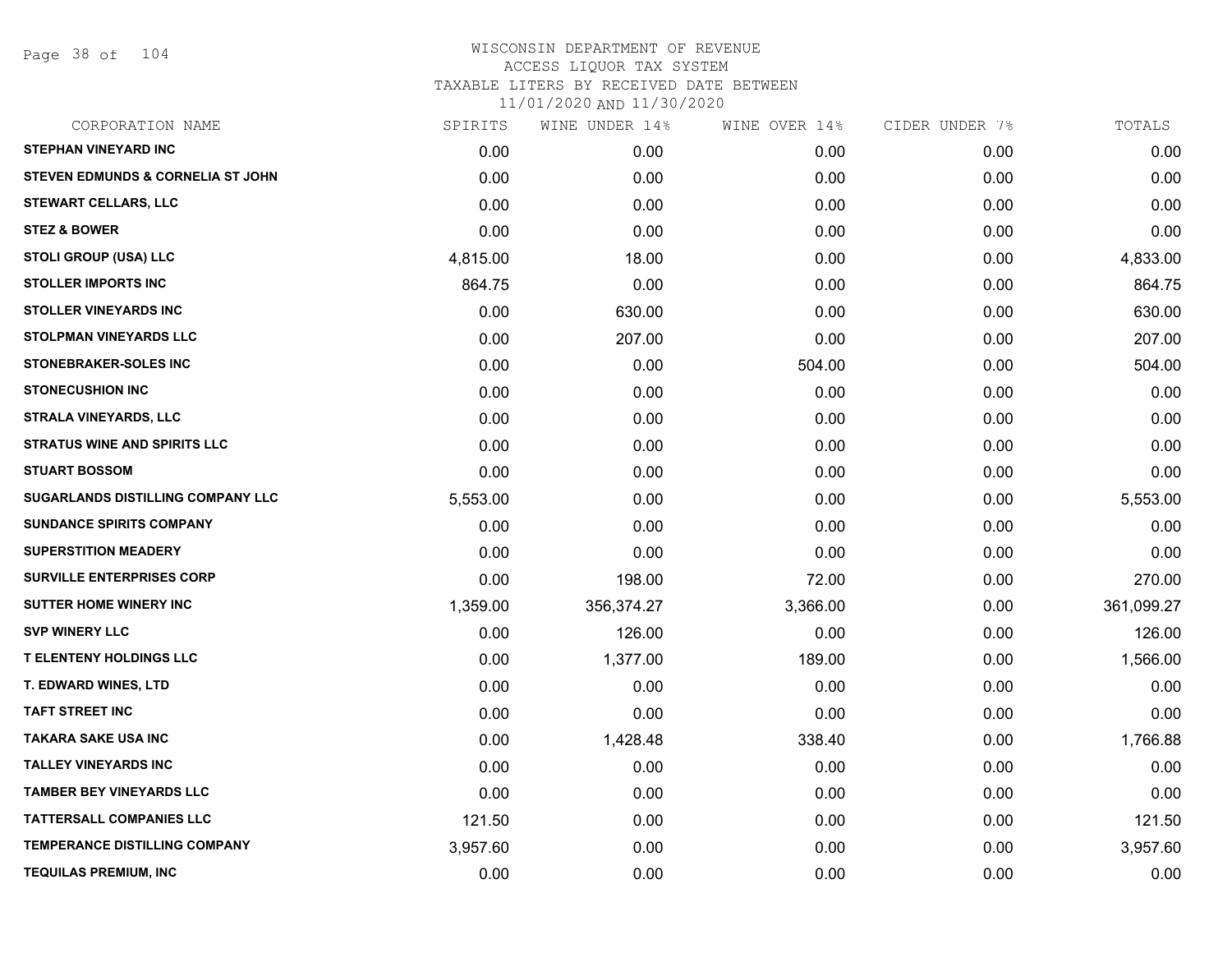Page 39 of 104

| SPIRITS  | WINE UNDER 14% | WINE OVER 14% | CIDER UNDER 7% | TOTALS     |
|----------|----------------|---------------|----------------|------------|
| 0.00     | 0.00           | 0.00          | 0.00           | 0.00       |
| 52.50    | 553.50         | 0.00          | 0.00           | 606.00     |
| 0.00     | 63.00          | 0.00          | 0.00           | 63.00      |
| 0.00     | 0.00           | 0.00          | 0.00           | 0.00       |
| 0.00     | 0.00           | 0.00          | 0.00           | 0.00       |
| 0.00     | 0.00           | 0.00          | 0.00           | 0.00       |
| 0.00     | 0.00           | 0.00          | 0.00           | 0.00       |
| 0.00     | 0.00           | 0.00          | 0.00           | 0.00       |
| 0.00     | 1,234.20       | 0.00          | 0.00           | 1,234.20   |
| 0.00     | 0.00           | 0.00          | 0.00           | 0.00       |
| 0.00     | 126.00         | 252.00        | 0.00           | 378.00     |
| 0.00     | 0.00           | 0.00          | 0.00           | 0.00       |
| 0.00     | 0.00           | 0.00          | 0.00           | 0.00       |
| 7,972.23 | 0.00           | 0.00          | 0.00           | 7,972.23   |
| 0.00     | 0.00           | 0.00          | 0.00           | 0.00       |
| 0.00     | 1,665.00       | 828.00        | 0.00           | 2,493.00   |
| 0.00     | 0.00           | 0.00          | 0.00           | 0.00       |
| 0.00     | 0.00           | 0.00          | 0.00           | 0.00       |
| 0.00     | 27.00          | 0.00          | 0.00           | 27.00      |
| 0.00     | 15.00          | 0.00          | 0.00           | 15.00      |
| 0.00     | 0.00           | 0.00          | 0.00           | 0.00       |
| 0.00     | 0.00           | 0.00          | 0.00           | 0.00       |
| 0.00     | 13,625.50      | 94.50         | 0.00           | 13,720.00  |
| 0.00     | 0.00           | 0.00          | 0.00           | 0.00       |
| 0.00     | 391.50         | 0.00          | 0.00           | 391.50     |
| 0.00     | 297.00         | 0.00          | 0.00           | 297.00     |
| 0.00     | 585,958.28     | 18,363.00     | 0.00           | 604,321.28 |
| 0.00     | 0.00           | 16.66         | 0.00           | 16.66      |
|          |                |               |                |            |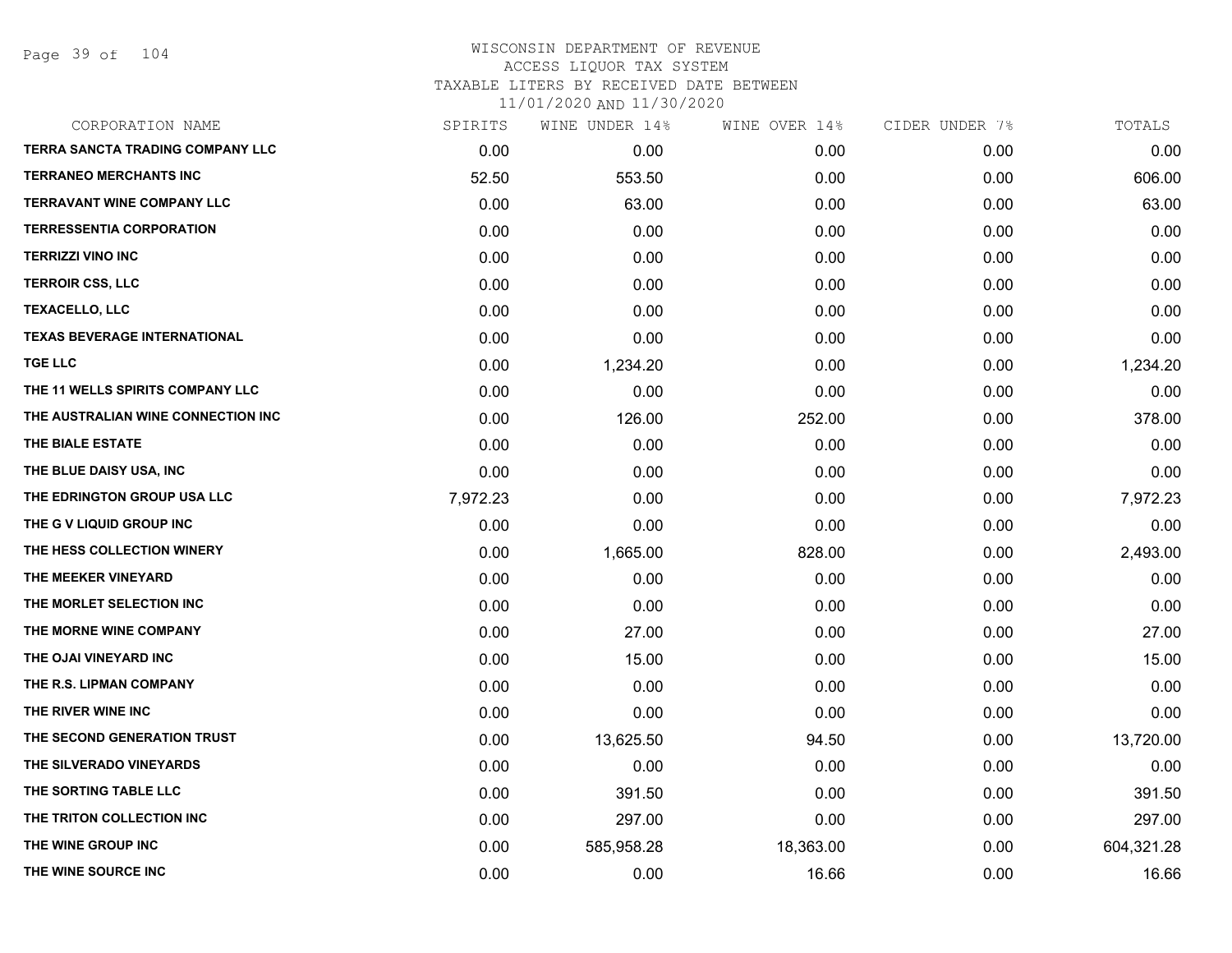#### WISCONSIN DEPARTMENT OF REVENUE ACCESS LIQUOR TAX SYSTEM

TAXABLE LITERS BY RECEIVED DATE BETWEEN

| CORPORATION NAME                       | SPIRITS  | WINE UNDER 14% | WINE OVER 14% | CIDER UNDER 7% | TOTALS     |
|----------------------------------------|----------|----------------|---------------|----------------|------------|
| THE WOODMAR GROUP LLC                  | 0.00     | 1,764.00       | 441.00        | 0.00           | 2,205.00   |
| THIRD LEAF WINES LLC                   | 0.00     | 261.00         | 0.00          | 0.00           | 261.00     |
| THOMAS ALLEN VINEYARDS & WINERY, LLC   | 0.00     | 0.00           | 0.00          | 0.00           | 0.00       |
| <b>THOMAS D BRACAMONTES</b>            | 0.00     | 0.00           | 0.00          | 0.00           | 0.00       |
| THREE RING PRODUCTIONS LLC             | 0.00     | 324.00         | 0.00          | 0.00           | 324.00     |
| <b>THURMAN J RODGERS</b>               | 0.00     | 0.00           | 0.00          | 0.00           | 0.00       |
| TIGERS USA GLOBAL LOGISTICS INC        | 0.00     | 0.00           | 0.00          | 0.00           | 0.00       |
| <b>TITUS &amp; TITUS</b>               | 0.00     | 0.00           | 0.00          | 0.00           | 0.00       |
| TMR WINE COMPANY LLC                   | 0.00     | 0.00           | 0.00          | 0.00           | 0.00       |
| TOAD HOLLOW VINEYARDS INC              | 0.00     | 1,638.00       | 126.00        | 0.00           | 1,764.00   |
| <b>TOBIN J HEMINWAY</b>                | 0.00     | 0.00           | 21.00         | 0.00           | 21.00      |
| <b>TOBIN JAMES CELLARS</b>             | 0.00     | 0.00           | 0.00          | 0.00           | 0.00       |
| <b>TOBY BEALL</b>                      | 0.00     | 0.00           | 0.00          | 0.00           | 0.00       |
| <b>TOLLIVER RANCH BRANDS LLC</b>       | 0.00     | 27.00          | 441.00        | 0.00           | 468.00     |
| <b>TOM MEADOWCROFT</b>                 | 0.00     | 0.00           | 0.00          | 0.00           | 0.00       |
| <b>TRAVIS R VERNON</b>                 | 0.00     | 0.00           | 0.00          | 0.00           | 0.00       |
| <b>TREANA WINERY LLC</b>               | 0.00     | 0.00           | 0.00          | 0.00           | 0.00       |
| TREASURY WINE ESTATES AMERICAS COMPANY | 0.00     | 134,651.23     | 35,731.50     | 0.00           | 170,382.73 |
| <b>TREFETHEN VINEYARDS WINERY INC</b>  | 0.00     | 0.00           | 315.00        | 0.00           | 315.00     |
| <b>TREMAINE ATKINSON</b>               | 2,412.00 | 0.00           | 0.00          | 0.00           | 2,412.00   |
| <b>TRENTADUE WINERY LLC</b>            | 0.00     | 0.00           | 189.00        | 0.00           | 189.00     |
| <b>TREVOR J SHEEHAN</b>                | 0.00     | 0.00           | 0.00          | 0.00           | 0.00       |
| TRI VIN IMPORTS INC                    | 0.00     | 32,301.00      | 0.00          | 0.00           | 32,301.00  |
| <b>TRIM WINES LLC</b>                  | 0.00     | 0.00           | 0.00          | 0.00           | 0.00       |
| <b>TRINITAS CELLARS LLC</b>            | 0.00     | 0.00           | 0.00          | 0.00           | 0.00       |
| <b>TRIONE VINEYARDS LLC</b>            | 0.00     | 0.00           | 0.00          | 0.00           | 0.00       |
| <b>TRI-STAR MARKETING INC</b>          | 0.00     | 10,359.00      | 0.00          | 0.00           | 10,359.00  |
| TRUJILLO WINES, LLC                    | 0.00     | 0.00           | 0.00          | 0.00           | 0.00       |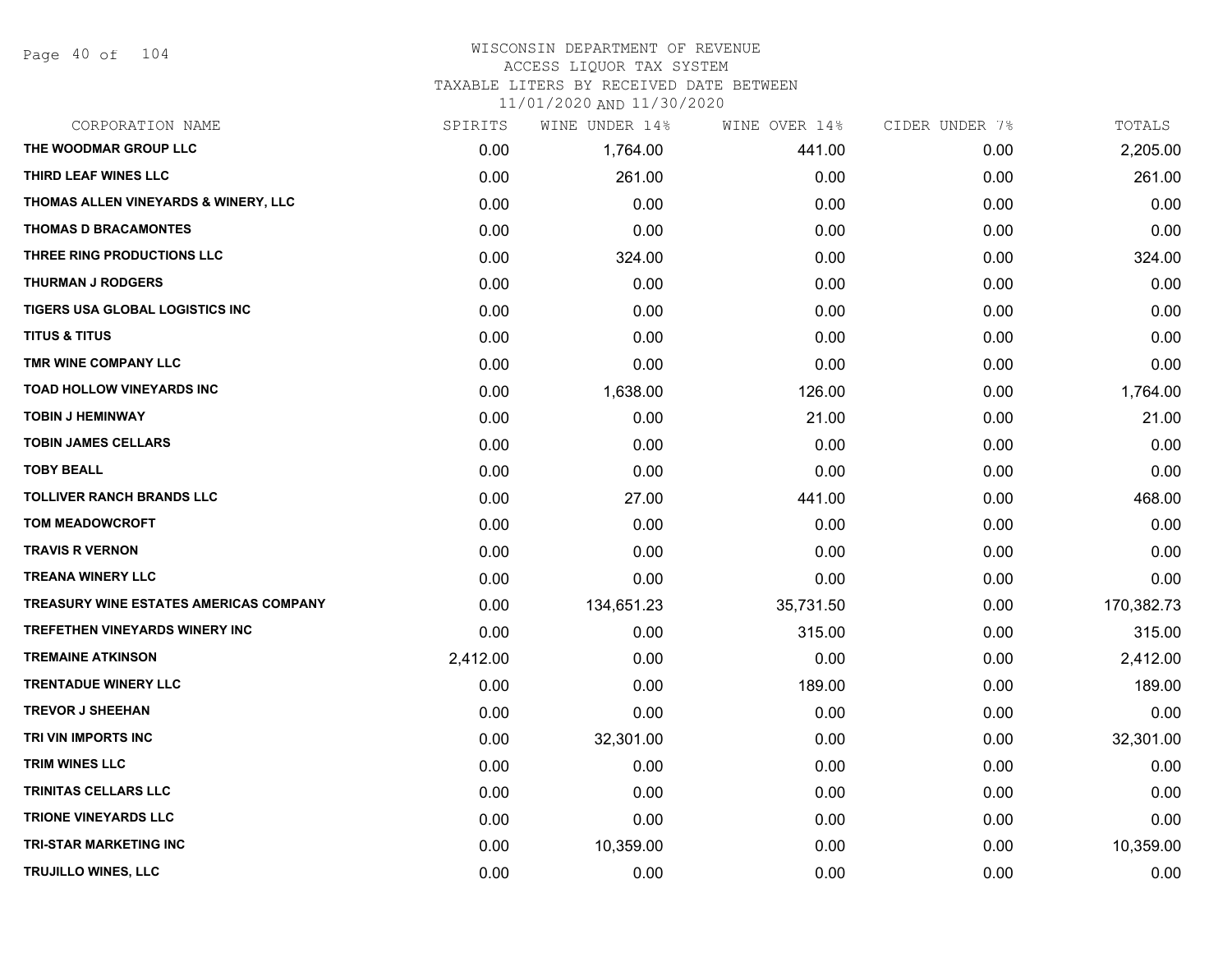Page 41 of 104

# WISCONSIN DEPARTMENT OF REVENUE ACCESS LIQUOR TAX SYSTEM

TAXABLE LITERS BY RECEIVED DATE BETWEEN

| CORPORATION NAME                            | SPIRITS    | WINE UNDER 14% | WINE OVER 14% | CIDER UNDER 7% | TOTALS     |
|---------------------------------------------|------------|----------------|---------------|----------------|------------|
| <b>TRUVINO INC</b>                          | 0.00       | 450.75         | 0.00          | 0.00           | 450.75     |
| <b>TURLEY WINE CELLARS INC</b>              | 0.00       | 0.00           | 549.00        | 0.00           | 549.00     |
| <b>TURNBULL WINE CELLARS</b>                | 0.00       | 0.00           | 0.00          | 0.00           | 0.00       |
| <b>TWIN PEAKS WINERY INC</b>                | 0.00       | 0.00           | 0.00          | 0.00           | 0.00       |
| <b>TWO BROTHERS ARTISAN SPIRITS COMPANY</b> | 22.50      | 0.00           | 0.00          | 0.00           | 22.50      |
| <b>TWO SONS IMPORTS LLC</b>                 | 0.00       | 0.00           | 0.00          | 0.00           | 0.00       |
| TWO WORLDS WINE COMPANY, LLC                | 0.00       | 0.00           | 0.00          | 0.00           | 0.00       |
| UGLY DOG DISTILLERY, LLC                    | 0.00       | 0.00           | 0.00          | 0.00           | 0.00       |
| <b>UMBERTO ERPILLO</b>                      | 0.00       | 0.00           | 0.00          | 0.00           | 0.00       |
| <b>UMPQUA WINE WORKS LLC</b>                | 0.00       | 0.00           | 0.00          | 0.00           | 0.00       |
| UNCLE JOHN'S FRUIT HOUSE WINERY LLC         | 0.00       | 0.00           | 0.00          | 0.00           | 0.00       |
| UNDERGROUND WINE PROJECT LLC                | 0.00       | 0.00           | 0.00          | 0.00           | 0.00       |
| <b>UNION WINE COMPANY</b>                   | 0.00       | 3,426.00       | 63.00         | 0.00           | 3,489.00   |
| UNITED SPIRITS INC                          | 0.00       | 0.00           | 0.00          | 0.00           | 0.00       |
| UNITED STATES DISTILLED PRODUCTS CO.        | 274,304.10 | 56,411.89      | 2,443.00      | 0.00           | 333,158.99 |
| UNTI WINE CO LLC                            | 0.00       | 0.00           | 0.00          | 0.00           | 0.00       |
| <b>UPCHURCH VINEYARD LLC</b>                | 0.00       | 0.00           | 0.00          | 0.00           | 0.00       |
| USA WINE IMPORTS INC                        | 0.00       | 1,354.50       | 0.00          | 0.00           | 1,354.50   |
| <b>USA WINE WEST LLC</b>                    | 243.00     | 4,033.50       | 2,322.00      | 0.00           | 6,598.50   |
| UVE ENTERPRISES INC                         | 18.00      | 720.00         | 31.50         | 0.00           | 769.50     |
| V & C LLC                                   | 0.00       | 0.00           | 0.00          | 0.00           | 0.00       |
| <b>VALCKENBERG INTERNATIONAL INC</b>        | 0.00       | 0.00           | 0.00          | 0.00           | 0.00       |
| <b>VALKYRIE SELECTIONS LLC</b>              | 0.00       | 526.50         | 9.00          | 0.00           | 535.50     |
| <b>VALOR WINE CO LLC</b>                    | 0.00       | 0.00           | 0.00          | 0.00           | 0.00       |
| VAN RUITEN FAMILY WINERY LLC                | 0.00       | 0.00           | 0.00          | 0.00           | 0.00       |
| <b>VANDER MILL LLC</b>                      | 0.00       | 0.00           | 0.00          | 709.76         | 709.76     |
| <b>VELOCITY DISTRIBUTION COMPANY, LLC</b>   | 0.00       | 0.00           | 0.00          | 0.00           | 0.00       |
| <b>VEN CAL RANCHES LLC</b>                  | 0.00       | 0.00           | 0.00          | 0.00           | 0.00       |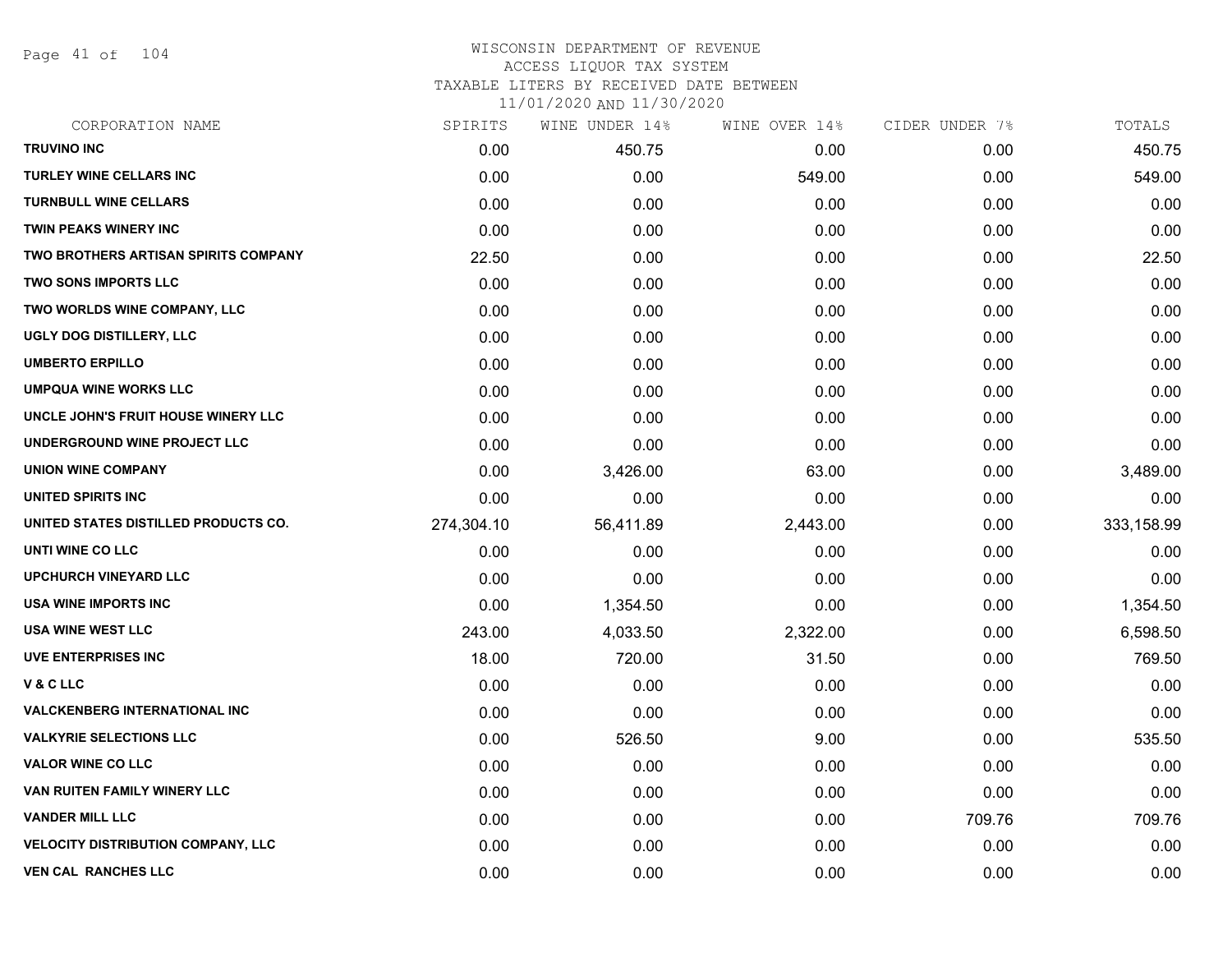Page 42 of 104

| CORPORATION NAME                      | SPIRITS  | WINE UNDER 14% | WINE OVER 14% | CIDER UNDER 7% | TOTALS   |
|---------------------------------------|----------|----------------|---------------|----------------|----------|
| <b>VENGE VINEYARDS INC</b>            | 0.00     | 0.00           | 229.50        | 0.00           | 229.50   |
| <b>VERITY WINES LLC</b>               | 0.00     | 0.00           | 0.00          | 0.00           | 0.00     |
| <b>VERMEIL WINE GROUP LLC</b>         | 0.00     | 0.00           | 0.00          | 0.00           | 0.00     |
| <b>VERMONT HARD CIDER COMPANY LLC</b> | 0.00     | 0.00           | 0.00          | 8,312.00       | 8,312.00 |
| VI. SCO. INC                          | 0.00     | 0.00           | 0.00          | 0.00           | 0.00     |
| <b>VIAS IMPORTS LTD</b>               | 0.00     | 5.95           | 0.00          | 0.00           | 5.95     |
| <b>VICENTE GANDIA USA INC</b>         | 0.00     | 0.00           | 0.00          | 0.00           | 0.00     |
| <b>VICTOR G HARVEY SR</b>             | 0.00     | 0.00           | 0.00          | 0.00           | 0.00     |
| <b>VIEUX VINS INC</b>                 | 0.00     | 36.00          | 171.00        | 0.00           | 207.00   |
| <b>VIGNETTE WINERY LLC</b>            | 0.00     | 0.00           | 0.00          | 0.00           | 0.00     |
| <b>VIKRE DISTILLERY LLC</b>           | 472.50   | 0.00           | 0.00          | 0.00           | 472.50   |
| <b>VILLA CREEK INC</b>                | 0.00     | 0.00           | 0.00          | 0.00           | 0.00     |
| <b>VILLA ENCINAL PARTNERS LP</b>      | 0.00     | 0.00           | 0.00          | 0.00           | 0.00     |
| <b>VILLA SAN JULIETTE INC</b>         | 0.00     | 0.00           | 0.00          | 0.00           | 0.00     |
| <b>VIN DE ZO LLC</b>                  | 0.00     | 0.00           | 0.00          | 0.00           | 0.00     |
| <b>VIN DIVINO LTD</b>                 | 1,068.00 | 756.00         | 630.00        | 0.00           | 2,454.00 |
| <b>VINA ROBLES INC</b>                | 0.00     | 0.00           | 0.00          | 0.00           | 0.00     |
| <b>VINAMERICAS INC</b>                | 0.00     | 2,430.00       | 0.00          | 0.00           | 2,430.00 |
| <b>VINCENZO PADULA</b>                | 0.00     | 0.00           | 0.00          | 0.00           | 0.00     |
| <b>VINE CLIFF WINERY INC</b>          | 0.00     | 0.00           | 0.00          | 0.00           | 0.00     |
| <b>VINE CONNECTIONS LLC</b>           | 0.00     | 1,273.14       | 1,297.08      | 0.00           | 2,570.22 |
| <b>VINEBURG LLC</b>                   | 0.00     | 0.00           | 630.00        | 0.00           | 630.00   |
| <b>VINEDOS DISTRIBUTION LLC</b>       | 0.00     | 0.00           | 0.00          | 0.00           | 0.00     |
| <b>VINEYARD 29 LLC</b>                | 0.00     | 0.00           | 0.00          | 0.00           | 0.00     |
| <b>VINEYARD BRANDS LLC</b>            | 0.00     | 1,698.00       | 868.50        | 0.00           | 2,566.50 |
| <b>VINO DEL SOL INC</b>               | 0.00     | 756.00         | 693.00        | 0.00           | 1,449.00 |
| <b>VINO LOGICS CORPORATION</b>        | 0.00     | 0.00           | 0.00          | 0.00           | 0.00     |
| <b>VINO.COM LLC</b>                   | 135.00   | 1,314.00       | 2,882.00      | 593.00         | 4,924.00 |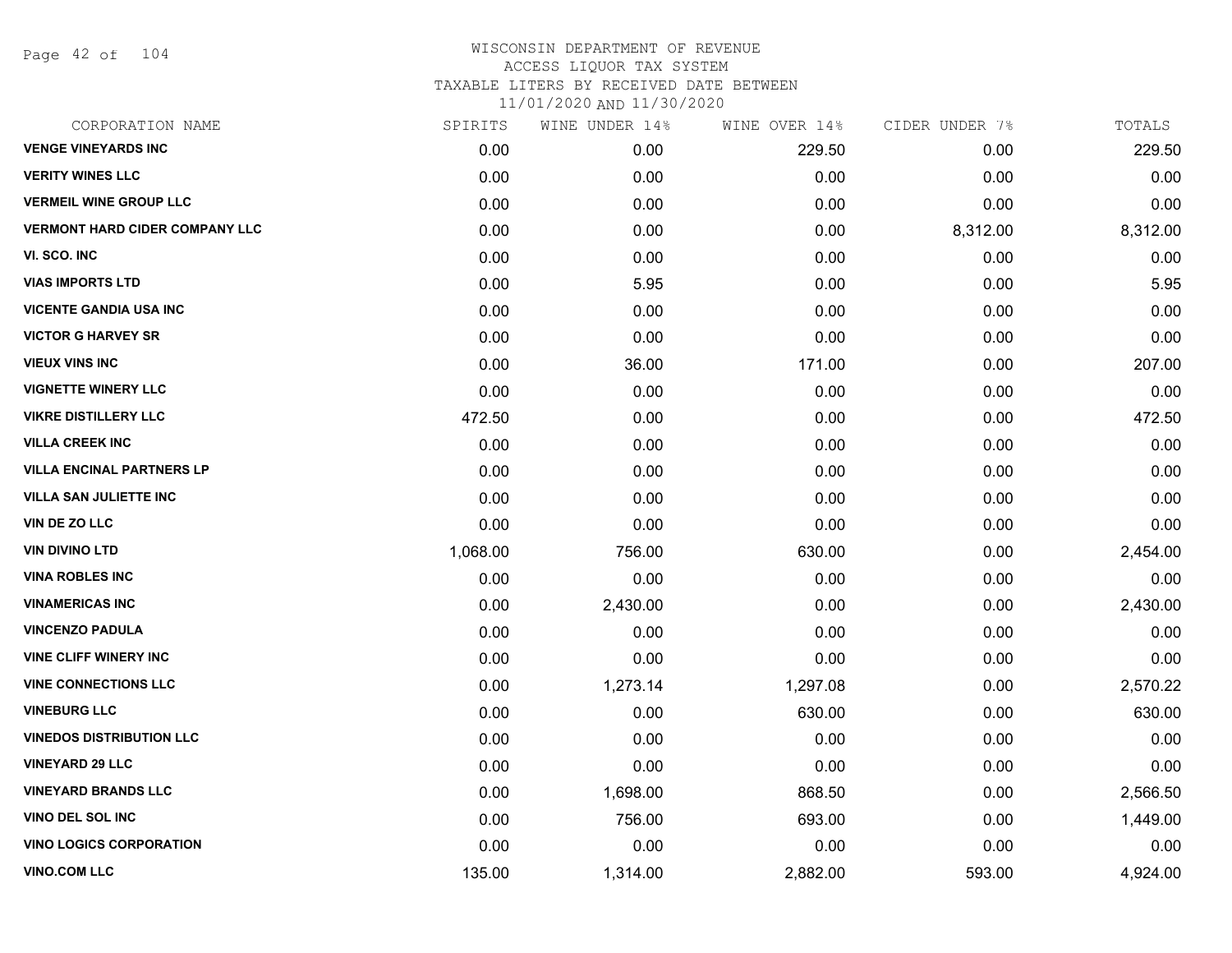Page 43 of 104

# WISCONSIN DEPARTMENT OF REVENUE ACCESS LIQUOR TAX SYSTEM TAXABLE LITERS BY RECEIVED DATE BETWEEN

| CORPORATION NAME                               | SPIRITS   | WINE UNDER 14% | WINE OVER 14% | CIDER UNDER 7% | TOTALS     |
|------------------------------------------------|-----------|----------------|---------------|----------------|------------|
| <b>VINOANDES LLC</b>                           | 0.00      | 0.00           | 0.00          | 0.00           | 0.00       |
| <b>VINOCOPIA INC</b>                           | 0.00      | 0.00           | 0.00          | 0.00           | 0.00       |
| <b>VINOVIA WINE GROUP INC</b>                  | 0.00      | 1,512.00       | 0.00          | 0.00           | 1,512.00   |
| <b>VINTAGE '59 IMPORTS LLC</b>                 | 0.00      | 0.00           | 0.00          | 0.00           | 0.00       |
| <b>VINTAGE POINT LLC</b>                       | 0.00      | 0.00           | 108.00        | 0.00           | 108.00     |
| <b>VINTAGE WINE ESTATES, INC.</b>              | 0.00      | 6,754.50       | 3,600.00      | 0.00           | 10,354.50  |
| <b>VINTURE WINE COMPANY LLC</b>                | 0.00      | 0.00           | 0.00          | 0.00           | 0.00       |
| <b>VINTUS LLC</b>                              | 0.00      | 0.00           | 0.00          | 0.00           | 0.00       |
| <b>VISION WINE &amp; SPIRITS LLC</b>           | 0.00      | 0.00           | 0.00          | 0.00           | 0.00       |
| <b>VOLIO VINO IMPORTS, INC.</b>                | 0.00      | 0.00           | 0.00          | 0.00           | 0.00       |
| <b>VOTTO VINES IMPORTING INC</b>               | 0.00      | 0.00           | 0.00          | 0.00           | 0.00       |
| <b>VTPR INC</b>                                | 0.00      | 0.00           | 0.00          | 0.00           | 0.00       |
| <b>W J DEUTSCH &amp; SONS LTD</b>              | 27,936.23 | 178,886.41     | 40,170.87     | 0.00           | 246,993.51 |
| <b>WAGNER WINE COMPANY LLC</b>                 | 0.00      | 7,065.00       | 7,389.00      | 0.00           | 14,454.00  |
| <b>WAGNER WINERY LLC</b>                       | 0.00      | 0.00           | 0.00          | 0.00           | 0.00       |
| <b>WAYFARER LLC</b>                            | 0.00      | 0.00           | 0.00          | 0.00           | 0.00       |
| <b>WEBSTER BARNES LLC</b>                      | 0.00      | 0.00           | 0.00          | 0.00           | 0.00       |
| <b>WEIBEL INCORPORATED</b>                     | 0.00      | 0.00           | 0.00          | 0.00           | 0.00       |
| <b>WEIN BAUER INC</b>                          | 0.00      | 9,830.16       | 0.00          | 0.00           | 9,830.16   |
| <b>WELL OILED WINE COMPANY LLC</b>             | 0.00      | 0.00           | 0.00          | 0.00           | 0.00       |
| <b>WEST COAST WINE PARTNERS LLC</b>            | 0.00      | 0.00           | 0.00          | 0.00           | 0.00       |
| <b>WEST MICHIGAN RUM COMPANY, LLC</b>          | 0.00      | 0.00           | 0.00          | 0.00           | 0.00       |
| <b>WESTERN SPIRITS BEVERAGE CO LLC</b>         | 7,394.00  | 0.00           | 0.00          | 0.00           | 7,394.00   |
| <b>WEYGANDT-METZLER IMPORTING LTD</b>          | 0.00      | 0.00           | 0.00          | 0.00           | 0.00       |
| <b>WHISKEY ACRES DISTILLING CO</b>             | 0.00      | 0.00           | 0.00          | 0.00           | 0.00       |
| <b>WHYTE AND MACKAY (AMERICAS) LIMITED LLC</b> | 0.00      | 0.00           | 0.00          | 0.00           | 0.00       |
| <b>WI INC</b>                                  | 107.02    | 315.00         | 0.00          | 0.00           | 422.02     |
| <b>WILD AGAVE IMPORTS LLC</b>                  | 0.00      | 0.00           | 0.00          | 0.00           | 0.00       |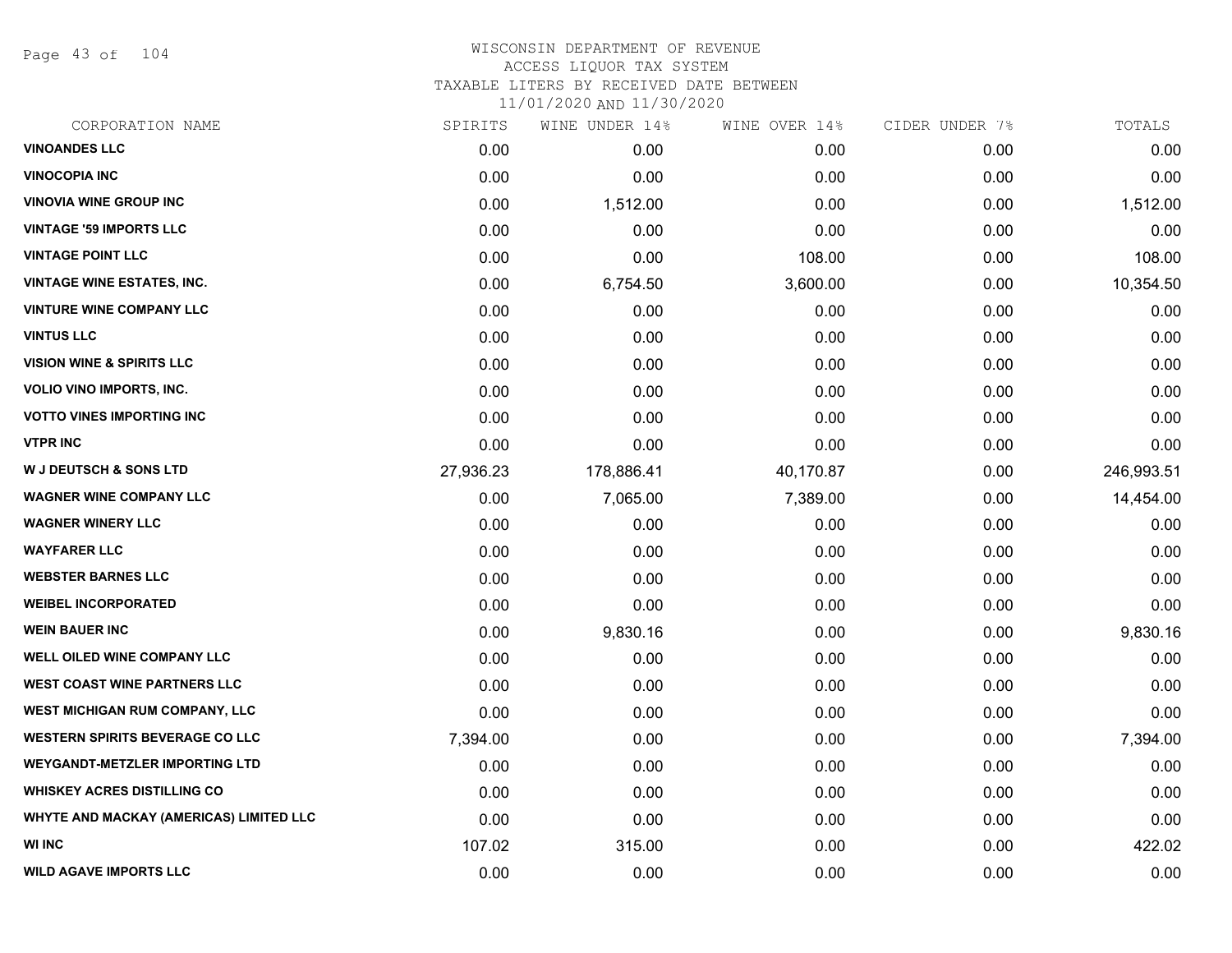Page 44 of 104

# WISCONSIN DEPARTMENT OF REVENUE ACCESS LIQUOR TAX SYSTEM TAXABLE LITERS BY RECEIVED DATE BETWEEN

| CORPORATION NAME                                | SPIRITS   | WINE UNDER 14% | WINE OVER 14% | CIDER UNDER 7% | TOTALS    |
|-------------------------------------------------|-----------|----------------|---------------|----------------|-----------|
| <b>WILLAMETTE VALLEY VINEYARDS INC</b>          | 0.00      | 819.00         | 189.00        | 0.00           | 1,008.00  |
| <b>WILLIAM COLE VINEYARDS LLC</b>               | 0.00      | 0.00           | 0.00          | 0.00           | 0.00      |
| <b>WILLIAM GRANT &amp; SONS INC</b>             | 58,979.40 | 0.00           | 0.00          | 0.00           | 58,979.40 |
| <b>WILLIAM P KNUTTEL</b>                        | 0.00      | 0.00           | 0.00          | 0.00           | 0.00      |
| <b>WILLIAM PRICE III</b>                        | 0.00      | 0.00           | 0.00          | 0.00           | 0.00      |
| <b>WILLIAM T HOLLORAN</b>                       | 0.00      | 0.00           | 0.00          | 0.00           | 0.00      |
| <b>WILLIAM WOLF BRAND LLC</b>                   | 0.00      | 0.00           | 0.00          | 0.00           | 0.00      |
| <b>WILLIAM WOODRUFF</b>                         | 0.00      | 0.00           | 0.00          | 0.00           | 0.00      |
| <b>WILLIAMS &amp; SELYEM LLC</b>                | 0.00      | 0.00           | 0.00          | 0.00           | 0.00      |
| <b>WILSON CREEK WINERY &amp; VINEYARDS INC.</b> | 0.00      | 0.00           | 0.00          | 0.00           | 0.00      |
| <b>WILSON DANIELS LLC</b>                       | 0.00      | 5,023.50       | 990.00        | 0.00           | 6,013.50  |
| <b>WINE ATTITUDE INC</b>                        | 0.00      | 0.00           | 0.00          | 0.00           | 0.00      |
| <b>WINE BRIDGE IMPORTS INC</b>                  | 0.00      | 0.00           | 0.00          | 0.00           | 0.00      |
| WINE COUNTRY INTERNATIONAL INC                  | 0.00      | 0.00           | 0.00          | 0.00           | 0.00      |
| <b>WINE CREEK LLC</b>                           | 0.00      | 0.00           | 0.00          | 0.00           | 0.00      |
| <b>WINE HOOLIGANS LLC</b>                       | 0.00      | 2,142.00       | 3,969.00      | 0.00           | 6,111.00  |
| <b>WINE SPOTS CELLARS, INC.</b>                 | 0.00      | 0.00           | 0.00          | 0.00           | 0.00      |
| <b>WINE WINE SITUATION LLC</b>                  | 0.00      | 0.00           | 0.00          | 0.00           | 0.00      |
| <b>WINEHAVEN INC</b>                            | 0.00      | 0.00           | 0.00          | 0.00           | 0.00      |
| <b>WINEPLAYGROUND.COM INC</b>                   | 0.00      | 0.00           | 0.00          | 0.00           | 0.00      |
| <b>WINERIES &amp; SELECT PRODUCTS LLC</b>       | 0.00      | 133.00         | 260.00        | 0.00           | 393.00    |
| <b>WINERY EXCHANGE, INC.</b>                    | 0.00      | 0.00           | 0.00          | 0.00           | 0.00      |
| <b>WINES OF FRANCE INC</b>                      | 0.00      | 0.00           | 0.00          | 0.00           | 0.00      |
| <b>WINES UNLIMITED INC</b>                      | 0.00      | 10,552.50      | 0.00          | 0.00           | 10,552.50 |
| <b>WINESELLERS LTD</b>                          | 0.00      | 5,710.50       | 279.00        | 0.00           | 5,989.50  |
| <b>WINNESHIEK WILDBERRY WINERY LLC</b>          | 0.00      | 0.00           | 0.00          | 0.00           | 0.00      |
| <b>WISD LLC</b>                                 | 0.00      | 0.00           | 2,961.00      | 0.00           | 2,961.00  |
| <b>WOODSON WINES LLC</b>                        | 0.00      | 0.00           | 0.00          | 0.00           | 0.00      |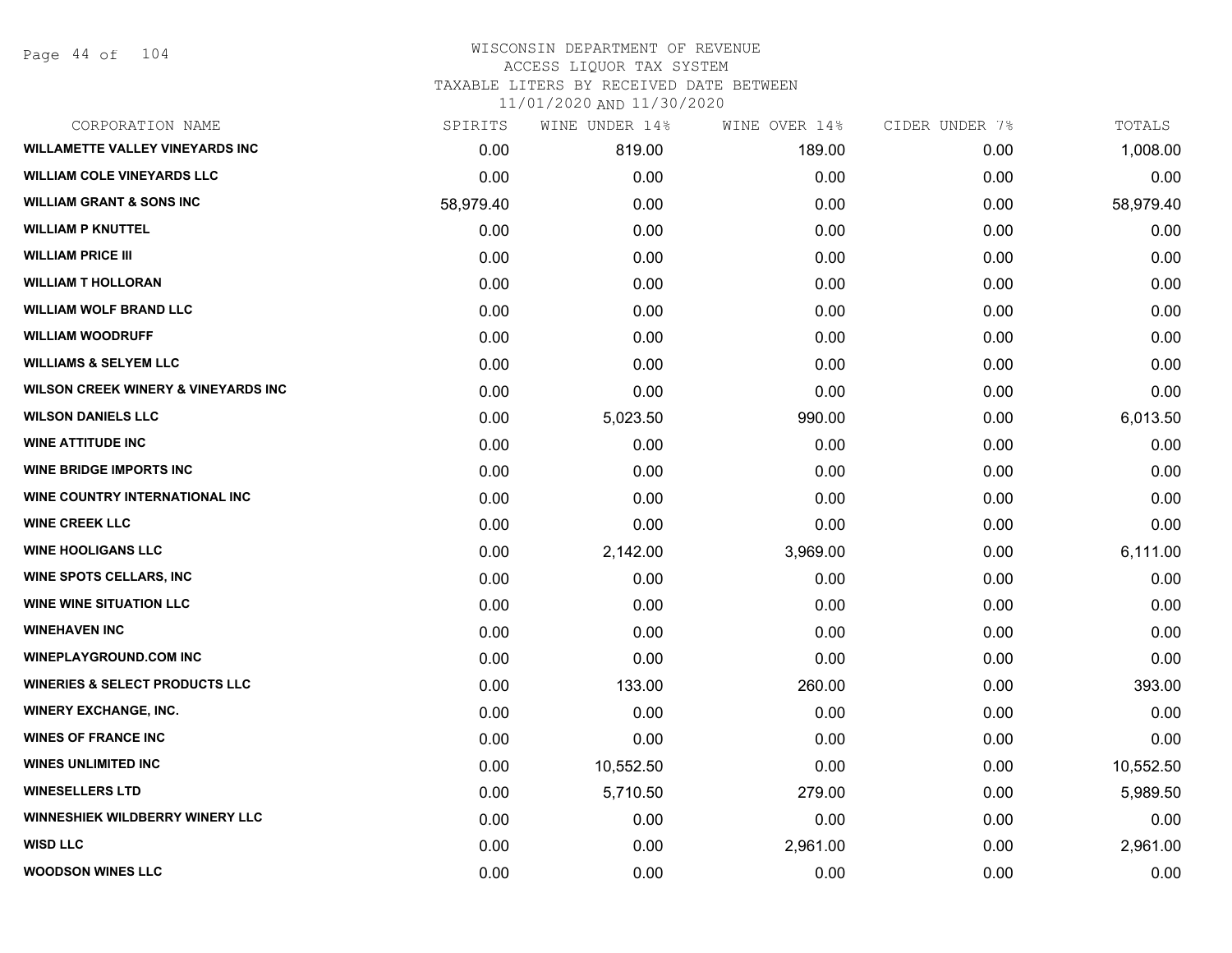Page 45 of 104

### WISCONSIN DEPARTMENT OF REVENUE ACCESS LIQUOR TAX SYSTEM TAXABLE LITERS BY RECEIVED DATE BETWEEN

| CORPORATION NAME                   | SPIRITS      | WINE UNDER 14% | WINE OVER 14% | CIDER UNDER 7% | TOTALS        |
|------------------------------------|--------------|----------------|---------------|----------------|---------------|
| <b>WOOLER BRANDS INC</b>           | 0.00         | 0.00           | 0.00          | 0.00           | 0.00          |
| <b>WORLD TRAVELER IMPORTS LLC</b>  | 0.00         | 0.00           | 0.00          | 0.00           | 0.00          |
| <b>WORLDWIDE CELLARS INC</b>       | 0.00         | 1,359.00       | 0.00          | 0.00           | 1,359.00      |
| <b>WRS CO. LLC</b>                 | 0.00         | 0.00           | 0.00          | 0.00           | 0.00          |
| <b>WTC IMPORT &amp; EXPORT LLC</b> | 0.00         | 0.00           | 0.00          | 0.00           | 0.00          |
| XXX DISTILLERY, LLC                | 247.50       | 0.00           | 0.00          | 0.00           | 247.50        |
| YAEGAKI CORPORATION OF USA         | 0.00         | 0.00           | 0.00          | 0.00           | 0.00          |
| YORKVILLE CELLARS INC              | 0.00         | 0.00           | 0.00          | 0.00           | 0.00          |
| YOUNTVILLE WINE IMPORTS LLC        | 0.00         | 0.00           | 0.00          | 0.00           | 0.00          |
| <b>ZACH HOLLINGSWORTH</b>          | 0.00         | 0.00           | 0.00          | 0.00           | 0.00          |
| <b>ZD WINES LLC</b>                | 0.00         | 108.00         | 18.00         | 0.00           | 126.00        |
| <b>ZEILER SPIRITS LLC</b>          | 378.00       | 0.00           | 0.00          | 0.00           | 378.00        |
| <b>ZING ZANG, LLC</b>              | 0.00         | 0.00           | 0.00          | 0.00           | 0.00          |
| <b>ZONIN USA INC</b>               | 5,316.48     | 10,855.32      | 180.00        | 0.00           | 16,351.80     |
| TOTAL LITERS FOR 11/30/2020        | 5,767,706.31 | 4,735,035.19   | 661,695.90    | 227,352.73     | 11,391,790.13 |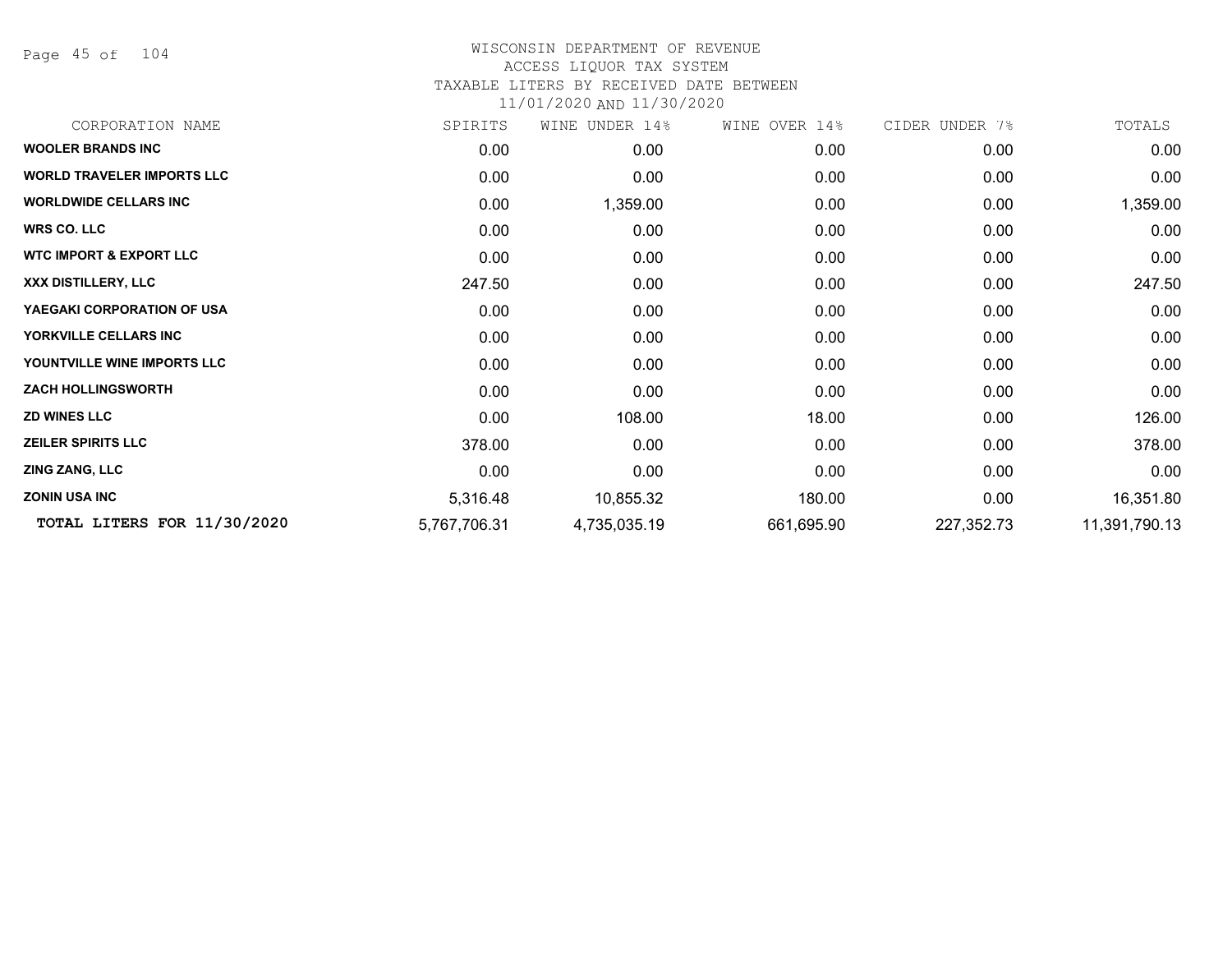Page 46 of 104

# WISCONSIN DEPARTMENT OF REVENUE ACCESS LIQUOR TAX SYSTEM TAXABLE LITERS BY RECEIVED DATE BETWEEN 11/01/2020 AND 11/30/2020

CORPORATION NAME SPIRITS WINE UNDER 14% WINE OVER 14% CIDER UNDER 7% TOTALS

**IN STATE WHOLESALER (W)**

| <b>1848 DISTRIBUTING COMPANY, LLC</b>       | 0.00       | 0.00      | 0.00     | 0.00 | 0.00       |
|---------------------------------------------|------------|-----------|----------|------|------------|
| ALLSTATE LIQUOR & WINE COMPANY, INC.        | 0.00       | 0.00      | 0.00     | 0.00 | 0.00       |
| <b>AMANDA MORDEN</b>                        | 0.00       | 499.50    | 0.00     | 0.00 | 499.50     |
| ARIS GLOBAL IMPORTS LLC                     | 0.00       | 0.00      | 0.00     | 0.00 | 0.00       |
| <b>AVA WINE &amp; SPIRITS LLC</b>           | 0.00       | 0.00      | 0.00     | 0.00 | 0.00       |
| <b>BADGER DISTRIBUTING OF MILWAUKEE LLC</b> | 0.00       | 0.00      | 0.00     | 0.00 | 0.00       |
| <b>BADGER LIQUOR CO. INC.</b>               | 289,824.63 | 76,016.52 | 4,272.00 | 0.00 | 370,113.15 |
| <b>BADGER STATE WINERY COOPERATIVE</b>      | 0.00       | 0.00      | 0.00     | 0.00 | 0.00       |
| <b>BADGER WINE &amp; SPIRITS LLC</b>        | 0.00       | 0.00      | 0.00     | 0.00 | 0.00       |
| BEECHWOOD DISTRIBUTORS, INC.                | 0.00       | 0.00      | 0.00     | 0.00 | 0.00       |
| BEER CAPITOL DISTRIBUTING LLC               | 0.00       | 0.00      | 0.00     | 0.00 | 0.00       |
| <b>BILJANA KLATT</b>                        | 0.00       | 0.00      | 0.00     | 0.00 | 0.00       |
| BILL'S DISTRIBUTING, LTD.                   | 0.00       | 0.00      | 0.00     | 0.00 | 0.00       |
| <b>BRANT T NEHMER</b>                       | 0.00       | 0.00      | 0.00     | 0.00 | 0.00       |
| <b>BREAKTHRU BEVERAGE GROUP LLC</b>         | 0.00       | 0.00      | 0.00     | 0.00 | 0.00       |
| <b>BREAKTHRU BEVERAGE GROUP LLC</b>         | 11,007.00  | 10,548.00 | 504.00   | 0.00 | 22,059.00  |
| <b>C.J.W., INC.</b>                         | 0.00       | 0.00      | 0.00     | 0.00 | 0.00       |
| <b>CAPITOL-HUSTING COMPANY, INC.</b>        | 129,557.70 | 90,737.42 | 0.00     | 0.00 | 220,295.12 |
| <b>CHAS A BERNICK INC</b>                   | 0.00       | 0.00      | 0.00     | 0.00 | 0.00       |
| <b>CHRISTY SMITH</b>                        | 0.00       | 0.00      | 0.00     | 0.00 | 0.00       |
| <b>CHROMATIC WINE COMPANY LLC</b>           | 0.00       | 0.00      | 0.00     | 0.00 | 0.00       |
| DE PERE LIQUOR CO LLC                       | 0.00       | 0.00      | 0.00     | 0.00 | 0.00       |
| <b>DEAN DISTRIBUTING, INC.</b>              | 0.00       | 0.00      | 0.00     | 0.00 | 0.00       |
| <b>DEAN DISTRIBUTING, INC.</b>              | 0.00       | 0.00      | 0.00     | 0.00 | 0.00       |
| DEWITT CHURCH GOODS, INC.                   | 0.00       | 0.00      | 0.00     | 0.00 | 0.00       |
| <b>DILLON M OLSON</b>                       | 0.00       | 0.00      | 0.00     | 0.00 | 0.00       |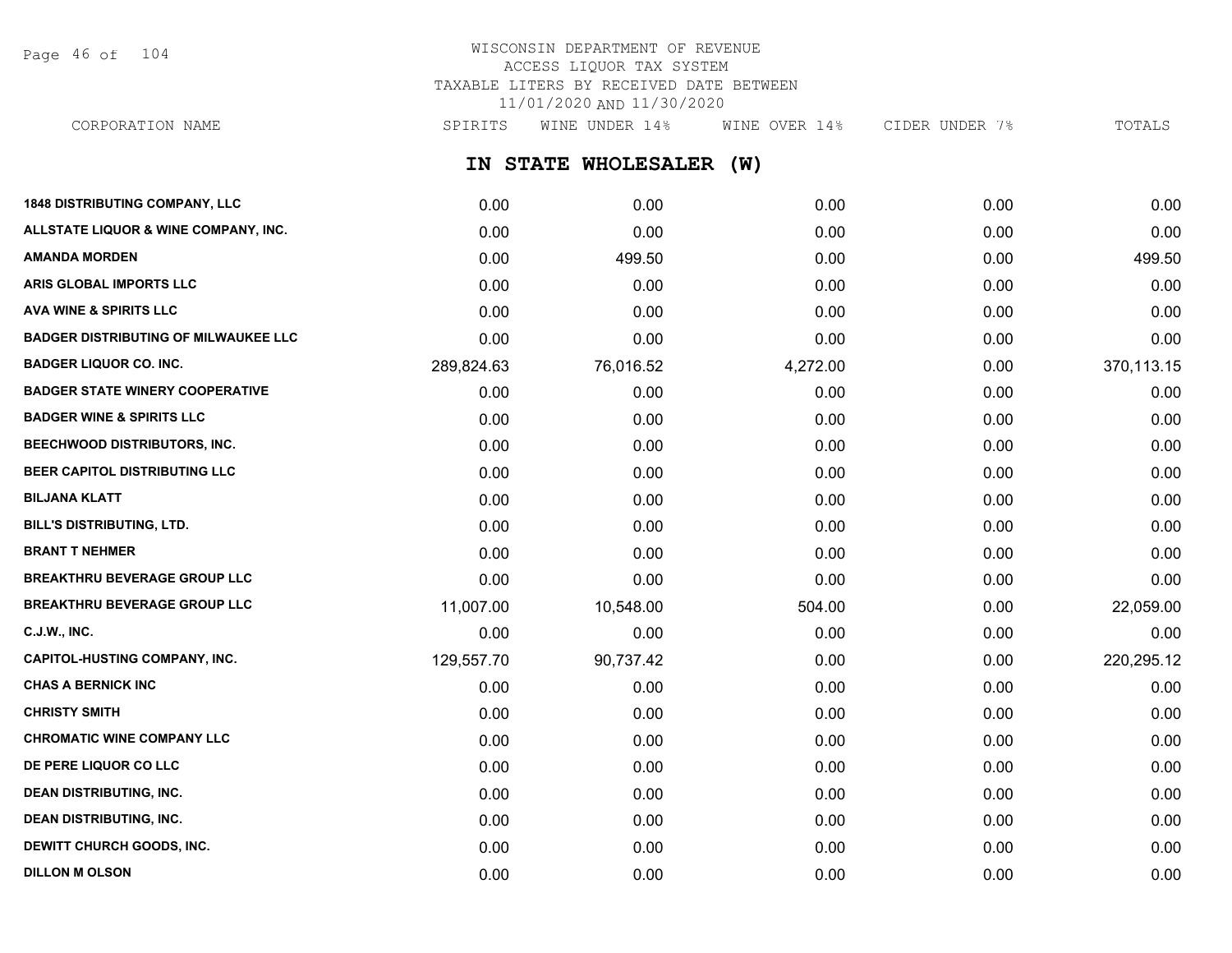| CORPORATION NAME                                 | SPIRITS   | WINE UNDER 14% | WINE OVER 14% | CIDER UNDER 7% | TOTALS      |
|--------------------------------------------------|-----------|----------------|---------------|----------------|-------------|
| <b>DIONYSUS DISTRIBUTORS, LLC</b>                | 0.00      | 0.00           | 0.00          | 0.00           | 0.00        |
| <b>EPIC MOMENTS LLC</b>                          | 0.00      | 0.00           | 0.00          | 0.00           | 0.00        |
| <b>FABIANO BROTHERS - WISCONSIN LLC</b>          | 0.00      | 0.00           | 0.00          | 0.00           | 0.00        |
| <b>FAUSTO FIORAVANTI</b>                         | 0.00      | 0.00           | 0.00          | 0.00           | 0.00        |
| FLANIGAN DISTRIBUTING OF DOOR COUNTY, INC.       | 0.00      | 0.00           | 0.00          | 0.00           | 0.00        |
| <b>FOUR SEASONS BEER DISTRIBUTORS INC</b>        | 0.00      | 0.00           | 0.00          | 0.00           | 0.00        |
| <b>FRANK BEER DISTRIBUTORS, INC.</b>             | 0.00      | 0.00           | 0.00          | 0.00           | 0.00        |
| <b>FRANK J MIRENDA SR</b>                        | 0.00      | 0.00           | 0.00          | 0.00           | 0.00        |
| <b>FRANK LIQUOR COMPANY, INC.</b>                | 55,250.40 | 7,993.94       | 0.00          | 0.00           | 63,244.34   |
| FRANK LIQUORS OF LA CROSSE, INC.                 | 0.00      | 0.00           | 0.00          | 0.00           | 0.00        |
| <b>GENERAL BEER DISTRIBUTORS CO.</b>             | 0.00      | 0.00           | 0.00          | 0.00           | 0.00        |
| <b>GENERAL BEER DISTRIBUTORS CO. - MILWAUKEE</b> | 0.00      | 0.00           | 0.00          | 0.00           | 0.00        |
| <b>GENERAL BEER-NORTHEAST INC</b>                | 0.00      | 0.00           | 0.00          | 0.00           | 0.00        |
| <b>GENERAL BEER-NORTHEAST INC</b>                | 0.00      | 0.00           | 0.00          | 0.00           | 0.00        |
| <b>GENERAL BEER-NORTHWEST, INC.</b>              | 0.00      | 0.00           | 0.00          | 0.00           | 0.00        |
| <b>GENERAL BEER-NORTHWEST, INC.</b>              | 0.00      | 0.00           | 0.00          | 0.00           | 0.00        |
| <b>GENERAL BEVERAGE SALES CO.</b>                | 0.00      | 126.00         | 10,026.00     | 0.00           | 10,152.00   |
| <b>GENERAL BEVERAGE SALES CO. - OSHKOSH</b>      | 0.00      | 0.00           | 0.00          | 0.00           | 0.00        |
| <b>GENERAL BEVERAGE SALES CO.-MILWAUKEE</b>      | 11,997.00 | 10,851.00      | 0.00          | 0.00           | 22,848.00   |
| <b>GIUSEPPE GAGLIANELLO</b>                      | 0.00      | 0.00           | 0.00          | 0.00           | 0.00        |
| <b>HENDRICKS BEVERAGE, INC.</b>                  | 0.00      | 0.00           | 0.00          | 0.00           | 0.00        |
| <b>IRL, INCORPORATED</b>                         | 0.00      | 0.00           | 0.00          | 0.00           | 0.00        |
| <b>J &amp; P INTERNATIONAL LLC</b>               | 0.00      | 0.00           | 0.00          | 0.00           | 0.00        |
| <b>JACQUES VIEAU, INC.</b>                       | 0.00      | 0.00           | 0.00          | 0.00           | 0.00        |
| JANDRAIN RELIGIOUS SUPPLY, INC.                  | 0.00      | 0.00           | 0.00          | 0.00           | 0.00        |
| JANSEN INTERNATIONAL LLC                         | 0.00      | $-9.00$        | 504.00        | 0.00           | 495.00      |
| <b>JAW PROPERTIES LLC</b>                        | 0.00      | 0.00           | 0.00          | 0.00           | 0.00        |
| <b>JOHN J COLLETTI</b>                           | 0.00      | $-1,389.90$    | 0.00          | 0.00           | $-1,389.90$ |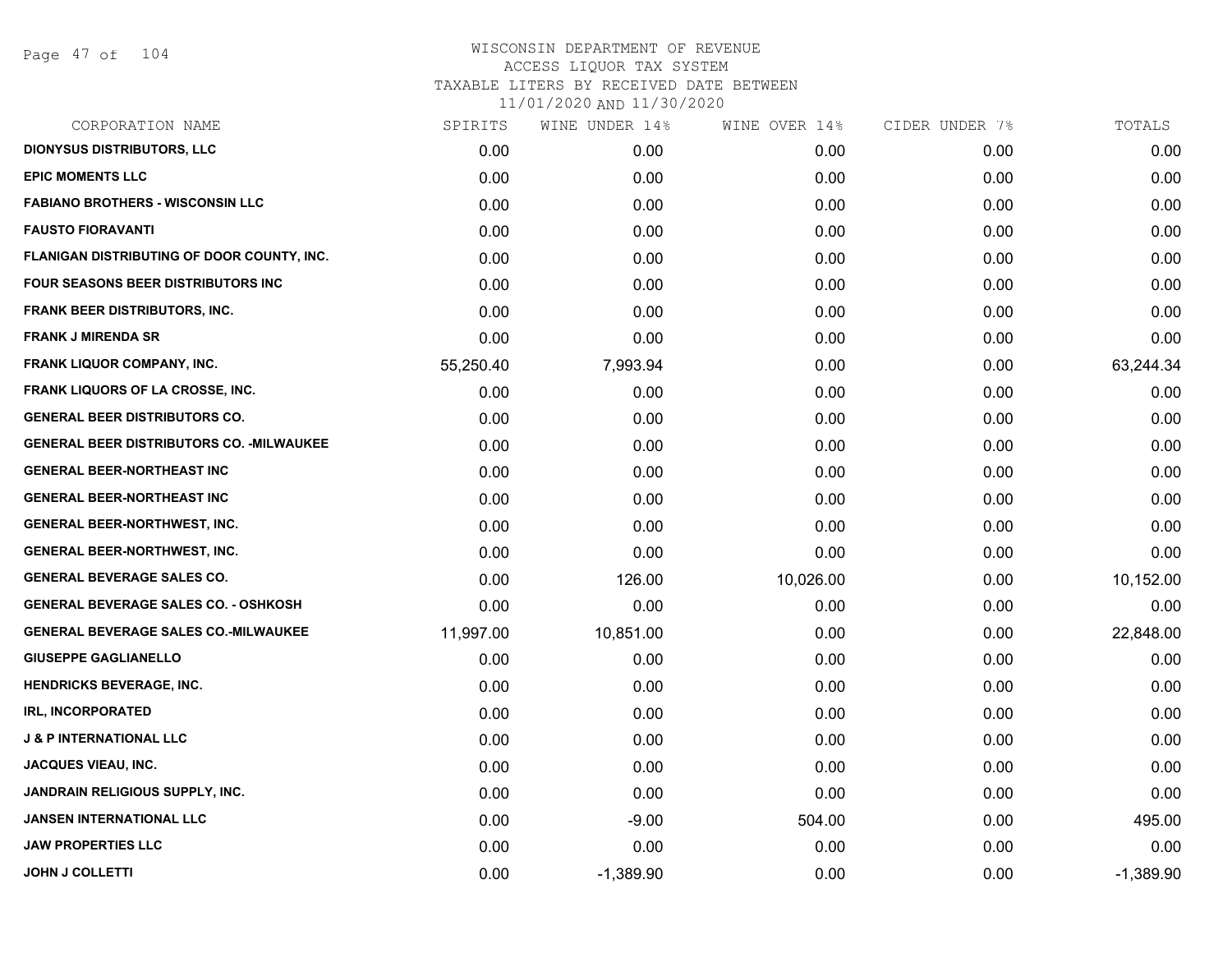Page 48 of 104

#### WISCONSIN DEPARTMENT OF REVENUE ACCESS LIQUOR TAX SYSTEM

TAXABLE LITERS BY RECEIVED DATE BETWEEN

| CORPORATION NAME                         | SPIRITS   | WINE UNDER 14% | WINE OVER 14% | CIDER UNDER 7% | TOTALS    |
|------------------------------------------|-----------|----------------|---------------|----------------|-----------|
| JOHNSON BROTHERS OF WISCONSIN, INC.      | $-540.00$ | 17,918.07      | 0.00          | 0.00           | 17,378.07 |
| <b>JONATHON LODUCA</b>                   | 0.00      | 0.00           | 0.00          | 0.00           | 0.00      |
| <b>JOSEPH A TRYGAR</b>                   | 0.00      | 0.00           | 0.00          | 0.00           | 0.00      |
| <b>JOYVINE LLC</b>                       | 0.00      | 0.00           | 0.00          | 0.00           | 0.00      |
| <b>KAY BEER DISTRIBUTING, INC.</b>       | 0.00      | 0.00           | 0.00          | 0.00           | 0.00      |
| <b>KRH ENTERPRISES, LLC</b>              | 0.00      | 0.00           | 0.00          | 0.00           | 0.00      |
| LA CROSSE BEVERAGE LLC                   | 0.00      | 0.00           | 0.00          | 0.00           | 0.00      |
| <b>LARRY'S DISTRIBUTING CO., INC.</b>    | 0.00      | 0.00           | 0.00          | 0.00           | 0.00      |
| LEE BEVERAGE OF WISCONSIN LLC            | 0.00      | 0.00           | 0.00          | 0.00           | 0.00      |
| LEE BEVERAGE OF WISCONSIN LLC            | 0.00      | 0.00           | 0.00          | 0.00           | 0.00      |
| LEE BEVERAGE-CIDERS WINES & SPIRITS LLC  | 0.00      | 0.00           | 0.00          | 0.00           | 0.00      |
| <b>L'EFT BANK WINE COMPANY LIMITED</b>   | 3,159.00  | 24,648.75      | 3,127.50      | 0.00           | 30,935.25 |
| LIB DIB, LLC                             | 0.00      | 0.00           | 0.00          | 0.00           | 0.00      |
| LO DUCA BROS., INC.                      | 0.00      | 7,083.00       | 0.00          | 0.00           | 7,083.00  |
| <b>LORI SCOTT</b>                        | 0.00      | 0.00           | 0.00          | 0.00           | 0.00      |
| LOS ALTOS AGAVE DISTRIBUTOR INC          | 0.00      | 0.00           | 0.00          | 0.00           | 0.00      |
| <b>LOVINO LLC</b>                        | 0.00      | 0.00           | 0.00          | 0.00           | 0.00      |
| <b>LYNDA MALMBERG</b>                    | 0.00      | 0.00           | 0.00          | 0.00           | 0.00      |
| <b>M SHIRAZ LLC</b>                      | 0.00      | 0.00           | 0.00          | 0.00           | 0.00      |
| <b>MICCA HUTCHINS</b>                    | 0.00      | 0.00           | 0.00          | 0.00           | 0.00      |
| <b>MICHAEL G ANSAY</b>                   | 0.00      | 45.00          | 0.00          | 0.00           | 45.00     |
| <b>MICHAEL LENTINO</b>                   | 0.00      | $-718.50$      | 0.00          | 0.00           | $-718.50$ |
| <b>MIDWEST SALES &amp; SERVICE, INC.</b> | 0.00      | 0.00           | 0.00          | 0.00           | 0.00      |
| NOELKE DISTRIBUTORS, INC.                | 0.00      | 0.00           | 0.00          | 0.00           | 0.00      |
| <b>NOUVEAU VENTURES LLC</b>              | $-17.25$  | $-45.75$       | 0.00          | 0.00           | $-63.00$  |
| OTT SCHWEITZER DISTRIBUTORSHIP, INC.     | 0.00      | 0.00           | 0.00          | 0.00           | 0.00      |
| <b>PARK RIDGE DISTRIBUTING, INC.</b>     | 0.00      | 0.00           | 0.00          | 0.00           | 0.00      |
| PEHLER DISTRIBUTING, INC.                | 0.00      | 0.00           | 0.00          | 0.00           | 0.00      |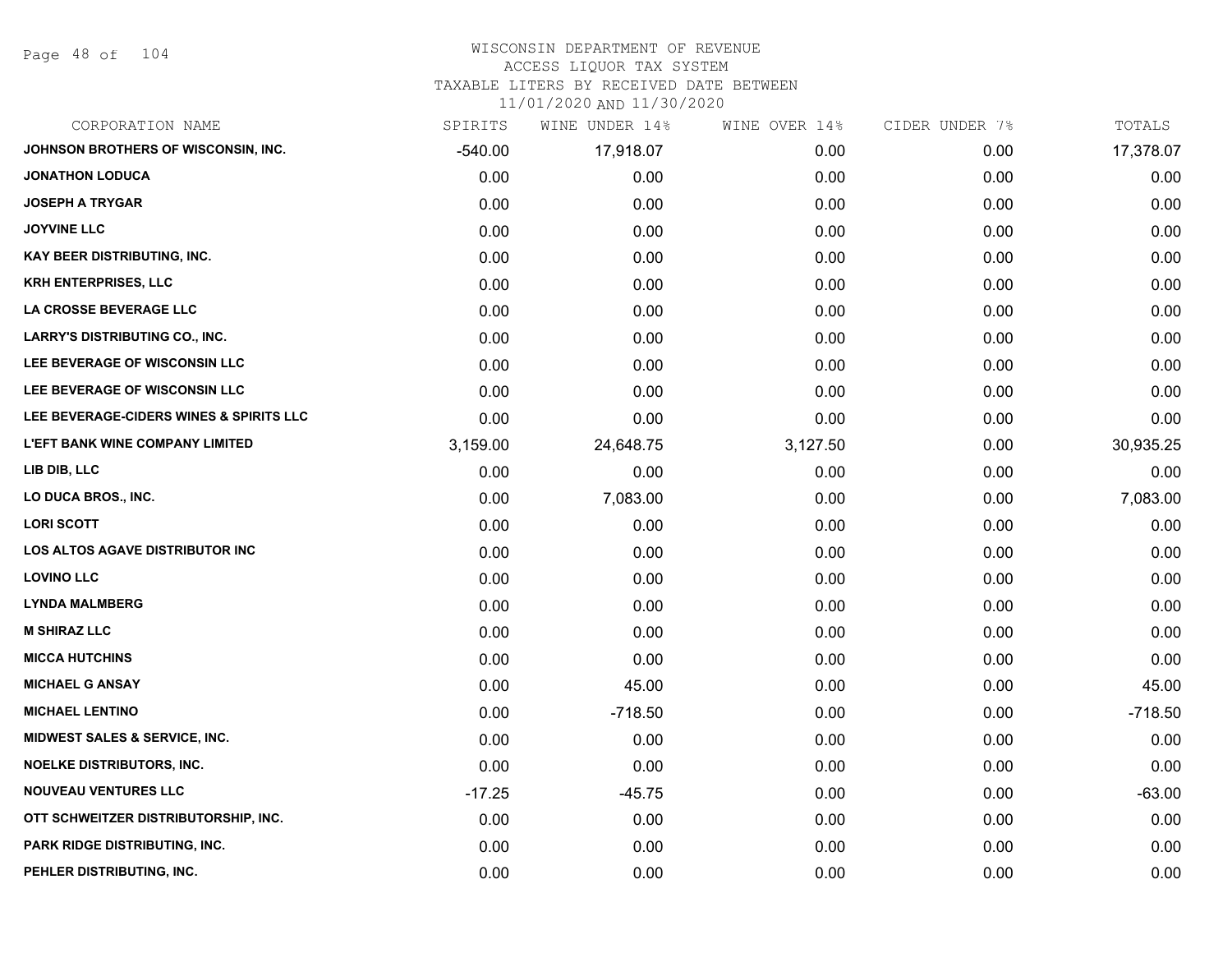Page 49 of 104

| CORPORATION NAME                        | SPIRITS | WINE UNDER 14% | WINE OVER 14% | CIDER UNDER 7% | TOTALS    |
|-----------------------------------------|---------|----------------|---------------|----------------|-----------|
| PHILLIPS DISTRIBUTING CORPORATION       | 0.00    | 0.00           | 0.00          | 0.00           | 0.00      |
| PHILLIPS WINE COMPANY                   | 0.00    | 0.00           | 0.00          | 0.00           | 0.00      |
| <b>PURE WINE WISCONSIN INC</b>          | 0.00    | 0.00           | 0.00          | 0.00           | 0.00      |
| PURPLE FEET WINES, LLC                  | 0.00    | 0.00           | 0.00          | 0.00           | 0.00      |
| <b>PVD ENTERPRISES LLC</b>              | 0.00    | 0.00           | 0.00          | 0.00           | 0.00      |
| RATAS WHOLESALE LIQUOR COMPANY          | 0.00    | 0.00           | 0.00          | 0.00           | 0.00      |
| S. & S. DISTRIBUTING, INC.              | 0.00    | 0.00           | 0.00          | 0.00           | 0.00      |
| S. & S. DISTRIBUTING, INC.              | 0.00    | 0.00           | 0.00          | 0.00           | 0.00      |
| <b>SARATOGA LIQUOR CO., INC.</b>        | 0.00    | 0.00           | 0.00          | 0.00           | 0.00      |
| <b>SP3 LLC</b>                          | 0.00    | 0.00           | 0.00          | 0.00           | 0.00      |
| <b>SUPERIOR BEVERAGES LLC</b>           | 0.00    | $-17.89$       | 0.00          | $-980.69$      | $-998.58$ |
| <b>SYRIANA INC</b>                      | 0.00    | 0.00           | 0.00          | 0.00           | 0.00      |
| T.H. STEMPER COMPANY, INC.              | 0.00    | 0.00           | 0.00          | 0.00           | 0.00      |
| TJ INTERNATIONAL LTD                    | 0.00    | 0.00           | 0.00          | 0.00           | 0.00      |
| <b>TORI-VERDI GROUP LLC</b>             | 0.00    | 0.00           | 0.00          | 0.00           | 0.00      |
| TRANSNATIONAL ENTERPRISES, INCORPORATED | 0.00    | 0.00           | 0.00          | 0.00           | 0.00      |
| TRIANGLE DISTRIBUTING COMPANY, INC.     | 0.00    | 0.00           | 0.00          | 0.00           | 0.00      |
| TRI-MART COMPANY LLC                    | 0.00    | 0.00           | 0.00          | 0.00           | 0.00      |
| <b>VINO VERITAS, LTD.</b>               | 0.00    | 0.00           | 0.00          | 0.00           | 0.00      |
| <b>WDI LLC</b>                          | 0.00    | 0.00           | 0.00          | 0.00           | 0.00      |
| <b>WDI LLC</b>                          | 0.00    | 0.00           | 0.00          | 0.00           | 0.00      |
| <b>WILLIAM D HANSEN</b>                 | 0.00    | 0.00           | 0.00          | 0.00           | 0.00      |
| <b>WISCONSIN BEVERAGE TEAM, LLC</b>     | 0.00    | 0.00           | 0.00          | 0.00           | 0.00      |
| <b>WISCONSIN DISTRIBUTORS EAST LLC</b>  | 0.00    | 0.00           | 0.00          | 0.00           | 0.00      |
| <b>WISCONSIN DISTRIBUTORS NORTH LLC</b> | 0.00    | 0.00           | 0.00          | 0.00           | 0.00      |
| <b>WISCONSIN DISTRIBUTORS SOUTH LLC</b> | 0.00    | 0.00           | 0.00          | 0.00           | 0.00      |
| <b>WISCONSIN WINE AND SPIRITS INC</b>   | 0.00    | 0.00           | 0.00          | 0.00           | 0.00      |
| <b>WISCONSIN WINERY CO-OP</b>           | 0.00    | 0.00           | 0.00          | 0.00           | 0.00      |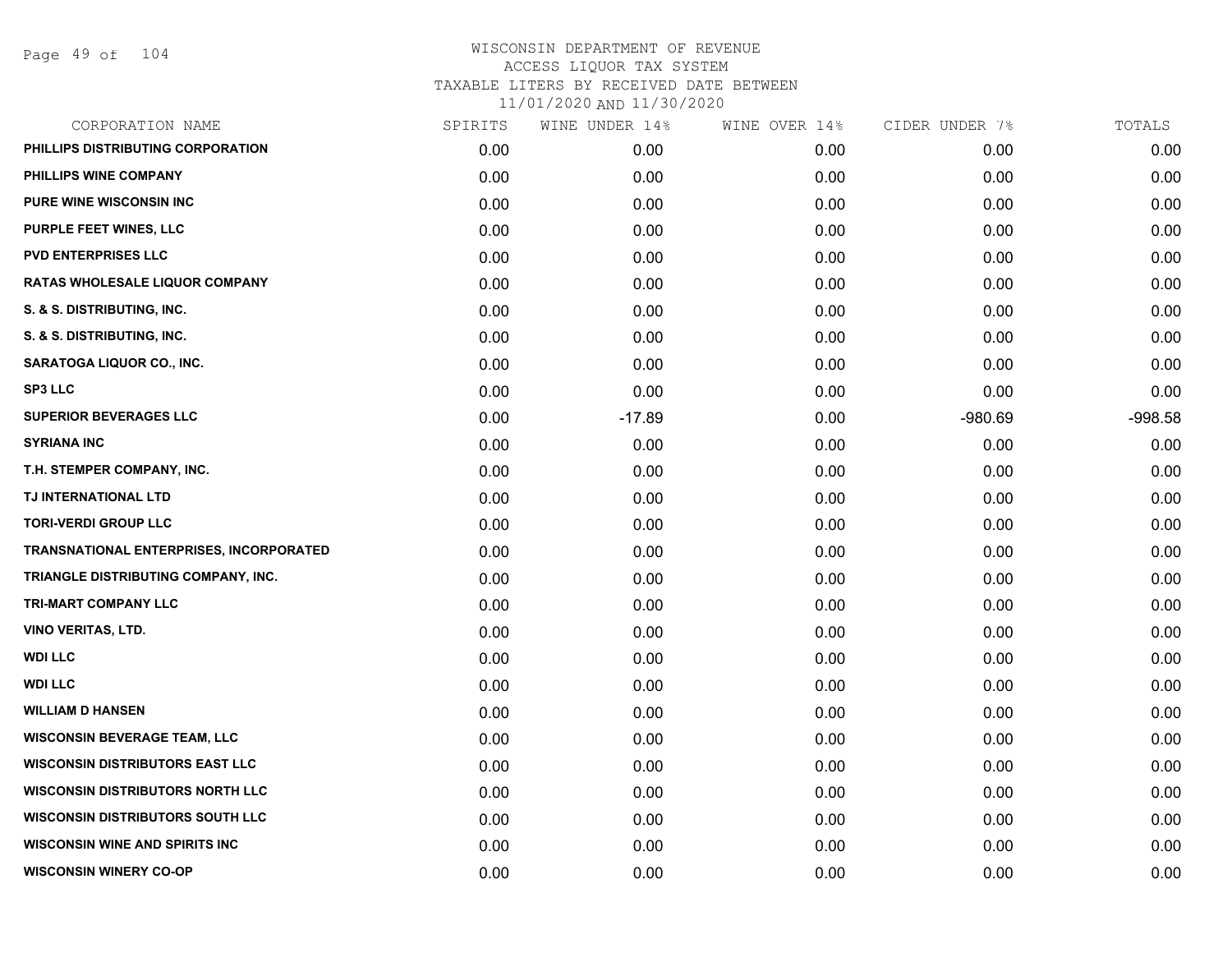| Page 50 of |  |  | 104 |
|------------|--|--|-----|
|------------|--|--|-----|

| CORPORATION NAME                  | SPIRITS    | WINE UNDER 14% | WINE OVER 14% | CIDER UNDER 7% | TOTALS     |
|-----------------------------------|------------|----------------|---------------|----------------|------------|
| <b>WOODFIELD DISTRIBUTION LLC</b> | 0.00       | 0.00           | 0.00          | 0.00           | 0.00       |
| <b>ZASTROW THE BEER MAN. INC.</b> | 0.00       | 0.00           | 0.00          | 0.00           | 0.00       |
| TOTAL LITERS FOR 11/30/2020       | 500,238.48 | 244,286.16     | 18,433.50     | $-980.69$      | 761,977.45 |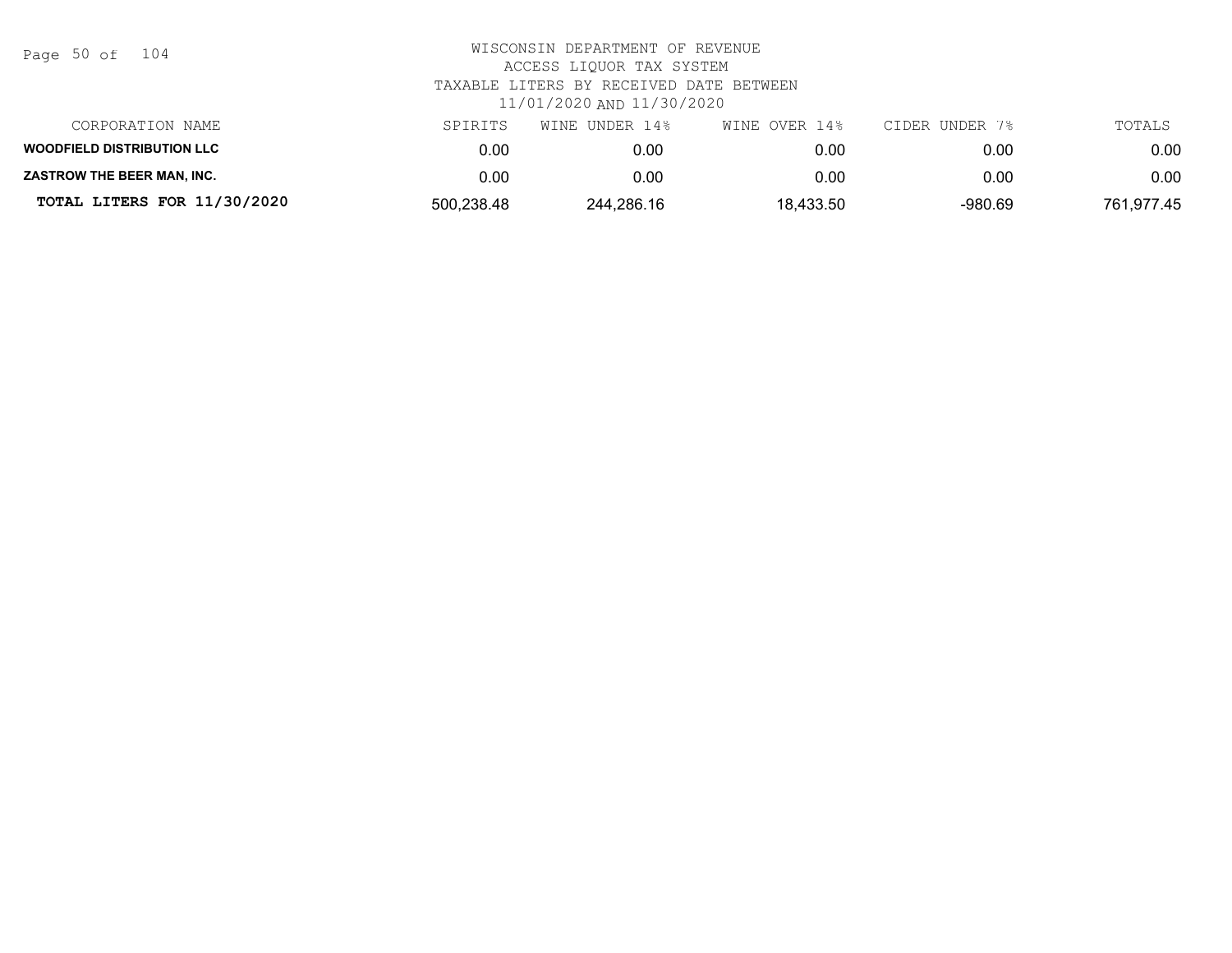Page 51 of 104

# WISCONSIN DEPARTMENT OF REVENUE ACCESS LIQUOR TAX SYSTEM TAXABLE LITERS BY RECEIVED DATE BETWEEN 11/01/2020 AND 11/30/2020

**IN STATE MANUFACTURER (WM)** CORPORATION NAME SPIRITS WINE UNDER 14% WINE OVER 14% CIDER UNDER 7% TOTALS

| <b>45TH PARALLEL SPIRITS, LLC</b>         | 0.00     | 0.00     | 0.00  | 0.00     | 0.00     |
|-------------------------------------------|----------|----------|-------|----------|----------|
| <b>ACE ETHANOL, LLC</b>                   | 0.00     | 0.00     | 0.00  | 0.00     | 0.00     |
| <b>AEPPELTREOW INC</b>                    | 211.49   | 635.20   | 35.96 | 1,752.94 | 2,635.59 |
| ANCHOR STILLHOUSE HOLDINGS LLC            | 0.00     | 0.00     | 0.00  | 0.00     | 0.00     |
| ANGRY SPIRITS DISTILLING LLC              | 0.00     | 0.00     | 0.00  | 0.00     | 0.00     |
| <b>B &amp; E DISTILLERY INC.</b>          | 48.76    | 0.00     | 0.00  | 0.00     | 48.76    |
| <b>BRIAN SAMMONS</b>                      | 637.50   | 0.00     | 0.00  | 0.00     | 637.50   |
| <b>C &amp; N CORPORATION</b>              | 4,043.83 | 0.00     | 0.00  | 0.00     | 4,043.83 |
| <b>CENTRAL STANDARD LLC</b>               | 71.98    | 0.00     | 0.00  | 0.00     | 71.98    |
| <b>CENTRAL STANDARD LLC</b>               | 0.00     | 0.00     | 0.00  | 0.00     | 0.00     |
| CENTRAL TIME DISTILLERY AND WINERY, INC.  | 4,882.07 | 0.00     | 0.00  | 0.00     | 4,882.07 |
| CHIPPEWA RIVER DISTILLERY AND BREWERY LLC | 0.00     | 0.00     | 0.00  | 0.00     | 0.00     |
| <b>CLOVER MEADOW LLC</b>                  | 0.00     | 0.00     | 0.00  | 0.00     | 0.00     |
| <b>COPPER CROW DISTILLERY LLC</b>         | 427.60   | 0.00     | 0.00  | 0.00     | 427.60   |
| <b>CULLEN AND HARRISON LLC</b>            | 0.00     | 0.00     | 0.00  | 0.00     | 0.00     |
| <b>CULLEN AND HARRISON LLC</b>            | 0.00     | 0.00     | 0.00  | 0.00     | 0.00     |
| <b>DANCING GOAT DISTILLERY, LLC</b>       | 0.00     | 0.00     | 0.00  | 0.00     | 0.00     |
| <b>DENNIS E ERB</b>                       | 0.00     | 0.00     | 0.00  | 0.00     | 0.00     |
| <b>DISTILLERY PARTNERS, LLC</b>           | 0.00     | 0.00     | 0.00  | 0.00     | 0.00     |
| DOG AND SHRUB DISTILLERY LLC              | 57.77    | 0.00     | 0.00  | 0.00     | 57.77    |
| <b>DOUNDRINS DISTILLING</b>               | 362.57   | 0.00     | 0.00  | 0.00     | 362.57   |
| DRIFTLESS GLEN DISTILLERY LLC             | 4,062.24 | 0.00     | 0.00  | 0.00     | 4,062.24 |
| <b>DRIFTLESS PURE LLC</b>                 | 3,190.87 | 0.00     | 0.00  | 0.00     | 3,190.87 |
| <b>EAGLE TRACE BREWING COMPANY LLC</b>    | 1,390.52 | 0.00     | 0.00  | 0.00     | 1,390.52 |
| <b>EMCO CHEMICAL DISTRIBUTORS, INC.</b>   | 0.00     | 0.00     | 0.00  | 0.00     | 0.00     |
| <b>FREDERICK QUANDT</b>                   | 0.00     | 2,394.27 | 0.00  | 0.00     | 2,394.27 |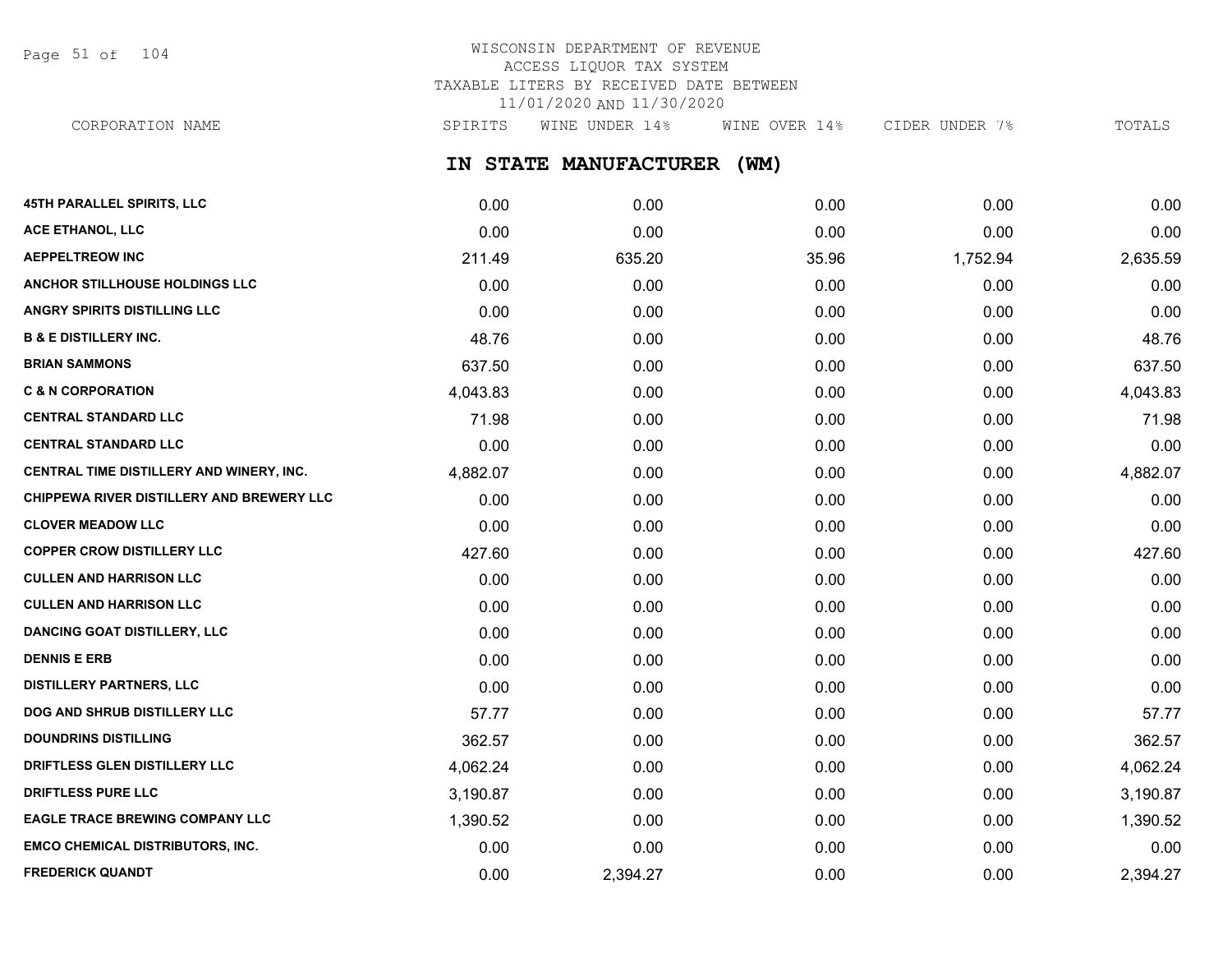Page 52 of 104

### WISCONSIN DEPARTMENT OF REVENUE ACCESS LIQUOR TAX SYSTEM TAXABLE LITERS BY RECEIVED DATE BETWEEN

| CORPORATION NAME                             | SPIRITS   | WINE UNDER 14% | WINE OVER 14% | CIDER UNDER 7% | TOTALS    |
|----------------------------------------------|-----------|----------------|---------------|----------------|-----------|
| <b>GLOBAL UNIVERSAL SRL</b>                  | 33,274.96 | 4,257.40       | 0.00          | 0.00           | 37,532.36 |
| <b>GRANT J VAN DRIEST</b>                    | 0.00      | 0.00           | 0.00          | 0.00           | 0.00      |
| <b>GREAT LAKES DISTILLERY LLC</b>            | 1,222.50  | 0.00           | 0.00          | 0.00           | 1,222.50  |
| <b>HENDRICKS FAMILY DISTILLERY LLC</b>       | 834.98    | 0.00           | 0.00          | 0.00           | 834.98    |
| <b>HICKORY VIEW DISTILLERY LLC</b>           | 1,647.00  | 0.00           | 0.00          | 0.00           | 1,647.00  |
| <b>IMAGINARY FACTORY LLC</b>                 | 0.00      | 0.00           | 0.00          | 0.00           | 0.00      |
| INCIDER, INC.                                | 0.00      | 0.00           | 0.00          | 0.00           | 0.00      |
| <b>ISAAC SHOWAKI</b>                         | 3,543.13  | 0.00           | 0.00          | 0.00           | 3,543.13  |
| <b>JACKSON WINE LLC</b>                      | 323.99    | 163.98         | 42.02         | 0.00           | 529.99    |
| <b>JAMES PLOETZ</b>                          | 47.32     | 0.00           | 0.00          | 0.00           | 47.32     |
| <b>JARIN K GELHAR</b>                        | 192.41    | 0.00           | 0.00          | 0.00           | 192.41    |
| <b>JKLM DISTILLING PARTNERS LLC</b>          | 0.00      | 0.00           | 0.00          | 0.00           | 0.00      |
| <b>JOSEPH RETZER III</b>                     | 348.03    | 0.00           | 0.00          | 0.00           | 348.03    |
| <b>KATCHEVER &amp; CO LLC</b>                | 0.00      | 0.00           | 0.00          | 0.00           | 0.00      |
| <b>MATTHEW RICK</b>                          | 275.05    | 4,259.26       | 210.92        | 0.00           | 4,745.23  |
| <b>MEISENBURG BREWING AND DISTILLING LLC</b> | 0.00      | 0.00           | 0.00          | 0.00           | 0.00      |
| <b>MOLSON COORS BEVERAGE COMPANY USA LLC</b> | 0.00      | 0.00           | 0.00          | 0.00           | 0.00      |
| <b>NATHAN G GREENAWALT</b>                   | 2,001.72  | 0.00           | 0.00          | 0.00           | 2,001.72  |
| <b>NORTHERN WATERS DISTILLERY LLC</b>        | 1,381.86  | 0.00           | 0.00          | 0.00           | 1,381.86  |
| <b>PABST HOLDINGS LLC</b>                    | 0.00      | 0.00           | 0.00          | 0.00           | 0.00      |
| PERLICK DISTILLERY, LLC                      | 1,080.13  | 0.00           | 0.00          | 0.00           | 1,080.13  |
| <b>RIVER BEND VINEYARD &amp; WINERY LLC</b>  | 358.52    | 0.00           | 0.00          | 0.00           | 358.52    |
| <b>SENSIENT FLAVORS LLC</b>                  | 0.00      | 0.00           | 0.00          | 0.00           | 0.00      |
| <b>ST CROIX SPIRITS LLC</b>                  | 0.00      | 0.00           | 0.00          | 0.00           | 0.00      |
| ST MARY'S DISTILLARY LLC                     | 0.00      | 0.00           | 0.00          | 0.00           | 0.00      |
| <b>STABLE ROCK WINERY LLC</b>                | 1,010.70  | 629.97         | 0.00          | 0.00           | 1,640.67  |
| <b>STATE LINE DISTILLERY, LLC</b>            | 832.49    | 0.00           | 0.00          | 0.00           | 832.49    |
| <b>SUGAR RIVER DISTILLERY INC</b>            | 0.00      | 0.00           | 0.00          | 0.00           | 0.00      |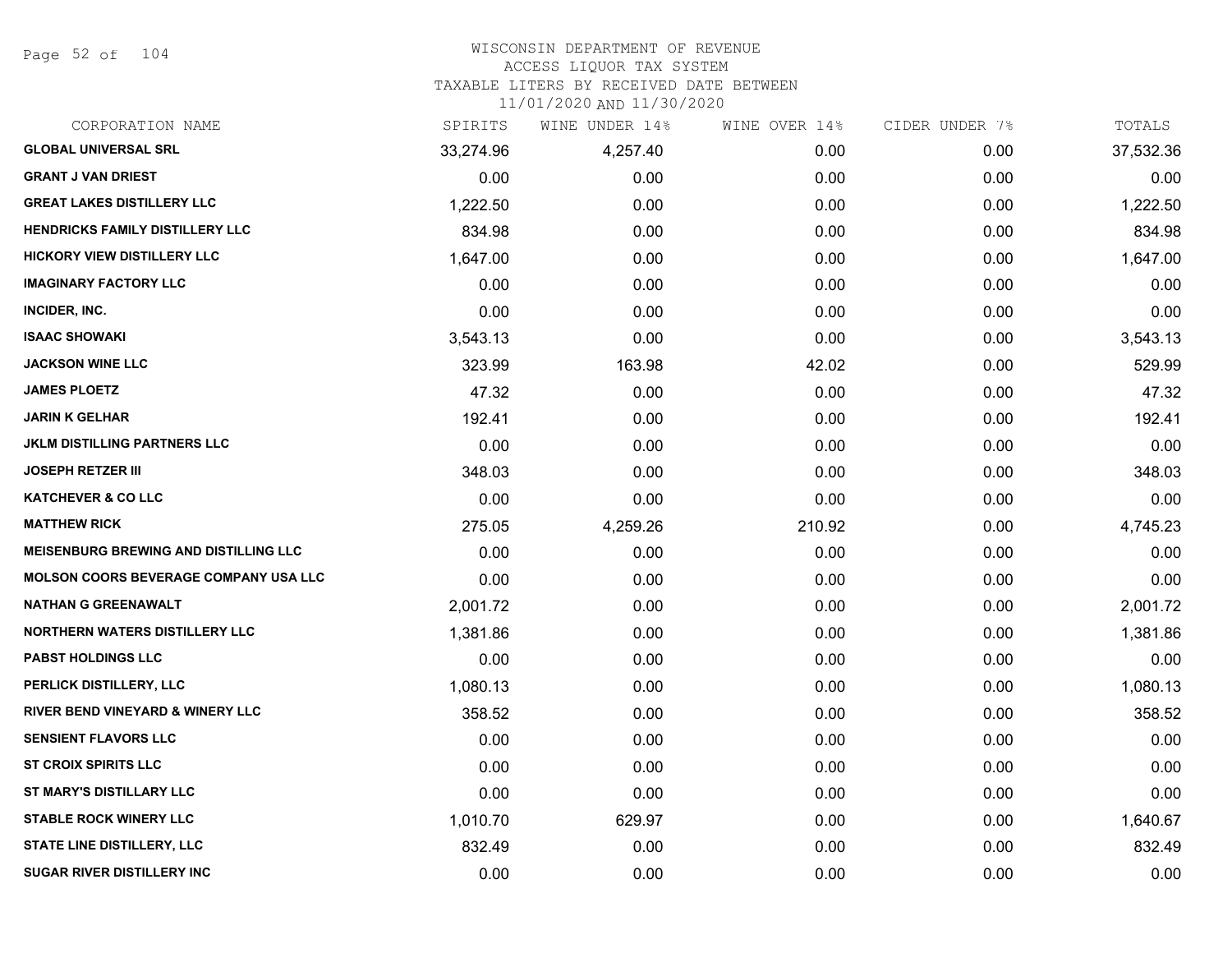Page 53 of 104

| CORPORATION NAME                | SPIRITS   | WINE<br>UNDER 14% | OVER 14%<br>WINE | CIDER UNDER 7% | TOTALS    |
|---------------------------------|-----------|-------------------|------------------|----------------|-----------|
| THE NORTH WOODS DISTILLERY LLC  | 359.99    | 0.00              | 0.00             | 0.00           | 359.99    |
| THE WINE VINEYARD LLC           | 0.00      | 557.97            | 0.00             | 0.00           | 557.97    |
| WHITE WINTER WINERY INC         | 0.00      | 0.00              | 0.00             | 0.00           | 0.00      |
| <b>WOLLERSHEIM WINERY, INC.</b> | 1,147.51  | 0.00              | 134.99           | 0.00           | 1,282.50  |
| YAHARA BAY DISTILLERS. INC.     | 7,256.20  | 9.00              | 0.00             | 0.00           | 7,265.20  |
| TOTAL LITERS FOR 11/30/2020     | 76,525.69 | 12,907.05         | 423.89           | 1,752.94       | 91,609.57 |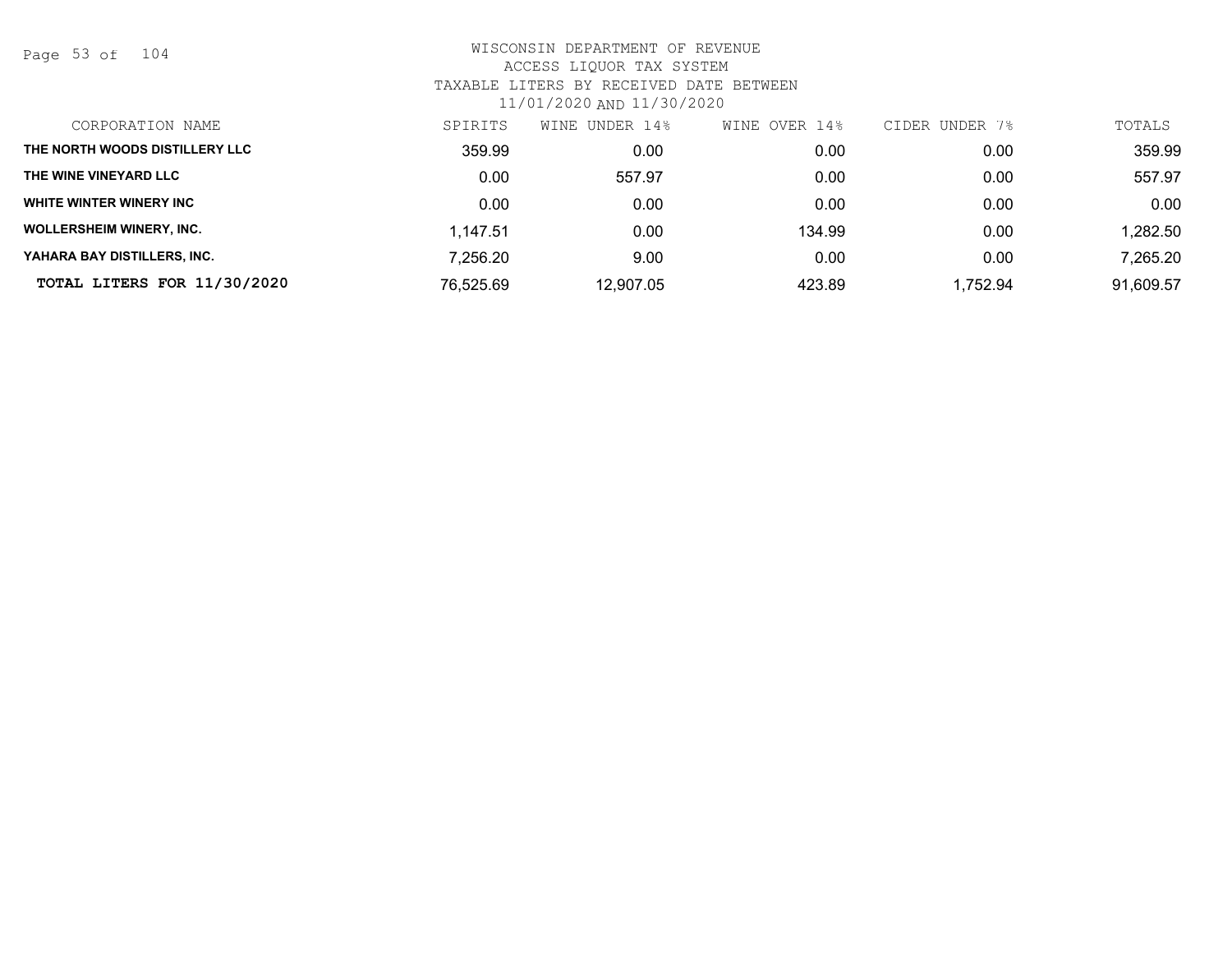Page 54 of 104

## WISCONSIN DEPARTMENT OF REVENUE ACCESS LIQUOR TAX SYSTEM TAXABLE LITERS BY RECEIVED DATE BETWEEN 11/01/2020 AND 11/30/2020 CORPORATION NAME SPIRITS WINE UNDER 14% WINE OVER 14% CIDER UNDER 7% TOTALS

**IN STATE RECTIFIER (WR)**

| <b>45TH PARALLEL SPIRITS, LLC</b>    | 3,369.25  | 0.00     | 0.00   | 0.00 | 3,369.25  |
|--------------------------------------|-----------|----------|--------|------|-----------|
| <b>ARTY'S PREMIUM BEVERAGES, INC</b> | 10,310.37 | 0.00     | 0.00   | 0.00 | 10,310.37 |
| <b>CENTRAL STANDARD LLC</b>          | 7,551.11  | 0.00     | 0.00   | 0.00 | 7,551.11  |
| <b>CITY BREWING COMPANY, LLC</b>     | 834.45    | 0.00     | 0.00   | 0.00 | 834.45    |
| <b>DANCING GOAT DISTILLERY, LLC</b>  | 0.00      | 0.00     | 0.00   | 0.00 | 0.00      |
| <b>DISTILLERY PARTNERS, LLC</b>      | 0.00      | 0.00     | 0.00   | 0.00 | 0.00      |
| <b>DOUNDRINS DISTILLING</b>          | 0.00      | 0.00     | 0.00   | 0.00 | 0.00      |
| <b>FREDERICK QUANDT</b>              | 0.00      | 1,684.50 | 0.00   | 0.00 | 1,684.50  |
| <b>GALLOWAY COMPANY</b>              | 0.00      | 0.00     | 0.00   | 0.00 | 0.00      |
| <b>GLOBAL UNIVERSAL SRL</b>          | 0.00      | 0.00     | 0.00   | 0.00 | 0.00      |
| <b>GREAT LAKES DISTILLERY LLC</b>    | 2,135.63  | 0.00     | 0.00   | 0.00 | 2,135.63  |
| HENRY FARMS PRAIRIE SPIRITS LLC      | $-292.50$ | 0.00     | 0.00   | 0.00 | $-292.50$ |
| <b>JACKSON WINE LLC</b>              | 0.00      | 0.00     | 0.00   | 0.00 | 0.00      |
| <b>KELLY M YOCOM</b>                 | 73.65     | 126.00   | 0.00   | 0.00 | 199.65    |
| <b>MIDWEST CUSTOM BOTTLING LLC</b>   | 14,593.43 | $-2.56$  | 209.07 | 0.00 | 14,799.94 |
| <b>NATHAN G GREENAWALT</b>           | 0.00      | 0.00     | 0.00   | 0.00 | 0.00      |
| ST MARY'S DISTILLARY LLC             | 0.00      | 0.00     | 0.00   | 0.00 | 0.00      |
| YAHARA BAY DISTILLERS, INC.          | 0.00      | 0.00     | 0.00   | 0.00 | 0.00      |
| YAHARA BAY DISTILLERS, INC.          | 0.00      | 0.00     | 0.00   | 0.00 | 0.00      |
| TOTAL LITERS FOR 11/30/2020          | 38,575.39 | 1,807.94 | 209.07 | 0.00 | 40,592.40 |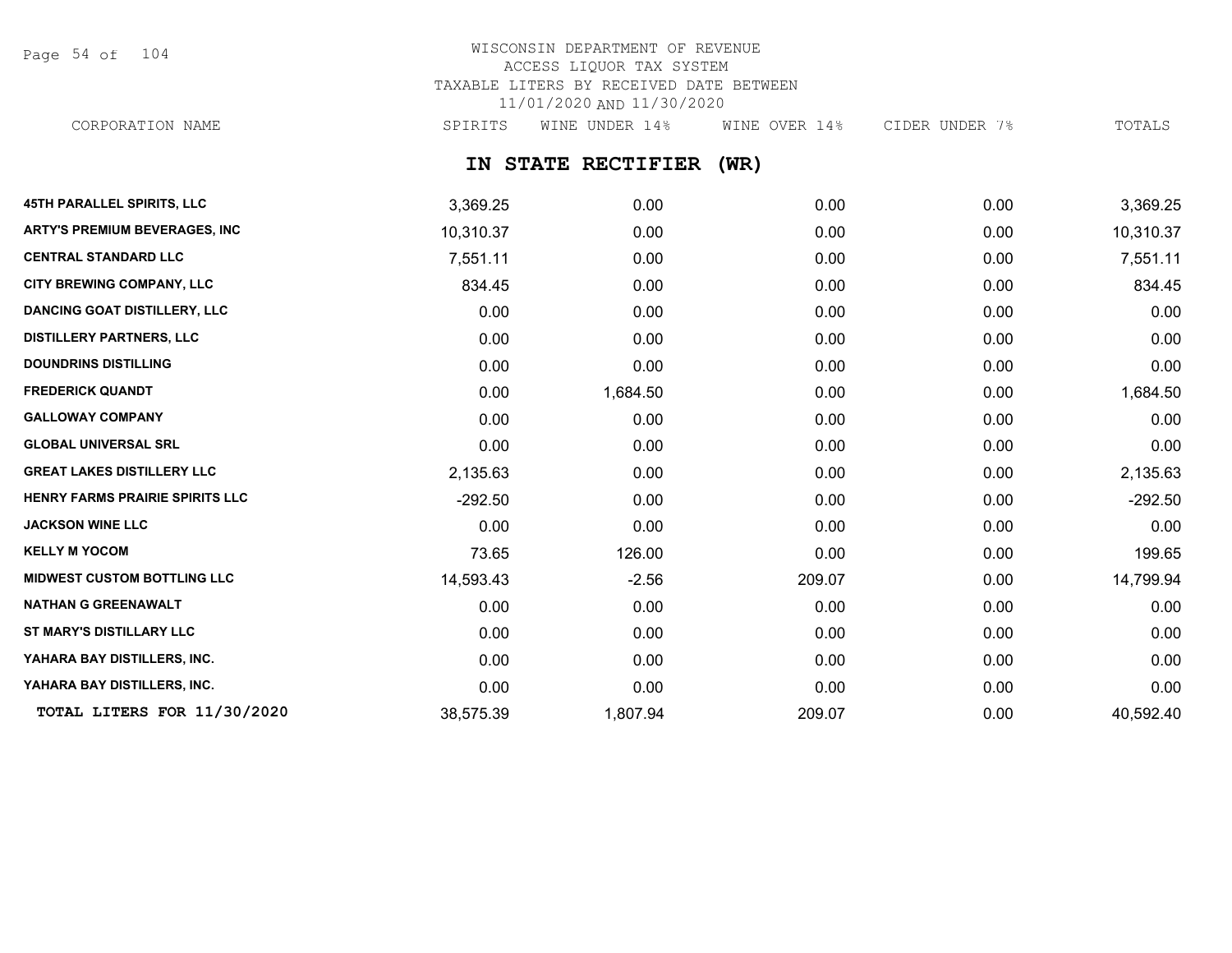Page 55 of 104

# WISCONSIN DEPARTMENT OF REVENUE ACCESS LIQUOR TAX SYSTEM TAXABLE LITERS BY RECEIVED DATE BETWEEN 11/01/2020 AND 11/30/2020

CORPORATION NAME SPIRITS WINE UNDER 14% WINE OVER 14% CIDER UNDER 7% TOTALS

**IN STATE WINERY (WWI)**

| <b>4 CHRISTI'S VINEYARD LLC</b>                   | 0.00 | 0.00      | 0.00    | 0.00     | 0.00      |
|---------------------------------------------------|------|-----------|---------|----------|-----------|
| <b>ALLEN L NAPARALLA</b>                          | 0.00 | 0.00      | 0.00    | 0.00     | 0.00      |
| <b>AMANDA STEFL</b>                               | 0.00 | 1,117.79  | 0.00    | 0.00     | 1,117.79  |
| <b>ANDREW JOHN HEINZL</b>                         | 0.00 | 0.00      | 0.00    | 0.00     | 0.00      |
| <b>BADGER STATE BREWING COMPANY LLC</b>           | 0.00 | 0.00      | 0.00    | 634.05   | 634.05    |
| <b>BAYFIELD WINERY, LTD.</b>                      | 0.00 | 0.00      | 0.00    | 0.00     | 0.00      |
| <b>BELLEVINEZ LLC</b>                             | 0.00 | 872.99    | 0.00    | 0.00     | 872.99    |
| <b>BLIND HORSE WINERY LLC</b>                     | 0.00 | 339.57    | 478.62  | 0.00     | 818.19    |
| <b>BOTHAM BRANDS LLC</b>                          | 0.00 | 1,885.13  | 0.00    | 0.00     | 1,885.13  |
| <b>BRADLEY L ALLEN</b>                            | 0.00 | 131.24    | 0.00    | 0.00     | 131.24    |
| <b>BRANCHES WINERY LLC</b>                        | 0.00 | 0.00      | 0.00    | 0.00     | 0.00      |
| <b>BRIAN C LOKRANTZ</b>                           | 0.00 | 0.00      | 0.00    | 0.00     | 0.00      |
| <b>BRIGADOON FARM &amp; WINERY LLC</b>            | 0.00 | 1,158.75  | 0.00    | 0.00     | 1,158.75  |
| <b>BRIX CIDER LLC</b>                             | 0.00 | 107.27    | 0.00    | 1,601.39 | 1,708.66  |
| <b>C &amp; N CORPORATION</b>                      | 0.00 | 58,930.00 | 195.74  | 0.00     | 59,125.74 |
| <b>CAPITAL BREWERY COMPANY, INC.</b>              | 0.00 | 0.00      | 0.00    | 0.00     | 0.00      |
| <b>CHATEAU ST CROIX WINERY &amp; VINEYARD LLC</b> | 0.00 | 1,752.75  | 132.75  | 0.00     | 1,885.50  |
| <b>CHERYL JOHNSON</b>                             | 0.00 | 0.00      | 0.00    | 0.00     | 0.00      |
| <b>CLOVER MEADOW LLC</b>                          | 0.00 | 0.00      | 0.00    | 0.00     | 0.00      |
| <b>COLLEEN M BOS</b>                              | 0.00 | 0.00      | 0.00    | 0.00     | 0.00      |
| <b>CRAIG FLETCHER</b>                             | 0.00 | 0.00      | 0.00    | 0.00     | 0.00      |
| <b>DANIEL J KOEPKE</b>                            | 0.00 | 0.00      | 0.00    | 0.00     | 0.00      |
| <b>DANZINGER VINEYARDS LLC</b>                    | 0.00 | 0.00      | 0.00    | 0.00     | 0.00      |
| <b>DAVID F MAHER</b>                              | 0.00 | 0.00      | 0.00    | 0.00     | 0.00      |
| <b>DAVID R RASMUSSEN</b>                          | 0.00 | $-13.50$  | $-0.75$ | 0.00     | $-14.25$  |
| <b>DEAN L BAUMGARTEN</b>                          | 0.00 | 785.09    | 0.00    | 0.00     | 785.09    |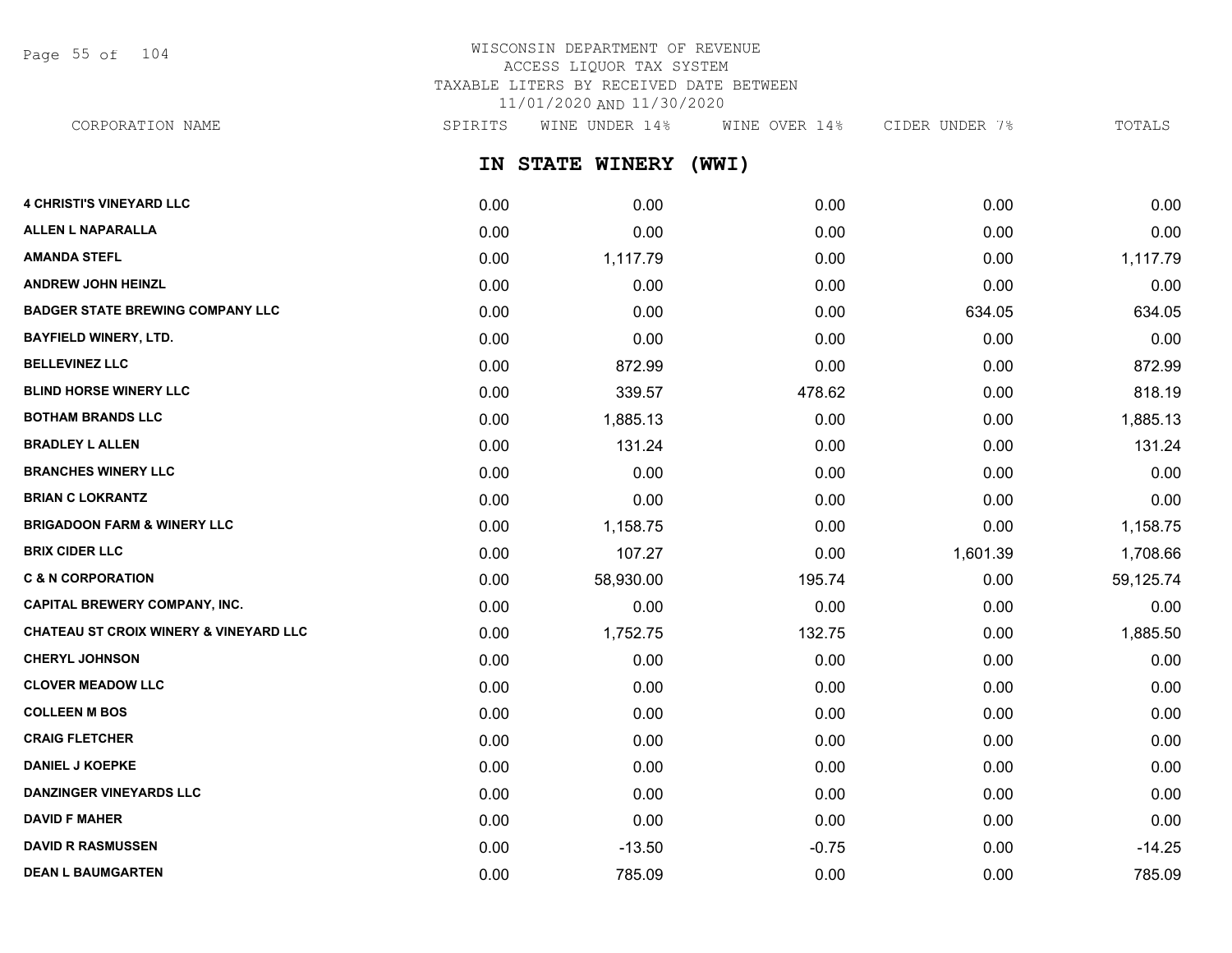Page 56 of 104

| CORPORATION NAME                     | SPIRITS | WINE UNDER 14% | WINE OVER 14% | CIDER UNDER 7% | TOTALS    |
|--------------------------------------|---------|----------------|---------------|----------------|-----------|
| <b>DIANA HOBSON</b>                  | 0.00    | 0.00           | 0.00          | 0.00           | 0.00      |
| <b>DON GRASSE</b>                    | 0.00    | 0.00           | 0.00          | 0.00           | 0.00      |
| DRUMLIN RIDGE WINERY LLC             | 0.00    | 397.47         | 0.00          | 0.00           | 397.47    |
| <b>EASTERN RIDGES VINEYARD, LLC</b>  | 0.00    | 3,465.00       | 0.00          | 0.00           | 3,465.00  |
| <b>EDWARD J RINK</b>                 | 0.00    | 95.24          | 48.00         | 0.00           | 143.24    |
| <b>ELISABETH W KLEIN</b>             | 0.00    | 208.20         | 0.00          | 0.00           | 208.20    |
| <b>ETHAN KELLER</b>                  | 0.00    | 0.00           | 0.00          | 0.00           | 0.00      |
| <b>FAWN CREEK WINERY LLC</b>         | 0.00    | 6,491.24       | 0.00          | 0.00           | 6,491.24  |
| <b>FERMENTING CELLARS LLC</b>        | 0.00    | 433.60         | 23.28         | 0.00           | 456.88    |
| FISHER KING WINERY, LLC              | 0.00    | 0.00           | 0.00          | 0.00           | 0.00      |
| <b>FRESAR INC</b>                    | 0.00    | 98.42          | 0.00          | 0.00           | 98.42     |
| FRUIT OF THE WOODS WINE CELLAR, INC. | 0.00    | 18,610.51      | 0.00          | 0.00           | 18,610.51 |
| <b>HALF KRAKT LLC</b>                | 0.00    | 0.00           | 0.00          | 0.00           | 0.00      |
| <b>HALF MOON HILL LLC</b>            | 0.00    | 38.99          | 0.00          | 47.05          | 86.04     |
| <b>HARBOR RIDGE WINERY INC.</b>      | 0.00    | 0.00           | 0.00          | 0.00           | 0.00      |
| HAYWARD LAKES WINERY, LLC            | 0.00    | 0.00           | 0.00          | 0.00           | 0.00      |
| <b>HERDIE BAISDEN</b>                | 0.00    | 0.00           | 0.00          | 0.00           | 0.00      |
| <b>ISLAND ORCHARD CIDER LLC</b>      | 0.00    | 0.00           | 0.00          | 0.00           | 0.00      |
| <b>JAMES F HAUSER JR</b>             | 0.00    | 0.00           | 0.00          | 579.62         | 579.62    |
| <b>JAMES PLOETZ</b>                  | 0.00    | 539.23         | 8.25          | 0.00           | 547.48    |
| <b>JEFFERY BEMIS</b>                 | 0.00    | 3,228.95       | 0.00          | 0.00           | 3,228.95  |
| <b>JEFFREY L STOEGER</b>             | 0.00    | 0.00           | 0.00          | 0.00           | 0.00      |
| <b>JOHN BIONDI</b>                   | 0.00    | $-117.00$      | 0.00          | 1,342.29       | 1,225.29  |
| <b>JONATHAN DALE</b>                 | 0.00    | 0.00           | 0.00          | 0.00           | 0.00      |
| <b>JORNY'S END LLC</b>               | 0.00    | 0.00           | 0.00          | 0.00           | 0.00      |
| <b>JORNY'S END LLC</b>               | 0.00    | 6,123.73       | 0.00          | 0.00           | 6,123.73  |
| <b>JOSEPH CALLOW</b>                 | 0.00    | 0.00           | 0.00          | 575.38         | 575.38    |
| <b>JOSEPH STALLER</b>                | 0.00    | 0.00           | 0.00          | 0.00           | 0.00      |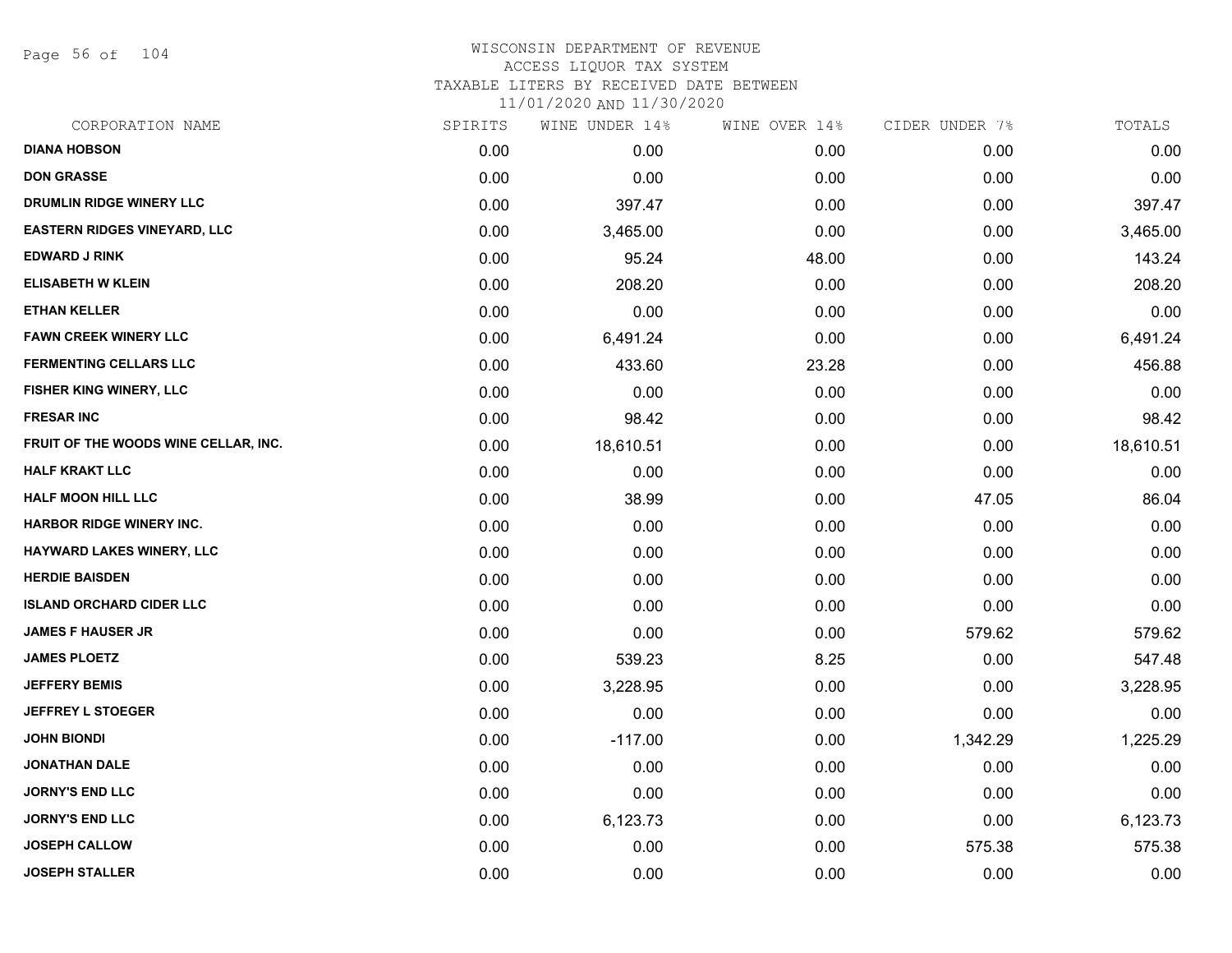Page 57 of 104

#### WISCONSIN DEPARTMENT OF REVENUE ACCESS LIQUOR TAX SYSTEM TAXABLE LITERS BY RECEIVED DATE BETWEEN

| CORPORATION NAME                             | SPIRITS | WINE UNDER 14% | WINE OVER 14% | CIDER UNDER 7% | TOTALS    |
|----------------------------------------------|---------|----------------|---------------|----------------|-----------|
| <b>JOSEPH WYNIMKO</b>                        | 0.00    | 484.46         | 0.00          | 0.00           | 484.46    |
| <b>KATCHEVER &amp; CO LLC</b>                | 0.00    | 0.00           | 0.00          | 0.00           | 0.00      |
| <b>KEVIN BEHNKE</b>                          | 0.00    | 0.00           | 0.00          | 0.00           | 0.00      |
| <b>KRISTIN HARRINGTON-BOEGNER</b>            | 0.00    | 4,001.17       | 2,119.82      | 0.00           | 6,120.99  |
| <b>LAKE NOKOMIS CRANBERRIES INC</b>          | 0.00    | 853.99         | 0.00          | 0.00           | 853.99    |
| <b>LANDTA WINES LLC</b>                      | 0.00    | 386.11         | 0.00          | 0.00           | 386.11    |
| <b>LAUTENBACH'S ORCHARD COUNTRY INC</b>      | 0.00    | 12,606.22      | 0.00          | 0.00           | 12,606.22 |
| <b>LEDGESTONE ESTATE LLC</b>                 | 0.00    | 0.00           | 0.00          | 0.00           | 0.00      |
| LIL' OLE WINEMAKER SHOPPE LLC                | 0.00    | 463.90         | 0.00          | 0.00           | 463.90    |
| <b>LOST ISLAND WINE LLC</b>                  | 0.00    | 1,401.73       | 0.00          | 435.09         | 1,836.82  |
| <b>LUCKY DOG WINERY</b>                      | 0.00    | 0.00           | 0.00          | 0.00           | 0.00      |
| <b>LUNCH CREEK VINEYARDS LLC</b>             | 0.00    | 0.00           | 0.00          | 0.00           | 0.00      |
| <b>MARTIN E SELL</b>                         | 0.00    | 1,114.80       | 115.83        | 0.00           | 1,230.63  |
| <b>MARY BELLAZZINI</b>                       | 0.00    | 0.00           | 0.00          | 0.00           | 0.00      |
| <b>MATENAER CORPORATION</b>                  | 0.00    | 0.00           | 0.00          | 0.00           | 0.00      |
| <b>MATTHEW RICK</b>                          | 0.00    | 0.00           | 0.00          | 0.00           | 0.00      |
| <b>MCFLESHMAN'S BREWING CO., LLC.</b>        | 0.00    | 0.00           | 0.00          | 0.00           | 0.00      |
| <b>MCILQUHAM LLC</b>                         | 0.00    | 5,291.99       | 0.00          | 0.00           | 5,291.99  |
| <b>MERSHONIAN CIDERY LLC</b>                 | 0.00    | 0.00           | 0.00          | 0.00           | 0.00      |
| <b>MOBCRAFT BEER INC</b>                     | 0.00    | 0.00           | 0.00          | 0.00           | 0.00      |
| <b>MOLSON COORS BEVERAGE COMPANY USA LLC</b> | 0.00    | 0.00           | 0.00          | 0.00           | 0.00      |
| <b>MOLSON COORS USA LLC</b>                  | 0.00    | 0.00           | 0.00          | 0.00           | 0.00      |
| <b>MOONDANCER LLC</b>                        | 0.00    | 156.75         | 0.00          | 0.00           | 156.75    |
| <b>MUNSON BRIDGE WINERY INC</b>              | 0.00    | 696.51         | 0.00          | 0.00           | 696.51    |
| <b>MUSETTA WINERY, LLC</b>                   | 0.00    | 7,175.22       | 0.00          | 0.00           | 7,175.22  |
| <b>NOBLE ROOTS BREWING COMPANY, LLC</b>      | 0.00    | 0.00           | 0.00          | 0.00           | 0.00      |
| <b>NORTHLEAF WINERY, LLC</b>                 | 0.00    | 904.48         | 18.36         | 0.00           | 922.84    |
| <b>ODILON FORD WINERY INC</b>                | 0.00    | 0.00           | 0.00          | 0.00           | 0.00      |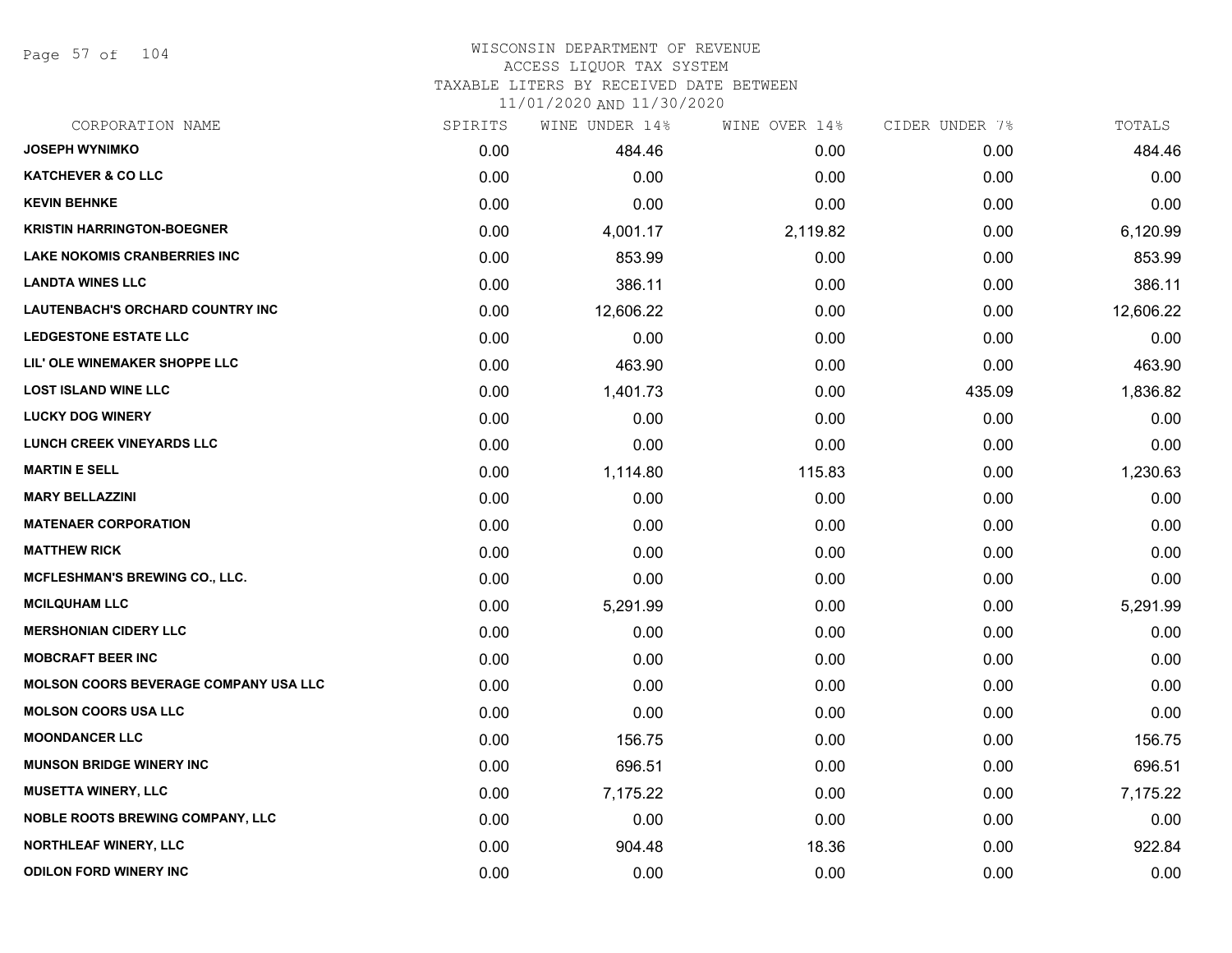Page 58 of 104

| CORPORATION NAME                            | SPIRITS | WINE UNDER 14% | WINE OVER 14% | CIDER UNDER 7% | TOTALS    |
|---------------------------------------------|---------|----------------|---------------|----------------|-----------|
| <b>ORGANIC ELIXIR WINERY INC</b>            | 0.00    | 0.00           | 0.00          | 0.00           | 0.00      |
| PARALLEL 44 VINEYARD & WINERY, INC.         | 0.00    | 5,019.11       | 0.00          | 0.00           | 5,019.11  |
| PARALLEL 44 VINEYARD & WINERY, INC.         | 0.00    | 4,842.02       | 0.00          | 0.00           | 4,842.02  |
| <b>PATRICK ARNDT</b>                        | 0.00    | 227.13         | 0.00          | 0.00           | 227.13    |
| <b>PAUL D ASPER</b>                         | 0.00    | 0.00           | 0.00          | 0.00           | 0.00      |
| <b>PAUL G BLOMMEL</b>                       | 0.00    | 0.00           | 0.00          | 0.00           | 0.00      |
| <b>PAUL HAMMEN</b>                          | 0.00    | 0.00           | 0.00          | 0.00           | 0.00      |
| <b>PAUL J FRANZEN</b>                       | 0.00    | 0.00           | 0.00          | 0.00           | 0.00      |
| PETER H GENTRY                              | 0.00    | 0.00           | 0.00          | 0.00           | 0.00      |
| <b>PHILIP J BRATSCH</b>                     | 0.00    | 0.00           | 0.00          | 0.00           | 0.00      |
| <b>PIEPERTK LLC</b>                         | 0.00    | 2,041.50       | 9.77          | 0.00           | 2,051.27  |
| <b>PRAIRIE HAWK WINERY INC</b>              | 0.00    | 326.25         | 0.00          | 67.50          | 393.75    |
| <b>RED OAK VINEYARD INC</b>                 | 0.00    | 0.00           | 0.00          | 0.00           | 0.00      |
| <b>RIO LOBO LLC</b>                         | 0.00    | 0.00           | 0.00          | 0.00           | 0.00      |
| <b>RIVER BEND VINEYARD &amp; WINERY LLC</b> | 0.00    | 5,616.78       | 0.00          | 0.00           | 5,616.78  |
| <b>ROBERT J FOWLER</b>                      | 0.00    | $-4.50$        | 189.27        | 0.00           | 184.77    |
| <b>ROCK N WOOL WINERY LLC</b>               | 0.00    | 2,271.24       | 0.00          | 0.00           | 2,271.24  |
| <b>RUSHFORD MEADERY AND WINERY LLC</b>      | 0.00    | $-0.75$        | 0.00          | 0.00           | $-0.75$   |
| <b>RYAN K ZAHLER</b>                        | 0.00    | 0.00           | 0.00          | 0.00           | 0.00      |
| <b>RYAN PRELLWITZ</b>                       | 0.00    | 7,722.22       | 0.00          | 0.00           | 7,722.22  |
| <b>SEVEN HAWKS VINEYARDS LLC</b>            | 0.00    | 0.00           | 0.00          | 0.00           | 0.00      |
| <b>SEVEN HAWKS VINEYARDS LLC</b>            | 0.00    | 0.00           | 0.00          | 0.00           | 0.00      |
| <b>SHARON L PINGEL</b>                      | 0.00    | 0.00           | 0.00          | 0.00           | 0.00      |
| <b>SHERRY HARDIE</b>                        | 0.00    | 509.75         | 0.00          | 0.00           | 509.75    |
| SIMON CREEK VINEYARD LLC                    | 0.00    | 4,427.93       | 474.01        | 0.00           | 4,901.94  |
| SINNIPEE VALLEY VINEYARD LLC                | 0.00    | 0.00           | 0.00          | 0.00           | 0.00      |
| <b>SPB LLC</b>                              | 0.00    | 0.00           | 0.00          | 75,554.90      | 75,554.90 |
| SPIRITS OF NORWAY VINEYARD LLC              | 0.00    | 543.03         | 0.00          | 0.00           | 543.03    |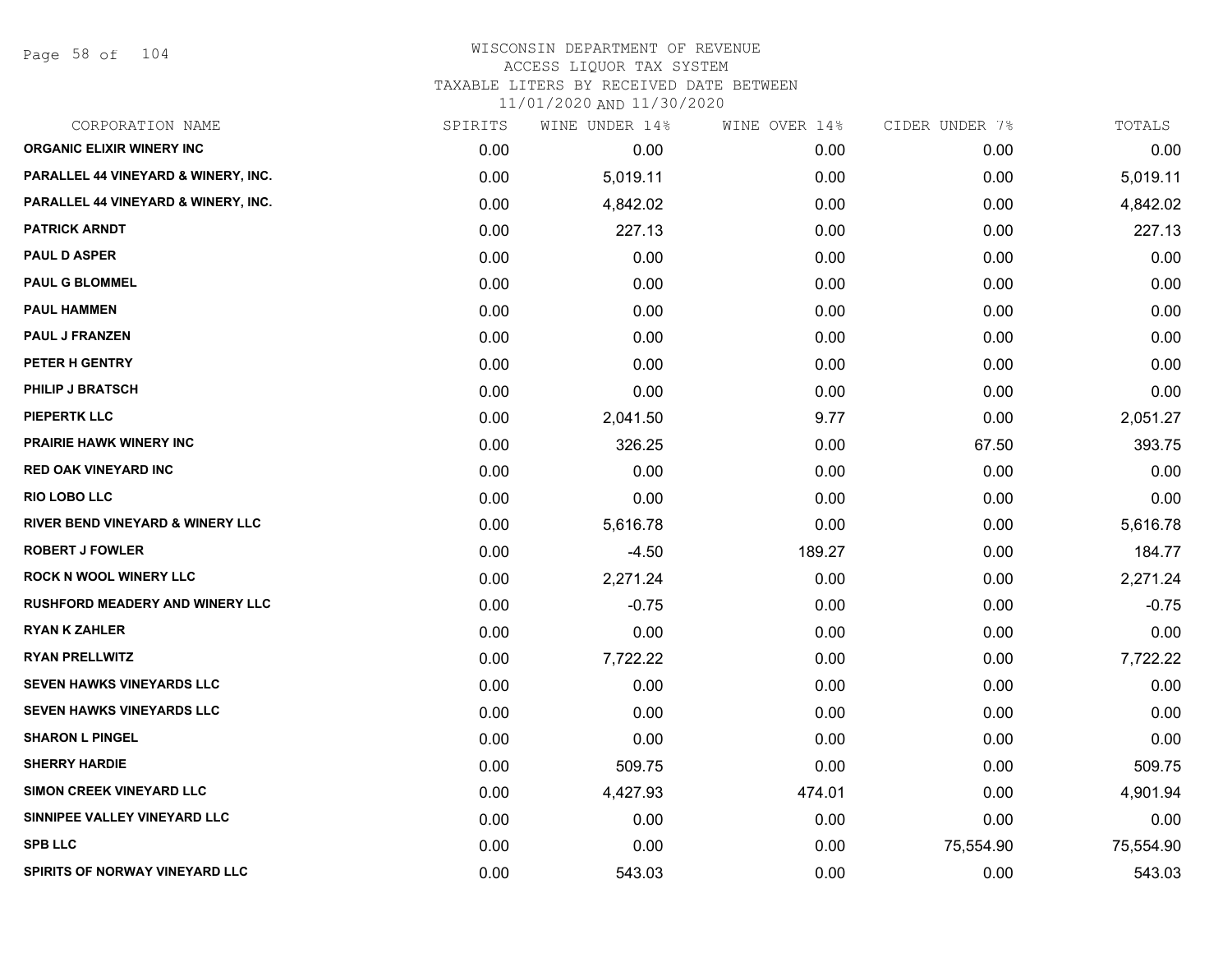## WISCONSIN DEPARTMENT OF REVENUE ACCESS LIQUOR TAX SYSTEM TAXABLE LITERS BY RECEIVED DATE BETWEEN

| CORPORATION NAME                           | SPIRITS | WINE UNDER 14% | WINE OVER 14% | CIDER UNDER 7% | TOTALS    |
|--------------------------------------------|---------|----------------|---------------|----------------|-----------|
| <b>SPRECHER BREWING COMPANY, LLC</b>       | 0.00    | 0.00           | 0.00          | 0.00           | 0.00      |
| <b>SPURGEON VINEYARDS &amp; WINERY LLC</b> | 0.00    | 3,839.94       | 98.80         | 0.00           | 3,938.74  |
| <b>STEPHEN M KENNEDY</b>                   | 0.00    | 109.02         | 0.00          | 0.00           | 109.02    |
| <b>STEVEN DEBAKER</b>                      | 0.00    | 189.01         | 45.01         | 0.00           | 234.02    |
| STEVEN M & JUDITH A JACOBSON LLC           | 0.00    | 0.00           | 0.00          | 0.00           | 0.00      |
| <b>STILLMANK BREWING COMPANY</b>           | 0.00    | 0.00           | 0.00          | 0.00           | 0.00      |
| <b>STONES THROW WINERY INC</b>             | 0.00    | 2,407.51       | 13,176.98     | 0.00           | 15,584.49 |
| <b>SUNSET HOLLOW RANCH</b>                 | 0.00    | 0.00           | 0.00          | 0.00           | 0.00      |
| <b>SUNSET POINT WINERY LLC</b>             | 0.00    | 684.55         | 0.00          | 0.00           | 684.55    |
| <b>TENBA RIDGE WINERY LLC</b>              | 0.00    | 2,504.99       | 0.00          | 0.00           | 2,504.99  |
| THE RUM TREE, INC.                         | 0.00    | 0.00           | 0.00          | 0.00           | 0.00      |
| THE WINE VINEYARD LLC                      | 0.00    | 367.68         | 0.00          | 0.00           | 367.68    |
| THE WOODLAND TRAIL BEVERAGE COMPANY, INC.  | 0.00    | 2,436.13       | 0.00          | 0.00           | 2,436.13  |
| <b>TIMOTHY D GUILD</b>                     | 0.00    | 0.00           | 0.00          | 0.00           | 0.00      |
| <b>TIMOTHY P MCDONALD</b>                  | 0.00    | 115.49         | 0.00          | 0.00           | 115.49    |
| <b>TODD KUEHL</b>                          | 0.00    | 0.00           | 0.00          | 0.00           | 0.00      |
| <b>TOMMYS TOO HIGH WINES LLC</b>           | 0.00    | 1,976.00       | 0.00          | 0.00           | 1,976.00  |
| <b>TRACY A SOMERVILLE</b>                  | 0.00    | 0.00           | 0.00          | 0.00           | 0.00      |
| <b>TROY LANDWEHR</b>                       | 0.00    | 0.00           | 0.00          | 0.00           | 0.00      |
| <b>TWO BROTHERS WINES LLC</b>              | 0.00    | 2,200.49       | 0.00          | 0.00           | 2,200.49  |
| <b>UPSTREAM CIDER LLC</b>                  | 0.00    | 0.00           | 0.00          | 0.00           | 0.00      |
| VAN WYCHEN WINES INC.                      | 0.00    | 0.00           | 0.00          | 0.00           | 0.00      |
| <b>VERNON VINEYARDS LTD</b>                | 0.00    | 1,408.93       | 0.00          | 0.00           | 1,408.93  |
| <b>VINES TO CELLAR, INC.</b>               | 0.00    | 730.58         | 0.00          | 0.00           | 730.58    |
| <b>VON KLAUS WINERY LLC</b>                | 0.00    | 1,050.64       | 0.00          | 0.00           | 1,050.64  |
| <b>VON STIEHL WINERY LTD.</b>              | 0.00    | 0.00           | 0.00          | 0.00           | 0.00      |
| VON STIEHL WINERY LTD.                     | 0.00    | 4,462.48       | $-36.25$      | 2,531.39       | 6,957.62  |
| <b>VON STIEHL WINERY LTD.</b>              | 0.00    | 0.00           | 0.00          | 0.00           | 0.00      |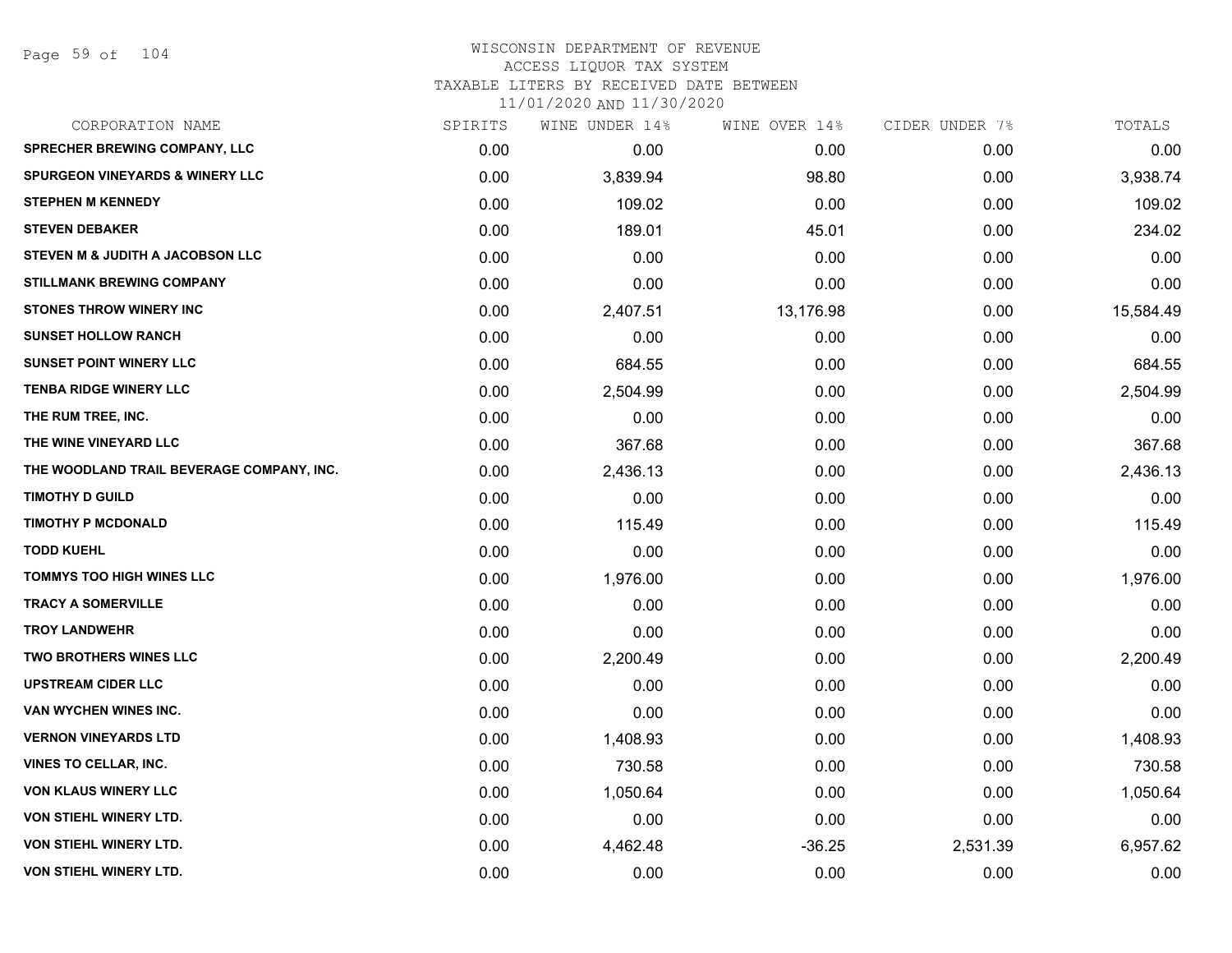Page 60 of 104

## WISCONSIN DEPARTMENT OF REVENUE

#### ACCESS LIQUOR TAX SYSTEM

#### TAXABLE LITERS BY RECEIVED DATE BETWEEN

| CORPORATION NAME                        | SPIRITS           | WINE UNDER 14% | WINE OVER 14% | CIDER UNDER 7% | TOTALS     |
|-----------------------------------------|-------------------|----------------|---------------|----------------|------------|
| <b>WEST PRAIRIE WINERY LLC</b>          | 0.00              | 8,057.22       | 0.00          | 0.00           | 8,057.22   |
| WHISPERING BLUFFS VINEYARD & WINERY LTD | 0.00              | 456.75         | 22.49         | 0.00           | 479.24     |
| <b>WHITE BEAR SPIRITS LLC</b>           | 0.00              | 1,146.59       | 23.16         | 0.00           | 1,169.75   |
| WHITE WINTER WINERY INC                 | 0.00              | 0.00           | 0.00          | 0.00           | 0.00       |
| <b>WILD EPITOME LLC</b>                 | 0.00 <sub>1</sub> | 84.76          | 20.25         | 0.00           | 105.01     |
| <b>WILD HARE LLC</b>                    | 0.00              | 0.00           | 0.00          | 0.00           | 0.00       |
| <b>WILD HILLS WINERY LLC</b>            | 0.00              | 2,146.51       | 0.00          | 0.00           | 2,146.51   |
| <b>WILLIAM F BLUHM</b>                  | 0.00              | 3,656.08       | -382.16       | 0.00           | 3,273.92   |
| <b>WINEMAKER'S DAUGHTER LLC</b>         | 0.00              | 0.00           | 0.00          | 0.00           | 0.00       |
| <b>WINESITTER BREWHOUSE LLC</b>         | 0.00              | 0.00           | 0.00          | 0.00           | 0.00       |
| <b>WOLLERSHEIM WINERY, INC.</b>         | 0.00              | 8,207.17       | 0.00          | 0.00           | 8,207.17   |
| <b>WOLLERSHEIM WINERY, INC.</b>         | 0.00              | 40,209.29      | 2,051.98      | 0.00           | 42,261.27  |
| TOTAL LITERS FOR 11/30/2020             | 0.00              | 264,207.51     | 18,833.21     | 83,368.66      | 366,409.38 |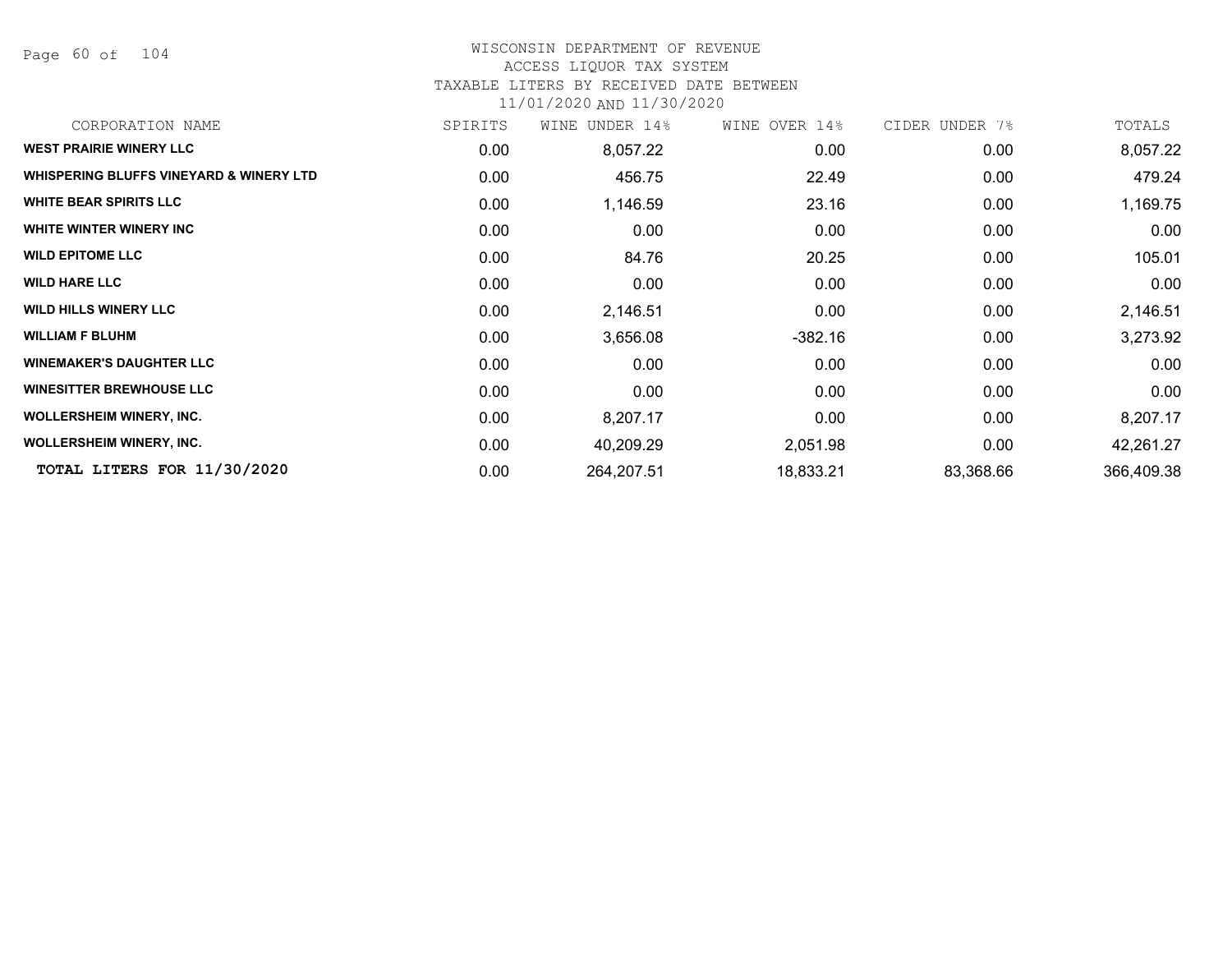Page 61 of 104

# WISCONSIN DEPARTMENT OF REVENUE ACCESS LIQUOR TAX SYSTEM TAXABLE LITERS BY RECEIVED DATE BETWEEN 11/01/2020 AND 11/30/2020

CORPORATION NAME SPIRITS WINE UNDER 14% WINE OVER 14% CIDER UNDER 7% TOTALS

**WINE DIRECT SHIPPER (WDS)**

| 1-800 WINESHOP.COM INC                    | 0.00 | 0.00 | 0.00 | 0.00 | 0.00 |
|-------------------------------------------|------|------|------|------|------|
| 2HAWK, LLC                                | 0.00 | 0.00 | 0.00 | 0.00 | 0.00 |
| <b>4 CHRISTI'S VINEYARD LLC</b>           | 0.00 | 0.00 | 0.00 | 0.00 | 0.00 |
| A DONKEY AND GOAT LLC                     | 0.00 | 0.00 | 0.00 | 0.00 | 0.00 |
| A TO Z WINEWORKS LLC                      | 0.00 | 0.00 | 0.00 | 0.00 | 0.00 |
| <b>ABACELA VINEYARDS &amp; WINERY INC</b> | 0.00 | 0.00 | 0.00 | 0.00 | 0.00 |
| <b>ABREU VINEYARDS INC</b>                | 0.00 | 0.00 | 0.00 | 0.00 | 0.00 |
| AC VIN CO LLC                             | 0.00 | 0.00 | 0.00 | 0.00 | 0.00 |
| <b>ACKLEY BRANDS LTD</b>                  | 0.00 | 0.00 | 0.00 | 0.00 | 0.00 |
| <b>ACORN ALEGRIA WINERY</b>               | 0.00 | 0.00 | 0.00 | 0.00 | 0.00 |
| <b>ADAM J RUHLAND</b>                     | 0.00 | 0.00 | 0.00 | 0.00 | 0.00 |
| <b>ADAMS WINERY LLC</b>                   | 0.00 | 0.00 | 0.00 | 0.00 | 0.00 |
| <b>ADELAIDA CELLARS INC</b>               | 0.00 | 0.00 | 0.00 | 0.00 | 0.00 |
| <b>ADELSHEIM VINEYARD LLC</b>             | 0.00 | 0.00 | 0.00 | 0.00 | 0.00 |
| ADLER DEUTSCH VINEYARD LLC                | 0.00 | 0.00 | 0.00 | 0.00 | 0.00 |
| <b>AEPPELTREOW INC</b>                    | 0.00 | 0.00 | 0.00 | 0.00 | 0.00 |
| <b>AIRPORT RANCH ESTATES LLC</b>          | 0.00 | 0.00 | 0.00 | 0.00 | 0.00 |
| <b>AKA WINES LLC</b>                      | 0.00 | 0.00 | 0.00 | 0.00 | 0.00 |
| ALEJANDRO BULGHERONI ESTATE LLC           | 0.00 | 0.00 | 0.00 | 0.00 | 0.00 |
| ALEXANDRIA NICOLE CELLARS LLC             | 0.00 | 0.00 | 0.00 | 0.00 | 0.00 |
| <b>ALLEN WINE CO LLC</b>                  | 0.00 | 0.00 | 0.00 | 0.00 | 0.00 |
| <b>ALOFT WINES LLC</b>                    | 0.00 | 0.00 | 0.00 | 0.00 | 0.00 |
| <b>ALPHA &amp; OMEGA WINERY LLC</b>       | 0.00 | 0.00 | 0.00 | 0.00 | 0.00 |
| <b>ALTAMURA WINERY INC</b>                | 0.00 | 0.00 | 0.00 | 0.00 | 0.00 |
| <b>ALTBIER OPERATIONS LLC</b>             | 0.00 | 0.00 | 0.00 | 0.00 | 0.00 |
| <b>ALVAREZ VINEYARDS LLC</b>              | 0.00 | 0.00 | 0.00 | 0.00 | 0.00 |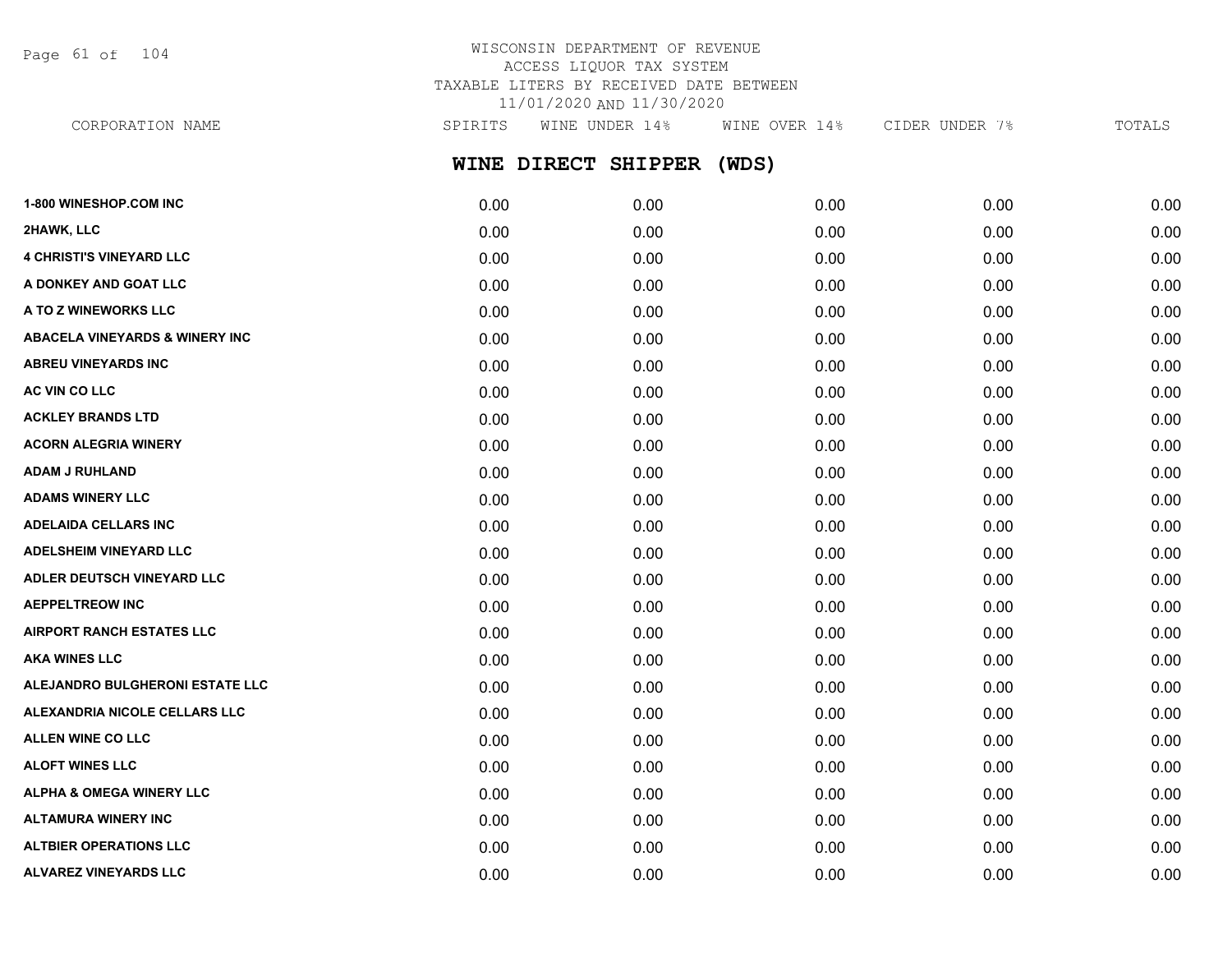Page 62 of 104

| CORPORATION NAME                         | SPIRITS | WINE UNDER 14% | WINE OVER 14% | CIDER UNDER 7% | TOTALS |
|------------------------------------------|---------|----------------|---------------|----------------|--------|
| <b>AMANDA STEFL</b>                      | 0.00    | 0.00           | 0.00          | 0.00           | 0.00   |
| <b>AMAVI CELLARS LLC</b>                 | 0.00    | 0.00           | 0.00          | 0.00           | 0.00   |
| <b>AMERICAN WINE TRADE INC</b>           | 0.00    | 0.00           | 0.00          | 0.00           | 0.00   |
| <b>AMICI CELLARS INC</b>                 | 0.00    | 0.00           | 0.00          | 0.00           | 0.00   |
| <b>AMIZETTA VINEYARDS WINERY LLC</b>     | 0.00    | 0.00           | 0.00          | 0.00           | 0.00   |
| <b>AMPELOS CELLARS INC</b>               | 0.00    | 0.00           | 0.00          | 0.00           | 0.00   |
| <b>AMUSE BOUCHE LLC</b>                  | 0.00    | 0.00           | 0.00          | 0.00           | 0.00   |
| <b>ANCIEN WINES INC</b>                  | 0.00    | 0.00           | 0.00          | 0.00           | 0.00   |
| <b>ANCIENT PEAK INC</b>                  | 0.00    | 0.00           | 0.00          | 0.00           | 0.00   |
| ANDERSONS CONN VALLEY WINERY INC         | 0.00    | 0.00           | 0.00          | 0.00           | 0.00   |
| <b>ANDIS WINES LLC</b>                   | 0.00    | 0.00           | 0.00          | 0.00           | 0.00   |
| <b>ANDREW JOHN HEINZL</b>                | 0.00    | 0.00           | 0.00          | 0.00           | 0.00   |
| <b>ANDREW MURRAY, LLC</b>                | 0.00    | 0.00           | 0.00          | 0.00           | 0.00   |
| <b>ANDREW TOW</b>                        | 0.00    | 0.00           | 0.00          | 0.00           | 0.00   |
| <b>ANIMOLP</b>                           | 0.00    | 0.00           | 0.00          | 0.00           | 0.00   |
| <b>ANNADEL VINEYARD PARTNERS(DE) LLC</b> | 0.00    | 0.00           | 0.00          | 0.00           | 0.00   |
| <b>ANOMALY VINEYARDS LLC</b>             | 0.00    | 0.00           | 0.00          | 0.00           | 0.00   |
| <b>ANTHILL FARMS LLC</b>                 | 0.00    | 0.00           | 0.00          | 0.00           | 0.00   |
| <b>ANTHONY M TRUCHARD</b>                | 0.00    | 0.00           | 0.00          | 0.00           | 0.00   |
| <b>ANTHONY ROAD WINE CO INC</b>          | 0.00    | 0.00           | 0.00          | 0.00           | 0.00   |
| <b>APERTURE CELLARS, LLC</b>             | 0.00    | 0.00           | 0.00          | 0.00           | 0.00   |
| <b>APPELLATION TRADING COMPANY LLC</b>   | 0.00    | 0.00           | 0.00          | 0.00           | 0.00   |
| <b>AQUA PUMPKIN INC</b>                  | 0.00    | 0.00           | 0.00          | 0.00           | 0.00   |
| <b>ARC WINERY LLC</b>                    | 0.00    | 0.00           | 0.00          | 0.00           | 0.00   |
| <b>ARCHANGEL INVESTMENTS LLC</b>         | 0.00    | 0.00           | 0.00          | 0.00           | 0.00   |
| <b>ARETE WINES LLC</b>                   | 0.00    | 0.00           | 0.00          | 0.00           | 0.00   |
| <b>ARIETTA INC</b>                       | 0.00    | 0.00           | 0.00          | 0.00           | 0.00   |
| <b>ARISTA WINES LLC</b>                  | 0.00    | 0.00           | 0.00          | 0.00           | 0.00   |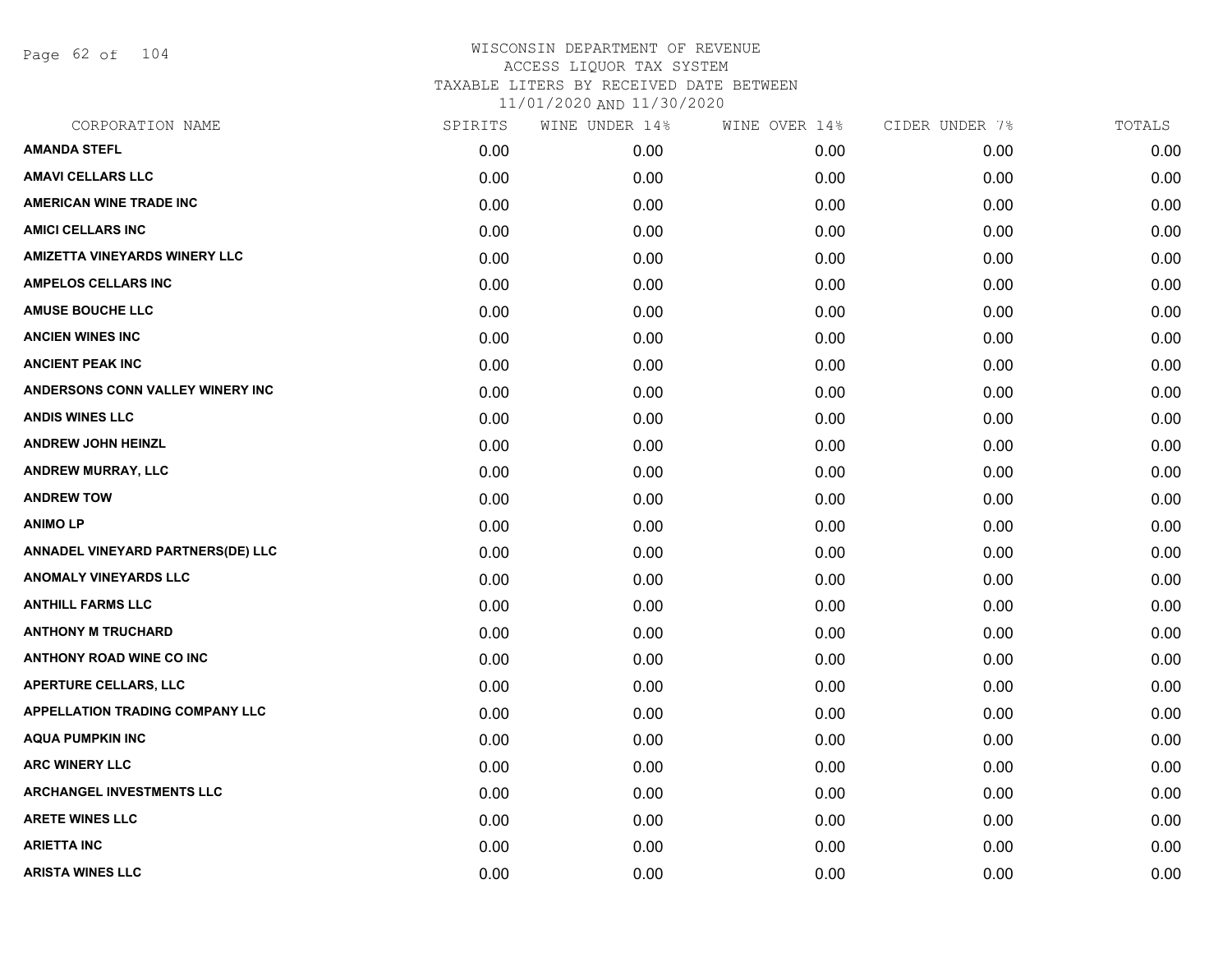Page 63 of 104

| CORPORATION NAME                        | SPIRITS | WINE UNDER 14% | WINE OVER 14% | CIDER UNDER 7% | TOTALS |
|-----------------------------------------|---------|----------------|---------------|----------------|--------|
| <b>ARIZONA STRONGHOLD VINEYARDS LLC</b> | 0.00    | 0.00           | 0.00          | 0.00           | 0.00   |
| <b>ARKENSTONE VINEYARDS LLC</b>         | 0.00    | 0.00           | 0.00          | 0.00           | 0.00   |
| <b>ARMIDA WINERY INC</b>                | 0.00    | 0.00           | 0.00          | 0.00           | 0.00   |
| <b>ARMSTRONG FAMILY WINERY LLC</b>      | 0.00    | 0.00           | 0.00          | 0.00           | 0.00   |
| <b>ARMSTRONG VINEYARDS INC</b>          | 0.00    | 0.00           | 0.00          | 0.00           | 0.00   |
| <b>ARNOT-ROBERTS LLC</b>                | 0.00    | 0.00           | 0.00          | 0.00           | 0.00   |
| <b>ARRINGTON VINEYARDS LLC</b>          | 0.00    | 0.00           | 0.00          | 0.00           | 0.00   |
| <b>ARTISTE MANAGEMENT CO LLC</b>        | 0.00    | 0.00           | 0.00          | 0.00           | 0.00   |
| AU BON CLIMAT LLC                       | 0.00    | 0.00           | 0.00          | 0.00           | 0.00   |
| <b>AUBERT WINEGROWING INC</b>           | 0.00    | 0.00           | 0.00          | 0.00           | 0.00   |
| <b>AUGUST BRIGGS JR INC</b>             | 0.00    | 0.00           | 0.00          | 0.00           | 0.00   |
| <b>AUSTIN NICHOLS &amp; CO INC</b>      | 0.00    | 0.00           | 0.00          | 0.00           | 0.00   |
| AVV WINERY CO LLC                       | 0.00    | 0.00           | 0.00          | 0.00           | 0.00   |
| <b>B &amp; B ORGANICS, LLC</b>          | 0.00    | 0.00           | 0.00          | 0.00           | 0.00   |
| <b>B WISE VINEYARDS LLC</b>             | 0.00    | 0.00           | 0.00          | 0.00           | 0.00   |
| <b>BABCOCK ENTERPRISES INC</b>          | 0.00    | 0.00           | 0.00          | 0.00           | 0.00   |
| <b>BADGER MOUNTAIN INC</b>              | 0.00    | 0.00           | 0.00          | 0.00           | 0.00   |
| <b>BADGER STATE BREWING COMPANY LLC</b> | 0.00    | 0.00           | 0.00          | 0.00           | 0.00   |
| <b>BALBOA WINERY LLC</b>                | 0.00    | 0.00           | 0.00          | 0.00           | 0.00   |
| <b>BALLENTINE VINEYARDS INC</b>         | 0.00    | 0.00           | 0.00          | 0.00           | 0.00   |
| <b>BALTIMORE BEND VINEYARD LLC</b>      | 0.00    | 0.00           | 0.00          | 0.00           | 0.00   |
| <b>BARGETTOS SANTA CRUZ WINERY INC</b>  | 0.00    | 0.00           | 0.00          | 0.00           | 0.00   |
| <b>BARLOW VINEYARDS LLC</b>             | 0.00    | 0.00           | 0.00          | 0.00           | 0.00   |
| <b>BARNARD GRIFFIN INC</b>              | 0.00    | 0.00           | 0.00          | 0.00           | 0.00   |
| <b>BARNETT VINEYARDS LP</b>             | 0.00    | 0.00           | 0.00          | 0.00           | 0.00   |
| <b>BATTLE FAMILY VINEYARDS LLC</b>      | 0.00    | 0.00           | 0.00          | 0.00           | 0.00   |
| <b>BAW INC</b>                          | 0.00    | 0.00           | 0.00          | 0.00           | 0.00   |
| <b>BAYFIELD WINERY, LTD.</b>            | 0.00    | 0.00           | 0.00          | 0.00           | 0.00   |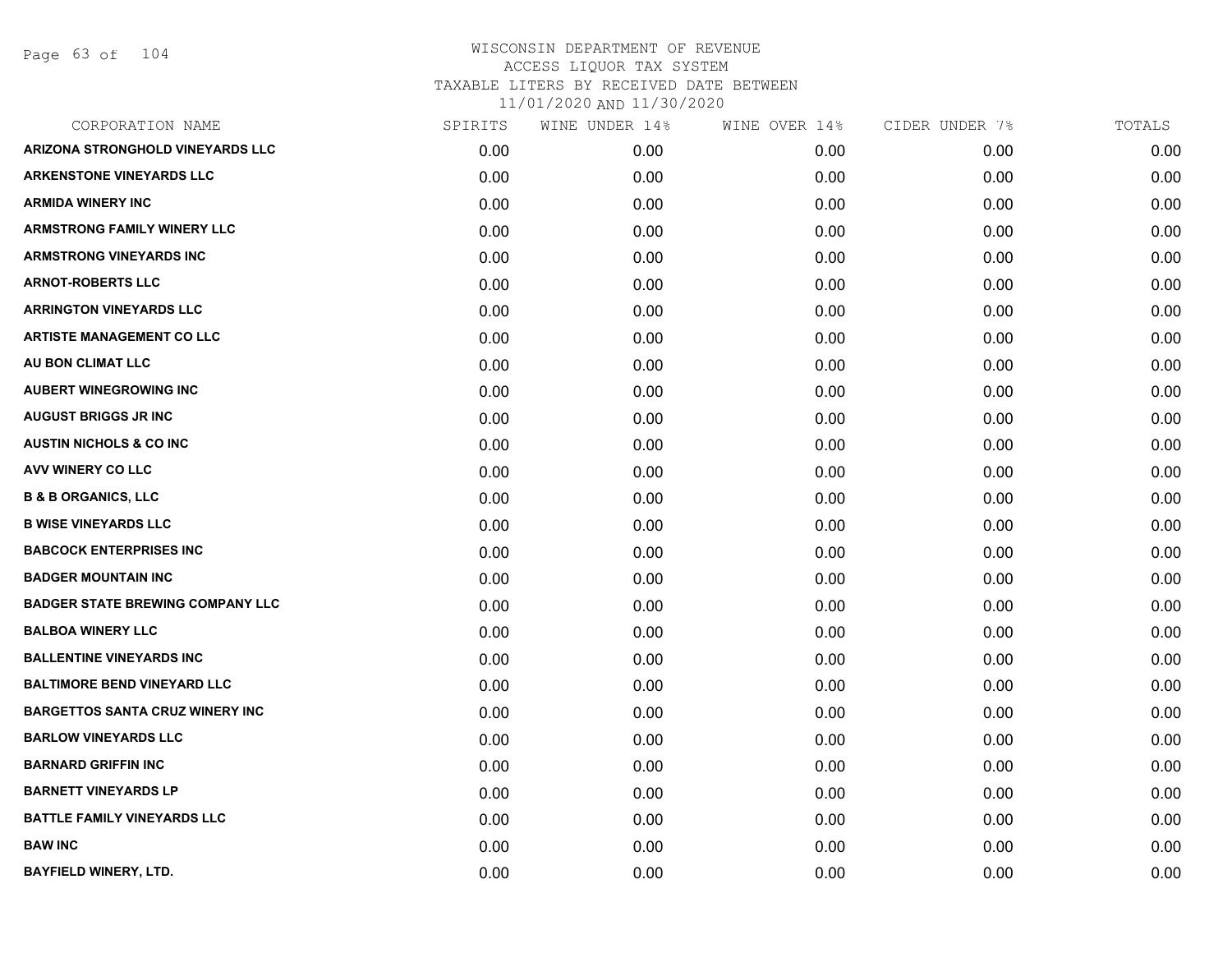Page 64 of 104

| CORPORATION NAME                                | SPIRITS | WINE UNDER 14% | WINE OVER 14% | CIDER UNDER 7% | TOTALS |
|-------------------------------------------------|---------|----------------|---------------|----------------|--------|
| <b>BEAUREGARD VINEYARDS LLC</b>                 | 0.00    | 0.00           | 0.00          | 0.00           | 0.00   |
| <b>BEAUX FRERES LLC</b>                         | 0.00    | 0.00           | 0.00          | 0.00           | 0.00   |
| <b>BECKER FARMS INC</b>                         | 0.00    | 0.00           | 0.00          | 0.00           | 0.00   |
| <b>BEDELL NORTH FORK LLC</b>                    | 0.00    | 0.00           | 0.00          | 0.00           | 0.00   |
| <b>BEDROCK WINE COMPANY LP</b>                  | 0.00    | 0.00           | 0.00          | 0.00           | 0.00   |
| <b>BEHRENS AND DRINKWARD</b>                    | 0.00    | 0.00           | 0.00          | 0.00           | 0.00   |
| <b>BEL VINO LLC</b>                             | 0.00    | 0.00           | 0.00          | 0.00           | 0.00   |
| <b>BELLAVINI WINERY</b>                         | 0.00    | 0.00           | 0.00          | 0.00           | 0.00   |
| <b>BELLEVINEZ LLC</b>                           | 0.00    | 0.00           | 0.00          | 0.00           | 0.00   |
| <b>BENESSERE VINEYARDS LTD</b>                  | 0.00    | 0.00           | 0.00          | 0.00           | 0.00   |
| <b>BENNETT LANE WINERY LLC</b>                  | 0.00    | 0.00           | 0.00          | 0.00           | 0.00   |
| <b>BENOVIA WINERY LLC</b>                       | 0.00    | 0.00           | 0.00          | 0.00           | 0.00   |
| <b>BENT CREEK WINERY LLC</b>                    | 0.00    | 0.00           | 0.00          | 0.00           | 0.00   |
| <b>BERGSTROM WINES LLC</b>                      | 0.00    | 0.00           | 0.00          | 0.00           | 0.00   |
| <b>BERNARDUS LLC</b>                            | 0.00    | 0.00           | 0.00          | 0.00           | 0.00   |
| BETHEL HEIGHTS VINEYARD INC                     | 0.00    | 0.00           | 0.00          | 0.00           | 0.00   |
| BETTER BRANDS INTERNATIONAL                     | 0.00    | 0.00           | 0.00          | 0.00           | 0.00   |
| <b>BETZ CELLARS LLC</b>                         | 0.00    | 0.00           | 0.00          | 0.00           | 0.00   |
| <b>BEVAN CELLARS, LLC</b>                       | 0.00    | 0.00           | 0.00          | 0.00           | 0.00   |
| BIEN NACIDO VINEYARDS OF RANCHO TEPUSQUET<br>LP | 0.00    | 0.00           | 0.00          | 0.00           | 0.00   |
| <b>BIG TABLE FARM, INC</b>                      | 0.00    | 0.00           | 0.00          | 0.00           | 0.00   |
| <b>BILTMORE ESTATE WINE COMPANY</b>             | 0.00    | 0.00           | 0.00          | 0.00           | 0.00   |
| <b>BLACK CAT VINEYARD LLC</b>                   | 0.00    | 0.00           | 0.00          | 0.00           | 0.00   |
| <b>BLACK MESA WINERY LLC</b>                    | 0.00    | 0.00           | 0.00          | 0.00           | 0.00   |
| <b>BLACKBIRD VINEYARDS LLC</b>                  | 0.00    | 0.00           | 0.00          | 0.00           | 0.00   |
| <b>BLAIR VINEYARDS LLC</b>                      | 0.00    | 0.00           | 0.00          | 0.00           | 0.00   |
| <b>BLANKIET ESTATE LLC</b>                      | 0.00    | 0.00           | 0.00          | 0.00           | 0.00   |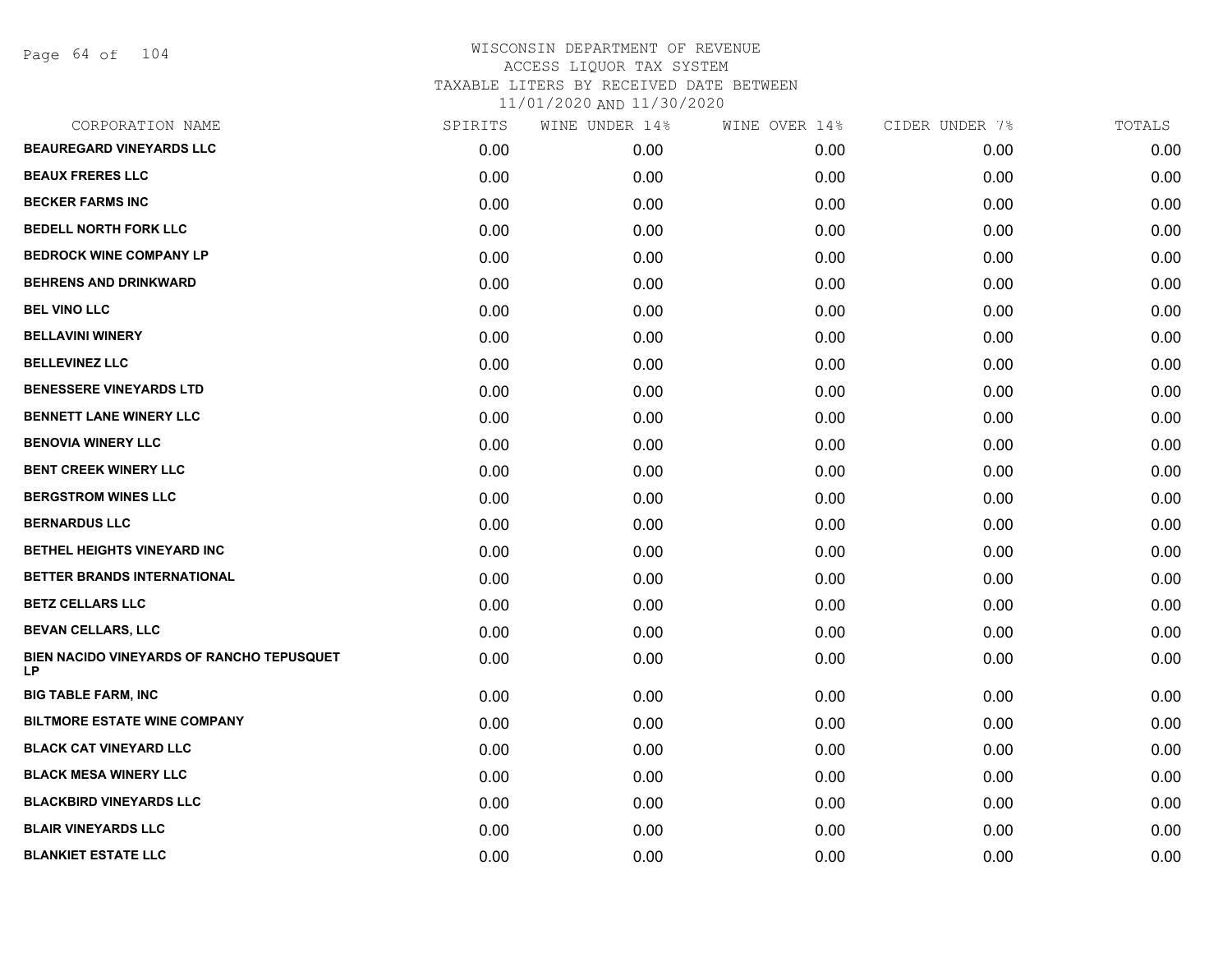Page 65 of 104

| CORPORATION NAME                              | SPIRITS | WINE UNDER 14% | WINE OVER 14% | CIDER UNDER 7% | TOTALS |
|-----------------------------------------------|---------|----------------|---------------|----------------|--------|
| <b>BLIND HORSE WINERY LLC</b>                 | 0.00    | 0.00           | 0.00          | 0.00           | 0.00   |
| <b>BLUE FARM, LLC</b>                         | 0.00    | 0.00           | 0.00          | 0.00           | 0.00   |
| <b>BLUE SKY VINTNERS LLC</b>                  | 0.00    | 0.00           | 0.00          | 0.00           | 0.00   |
| <b>BNA WINE GROUP LLC</b>                     | 0.00    | 0.00           | 0.00          | 0.00           | 0.00   |
| <b>BOARS VIEW LLC</b>                         | 0.00    | 0.00           | 0.00          | 0.00           | 0.00   |
| <b>BOEDECKER CELLARS, LLC</b>                 | 0.00    | 0.00           | 0.00          | 0.00           | 0.00   |
| <b>BOEGER WINERY INC</b>                      | 0.00    | 0.00           | 0.00          | 0.00           | 0.00   |
| <b>BOEKENOOGEN WINERY LLC</b>                 | 0.00    | 0.00           | 0.00          | 0.00           | 0.00   |
| <b>BOGLE VINEYARDS INC</b>                    | 0.00    | 0.00           | 0.00          | 0.00           | 0.00   |
| <b>BOLO CELLARS, LLC</b>                      | 0.00    | 0.00           | 0.00          | 0.00           | 0.00   |
| <b>BONNY DOON WINERY INC</b>                  | 0.00    | 0.00           | 0.00          | 0.00           | 0.00   |
| <b>BOOKWALTER WINERY LLC</b>                  | 0.00    | 0.00           | 0.00          | 0.00           | 0.00   |
| <b>BOTHAM BRANDS LLC</b>                      | 0.00    | 0.00           | 0.00          | 0.00           | 0.00   |
| <b>BOUCHAINE VINEYARDS INC</b>                | 0.00    | 0.00           | 0.00          | 0.00           | 0.00   |
| <b>BOUNDARY BREAKS LLC</b>                    | 0.00    | 0.00           | 0.00          | 0.00           | 0.00   |
| <b>BOWERS HARBOR VINEYARDS AND WINERY INC</b> | 0.00    | 0.00           | 0.00          | 0.00           | 0.00   |
| <b>BRADLEY GEARHART</b>                       | 0.00    | 0.00           | 0.00          | 0.00           | 0.00   |
| <b>BRADLEY L ALLEN</b>                        | 0.00    | 0.00           | 0.00          | 0.00           | 0.00   |
| <b>BRANCHES WINERY LLC</b>                    | 0.00    | 0.00           | 0.00          | 0.00           | 0.00   |
| <b>BRASSFIELD ESTATE WINERY LLC</b>           | 0.00    | 0.00           | 0.00          | 0.00           | 0.00   |
| <b>BRECON ESTATE INC</b>                      | 0.00    | 0.00           | 0.00          | 0.00           | 0.00   |
| <b>BRET LOPEZ</b>                             | 0.00    | 0.00           | 0.00          | 0.00           | 0.00   |
| <b>BRETON WINE COMPANY INC</b>                | 0.00    | 0.00           | 0.00          | 0.00           | 0.00   |
| <b>BREWDOG BREWING COMPANY LLC</b>            | 0.00    | 0.00           | 0.00          | 0.00           | 0.00   |
| <b>BRIAN C LOKRANTZ</b>                       | 0.00    | 0.00           | 0.00          | 0.00           | 0.00   |
| <b>BRIAN CARTER CELLARS LLC</b>               | 0.00    | 0.00           | 0.00          | 0.00           | 0.00   |
| <b>BRIAN M HEATH</b>                          | 0.00    | 0.00           | 0.00          | 0.00           | 0.00   |
| <b>BRICOLEUR VINEYARDS LLC</b>                | 0.00    | 0.00           | 0.00          | 0.00           | 0.00   |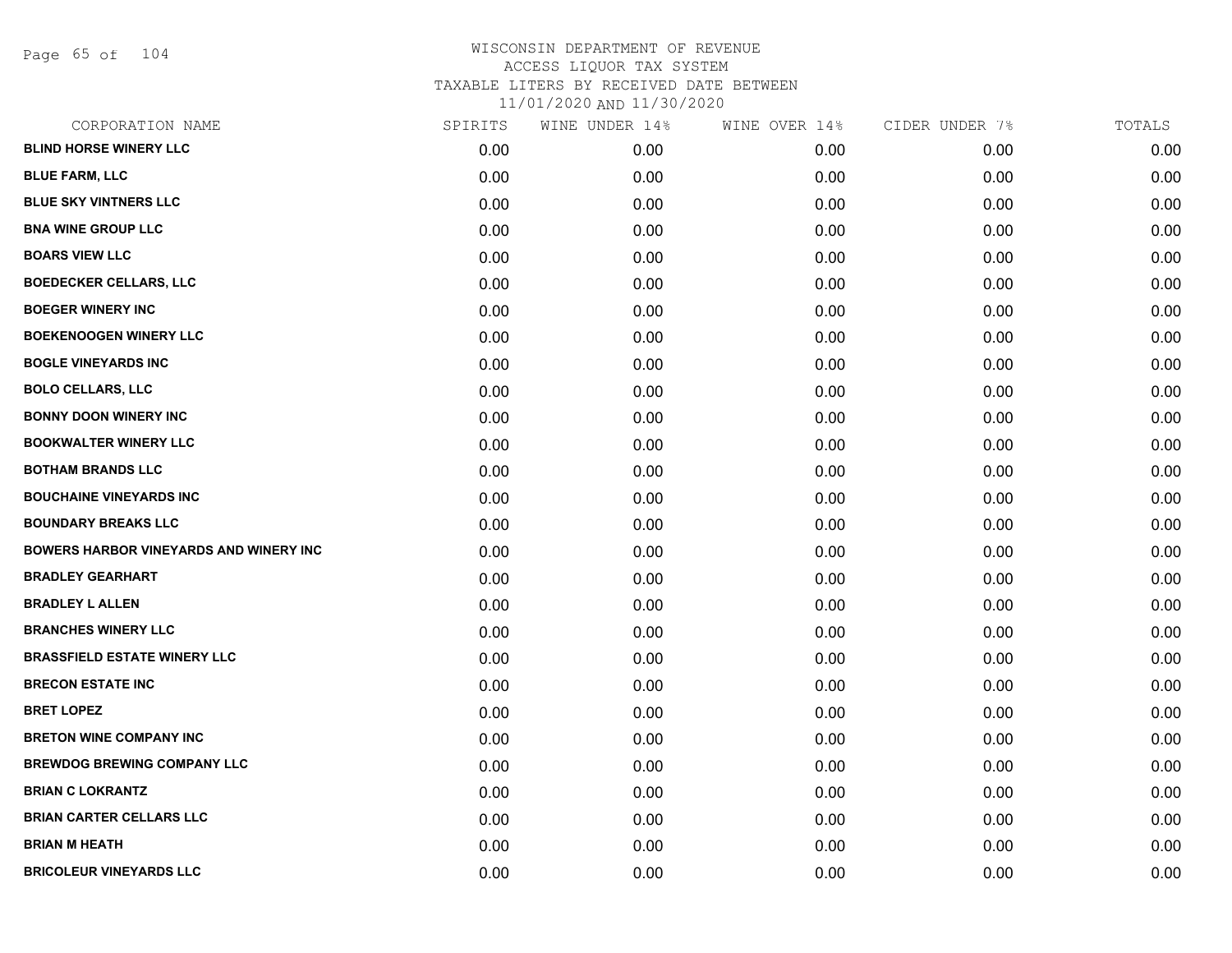| CORPORATION NAME                             | SPIRITS | WINE UNDER 14% | WINE OVER 14% | CIDER UNDER 7% | TOTALS |
|----------------------------------------------|---------|----------------|---------------|----------------|--------|
| <b>BRIDGEVIEW VINEYARDS INC</b>              | 0.00    | 0.00           | 0.00          | 0.00           | 0.00   |
| <b>BRIGADOON FARM &amp; WINERY LLC</b>       | 0.00    | 0.00           | 0.00          | 0.00           | 0.00   |
| <b>BRIGHT CELLARS INC</b>                    | 0.00    | 0.00           | 0.00          | 0.00           | 0.00   |
| <b>BRIX CIDER LLC</b>                        | 0.00    | 0.00           | 0.00          | 0.00           | 0.00   |
| <b>BRONCO WINE COMPANY</b>                   | 0.00    | 0.00           | 0.00          | 0.00           | 0.00   |
| <b>BROWN COUNTY WINE COMPANY, INC.</b>       | 0.00    | 0.00           | 0.00          | 0.00           | 0.00   |
| <b>BROWN ESTATE VINEYARDS LLC</b>            | 0.00    | 0.00           | 0.00          | 0.00           | 0.00   |
| <b>BROWNE FAMILY WINES LLC</b>               | 0.00    | 0.00           | 0.00          | 0.00           | 0.00   |
| <b>BRUTOCAO CELLARS LP</b>                   | 0.00    | 0.00           | 0.00          | 0.00           | 0.00   |
| <b>BRYANT VINEYARDS INC</b>                  | 0.00    | 0.00           | 0.00          | 0.00           | 0.00   |
| BUCKLER FAMILY VINEYARDS LLC                 | 0.00    | 0.00           | 0.00          | 0.00           | 0.00   |
| <b>BUEHLER VINEYARDS INC</b>                 | 0.00    | 0.00           | 0.00          | 0.00           | 0.00   |
| <b>BULLY HILL VINEYARDS INC</b>              | 0.00    | 0.00           | 0.00          | 0.00           | 0.00   |
| <b>BURGESS CELLARS INC</b>                   | 0.00    | 0.00           | 0.00          | 0.00           | 0.00   |
| <b>BURRELL SCHOOL VINEYARDS INC</b>          | 0.00    | 0.00           | 0.00          | 0.00           | 0.00   |
| <b>BUTTONWOOD FARM WINERY INC</b>            | 0.00    | 0.00           | 0.00          | 0.00           | 0.00   |
| <b>BWSC LLC</b>                              | 0.00    | 0.00           | 0.00          | 0.00           | 0.00   |
| <b>C &amp; C WINE SERVICES INC</b>           | 0.00    | 0.00           | 0.00          | 0.00           | 0.00   |
| <b>C &amp; N CORPORATION</b>                 | 0.00    | 0.00           | 0.00          | 0.00           | 0.00   |
| <b>C G DI ARIE VINEYARD &amp; WINERY LLC</b> | 0.00    | 0.00           | 0.00          | 0.00           | 0.00   |
| <b>C MONDAVI &amp; FAMILY</b>                | 0.00    | 0.00           | 0.00          | 0.00           | 0.00   |
| <b>CADA LLC</b>                              | 0.00    | 0.00           | 0.00          | 0.00           | 0.00   |
| <b>CAIN CELLARS INC</b>                      | 0.00    | 4.50           | 42.00         | 0.00           | 46.50  |
| <b>CAKEBREAD CELLARS</b>                     | 0.00    | 0.00           | 0.00          | 0.00           | 0.00   |
| <b>CALCAREOUS VINEYARD LLC</b>               | 0.00    | 0.00           | 0.00          | 0.00           | 0.00   |
| <b>CALDWELL WINERY LLC</b>                   | 0.00    | 0.00           | 0.00          | 0.00           | 0.00   |
| <b>CALLAWAY TEMECULA LP</b>                  | 0.00    | 0.00           | 0.00          | 0.00           | 0.00   |
| CALWD, INC.                                  | 0.00    | 0.00           | 0.00          | 0.00           | 0.00   |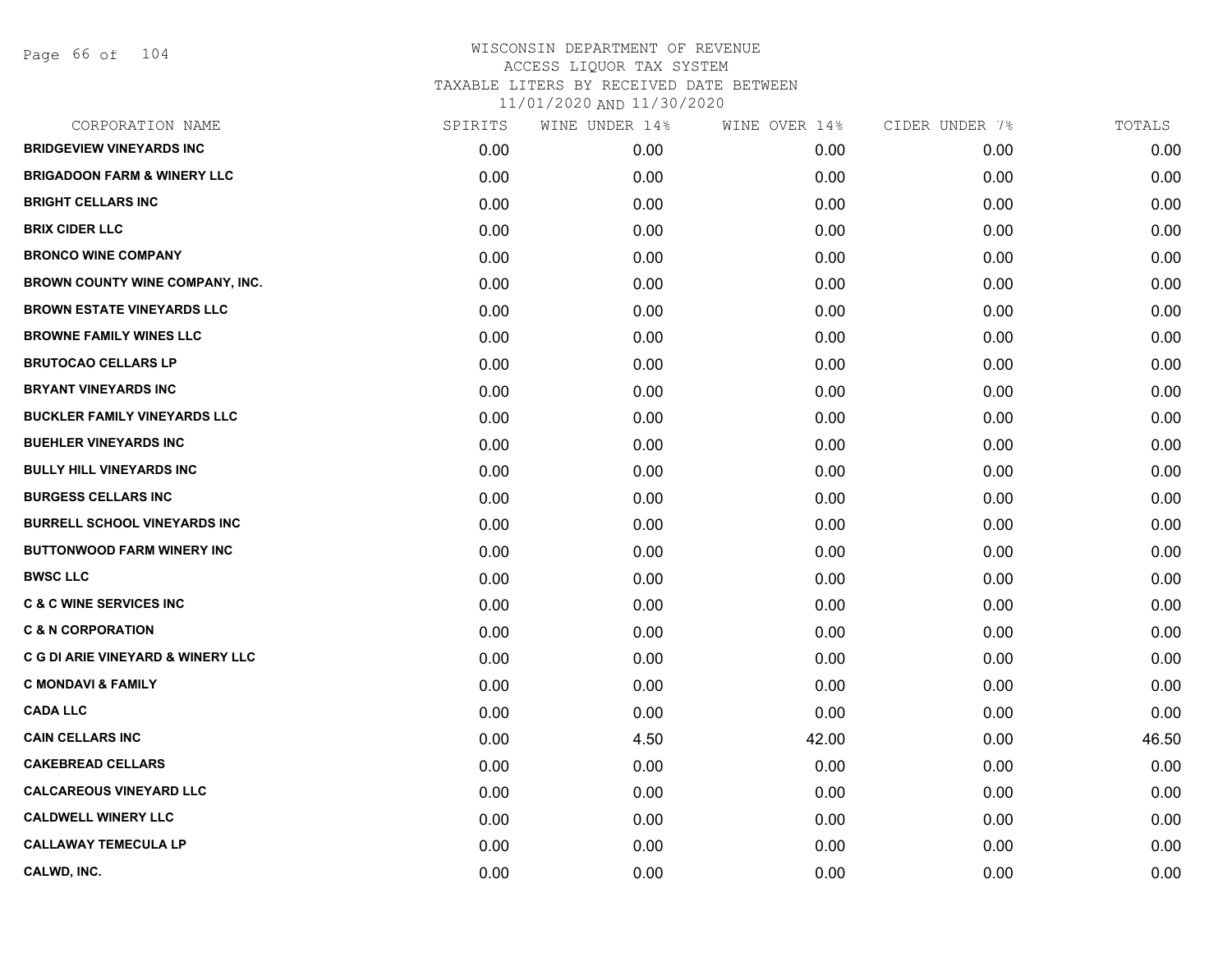Page 67 of 104

| CORPORATION NAME                           | SPIRITS | WINE UNDER 14% | WINE OVER 14% | CIDER UNDER 7% | TOTALS |
|--------------------------------------------|---------|----------------|---------------|----------------|--------|
| <b>CAMARDA CORP</b>                        | 0.00    | 0.00           | 0.00          | 0.00           | 0.00   |
| <b>CARACCIOLI CELLARS INC</b>              | 0.00    | 0.00           | 0.00          | 0.00           | 0.00   |
| <b>CARHARTT VINEYARD, INC.</b>             | 0.00    | 0.00           | 0.00          | 0.00           | 0.00   |
| <b>CARL THOMA</b>                          | 0.00    | 0.00           | 0.00          | 0.00           | 0.00   |
| <b>CARLISLE WINERY &amp; VINEYARDS LLC</b> | 0.00    | 0.00           | 0.00          | 0.00           | 0.00   |
| <b>CARLSON VINEYARDS INC</b>               | 0.00    | 0.00           | 0.00          | 0.00           | 0.00   |
| <b>CARNEROS WINE COMPANY INC</b>           | 0.00    | 0.00           | 0.00          | 0.00           | 0.00   |
| <b>CARR WINERY INC</b>                     | 0.00    | 0.00           | 0.00          | 0.00           | 0.00   |
| <b>CASTORO CELLARS</b>                     | 0.00    | 0.00           | 0.00          | 0.00           | 0.00   |
| <b>CATHERINE ELIZABETH INC</b>             | 0.00    | 0.00           | 0.00          | 0.00           | 0.00   |
| <b>CAYMUS VINEYARDS INC</b>                | 0.00    | 0.00           | 0.00          | 0.00           | 0.00   |
| <b>CBGE LLC</b>                            | 0.00    | 0.00           | 0.00          | 0.00           | 0.00   |
| <b>CECIL A ZERBA</b>                       | 0.00    | 0.00           | 0.00          | 0.00           | 0.00   |
| <b>CEDAR KNOLL VINEYARDS INC</b>           | 0.00    | 0.00           | 0.00          | 0.00           | 0.00   |
| <b>CEJA VINEYARDS INC</b>                  | 0.00    | 0.00           | 0.00          | 0.00           | 0.00   |
| <b>CELIA WELCH WINES LLC</b>               | 0.00    | 0.00           | 0.00          | 0.00           | 0.00   |
| <b>CELLAR RAT CELLARS LLC</b>              | 0.00    | 0.00           | 0.00          | 0.00           | 0.00   |
| <b>CHAPPELLET WINERY INC</b>               | 0.00    | 0.00           | 0.00          | 0.00           | 0.00   |
| <b>CHARLES &amp; MARTHA BARRA</b>          | 0.00    | 0.00           | 0.00          | 0.00           | 0.00   |
| <b>CHARLES REININGER LLC</b>               | 0.00    | 0.00           | 0.00          | 0.00           | 0.00   |
| <b>CHATEAU BIANCA INC</b>                  | 0.00    | 0.00           | 0.00          | 0.00           | 0.00   |
| <b>CHATEAU DIANA LLC</b>                   | 0.00    | 0.00           | 0.00          | 0.00           | 0.00   |
| <b>CHATEAU GRAND TRAVERSE LTD</b>          | 0.00    | 0.00           | 0.00          | 0.00           | 0.00   |
| <b>CHATEAU MARGENE INC</b>                 | 0.00    | 0.00           | 0.00          | 0.00           | 0.00   |
| <b>CHATEAU MORRISETTE INC</b>              | 0.00    | 0.00           | 0.00          | 0.00           | 0.00   |
| <b>CHATEAU OPERATIONS, LTD.</b>            | 0.00    | 0.00           | 0.00          | 0.00           | 0.00   |
| <b>CHATEAU POTELLE HOLDINGS LLC</b>        | 0.00    | 0.00           | 0.00          | 0.00           | 0.00   |
| CHATEAU ST CROIX WINERY & VINEYARD LLC     | 0.00    | 0.00           | 0.00          | 0.00           | 0.00   |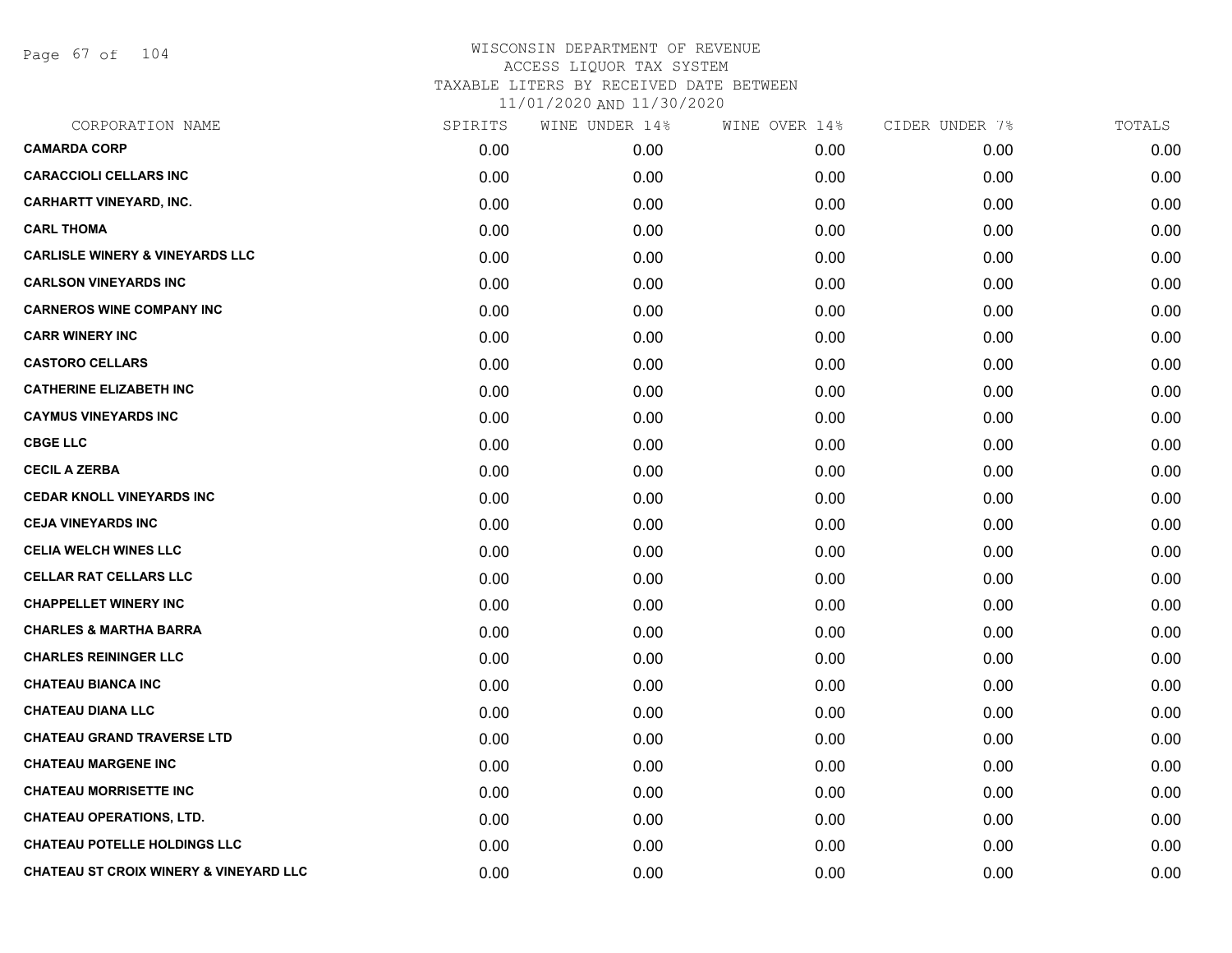Page 68 of 104

| CORPORATION NAME                             | SPIRITS | WINE UNDER 14% | WINE OVER 14% | CIDER UNDER 7% | TOTALS |
|----------------------------------------------|---------|----------------|---------------|----------------|--------|
| <b>CHERRY HILL LLC</b>                       | 0.00    | 0.00           | 0.00          | 0.00           | 0.00   |
| <b>CHIARELLO FAMILY VINEYARDS LLC</b>        | 0.00    | 0.00           | 0.00          | 0.00           | 0.00   |
| <b>CHILDRESS WINERY, LLC</b>                 | 0.00    | 0.00           | 0.00          | 0.00           | 0.00   |
| <b>CHIMNEY ROCK WINERY LLC</b>               | 0.00    | 0.00           | 0.00          | 0.00           | 0.00   |
| <b>CHRISTOPHE BARON</b>                      | 0.00    | 0.00           | 0.00          | 0.00           | 0.00   |
| <b>CHRISTOPHER FIGGINS</b>                   | 0.00    | 0.00           | 0.00          | 0.00           | 0.00   |
| <b>CHRISTOPHER L SHOWN</b>                   | 0.00    | 0.00           | 0.00          | 0.00           | 0.00   |
| <b>CINNABAR VINEYARDS &amp; WINERY LLC</b>   | 0.00    | 0.00           | 18.00         | 0.00           | 18.00  |
| <b>CIPCO INC.</b>                            | 0.00    | 0.00           | 0.00          | 0.00           | 0.00   |
| <b>CLEARWATER CANYON CELLARS LLC</b>         | 0.00    | 0.00           | 0.00          | 0.00           | 0.00   |
| <b>CLIF BAR FAMILY WINERY &amp; FARM LLC</b> | 0.00    | 0.00           | 0.00          | 0.00           | 0.00   |
| <b>CLINE CELLARS INC</b>                     | 0.00    | 0.00           | 0.00          | 0.00           | 0.00   |
| <b>CLOS DU VAL WINE CO LTD</b>               | 0.00    | 0.00           | 0.00          | 0.00           | 0.00   |
| <b>CLOS LACHANCE WINES LLC</b>               | 0.00    | 0.00           | 0.00          | 0.00           | 0.00   |
| <b>COCKERELL WINE CONSULTING LLC</b>         | 0.00    | 0.00           | 0.00          | 0.00           | 0.00   |
| <b>CODORNIU NAPA INC</b>                     | 0.00    | 0.00           | 0.00          | 0.00           | 0.00   |
| <b>COELHO WINERY INC</b>                     | 0.00    | 0.00           | 0.00          | 0.00           | 0.00   |
| <b>COL SOLARE, LLP</b>                       | 0.00    | 0.00           | 0.00          | 0.00           | 0.00   |
| <b>COLGIN PARTNERS LLC</b>                   | 0.00    | 0.00           | 0.00          | 0.00           | 0.00   |
| <b>COLLEEN M BOS</b>                         | 0.00    | 0.00           | 0.00          | 0.00           | 0.00   |
| <b>COLONIAL GREEN TRUST</b>                  | 0.00    | 0.00           | 0.00          | 0.00           | 0.00   |
| <b>COLUMBIA RIVER WINERY INC</b>             | 0.00    | 0.00           | 0.00          | 0.00           | 0.00   |
| <b>COMSTOCK WINES LLC</b>                    | 0.00    | 0.00           | 0.00          | 0.00           | 0.00   |
| <b>CONSTELLATION BRANDS U.S. OPERATIONS</b>  | 0.00    | 0.00           | 0.00          | 0.00           | 0.00   |
| <b>CONUNDRUM WINERY LLC</b>                  | 0.00    | 0.00           | 0.00          | 0.00           | 0.00   |
| <b>CONWAY VINEYARDS INC</b>                  | 0.00    | 0.00           | 0.00          | 0.00           | 0.00   |
| <b>COOL HAND VINEYARDS LLC</b>               | 0.00    | 0.00           | 0.00          | 0.00           | 0.00   |
| <b>COOPER VINEYARDS LLC</b>                  | 0.00    | 0.00           | 0.00          | 0.00           | 0.00   |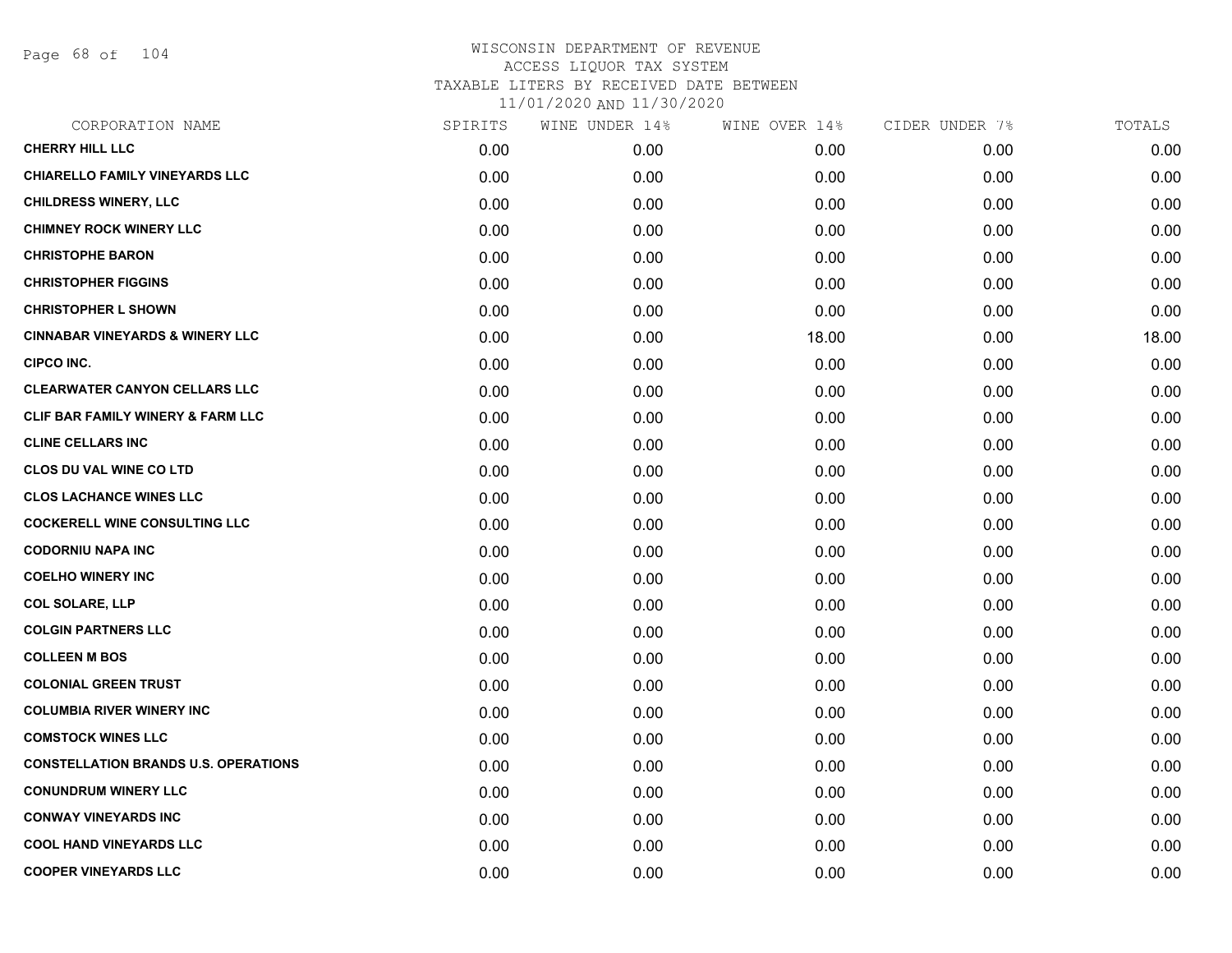Page 69 of 104

| CORPORATION NAME                       | SPIRITS | WINE UNDER 14% | WINE OVER 14% | CIDER UNDER 7% | TOTALS |
|----------------------------------------|---------|----------------|---------------|----------------|--------|
| <b>COPPER CANE LLC</b>                 | 0.00    | 0.00           | 0.00          | 0.00           | 0.00   |
| <b>COR WINE CELLARS, LLC</b>           | 0.00    | 12.00          | 5.25          | 0.00           | 17.25  |
| <b>CORISON WINERY INC</b>              | 0.00    | 0.00           | 0.00          | 0.00           | 0.00   |
| <b>CORNERSTONE CELLARS LLC</b>         | 0.00    | 0.00           | 0.00          | 0.00           | 0.00   |
| <b>CORY J MICHAL</b>                   | 0.00    | 0.00           | 0.00          | 0.00           | 0.00   |
| <b>COTE D'OR IMPORTS LLC</b>           | 0.00    | 0.00           | 0.00          | 0.00           | 0.00   |
| <b>COURAGEOUS INC</b>                  | 0.00    | 0.00           | 0.00          | 0.00           | 0.00   |
| <b>CRAIG FLETCHER</b>                  | 0.00    | 0.00           | 0.00          | 0.00           | 0.00   |
| <b>CRAIG S HANDLY</b>                  | 0.00    | 0.00           | 0.00          | 0.00           | 0.00   |
| <b>CREATIVE WINE CONCEPTS INC</b>      | 0.00    | 0.00           | 0.00          | 0.00           | 0.00   |
| <b>CREW WINE COMPANY LLC</b>           | 0.00    | 0.00           | 0.00          | 0.00           | 0.00   |
| <b>CRIMSON WINE GROUP LTD</b>          | 0.00    | 0.00           | 0.00          | 0.00           | 0.00   |
| <b>CRISTOM VINEYARDS INC</b>           | 0.00    | 0.00           | 0.00          | 0.00           | 0.00   |
| <b>CROCKER &amp; STARR WINE CO LLC</b> | 0.00    | 0.00           | 0.00          | 0.00           | 0.00   |
| <b>CROFT LLC</b>                       | 0.00    | 0.00           | 0.00          | 0.00           | 0.00   |
| <b>CROWN POINT WINERY LLC</b>          | 0.00    | 0.00           | 0.00          | 0.00           | 0.00   |
| <b>CRUSE WINE COMPANY, LLC</b>         | 0.00    | 0.00           | 0.00          | 0.00           | 0.00   |
| <b>CULLEN AND HARRISON LLC</b>         | 0.00    | 0.00           | 0.00          | 0.00           | 0.00   |
| <b>CUNAT PREMIUM VINEYARDS LLC</b>     | 0.00    | 0.00           | 0.00          | 0.00           | 0.00   |
| <b>CUSHMAN WINERY CORPORATION</b>      | 0.00    | 0.00           | 0.00          | 0.00           | 0.00   |
| <b>CUVAISON INC</b>                    | 0.00    | 0.00           | 0.00          | 0.00           | 0.00   |
| <b>CWC WINERY LLC</b>                  | 0.00    | 0.00           | 0.00          | 0.00           | 0.00   |
| <b>D MYERS LLC</b>                     | 0.00    | 0.00           | 0.00          | 0.00           | 0.00   |
| <b>D R STEPHENS ESTATE WINES, LLC</b>  | 0.00    | 0.00           | 0.00          | 0.00           | 0.00   |
| <b>DADY CAPITAL LLLP</b>               | 0.00    | 0.00           | 0.00          | 0.00           | 0.00   |
| <b>DAMIANI WINE CELLARS, LLC</b>       | 0.00    | 0.00           | 0.00          | 0.00           | 0.00   |
| <b>DANA ESTATES INC</b>                | 0.00    | 0.00           | 0.00          | 0.00           | 0.00   |
| <b>DANICA PATRICK</b>                  | 0.00    | 0.00           | 0.00          | 0.00           | 0.00   |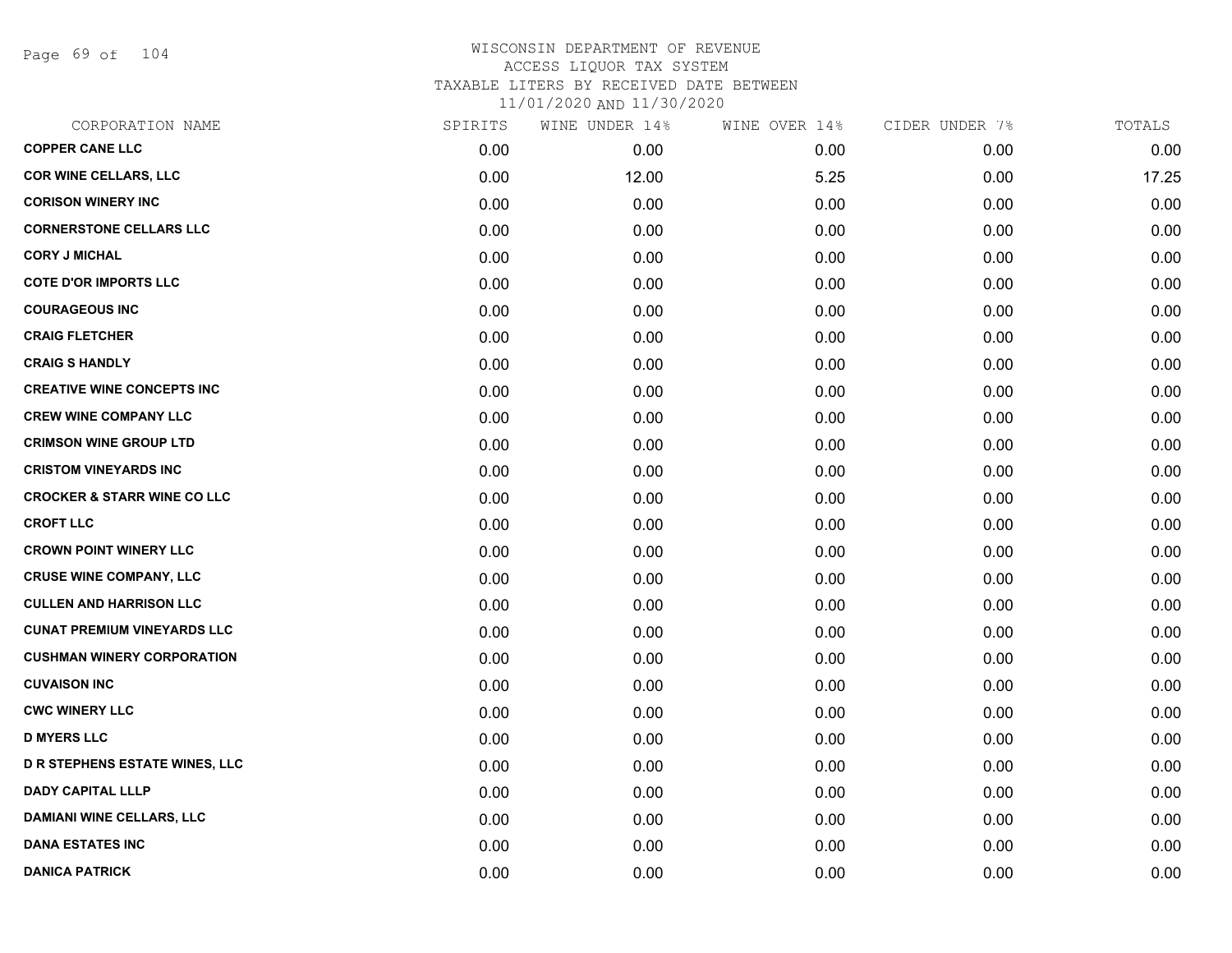Page 70 of 104

| CORPORATION NAME                      | SPIRITS | WINE UNDER 14% | WINE OVER 14% | CIDER UNDER 7% | TOTALS |
|---------------------------------------|---------|----------------|---------------|----------------|--------|
| <b>DANIEL J KOEPKE</b>                | 0.00    | 0.00           | 0.00          | 0.00           | 0.00   |
| DANZA DEL SOL WINERY INC              | 0.00    | 0.00           | 0.00          | 0.00           | 0.00   |
| <b>DANZINGER VINEYARDS LLC</b>        | 0.00    | 0.00           | 0.00          | 0.00           | 0.00   |
| <b>DAOU VINEYARDS LLC</b>             | 0.00    | 0.00           | 0.00          | 0.00           | 0.00   |
| <b>DARIOUSH KHALEDI WINERY LLC</b>    | 0.00    | 0.00           | 0.00          | 0.00           | 0.00   |
| <b>DAVERO SONOMA, INC</b>             | 0.00    | 0.00           | 0.00          | 0.00           | 0.00   |
| <b>DAVID BRUCE WINERY INC</b>         | 0.00    | 0.00           | 0.00          | 0.00           | 0.00   |
| <b>DAVID COFFARO</b>                  | 0.00    | 0.00           | 0.00          | 0.00           | 0.00   |
| <b>DAVID F MAHER</b>                  | 0.00    | 0.00           | 0.00          | 0.00           | 0.00   |
| <b>DAVID J ECKERT</b>                 | 0.00    | 0.00           | 0.00          | 0.00           | 0.00   |
| <b>DAVID J MATTHEWS</b>               | 0.00    | 0.00           | 0.00          | 0.00           | 0.00   |
| <b>DAVID JAMES LLC</b>                | 0.00    | 0.00           | 0.00          | 0.00           | 0.00   |
| <b>DAVID L MCGEE</b>                  | 0.00    | 0.00           | 0.00          | 0.00           | 0.00   |
| <b>DAVID R ARIZINI</b>                | 0.00    | 0.00           | 0.00          | 0.00           | 0.00   |
| <b>DAVID R RASMUSSEN</b>              | 0.00    | 0.00           | 0.00          | 0.00           | 0.00   |
| <b>DAVIS ESTATES LLC</b>              | 0.00    | 0.00           | 0.00          | 0.00           | 0.00   |
| <b>DAWN'S DREAM LLC</b>               | 0.00    | 0.00           | 0.00          | 0.00           | 0.00   |
| DE LA MONTANYA WINERY INC             | 0.00    | 0.00           | 0.00          | 0.00           | 0.00   |
| DE TIERRA VINEYARD LLC                | 0.00    | 0.00           | 0.00          | 0.00           | 0.00   |
| <b>DEAN VINCENT BORDIGIONI</b>        | 0.00    | 0.00           | 0.00          | 0.00           | 0.00   |
| DEERFIELD RANCH WINERY LLC            | 0.00    | 0.00           | 0.00          | 0.00           | 0.00   |
| DEL DOTTO VINEYARDS INC               | 0.00    | 0.00           | 0.00          | 0.00           | 0.00   |
| <b>DELICATO VINEYARDS INC</b>         | 0.00    | 0.00           | 0.00          | 0.00           | 0.00   |
| <b>DELILLE CELLARS LLC</b>            | 0.00    | 0.00           | 0.00          | 0.00           | 0.00   |
| <b>DELLA TERRA LLC</b>                | 0.00    | 0.00           | 0.00          | 0.00           | 0.00   |
| <b>DENNIS R ONEIL</b>                 | 0.00    | 0.00           | 0.00          | 0.00           | 0.00   |
| DH GUSTAFSON FAMILY VINEYARDS LLC     | 0.00    | 0.00           | 0.00          | 0.00           | 0.00   |
| DIAMOND MOUNTAIN VINEYARD COMPANY INC | 0.00    | 0.00           | 0.00          | 0.00           | 0.00   |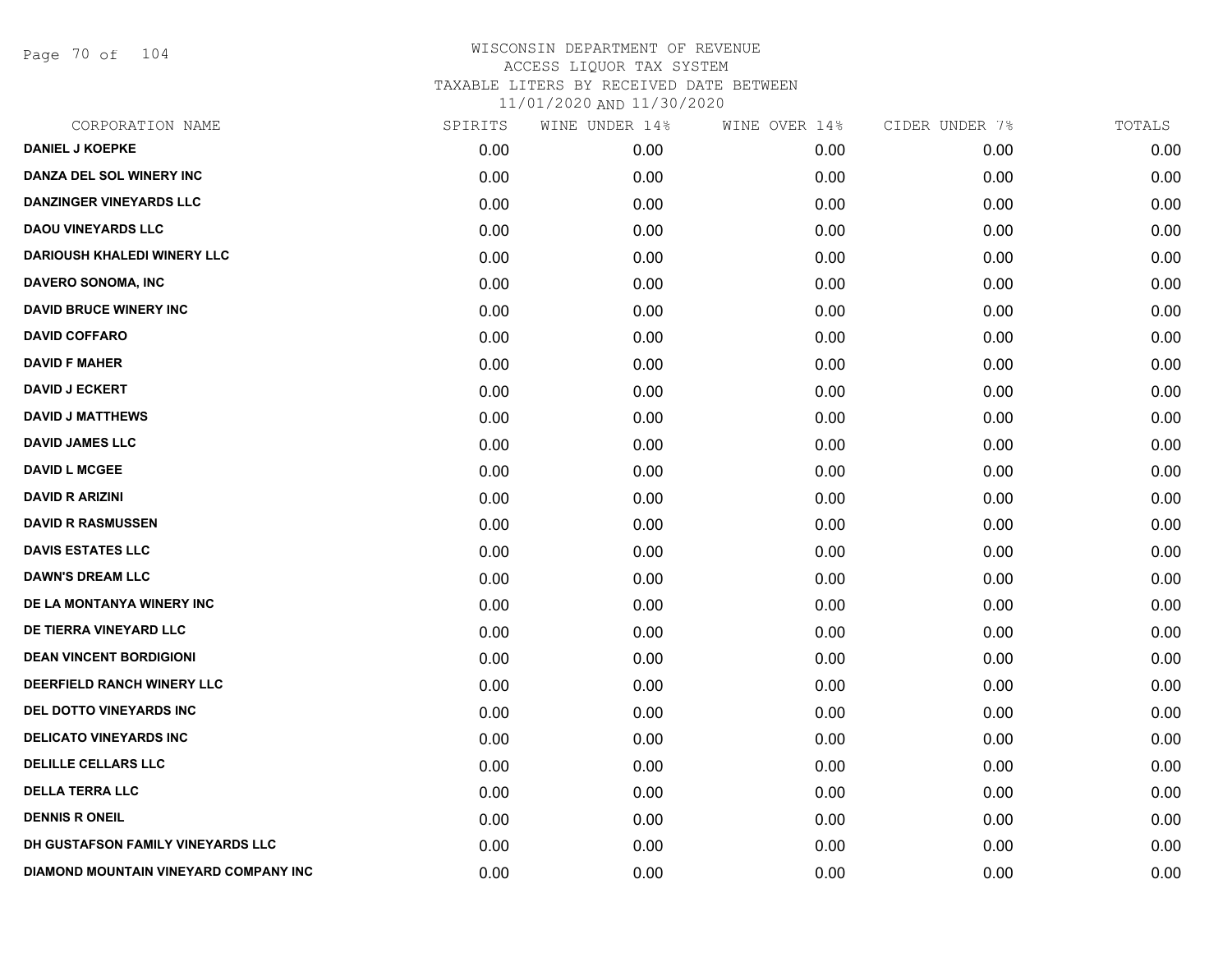Page 71 of 104

| CORPORATION NAME                                              | SPIRITS | WINE UNDER 14% | WINE OVER 14% | CIDER UNDER 7% | TOTALS |
|---------------------------------------------------------------|---------|----------------|---------------|----------------|--------|
| <b>DIANA HOBSON</b>                                           | 0.00    | 0.00           | 0.00          | 0.00           | 0.00   |
| <b>DINO DINA</b>                                              | 0.00    | 0.00           | 0.00          | 0.00           | 0.00   |
| <b>DOMAINE CARNEROS LTD</b>                                   | 0.00    | 0.00           | 0.00          | 0.00           | 0.00   |
| <b>DOMAINE CHANDON INC</b>                                    | 0.00    | 0.00           | 0.00          | 0.00           | 0.00   |
| <b>DOMAINE DE MARIA SOTER LLC</b>                             | 0.00    | 0.00           | 0.00          | 0.00           | 0.00   |
| <b>DOMAINE DROUHIN OREGON LLC</b>                             | 0.00    | 0.00           | 0.00          | 0.00           | 0.00   |
| <b>DOMAINE SERENE VINEYARDS &amp; WINERY INC</b>              | 0.00    | 0.00           | 0.00          | 0.00           | 0.00   |
| <b>DOMINICK CHIRICHILLO</b>                                   | 0.00    | 0.00           | 0.00          | 0.00           | 0.00   |
| <b>DON GRASSE</b>                                             | 0.00    | 0.00           | 0.00          | 0.00           | 0.00   |
| DON SEBASTIANI & SONS INTERNATIONAL WINE<br><b>NEGOCIANTS</b> | 0.00    | 0.00           | 0.00          | 0.00           | 0.00   |
| <b>DONALD PHILLIPS HILL JR</b>                                | 0.00    | 0.00           | 0.00          | 0.00           | 0.00   |
| DONATI FAMILY VINEYARD, INC                                   | 0.00    | 0.00           | 0.00          | 0.00           | 0.00   |
| DONELAN FAMILY WINE CELLARS LLC                               | 0.00    | 0.00           | 0.00          | 0.00           | 0.00   |
| DONGYI INTERNATIONAL LLC                                      | 0.00    | 0.00           | 0.00          | 0.00           | 0.00   |
| <b>DOROTHY PANELLA</b>                                        | 0.00    | 0.00           | 0.00          | 0.00           | 0.00   |
| <b>DOSSEY VINEYARDS LLC</b>                                   | 0.00    | 0.00           | 0.00          | 0.00           | 0.00   |
| <b>DOUBLE CANYON VINEYARDS LLC</b>                            | 0.00    | 0.00           | 0.00          | 0.00           | 0.00   |
| <b>DOUKENIE WINERY, INC.</b>                                  | 0.00    | 0.00           | 0.00          | 0.00           | 0.00   |
| <b>DRAGONETTE CELLARS LLC</b>                                 | 0.00    | 0.00           | 0.00          | 0.00           | 0.00   |
| <b>DRAKE MAKES WINE, INC.</b>                                 | 0.00    | 0.00           | 0.00          | 0.00           | 0.00   |
| <b>DRUMLIN RIDGE WINERY LLC</b>                               | 0.00    | 0.00           | 0.00          | 0.00           | 0.00   |
| DRY CREEK VINEYARD INC                                        | 0.00    | 0.00           | 0.00          | 0.00           | 0.00   |
| <b>DSC INVESTORS INC</b>                                      | 0.00    | 0.00           | 9.00          | 0.00           | 9.00   |
| <b>DUCKHORN WINE COMPANY</b>                                  | 0.00    | 0.00           | 0.00          | 0.00           | 0.00   |
| <b>DUMOL WINERY LLC</b>                                       | 0.00    | 0.00           | 0.00          | 0.00           | 0.00   |
| <b>DUNHAM CELLARS LLC</b>                                     | 0.00    | 0.00           | 0.00          | 0.00           | 0.00   |
| <b>DUNN VINEYARDS LLC</b>                                     | 0.00    | 0.00           | 0.00          | 0.00           | 0.00   |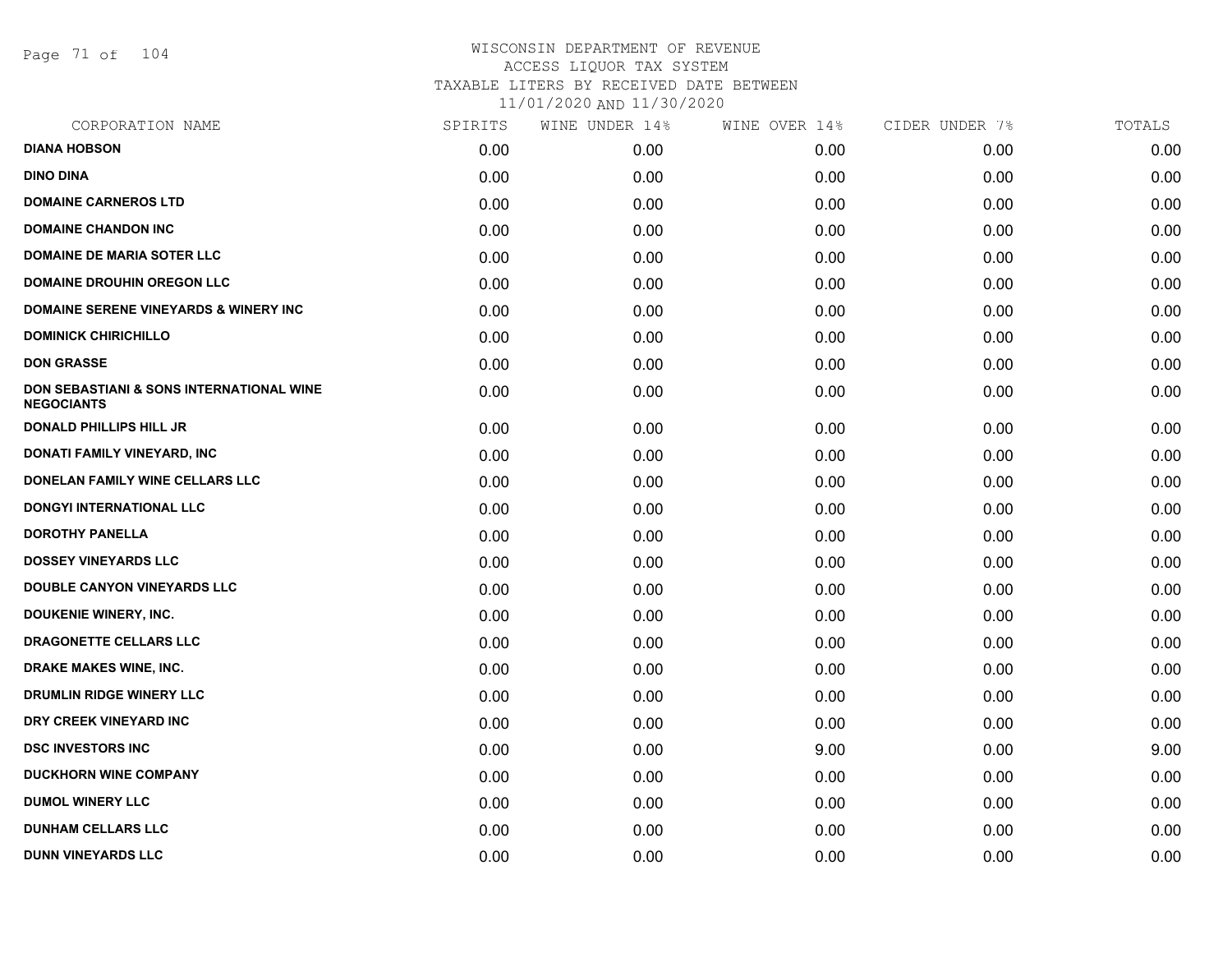Page 72 of 104

| CORPORATION NAME                         | SPIRITS | WINE UNDER 14% | WINE OVER 14% | CIDER UNDER 7% | TOTALS |
|------------------------------------------|---------|----------------|---------------|----------------|--------|
| <b>DUPLIN WINE CELLARS INC</b>           | 0.00    | 0.00           | 0.00          | 0.00           | 0.00   |
| <b>DURANT VINEYARDS LLC</b>              | 0.00    | 0.00           | 0.00          | 0.00           | 0.00   |
| DUTTON GOLDFIELD WINERY LLC              | 0.00    | 0.00           | 0.00          | 0.00           | 0.00   |
| <b>E &amp; J GALLO WINERY</b>            | 0.00    | 0.00           | 0.00          | 0.00           | 0.00   |
| <b>E STRING CELLARS LLC</b>              | 0.00    | 0.00           | 0.00          | 0.00           | 0.00   |
| <b>EAGLES LANDING WINERY LLC</b>         | 0.00    | 0.00           | 0.00          | 0.00           | 0.00   |
| <b>EAST BRANCH WINERY, INC.</b>          | 0.00    | 0.00           | 0.00          | 0.00           | 0.00   |
| <b>EASTERN RIDGES VINEYARD, LLC</b>      | 0.00    | 0.00           | 0.00          | 0.00           | 0.00   |
| <b>EBERLE WINERY LP</b>                  | 0.00    | 0.00           | 0.00          | 0.00           | 0.00   |
| EDEN ICE CIDER COMPANY INC.              | 0.00    | 0.00           | 0.00          | 0.00           | 0.00   |
| <b>EDWARD J RINK</b>                     | 0.00    | 0.00           | 0.00          | 0.00           | 0.00   |
| <b>EDWARD T MARKS</b>                    | 0.00    | 0.00           | 0.00          | 0.00           | 0.00   |
| EHREN JORDAN WINE CELLARS LLC            | 0.00    | 0.00           | 0.00          | 0.00           | 0.00   |
| <b>EILEEN BRYS</b>                       | 0.00    | 0.00           | 0.00          | 0.00           | 0.00   |
| <b>ELEGANCE PROPERTIES LLC</b>           | 0.00    | 0.00           | 106.50        | 0.00           | 106.50 |
| <b>ELISABETH W KLEIN</b>                 | 0.00    | 0.00           | 0.00          | 0.00           | 0.00   |
| ELK COVE VINEYARDS INC                   | 0.00    | 0.00           | 0.00          | 0.00           | 0.00   |
| ELLIOTT SMITH DEVELOPMENT COMPANY        | 0.00    | 0.00           | 0.00          | 0.00           | 0.00   |
| <b>ELV-OREGON LLC</b>                    | 0.00    | 0.00           | 0.00          | 0.00           | 0.00   |
| <b>EMILIO GUGLIELMO WINERY INC</b>       | 0.00    | 0.00           | 0.00          | 0.00           | 0.00   |
| <b>EMMITT-SCORSONE WINES LLC</b>         | 0.00    | 0.00           | 0.00          | 0.00           | 0.00   |
| <b>EMMOLO RIVER RANCH LLC</b>            | 0.00    | 0.00           | 0.00          | 0.00           | 0.00   |
| <b>ENTENTE SPIRITS LLC</b>               | 0.00    | 0.00           | 0.00          | 0.00           | 0.00   |
| <b>EOLA HILLS WINE CELLARS INC</b>       | 0.00    | 0.00           | 0.00          | 0.00           | 0.00   |
| <b>ERIC FLANAGAN</b>                     | 0.00    | 0.00           | 0.00          | 0.00           | 0.00   |
| <b>ERIC TRUMP WINE MANUFACTURING LLC</b> | 0.00    | 0.00           | 0.00          | 0.00           | 0.00   |
| <b>ERIK MILLER WINES, INC.</b>           | 0.00    | 137.25         | 2.25          | 0.00           | 139.50 |
| <b>ERNEST VINEYARDS LLC</b>              | 0.00    | 0.00           | 0.00          | 0.00           | 0.00   |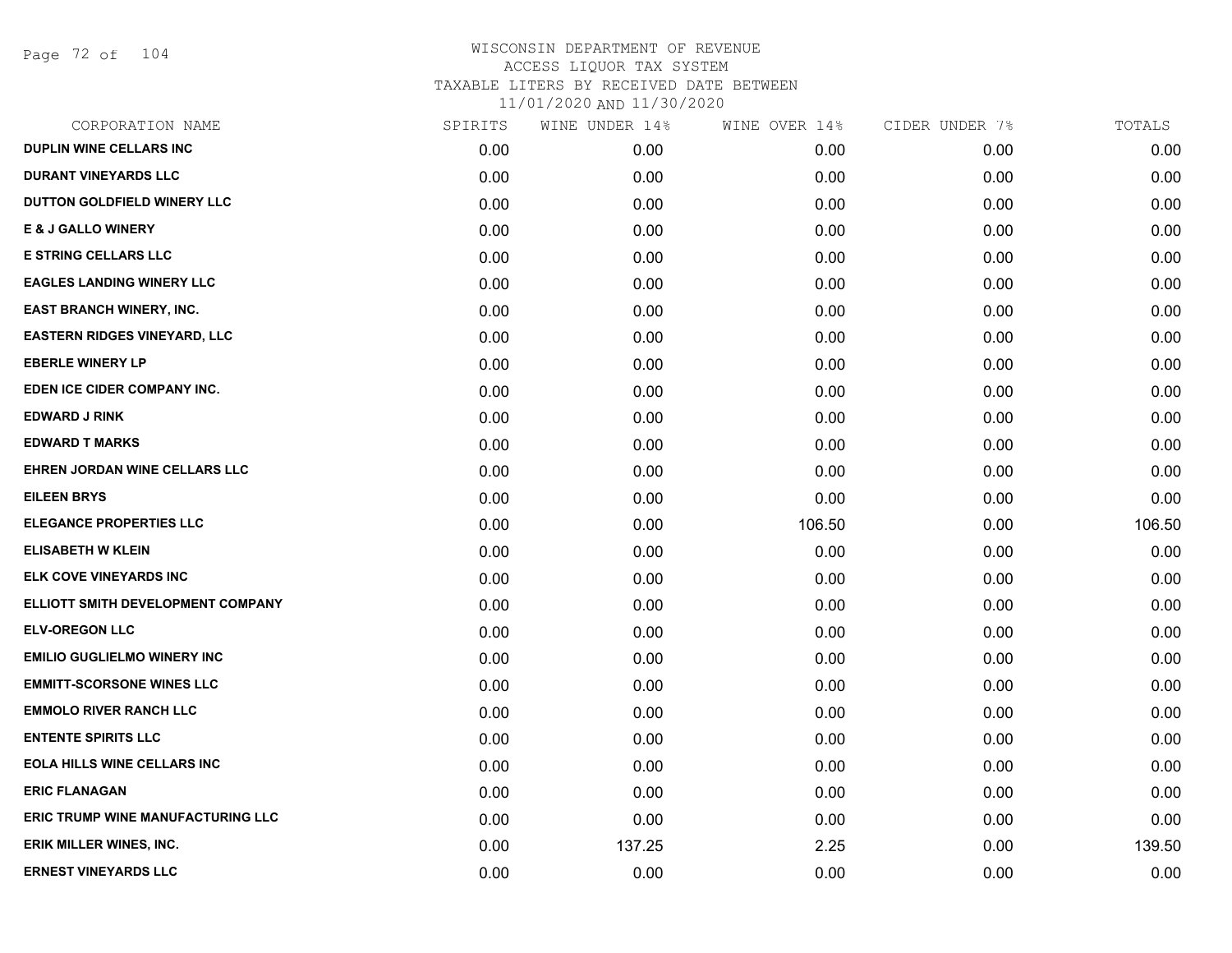Page 73 of 104

| CORPORATION NAME                      | SPIRITS | WINE UNDER 14% | WINE OVER 14% | CIDER UNDER 7% | TOTALS |
|---------------------------------------|---------|----------------|---------------|----------------|--------|
| <b>EUGENE PERATA</b>                  | 0.00    | 0.00           | 0.00          | 0.00           | 0.00   |
| <b>F KORBEL &amp; BROS INC</b>        | 0.00    | 0.00           | 0.00          | 0.00           | 0.00   |
| <b>FAETHM INC</b>                     | 0.00    | 0.00           | 0.00          | 0.00           | 0.00   |
| <b>FANTESCA LLC</b>                   | 0.00    | 0.00           | 0.00          | 0.00           | 0.00   |
| <b>FAT BOYS INC</b>                   | 0.00    | 0.00           | 0.00          | 0.00           | 0.00   |
| <b>FAWN CREEK WINERY LLC</b>          | 0.00    | 0.00           | 0.00          | 0.00           | 0.00   |
| <b>FAZELI VINEYARDS, LLC</b>          | 0.00    | 0.00           | 0.00          | 0.00           | 0.00   |
| <b>FENESTRA WINERY INC</b>            | 0.00    | 0.00           | 0.00          | 0.00           | 0.00   |
| FENN VALLEY VINEYARDS, INC.           | 0.00    | 0.00           | 0.00          | 0.00           | 0.00   |
| <b>FERMENTING CELLARS LLC</b>         | 0.00    | 0.00           | 0.00          | 0.00           | 0.00   |
| <b>FERNRAY LLC</b>                    | 0.00    | 0.00           | 0.00          | 0.00           | 0.00   |
| FERRARI CARANO VINEYARDS & WINERY LLC | 0.00    | 0.00           | 0.00          | 0.00           | 0.00   |
| <b>FETZER VINEYARDS</b>               | 0.00    | 0.00           | 0.00          | 0.00           | 0.00   |
| <b>FICKLIN VINEYARDS INC</b>          | 0.00    | 0.00           | 0.00          | 0.00           | 0.00   |
| <b>FIDDLEHEAD CELLARS LP</b>          | 0.00    | 0.00           | 0.00          | 0.00           | 0.00   |
| <b>FIDELITAS WINES LLC</b>            | 0.00    | 0.00           | 0.00          | 0.00           | 0.00   |
| FIESTA VINEYARD & WINERY LLC          | 0.00    | 0.00           | 0.00          | 0.00           | 0.00   |
| <b>FINKELSTEIN VINEYARDS INC</b>      | 0.00    | 0.00           | 0.00          | 0.00           | 0.00   |
| <b>FIRESTEED CORPORATION</b>          | 0.00    | 0.00           | 0.00          | 0.00           | 0.00   |
| FISHER KING WINERY, LLC               | 0.00    | 0.00           | 0.00          | 0.00           | 0.00   |
| <b>FISHER VINEYARDS</b>               | 0.00    | 0.00           | 0.00          | 0.00           | 0.00   |
| <b>FITVINE LLC</b>                    | 0.00    | 0.00           | 0.00          | 0.00           | 0.00   |
| <b>FIVE VINES LLC</b>                 | 0.00    | 0.00           | 0.00          | 0.00           | 0.00   |
| <b>FLOOD RANCH COMPANY</b>            | 0.00    | 0.00           | 0.00          | 0.00           | 0.00   |
| <b>FLORA SPRINGS WINE COMPANY</b>     | 0.00    | 0.00           | 0.00          | 0.00           | 0.00   |
| <b>FLORIDA ORANGE GROVES INC</b>      | 0.00    | 0.00           | 0.00          | 0.00           | 0.00   |
| FLOWERS VINEYARD AND WINERY, LLC      | 0.00    | 0.00           | 0.00          | 0.00           | 0.00   |
| <b>FLYING B VINEYARD LP</b>           | 0.00    | 0.00           | 0.00          | 0.00           | 0.00   |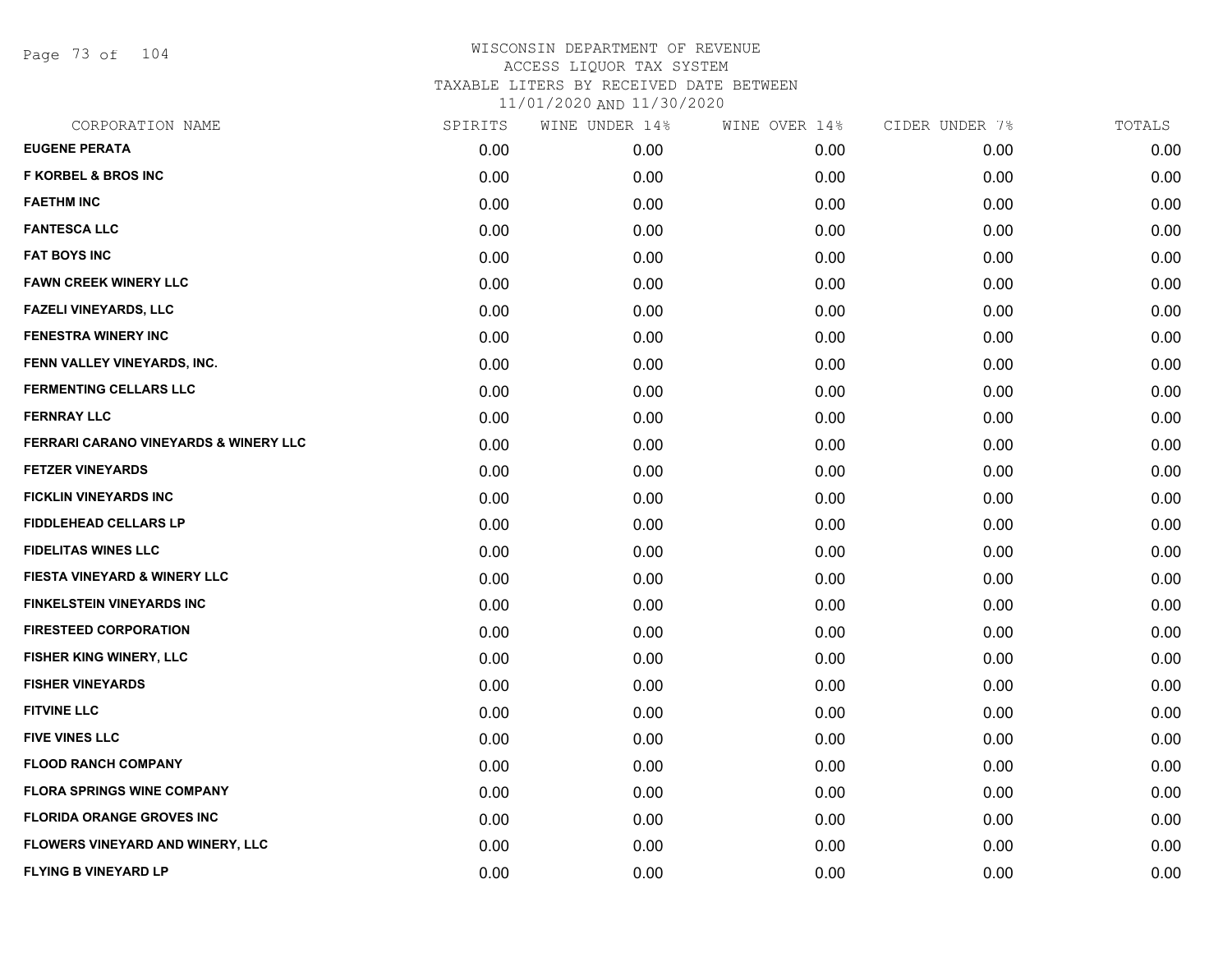Page 74 of 104

| CORPORATION NAME                       | SPIRITS | WINE UNDER 14% | WINE OVER 14% | CIDER UNDER 7% | TOTALS |
|----------------------------------------|---------|----------------|---------------|----------------|--------|
| <b>FN CELLARS LLC</b>                  | 0.00    | 0.00           | 0.00          | 0.00           | 0.00   |
| FOLEY ESTATES VINEYARD & WINERY LLC    | 0.00    | 0.00           | 0.00          | 0.00           | 0.00   |
| <b>FOLEY FAMILY WINES INC</b>          | 0.00    | 0.00           | 0.00          | 0.00           | 0.00   |
| <b>FOLIO WINE COMPANY LLC</b>          | 0.00    | 0.00           | 0.00          | 0.00           | 0.00   |
| <b>FONTANELLA WINES LLC</b>            | 0.00    | 0.00           | 0.00          | 0.00           | 0.00   |
| <b>FORIS VINEYARDS WINERY LLC</b>      | 0.00    | 0.00           | 0.00          | 0.00           | 0.00   |
| FORT ROSS VINEYARD & WINERY LLC        | 0.00    | 0.00           | 0.00          | 0.00           | 0.00   |
| <b>FOUR BEARS WINERY LLC</b>           | 0.00    | 0.00           | 0.00          | 0.00           | 0.00   |
| FOUR DAUGHTERS VINEYARD AND WINERY LLC | 0.00    | 0.00           | 0.00          | 0.00           | 0.00   |
| <b>FOX RUN VINEYARDS INC</b>           | 0.00    | 0.00           | 0.00          | 0.00           | 0.00   |
| <b>FOXEN VINEYARD INC</b>              | 0.00    | 0.00           | 0.00          | 0.00           | 0.00   |
| <b>FRANCIS COPPOLA WINERY LLC</b>      | 0.00    | 0.00           | 0.00          | 0.00           | 0.00   |
| <b>FRANCISCAN VINEYARDS INC</b>        | 0.00    | 0.00           | 0.00          | 0.00           | 0.00   |
| <b>FRANK FAMILY VINEYARDS LLC</b>      | 0.00    | 0.00           | 0.00          | 0.00           | 0.00   |
| <b>FRED C SCHERRER</b>                 | 0.00    | 0.00           | 0.00          | 0.00           | 0.00   |
| <b>FREDERICK QUANDT</b>                | 0.00    | 0.00           | 0.00          | 0.00           | 0.00   |
| <b>FREIXENET SONOMA CAVES INC</b>      | 0.00    | 0.00           | 0.00          | 0.00           | 0.00   |
| <b>FRESH GRAPES LLC</b>                | 0.00    | 0.00           | 0.00          | 0.00           | 0.00   |
| <b>FREY FAMILY WINERY LLC</b>          | 0.00    | 0.00           | 0.00          | 0.00           | 0.00   |
| <b>FREY VINEYARDS LTD</b>              | 0.00    | 0.00           | 0.00          | 0.00           | 0.00   |
| <b>FROGS LEAP WINERY</b>               | 0.00    | 235.88         | 79.88         | 0.00           | 315.76 |
| <b>FROGTOWN CELLARS LLP</b>            | 0.00    | 0.00           | 0.00          | 0.00           | 0.00   |
| <b>FROST WINES LLC</b>                 | 0.00    | 0.00           | 0.00          | 0.00           | 0.00   |
| FRUIT OF THE WOODS WINE CELLAR, INC.   | 0.00    | 0.00           | 0.00          | 0.00           | 0.00   |
| <b>FULCRUM WINES LLC</b>               | 0.00    | 0.00           | 0.00          | 0.00           | 0.00   |
| <b>FULKERSON WINE CELLARS LLC</b>      | 0.00    | 0.00           | 0.00          | 0.00           | 0.00   |
| <b>FULLERTON WINES, INC</b>            | 0.00    | 0.00           | 0.00          | 0.00           | 0.00   |
| <b>FURTHERMORE LLC</b>                 | 0.00    | 0.00           | 0.00          | 0.00           | 0.00   |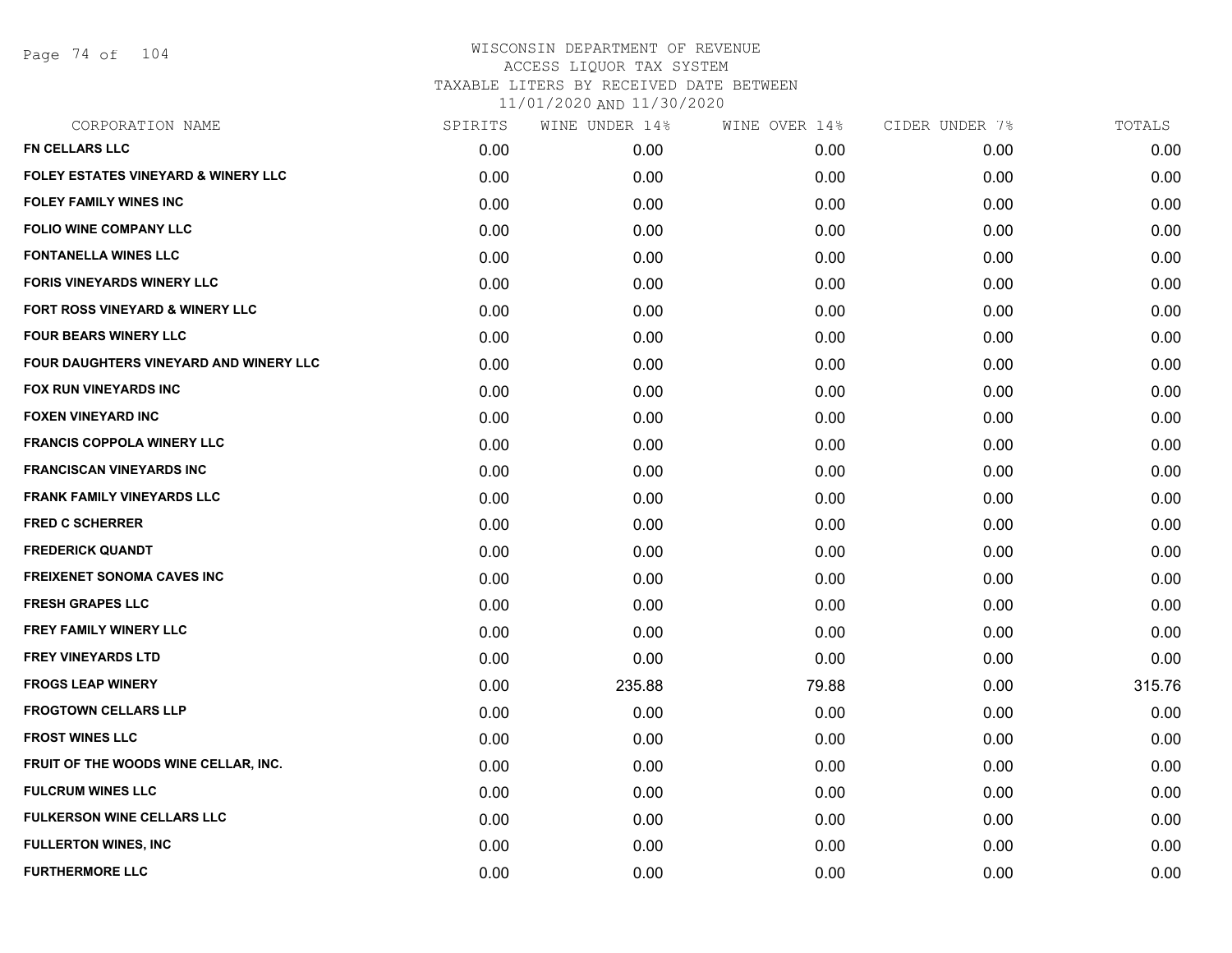Page 75 of 104

| CORPORATION NAME                      | SPIRITS | WINE UNDER 14% | WINE OVER 14% | CIDER UNDER 7% | TOTALS |
|---------------------------------------|---------|----------------|---------------|----------------|--------|
| <b>G GRAHAM WINES INC</b>             | 0.00    | 0.00           | 0.00          | 0.00           | 0.00   |
| <b>GALANTE FAMILY WINERY INC</b>      | 0.00    | 0.00           | 0.00          | 0.00           | 0.00   |
| <b>GALENA CELLARS INC</b>             | 0.00    | 0.00           | 0.00          | 0.00           | 0.00   |
| <b>GALLICA WINES LLC</b>              | 0.00    | 0.00           | 0.00          | 0.00           | 0.00   |
| <b>GAMBA VINEYARDS AND WINERY LLC</b> | 0.00    | 0.00           | 0.00          | 0.00           | 0.00   |
| <b>GAMBLE FAMILY VINEYARDS LLC</b>    | 0.00    | 0.00           | 0.00          | 0.00           | 0.00   |
| <b>GANDONA INC</b>                    | 0.00    | 0.00           | 0.00          | 0.00           | 0.00   |
| <b>GARGIULO VINEYARD LLC</b>          | 0.00    | 0.00           | 0.00          | 0.00           | 0.00   |
| <b>GARROD TRUST</b>                   | 0.00    | 0.00           | 0.00          | 0.00           | 0.00   |
| <b>GARY FRANSCIONI, INC.</b>          | 0.00    | 0.00           | 0.00          | 0.00           | 0.00   |
| GEARY MARKET INVESTMENT COMPANY LTD   | 0.00    | 87.00          | 0.00          | 0.00           | 87.00  |
| <b>GEMSTONE VINEYARDS LLC</b>         | 0.00    | 0.00           | 0.00          | 0.00           | 0.00   |
| <b>GENERATIONS OF SONOMA LLC</b>      | 0.00    | 0.00           | 0.00          | 0.00           | 0.00   |
| <b>GENESEO PARTNERS LP</b>            | 0.00    | 0.00           | 0.00          | 0.00           | 0.00   |
| <b>GEORGE O HENDRY</b>                | 0.00    | 0.00           | 0.00          | 0.00           | 0.00   |
| <b>GEORGE RONALD DENNER</b>           | 0.00    | 0.00           | 0.00          | 0.00           | 0.00   |
| <b>GERALD E FORTH</b>                 | 0.00    | 0.00           | 0.00          | 0.00           | 0.00   |
| <b>GF VINEYARDS LLC</b>               | 0.00    | 0.00           | 0.00          | 0.00           | 0.00   |
| <b>GF WINES LLC</b>                   | 0.00    | 0.00           | 0.00          | 0.00           | 0.00   |
| <b>GIFT SERVICES INC</b>              | 0.00    | 0.00           | 0.00          | 0.00           | 0.00   |
| <b>GLENORA WINE CELLARS INC</b>       | 0.00    | 0.00           | 0.00          | 0.00           | 0.00   |
| <b>GLOBAL UNIVERSAL SRL</b>           | 0.00    | 0.00           | 0.00          | 0.00           | 0.00   |
| <b>GOLDIN INVESTMENT II INC</b>       | 0.00    | 0.00           | 0.00          | 0.00           | 0.00   |
| <b>GOLDRIDGEPINOT.COM LLC</b>         | 0.00    | 0.00           | 0.00          | 0.00           | 0.00   |
| <b>GOLDSCHMIDT VINEYARDS LLC</b>      | 0.00    | 0.00           | 0.00          | 0.00           | 0.00   |
| <b>GOOD FOUNDATIONS INC</b>           | 0.00    | 0.00           | 0.00          | 0.00           | 0.00   |
| <b>GOOSE RIDGE LLC</b>                | 0.00    | 0.00           | 0.00          | 0.00           | 0.00   |
| <b>GRAPE VISIONS LLC</b>              | 0.00    | 0.00           | 0.00          | 0.00           | 0.00   |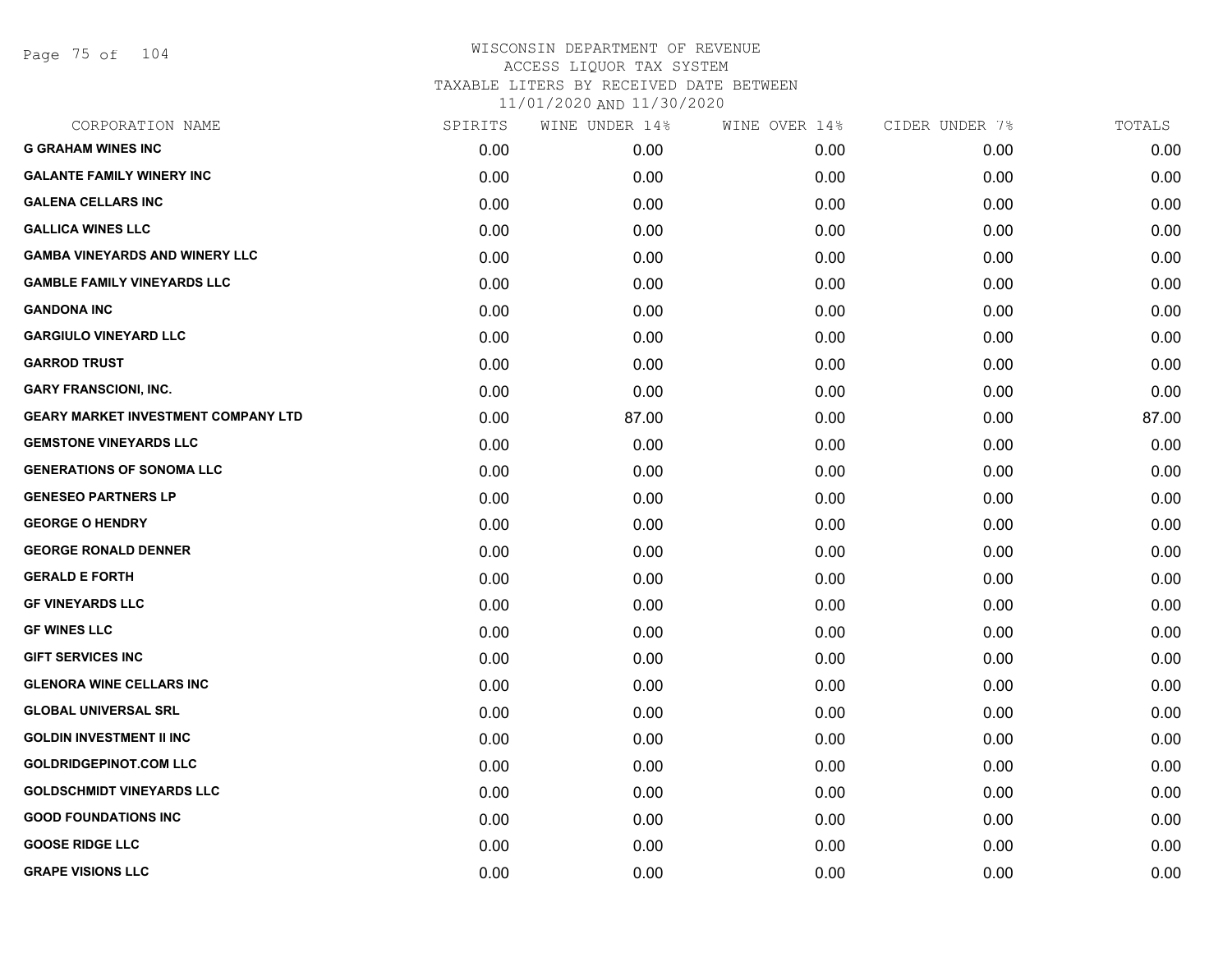Page 76 of 104

| CORPORATION NAME                        | SPIRITS | WINE UNDER 14% | WINE OVER 14% | CIDER UNDER 7% | TOTALS   |
|-----------------------------------------|---------|----------------|---------------|----------------|----------|
| <b>GRAPESEED WINE FUND LLC</b>          | 0.00    | 0.00           | 0.00          | 0.00           | 0.00     |
| <b>GRASSINI FAMILY VINEYARDS LLC</b>    | 0.00    | 0.00           | 0.00          | 0.00           | 0.00     |
| <b>GREEN FAMILY WINERY LLC</b>          | 0.00    | 0.00           | 0.00          | 0.00           | 0.00     |
| <b>GREG MICHAEL CELLARS, LLC</b>        | 0.00    | 0.00           | 0.00          | 0.00           | 0.00     |
| <b>GREG SANDERS</b>                     | 0.00    | 0.00           | 0.00          | 0.00           | 0.00     |
| <b>GREGORY EDWARD GRAZIANO</b>          | 0.00    | 0.00           | 0.00          | 0.00           | 0.00     |
| <b>GRGICH HILLS CELLAR</b>              | 0.00    | 0.00           | 0.00          | 0.00           | 0.00     |
| <b>GRIEB OPTIMAL WINECRAFTING LLC</b>   | 0.00    | 0.00           | 0.00          | 0.00           | 0.00     |
| <b>GROENNFELL MEADERY LLC</b>           | 0.00    | 4,116.42       | 0.00          | 0.00           | 4,116.42 |
| <b>GROTH VINEYARDS &amp; WINERY LLC</b> | 0.00    | 0.00           | 0.00          | 0.00           | 0.00     |
| <b>GULLETT &amp; GULLETT</b>            | 0.00    | 0.00           | 0.00          | 0.00           | 0.00     |
| H DE V LLC                              | 0.00    | 0.00           | 0.00          | 0.00           | 0.00     |
| HAFNER VINEYARD LLC                     | 0.00    | 0.00           | 0.00          | 0.00           | 0.00     |
| <b>HAGAFEN CELLARS INC</b>              | 0.00    | 0.00           | 0.00          | 0.00           | 0.00     |
| <b>HAHN ESTATE</b>                      | 0.00    | 0.00           | 0.00          | 0.00           | 0.00     |
| <b>HALF KRAKT LLC</b>                   | 0.00    | 0.00           | 0.00          | 0.00           | 0.00     |
| <b>HALF MOON HILL LLC</b>               | 0.00    | 0.00           | 0.00          | 0.00           | 0.00     |
| <b>HALL WINES LLC</b>                   | 0.00    | 0.00           | 0.00          | 0.00           | 0.00     |
| <b>HAMEL FAMILY WINES LLC</b>           | 0.00    | 0.00           | 0.00          | 0.00           | 0.00     |
| <b>HAMMLER WINE CORP</b>                | 0.00    | 0.00           | 0.00          | 0.00           | 0.00     |
| HANDAL-DENIER VINEYARDS, LLC            | 0.00    | 0.00           | 0.00          | 0.00           | 0.00     |
| HANDLEY CELLARS LIMITED PARTNERSHIP     | 0.00    | 0.00           | 0.00          | 0.00           | 0.00     |
| <b>HANNA WINERY INC</b>                 | 0.00    | 0.00           | 0.00          | 0.00           | 0.00     |
| <b>HANSJOERG WYSS</b>                   | 0.00    | 0.00           | 0.00          | 0.00           | 0.00     |
| <b>HARBOR RIDGE WINERY INC.</b>         | 0.00    | 0.00           | 0.00          | 0.00           | 0.00     |
| <b>HARLAN ESTATE WINERY INC</b>         | 0.00    | 0.00           | 0.00          | 0.00           | 0.00     |
| HARMELL CELLARS LLC                     | 0.00    | 0.00           | 0.00          | 0.00           | 0.00     |
| <b>HARRIS &amp; HARRIS</b>              | 0.00    | 0.00           | 0.00          | 0.00           | 0.00     |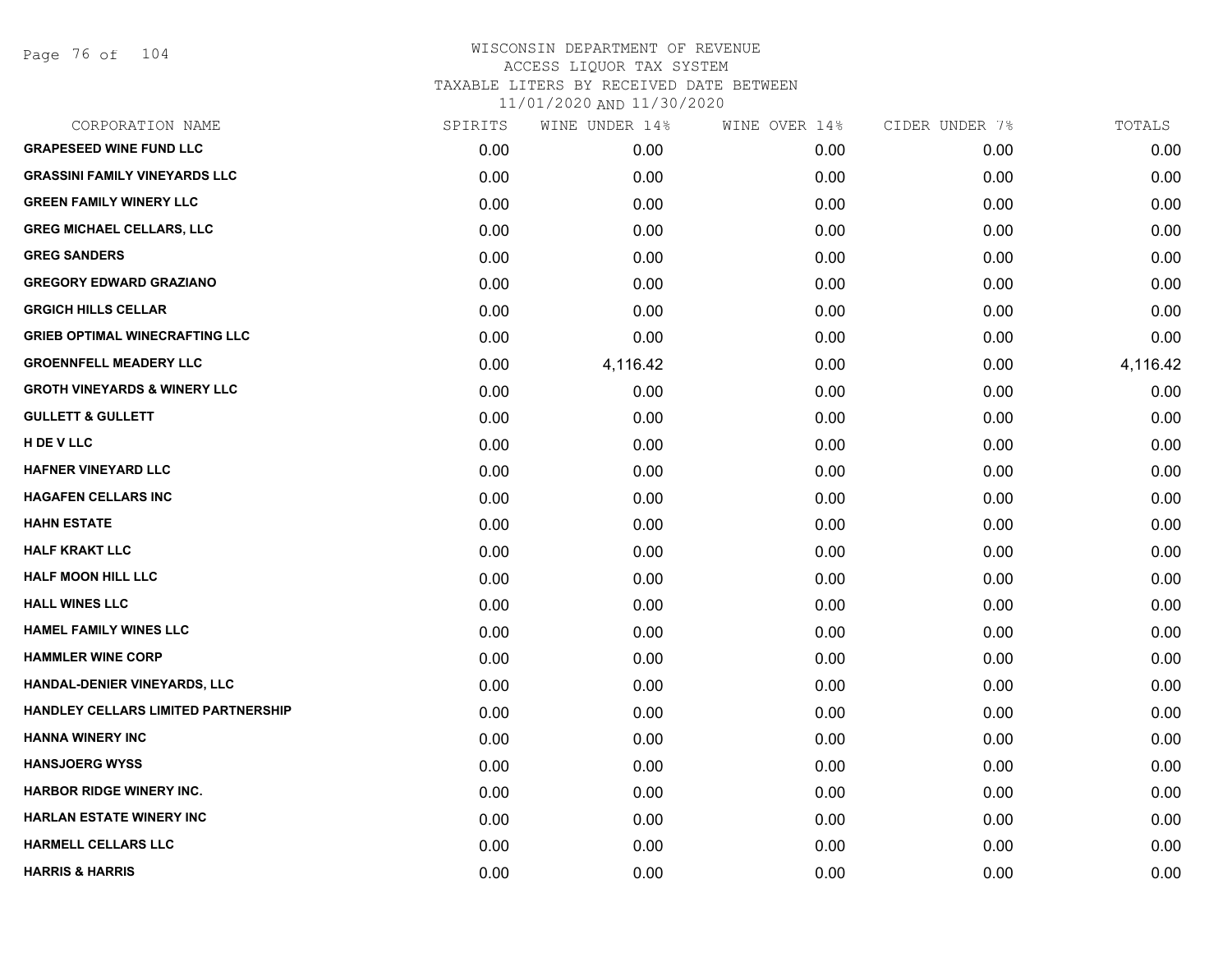Page 77 of 104

| CORPORATION NAME                      | SPIRITS | WINE UNDER 14% | WINE OVER 14% | CIDER UNDER 7% | TOTALS |
|---------------------------------------|---------|----------------|---------------|----------------|--------|
| <b>HARRY &amp; DAVID HOLDINGS INC</b> | 0.00    | 0.00           | 0.00          | 0.00           | 0.00   |
| <b>HAUS BEVERAGE, INC</b>             | 0.00    | 0.00           | 0.00          | 0.00           | 0.00   |
| HAWK AND HORSE VINEYARDS LLC          | 0.00    | 0.00           | 0.00          | 0.00           | 0.00   |
| <b>HAWKES LLC</b>                     | 0.00    | 0.00           | 0.00          | 0.00           | 0.00   |
| <b>HAZLITT 1852 VINEYARDS INC</b>     | 0.00    | 0.00           | 0.00          | 0.00           | 0.00   |
| <b>HDD LLC</b>                        | 0.00    | 0.00           | 0.00          | 0.00           | 0.00   |
| <b>HEIDRUN MEADERY</b>                | 0.00    | 0.00           | 0.00          | 0.00           | 0.00   |
| <b>HEITZ WINE CELLARS</b>             | 0.00    | 0.00           | 0.00          | 0.00           | 0.00   |
| <b>HEMISPHERE WINE COMPANY INC</b>    | 0.00    | 0.00           | 0.00          | 0.00           | 0.00   |
| <b>HEMISPHERES LLC</b>                | 0.00    | 0.00           | 0.00          | 0.00           | 0.00   |
| <b>HERDIE BAISDEN</b>                 | 0.00    | 0.00           | 0.00          | 0.00           | 0.00   |
| <b>HERMAN STORY WINES INC</b>         | 0.00    | 0.00           | 0.00          | 0.00           | 0.00   |
| <b>HERON HILL VINEYARDS INC</b>       | 0.00    | 0.00           | 0.00          | 0.00           | 0.00   |
| <b>HERRERA &amp; HERRERA</b>          | 0.00    | 0.00           | 0.00          | 0.00           | 0.00   |
| <b>HESTAN VINEYARDS LLC</b>           | 0.00    | 0.00           | 0.00          | 0.00           | 0.00   |
| <b>HICKORY FARMS LLC</b>              | 0.00    | 0.00           | 0.00          | 0.00           | 0.00   |
| HIDDEN RIDGE VINEYARD LLC             | 0.00    | 0.00           | 0.00          | 0.00           | 0.00   |
| <b>HILL ESTATES INC</b>               | 0.00    | 0.00           | 0.00          | 0.00           | 0.00   |
| <b>HILLSIDE WINERY</b>                | 0.00    | 0.00           | 0.00          | 0.00           | 0.00   |
| <b>HIRSCH WINERY LLC</b>              | 0.00    | 0.00           | 0.00          | 0.00           | 0.00   |
| <b>HOLLYS HILL VINEYARDS LLC</b>      | 0.00    | 0.00           | 0.00          | 0.00           | 0.00   |
| <b>HONIG VINEYARD AND WINERY LLC</b>  | 0.00    | 0.00           | 0.00          | 0.00           | 0.00   |
| <b>HOPE WINE LLC</b>                  | 0.00    | 0.00           | 0.00          | 0.00           | 0.00   |
| <b>HOUDINI INC</b>                    | 0.00    | 0.00           | 0.00          | 0.00           | 0.00   |
| <b>HOURGLASS WINE COMPANY INC</b>     | 0.00    | 0.00           | 0.00          | 0.00           | 0.00   |
| <b>HQ WINERY LLC</b>                  | 0.00    | 0.00           | 0.00          | 0.00           | 0.00   |
| <b>HUA YUAN</b>                       | 0.00    | 0.00           | 0.00          | 0.00           | 0.00   |
| HUNEEUS VINTNERS LLC                  | 0.00    | 0.00           | 0.00          | 0.00           | 0.00   |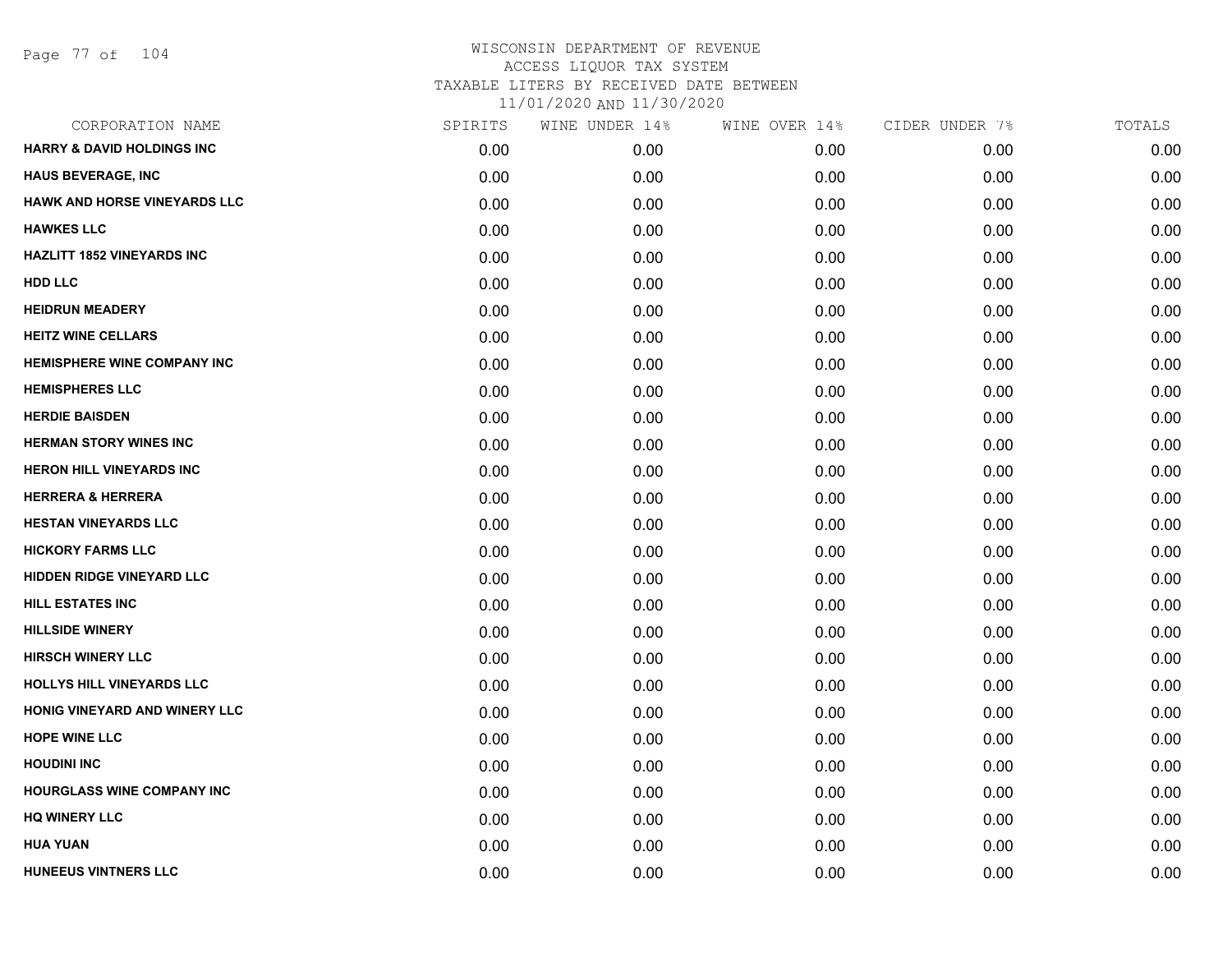Page 78 of 104

| CORPORATION NAME                                    | SPIRITS | WINE UNDER 14% | WINE OVER 14% | CIDER UNDER 7% | TOTALS |
|-----------------------------------------------------|---------|----------------|---------------|----------------|--------|
| HUNEEUS WINES HOLDCO LLC                            | 0.00    | 0.00           | 0.00          | 0.00           | 0.00   |
| HUNT COUNTRY VINEYARDS LLC                          | 0.00    | 0.00           | 0.00          | 0.00           | 0.00   |
| <b>HUSCH VINEYARDS INC</b>                          | 0.00    | 0.00           | 0.00          | 0.00           | 0.00   |
| <b>IMAGINARY FACTORY LLC</b>                        | 0.00    | 0.00           | 0.00          | 0.00           | 0.00   |
| <b>INCEPTION WINES LLC</b>                          | 0.00    | 0.00           | 0.00          | 0.00           | 0.00   |
| INCIDER, INC.                                       | 0.00    | 0.00           | 0.00          | 0.00           | 0.00   |
| <b>INMAN FAMILY WINES LLC</b>                       | 0.00    | 0.00           | 0.00          | 0.00           | 0.00   |
| <b>INVESTOR'S OF AMERICA LP</b>                     | 0.00    | 0.00           | 0.00          | 0.00           | 0.00   |
| <b>IRON HORSE VINEYARDS LP</b>                      | 0.00    | 0.00           | 0.00          | 0.00           | 0.00   |
| <b>ISENHOWER CELLARS LLC</b>                        | 0.00    | 0.00           | 0.00          | 0.00           | 0.00   |
| <b>ISLAND ORCHARD CIDER LLC</b>                     | 0.00    | 0.00           | 0.00          | 0.00           | 0.00   |
| <b>ISR VINEYARDS ASSOCIATION</b>                    | 0.00    | 0.00           | 0.00          | 0.00           | 0.00   |
| <b>J BLAIR PENCE, TRUSTEE OF PENCE FAMILY TRUST</b> | 0.00    | 0.00           | 0.00          | 0.00           | 0.00   |
| <b>J CELLARS INVESTMENTS LLC</b>                    | 0.00    | 0.00           | 0.00          | 0.00           | 0.00   |
| <b>J LOHR WINERY CORP</b>                           | 0.00    | 0.00           | 0.00          | 0.00           | 0.00   |
| <b>J PEDRONCELLI WINERY</b>                         | 0.00    | 0.00           | 0.00          | 0.00           | 0.00   |
| <b>J RICKARDS WINERY LLC</b>                        | 0.00    | 0.00           | 0.00          | 0.00           | 0.00   |
| <b>J WILLETT COMPANIES</b>                          | 0.00    | 0.00           | 0.00          | 0.00           | 0.00   |
| J. DUSI, INC.                                       | 0.00    | 0.00           | 0.00          | 0.00           | 0.00   |
| <b>J.W. THOMAS LLC</b>                              | 0.00    | 0.00           | 0.00          | 0.00           | 0.00   |
| <b>J3 WINE PARTNERS LLC</b>                         | 0.00    | 0.00           | 0.00          | 0.00           | 0.00   |
| JACK JOHN INVESTMENTS INC                           | 0.00    | 0.00           | 0.00          | 0.00           | 0.00   |
| <b>JACKSON FAMILY WINES INC</b>                     | 0.00    | 0.00           | 0.00          | 0.00           | 0.00   |
| <b>JACKSON WINE LLC</b>                             | 0.00    | 0.00           | 0.00          | 0.00           | 0.00   |
| <b>JACKSON WINERY &amp; VINEYARDS</b>               | 0.00    | 0.00           | 0.00          | 0.00           | 0.00   |
| <b>JACUZZI FAMILY VINEYARDS LLC</b>                 | 0.00    | 0.00           | 0.00          | 0.00           | 0.00   |
| <b>JAM CELLARS INC</b>                              | 0.00    | 0.00           | 0.00          | 0.00           | 0.00   |
| <b>JAMES L LAMBERT</b>                              | 0.00    | 0.00           | 0.00          | 0.00           | 0.00   |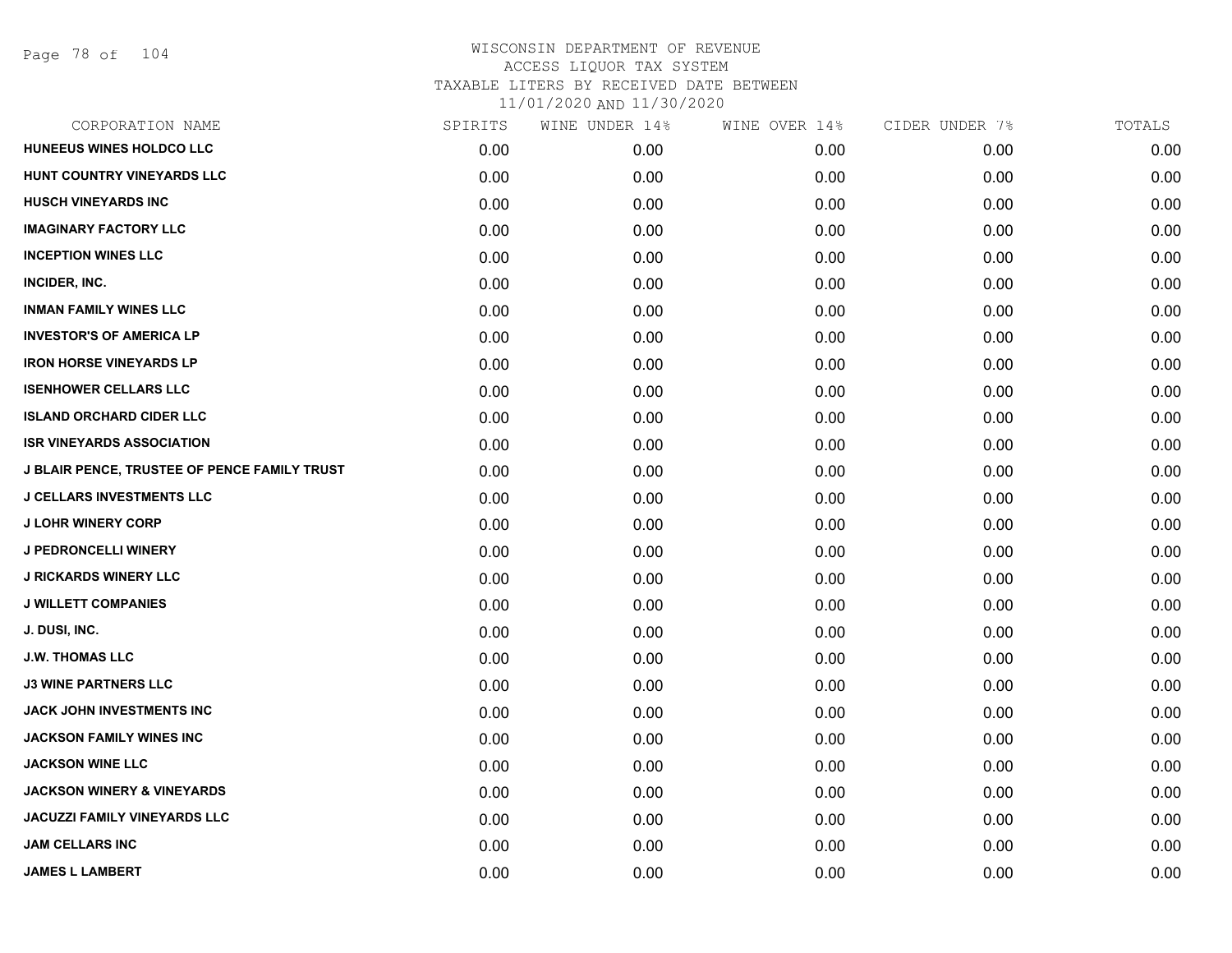Page 79 of 104

| CORPORATION NAME                         | SPIRITS | WINE UNDER 14% | WINE OVER 14% | CIDER UNDER 7% | TOTALS |
|------------------------------------------|---------|----------------|---------------|----------------|--------|
| <b>JAMES P PROSSER</b>                   | 0.00    | 0.00           | 0.00          | 0.00           | 0.00   |
| <b>JARVIS</b>                            | 0.00    | 0.00           | 33.00         | 0.00           | 33.00  |
| <b>JB GEORGE LLC</b>                     | 0.00    | 0.00           | 0.00          | 0.00           | 0.00   |
| <b>JC CELLARS INC</b>                    | 0.00    | 0.00           | 0.00          | 0.00           | 0.00   |
| JEFF RUNQUIST WINES INC                  | 0.00    | 0.00           | 0.00          | 0.00           | 0.00   |
| <b>JEFFERY BEMIS</b>                     | 0.00    | 0.00           | 0.00          | 0.00           | 0.00   |
| <b>JEFFERY M GORDON</b>                  | 0.00    | 0.00           | 0.00          | 0.00           | 0.00   |
| <b>JEFFREY L STOEGER</b>                 | 0.00    | 0.00           | 0.00          | 0.00           | 0.00   |
| <b>JENNIFER L JACKSON-HARTFORD</b>       | 0.00    | 0.00           | 0.00          | 0.00           | 0.00   |
| <b>JESSIES GROVE WINERY INC</b>          | 0.00    | 0.00           | 0.00          | 0.00           | 0.00   |
| <b>JESSUP CELLARS HOLDING CO LLC</b>     | 0.00    | 0.00           | 0.00          | 0.00           | 0.00   |
| <b>JM CELLARS COMPANY</b>                | 0.00    | 0.00           | 0.00          | 0.00           | 0.00   |
| <b>J-NH WINE GROUP LLC</b>               | 0.00    | 0.00           | 0.00          | 0.00           | 0.00   |
| JOHN ANTHONY VINEYARDS LLC               | 0.00    | 0.00           | 0.00          | 0.00           | 0.00   |
| <b>JOHN R LUCAS</b>                      | 0.00    | 0.00           | 0.00          | 0.00           | 0.00   |
| JOHNSON ESTATE WINERY LLC                | 0.00    | 0.00           | 0.00          | 0.00           | 0.00   |
| <b>JONATHAN DALE</b>                     | 0.00    | 0.00           | 0.00          | 0.00           | 0.00   |
| <b>JONES FAMILY WINERY LLC</b>           | 0.00    | 0.00           | 0.00          | 0.00           | 0.00   |
| <b>JORNY'S END LLC</b>                   | 0.00    | 0.00           | 0.00          | 0.00           | 0.00   |
| <b>JOSEPH ALEXANDER VILLICANA II</b>     | 0.00    | 0.00           | 0.00          | 0.00           | 0.00   |
| <b>JOSEPH CALLOW</b>                     | 0.00    | 0.00           | 0.00          | 0.00           | 0.00   |
| JOSEPH PHELPS VINEYARDS LLC              | 0.00    | 0.00           | 0.00          | 0.00           | 0.00   |
| <b>JOSEPH STALLER</b>                    | 0.00    | 0.00           | 0.00          | 0.00           | 0.00   |
| <b>JOSEPH WYNIMKO</b>                    | 0.00    | 0.00           | 0.00          | 0.00           | 0.00   |
| <b>JOYCE VINEYARDS LLC</b>               | 0.00    | 0.00           | 0.00          | 0.00           | 0.00   |
| <b>JUNESHINE INC</b>                     | 0.00    | 0.00           | 0.00          | 0.00           | 0.00   |
| <b>JUSTIN VINEYARDS &amp; WINERY LLC</b> | 0.00    | 0.00           | 0.00          | 0.00           | 0.00   |
| <b>JVW CORPORATION</b>                   | 0.00    | 0.00           | 0.00          | 0.00           | 0.00   |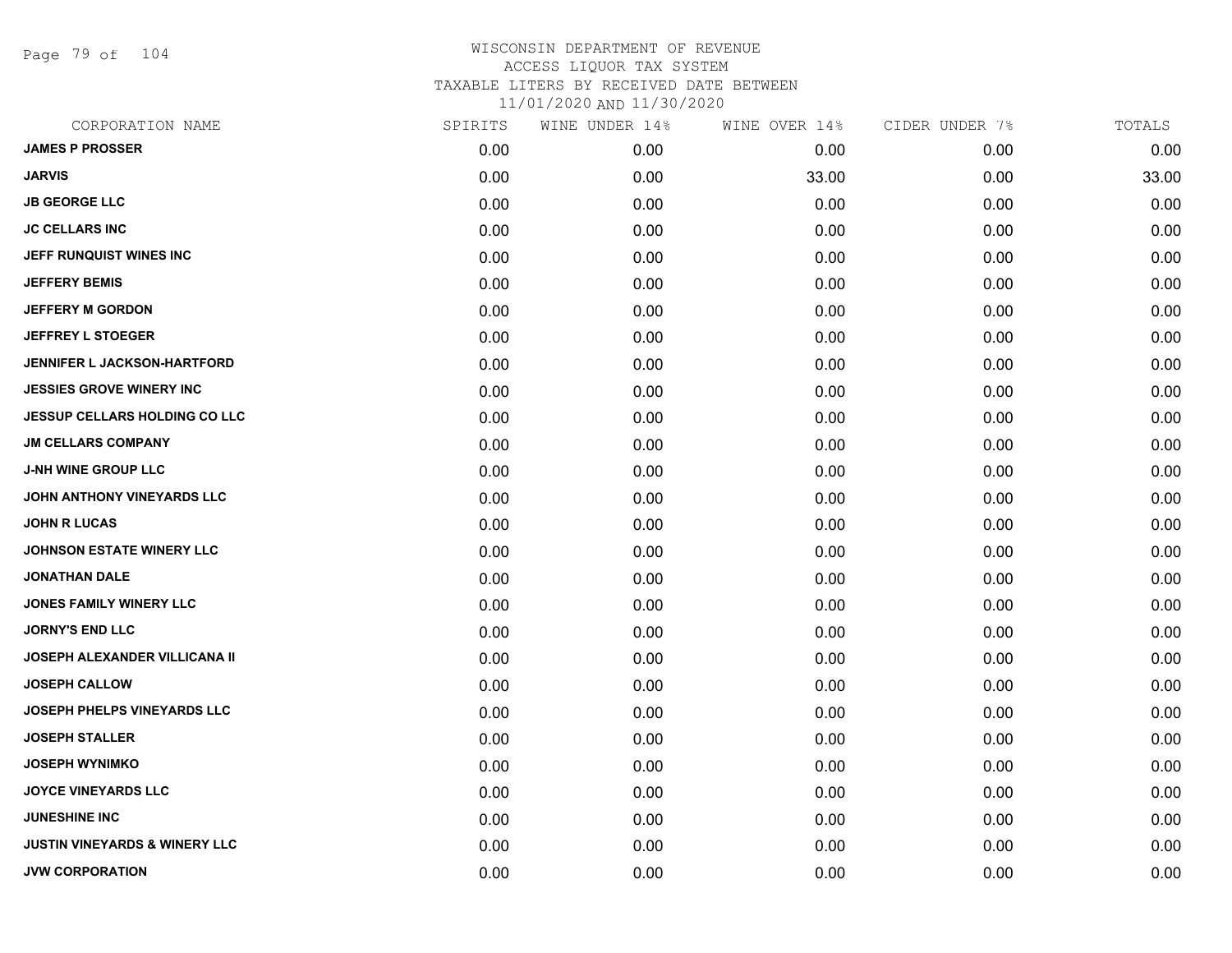Page 80 of 104

| CORPORATION NAME                     | SPIRITS | WINE UNDER 14% | WINE OVER 14% | CIDER UNDER 7% | TOTALS |
|--------------------------------------|---------|----------------|---------------|----------------|--------|
| <b>K VINTNERS LLC</b>                | 0.00    | 0.00           | 0.00          | 0.00           | 0.00   |
| <b>KACHINA CELLARS LLC</b>           | 0.00    | 0.00           | 0.00          | 0.00           | 0.00   |
| <b>KALYRA WINERY LLC</b>             | 0.00    | 0.00           | 0.00          | 0.00           | 0.00   |
| <b>KAMEN WINES LLC</b>               | 0.00    | 0.00           | 0.00          | 0.00           | 0.00   |
| <b>KANGARU ENTERPRISES LLC</b>       | 0.00    | 0.00           | 0.00          | 0.00           | 0.00   |
| <b>KATCHEVER &amp; CO LLC</b>        | 0.00    | 0.00           | 0.00          | 0.00           | 0.00   |
| <b>KDS LLC</b>                       | 0.00    | 0.00           | 0.00          | 0.00           | 0.00   |
| <b>KEEVER VINEYARDS LLC</b>          | 0.00    | 0.00           | 0.00          | 0.00           | 0.00   |
| <b>KEN BROWN WINES LLC</b>           | 0.00    | 0.00           | 0.00          | 0.00           | 0.00   |
| <b>KENEFICK RANCHES WINERY LLC</b>   | 0.00    | 0.00           | 0.00          | 0.00           | 0.00   |
| <b>KENT HUMPHREY</b>                 | 0.00    | 0.00           | 0.00          | 0.00           | 0.00   |
| KENWARD FAMILY VINEYARDS, LLC        | 0.00    | 0.00           | 0.00          | 0.00           | 0.00   |
| <b>KENZO ESTATE INC</b>              | 0.00    | 0.00           | 0.00          | 0.00           | 0.00   |
| <b>KERWIN ESTATE LLC</b>             | 0.00    | 0.00           | 0.00          | 0.00           | 0.00   |
| <b>KESTREL PROPERTIES LLC</b>        | 0.00    | 0.00           | 0.00          | 0.00           | 0.00   |
| <b>KEVIN BEHNKE</b>                  | 0.00    | 0.00           | 0.00          | 0.00           | 0.00   |
| <b>KING ESTATE WINERY LP</b>         | 0.00    | 0.00           | 0.00          | 0.00           | 0.00   |
| KISMET WINE, INC.                    | 0.00    | 0.00           | 0.00          | 0.00           | 0.00   |
| <b>KISTLER VINEYARDS, LLC</b>        | 0.00    | 0.00           | 0.00          | 0.00           | 0.00   |
| <b>KLEIN FOODS INC</b>               | 0.00    | 0.00           | 0.00          | 0.00           | 0.00   |
| <b>KNIGHTS BRIDGE WINERY LLC</b>     | 0.00    | 0.00           | 0.00          | 0.00           | 0.00   |
| <b>KOEHLER WINERY LLC</b>            | 0.00    | 0.00           | 0.00          | 0.00           | 0.00   |
| <b>KONSTANTIN D FRANK &amp; SONS</b> | 0.00    | 0.00           | 0.00          | 0.00           | 0.00   |
| <b>KOPRI INC</b>                     | 0.00    | 0.00           | 0.00          | 0.00           | 0.00   |
| <b>KPC MT. PALOMAR WINERY LLC</b>    | 0.00    | 0.00           | 0.00          | 0.00           | 0.00   |
| <b>KRAUSE FAMILY CELLARS LLC</b>     | 0.00    | 0.00           | 0.00          | 0.00           | 0.00   |
| <b>KRISTIN HARRINGTON-BOEGNER</b>    | 0.00    | 0.00           | 0.00          | 0.00           | 0.00   |
| <b>KRUPP BROTHERS LLC</b>            | 0.00    | 0.00           | 0.00          | 0.00           | 0.00   |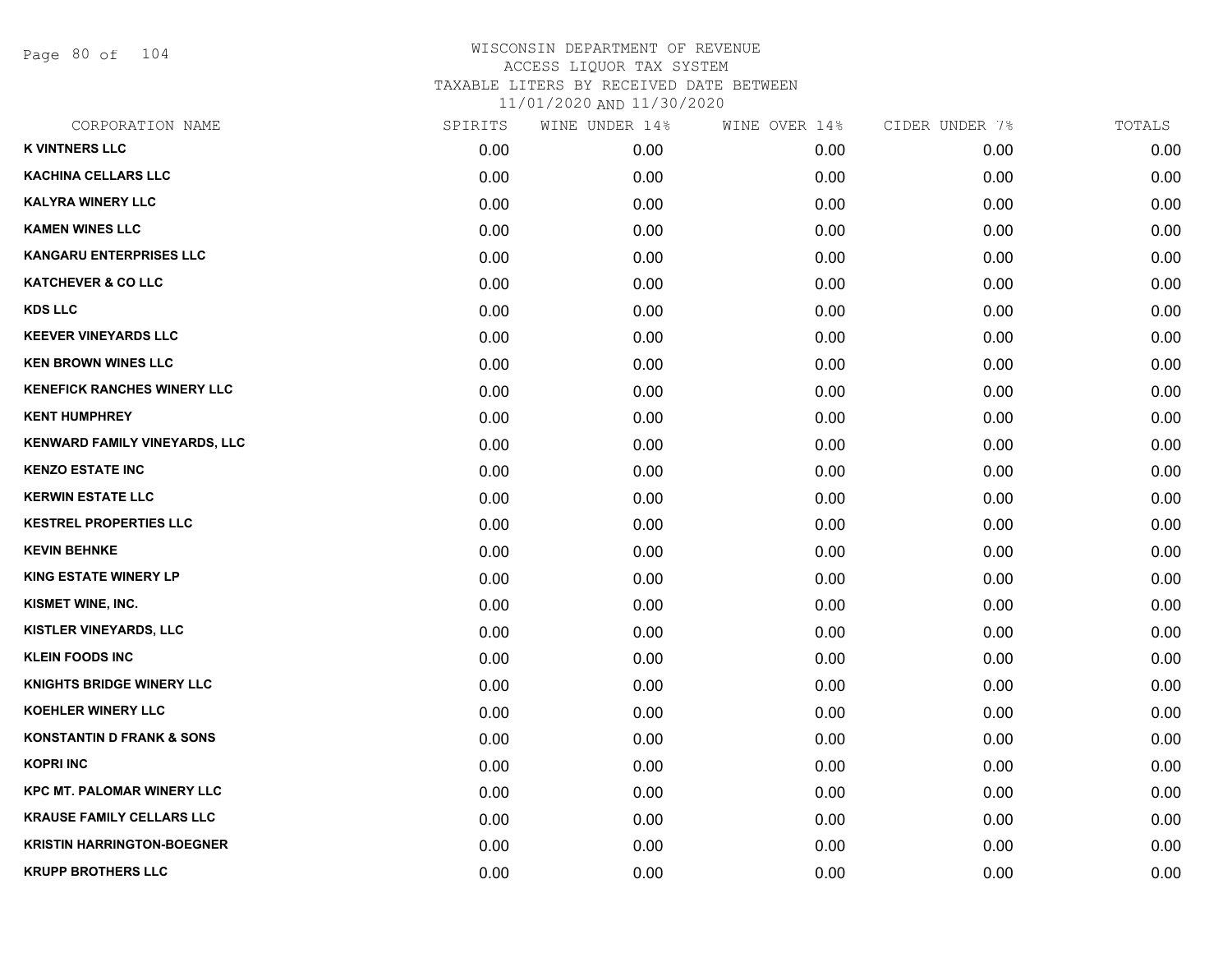Page 81 of 104

## WISCONSIN DEPARTMENT OF REVENUE ACCESS LIQUOR TAX SYSTEM TAXABLE LITERS BY RECEIVED DATE BETWEEN

11/01/2020 AND 11/30/2020

| CORPORATION NAME                                  | SPIRITS | WINE UNDER 14% | WINE OVER 14% | CIDER UNDER 7% | TOTALS |
|---------------------------------------------------|---------|----------------|---------------|----------------|--------|
| <b>KSSM LLC</b>                                   | 0.00    | 0.00           | 0.00          | 0.00           | 0.00   |
| <b>KT WINECO LLC</b>                              | 0.00    | 0.00           | 0.00          | 0.00           | 0.00   |
| <b>KULETO VILLA LLC</b>                           | 0.00    | 0.00           | 0.00          | 0.00           | 0.00   |
| <b>KUNDE ENTERPRISES INC</b>                      | 0.00    | 0.00           | 0.00          | 0.00           | 0.00   |
| <b>KV WINES LLC</b>                               | 0.00    | 0.00           | 0.00          | 0.00           | 0.00   |
| <b>LC WINE</b>                                    | 0.00    | 0.00           | 0.00          | 0.00           | 0.00   |
| L FOPPIANO WINE CO INC                            | 0.00    | 0.00           | 0.00          | 0.00           | 0.00   |
| L. MAWBY, LLC                                     | 0.00    | 0.00           | 0.00          | 0.00           | 0.00   |
| <b>L18 HOLDINGS, INC.</b>                         | 0.00    | 0.00           | 0.00          | 0.00           | 0.00   |
| <b>LADERA WINERY LLC</b>                          | 0.00    | 0.00           | 0.00          | 0.00           | 0.00   |
| <b>LAGUNA OAKS VINEYARD &amp; WINERY INC</b>      | 0.00    | 0.00           | 0.00          | 0.00           | 0.00   |
| <b>LAIL VINEYARDS LLC</b>                         | 0.00    | 0.00           | 0.00          | 0.00           | 0.00   |
| <b>LAIRD FAMILY ESTATE LLC</b>                    | 0.00    | 0.00           | 0.00          | 0.00           | 0.00   |
| <b>LAKE NOKOMIS CRANBERRIES INC</b>               | 0.00    | 0.00           | 0.00          | 0.00           | 0.00   |
| <b>LAMBERT BRIDGE WINERY INC</b>                  | 0.00    | 0.00           | 0.00          | 0.00           | 0.00   |
| <b>LAMBORN FAMILY WINE COMPANY LP</b>             | 0.00    | 0.00           | 0.00          | 0.00           | 0.00   |
| <b>LAMOREAUX LANDING WINE CELLARS LLC</b>         | 0.00    | 0.00           | 0.00          | 0.00           | 0.00   |
| <b>LANCASTER ESTATE VINEYARD &amp; WINERY LLC</b> | 0.00    | 0.00           | 0.00          | 0.00           | 0.00   |
| <b>LANGE WINERY LLC</b>                           | 0.00    | 0.00           | 0.00          | 0.00           | 0.00   |
| <b>LANGETWINS WINE CO INC</b>                     | 0.00    | 0.00           | 0.00          | 0.00           | 0.00   |
| <b>LARKMEAD VINEYARDS INC</b>                     | 0.00    | 0.00           | 0.00          | 0.00           | 0.00   |
| <b>LARSON FAMILY WINERY INC</b>                   | 0.00    | 0.00           | 0.00          | 0.00           | 0.00   |
| <b>LASSETER FAMILY WINERY LLC</b>                 | 0.00    | 0.00           | 0.00          | 0.00           | 0.00   |
| <b>LATAH CREEK WINE CELLARS LTD</b>               | 0.00    | 0.00           | 0.00          | 0.00           | 0.00   |
| <b>LAURO GUERRA</b>                               | 0.00    | 0.00           | 0.00          | 0.00           | 0.00   |
| <b>LAUTENBACH'S ORCHARD COUNTRY INC</b>           | 0.00    | 0.00           | 0.00          | 0.00           | 0.00   |
| <b>LAVA SPRINGS INC</b>                           | 0.00    | 0.00           | 0.00          | 0.00           | 0.00   |
| <b>LAW ESTATE WINES</b>                           | 0.00    | 0.00           | 0.00          | 0.00           | 0.00   |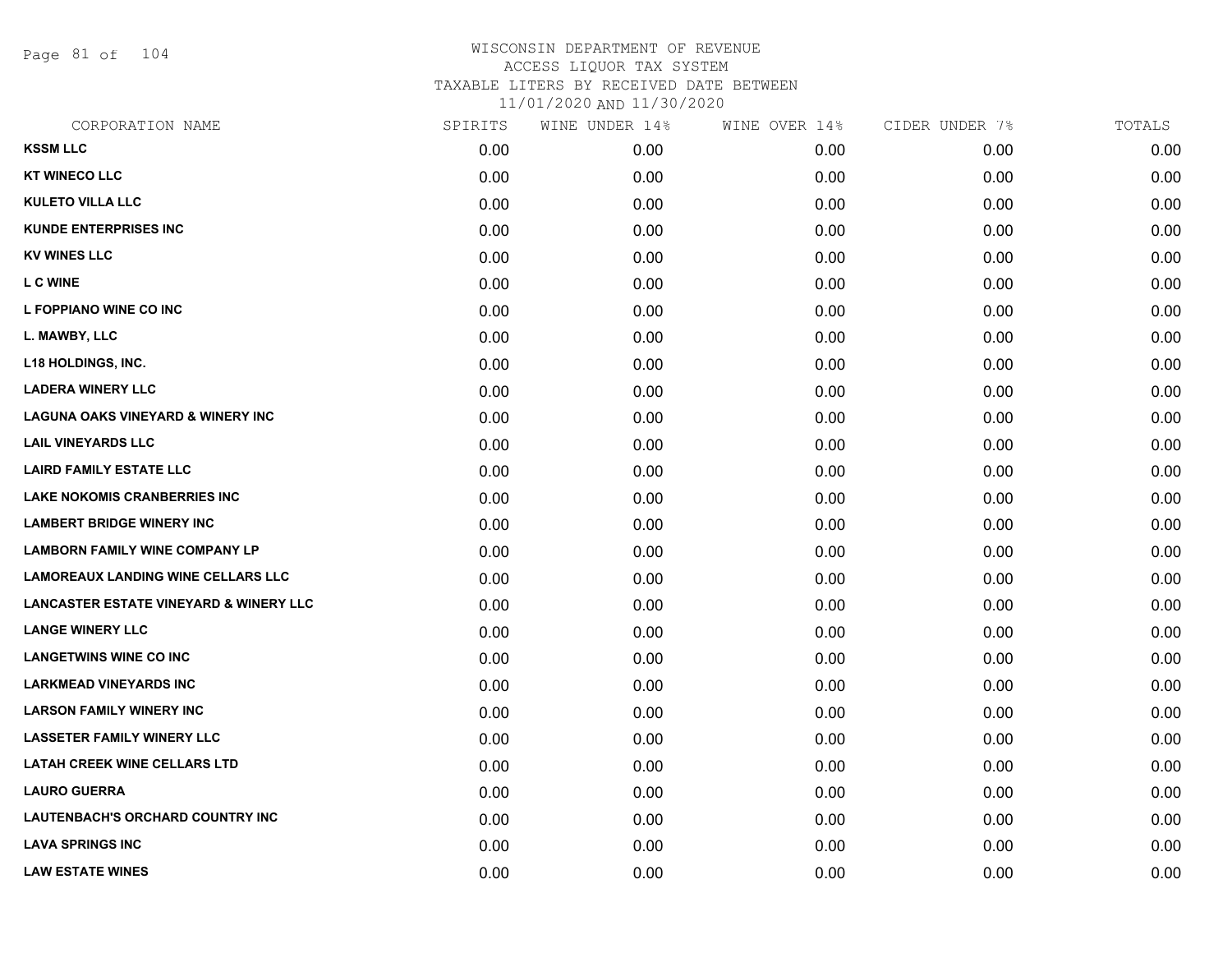Page 82 of 104

| CORPORATION NAME                         | SPIRITS | WINE UNDER 14% | WINE OVER 14% | CIDER UNDER 7% | TOTALS |
|------------------------------------------|---------|----------------|---------------|----------------|--------|
| <b>LAWER FAMILY WINERY INC</b>           | 0.00    | 0.00           | 0.00          | 0.00           | 0.00   |
| <b>LAWRENCE CELLARS LLC</b>              | 0.00    | 0.00           | 0.00          | 0.00           | 0.00   |
| LE CEP II INC                            | 0.00    | 0.00           | 0.00          | 0.00           | 0.00   |
| <b>LEAL VINEYARDS INC</b>                | 0.00    | 0.00           | 0.00          | 0.00           | 0.00   |
| <b>LEDGESTONE ESTATE LLC</b>             | 0.00    | 0.00           | 0.00          | 0.00           | 0.00   |
| LEELANAU WINE CELLARS, LTD.              | 0.00    | 0.00           | 0.00          | 0.00           | 0.00   |
| LEFT COAST CELLARS LLC                   | 0.00    | 0.00           | 0.00          | 0.00           | 0.00   |
| <b>LEMELSON WINERY LLC</b>               | 0.00    | 0.00           | 0.00          | 0.00           | 0.00   |
| <b>LEONARDINI FAMILY WINERY LLC</b>      | 0.00    | 0.00           | 0.00          | 0.00           | 0.00   |
| <b>LEONESSE CELLARS LLC</b>              | 0.00    | 0.00           | 0.00          | 0.00           | 0.00   |
| <b>LEONETTI CELLAR LLC</b>               | 0.00    | 0.00           | 0.00          | 0.00           | 0.00   |
| LIFE IS SHORT! LLC                       | 0.00    | 0.00           | 0.00          | 0.00           | 0.00   |
| LIL' OLE WINEMAKER SHOPPE LLC            | 0.00    | 0.00           | 0.00          | 0.00           | 0.00   |
| <b>LIMERICK LANE CELLARS INC</b>         | 0.00    | 0.00           | 0.00          | 0.00           | 0.00   |
| LINGUA FRANCA-LS VINEYARDS HOLDINGS, LLC | 0.00    | 0.00           | 0.00          | 0.00           | 0.00   |
| <b>LINNE CALODO INC</b>                  | 0.00    | 0.00           | 0.00          | 0.00           | 0.00   |
| <b>LINSFIELD WINE CO., LLC</b>           | 0.00    | 0.00           | 0.00          | 0.00           | 0.00   |
| <b>LION NATHAN USA INC</b>               | 0.00    | 0.00           | 0.00          | 0.00           | 0.00   |
| <b>LIONS PEAK</b>                        | 0.00    | 0.75           | 3.75          | 0.00           | 4.50   |
| <b>LISA REDMON</b>                       | 0.00    | 0.00           | 0.00          | 0.00           | 0.00   |
| <b>LLOYD CELLARS INC</b>                 | 0.00    | 0.00           | 0.00          | 0.00           | 0.00   |
| <b>LLOYD W DAVIS</b>                     | 0.00    | 0.00           | 0.00          | 0.00           | 0.00   |
| <b>LMR WINE ESTATES LLC</b>              | 0.00    | 0.00           | 0.00          | 0.00           | 0.00   |
| <b>LOBO WINES LLC</b>                    | 0.00    | 0.00           | 0.00          | 0.00           | 0.00   |
| <b>LONG MEADOW RANCH WINERY INC</b>      | 0.00    | 0.00           | 0.00          | 0.00           | 0.00   |
| <b>LONG SHADOWS VINTNERS LLC</b>         | 0.00    | 0.00           | 0.00          | 0.00           | 0.00   |
| <b>LONGBOARD VINEYARDS LLC</b>           | 0.00    | 0.00           | 0.00          | 0.00           | 0.00   |
| <b>LONGORIA &amp; LONGORIA</b>           | 0.00    | 0.00           | 0.00          | 0.00           | 0.00   |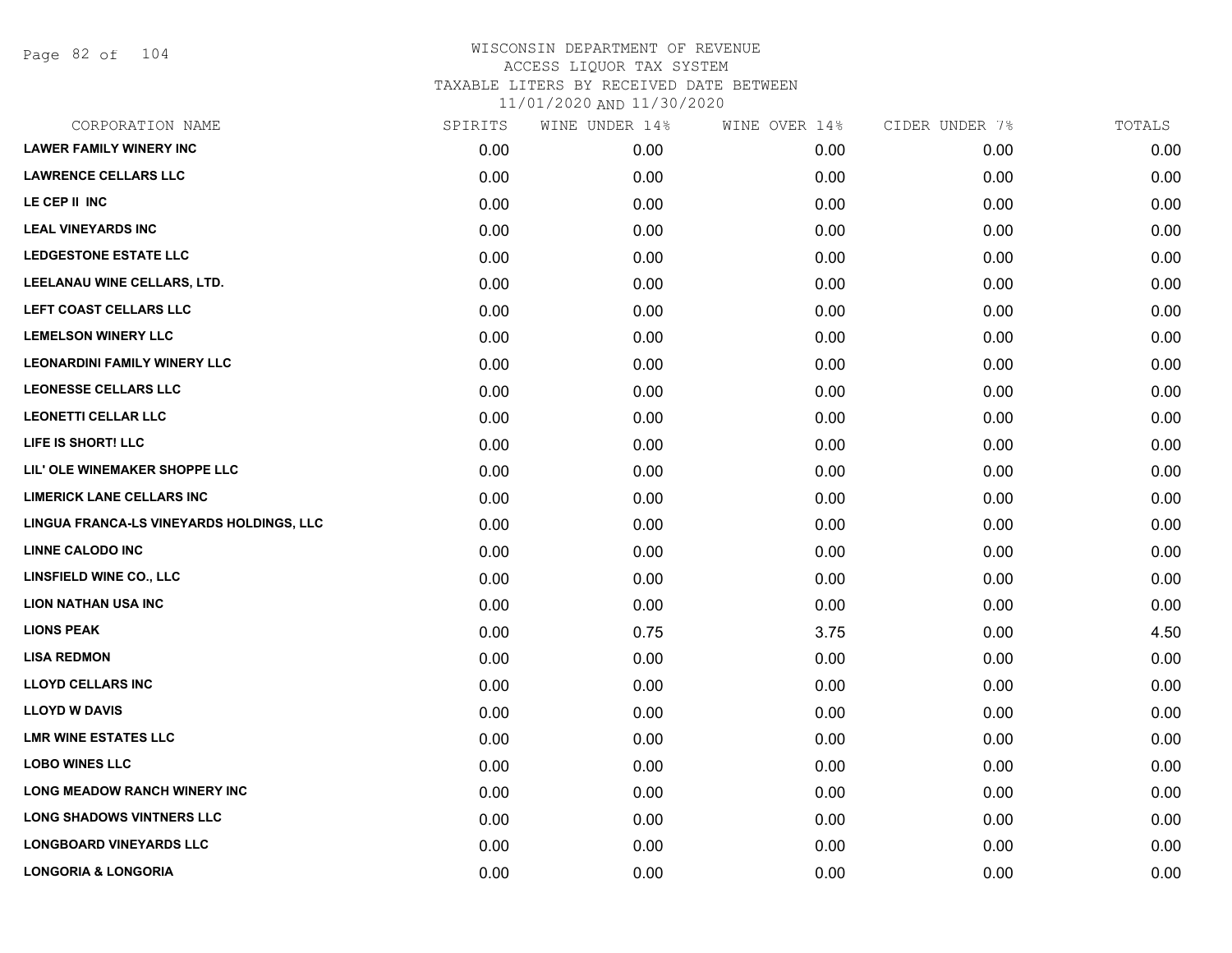| CORPORATION NAME                          | SPIRITS | WINE UNDER 14% | WINE OVER 14% | CIDER UNDER 7% | TOTALS |
|-------------------------------------------|---------|----------------|---------------|----------------|--------|
| <b>LORENZI ESTATE WINES, INC</b>          | 0.00    | 0.00           | 0.00          | 0.00           | 0.00   |
| <b>LORIMAR WINERY INC</b>                 | 0.00    | 0.00           | 0.00          | 0.00           | 0.00   |
| <b>LOST ISLAND WINE LLC</b>               | 0.00    | 0.00           | 0.00          | 0.00           | 0.00   |
| <b>LOWDEN SCHOOLHOUSE CORPORATION</b>     | 0.00    | 0.00           | 0.00          | 0.00           | 0.00   |
| <b>LUCAS &amp; LEWELLEN VINEYARDS INC</b> | 0.00    | 0.00           | 0.00          | 0.00           | 0.00   |
| <b>LUNA VINEYARDS INC</b>                 | 0.00    | 0.00           | 0.00          | 0.00           | 0.00   |
| <b>LYNFRED WINERY INC</b>                 | 0.00    | 0.00           | 0.00          | 0.00           | 0.00   |
| <b>LYNMAR WINERY LLC</b>                  | 0.00    | 0.00           | 0.00          | 0.00           | 0.00   |
| <b>M &amp; J MONDAVI FAMILY LLC</b>       | 0.00    | 0.00           | 0.00          | 0.00           | 0.00   |
| <b>M.A.C. WINES, LLC</b>                  | 0.00    | 0.00           | 0.00          | 0.00           | 0.00   |
| <b>MACCHIA, INC</b>                       | 0.00    | 0.00           | 0.00          | 0.00           | 0.00   |
| <b>MADRIGAL FAMILY WINERY LLC</b>         | 0.00    | 0.00           | 0.00          | 0.00           | 0.00   |
| <b>MADRONA VINEYARDS LP</b>               | 0.00    | 0.00           | 0.00          | 0.00           | 0.00   |
| <b>MAKK WINE LLC</b>                      | 0.00    | 0.00           | 0.00          | 0.00           | 0.00   |
| <b>MANO'S INC</b>                         | 0.00    | 0.00           | 0.00          | 0.00           | 0.00   |
| <b>MARGERUM WINE COMPANY INC</b>          | 0.00    | 0.00           | 0.00          | 0.00           | 0.00   |
| <b>MARIETTA CELLARS INC</b>               | 0.00    | 0.00           | 0.00          | 0.00           | 0.00   |
| <b>MARK HEROLD</b>                        | 0.00    | 0.00           | 0.00          | 0.00           | 0.00   |
| <b>MARK J NEAL</b>                        | 0.00    | 0.00           | 0.00          | 0.00           | 0.00   |
| <b>MARK MCNEILLY</b>                      | 0.00    | 0.00           | 0.00          | 0.00           | 0.00   |
| <b>MARKHAM VINEYARDS</b>                  | 0.00    | 0.00           | 0.00          | 0.00           | 0.00   |
| <b>MARTIN E SELL</b>                      | 0.00    | 0.00           | 0.00          | 0.00           | 0.00   |
| <b>MARTIN RAY WINERY INC</b>              | 0.00    | 0.00           | 0.00          | 0.00           | 0.00   |
| <b>MARTINELLI WINERY INC</b>              | 0.00    | 0.00           | 0.00          | 0.00           | 0.00   |
| <b>MARYANN MCNALLY</b>                    | 0.00    | 0.00           | 0.00          | 0.00           | 0.00   |
| <b>MATHY WINERY LLC</b>                   | 0.00    | 0.00           | 0.00          | 0.00           | 0.00   |
| <b>MATRICK HOLDINGS CORPORATION</b>       | 0.00    | 0.00           | 0.00          | 0.00           | 0.00   |
| <b>MATT PREIS</b>                         | 0.00    | 0.00           | 0.00          | 0.00           | 0.00   |
|                                           |         |                |               |                |        |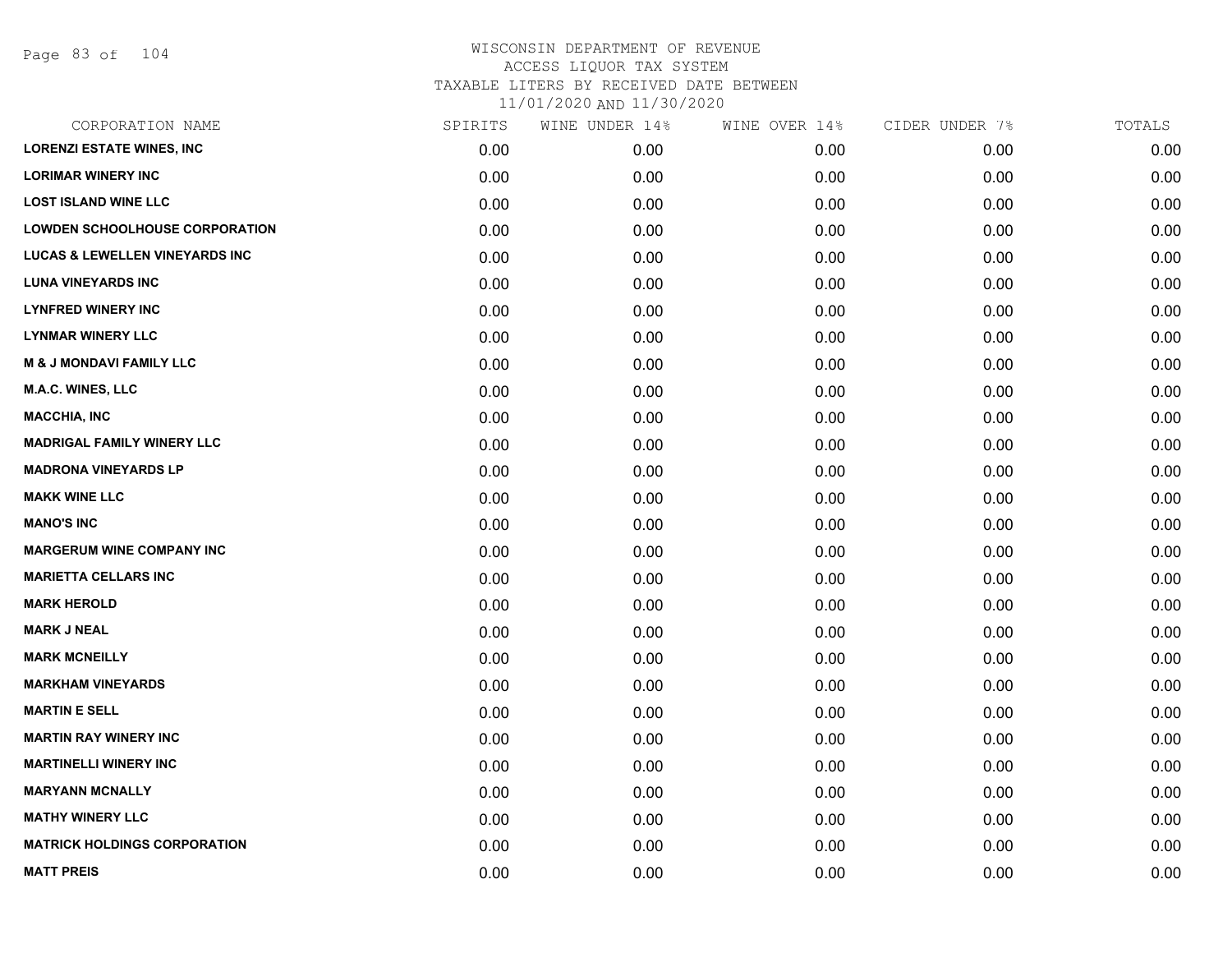Page 84 of 104

| CORPORATION NAME                              | SPIRITS | WINE UNDER 14% | WINE OVER 14% | CIDER UNDER 7% | TOTALS |
|-----------------------------------------------|---------|----------------|---------------|----------------|--------|
| <b>MATTHEW RICK</b>                           | 0.00    | 0.00           | 0.00          | 0.00           | 0.00   |
| <b>MATTHIAS A PIPPIG &amp; JAMIE M KINSER</b> | 0.00    | 0.00           | 0.00          | 0.00           | 0.00   |
| <b>MAUI WINE LTD</b>                          | 0.00    | 0.00           | 0.00          | 0.00           | 0.00   |
| <b>MAURITSON FAMILY WINERY</b>                | 0.00    | 0.00           | 0.00          | 0.00           | 0.00   |
| <b>MAYACAMAS VINEYARDS INC</b>                | 0.00    | 0.00           | 0.00          | 0.00           | 0.00   |
| <b>MAYNARD JAMES KEENAN</b>                   | 0.00    | 0.00           | 0.00          | 0.00           | 0.00   |
| <b>MCBRIDE SISTERS COLLECTIONS INC.</b>       | 0.00    | 0.00           | 0.00          | 0.00           | 0.00   |
| <b>MCILQUHAM LLC</b>                          | 0.00    | 0.00           | 0.00          | 0.00           | 0.00   |
| <b>MCKAHN FAMILY CELLARS, LLC</b>             | 0.00    | 0.00           | 0.00          | 0.00           | 0.00   |
| <b>MCMENAMINS INC</b>                         | 0.00    | 0.00           | 0.00          | 0.00           | 0.00   |
| <b>MCNAB RIDGE WINERY LLC</b>                 | 0.00    | 0.00           | 0.00          | 0.00           | 0.00   |
| <b>MELROSE CELLARS LLC</b>                    | 0.00    | 0.00           | 0.00          | 0.00           | 0.00   |
| <b>MELVILLE VINEYARDS SOUTH LLC</b>           | 0.00    | 0.00           | 0.00          | 0.00           | 0.00   |
| <b>MENDOCINO WINE GROUP LLC</b>               | 0.00    | 0.00           | 0.00          | 0.00           | 0.00   |
| <b>MER ET SOLEIL LLC</b>                      | 0.00    | 0.00           | 0.00          | 0.00           | 0.00   |
| <b>MERCER WINE ESTATES LLC</b>                | 0.00    | 0.00           | 0.00          | 0.00           | 0.00   |
| <b>MERRYVALE VINEYARDS LLC</b>                | 0.00    | 0.00           | 0.00          | 0.00           | 0.00   |
| <b>MERSHONIAN CIDERY LLC</b>                  | 0.00    | 0.00           | 0.00          | 0.00           | 0.00   |
| <b>MESSINA HOF WINE CELLARS INC</b>           | 0.00    | 0.00           | 0.00          | 0.00           | 0.00   |
| <b>METAMORPHOSIS WINES LLC</b>                | 0.00    | 0.00           | 0.00          | 0.00           | 0.00   |
| <b>METEOR VINEYARD LLC</b>                    | 0.00    | 0.00           | 0.00          | 0.00           | 0.00   |
| <b>METROPOLITAN WINES LLC</b>                 | 0.00    | 0.00           | 0.00          | 0.00           | 0.00   |
| <b>METTLER WINES LLC</b>                      | 0.00    | 0.00           | 0.00          | 0.00           | 0.00   |
| <b>MEV CORPORATION</b>                        | 0.00    | 0.00           | 0.00          | 0.00           | 0.00   |
| <b>MEYER CELLARS LLC</b>                      | 0.00    | 0.00           | 0.00          | 0.00           | 0.00   |
| <b>MICHAEL C YATES</b>                        | 0.00    | 0.00           | 0.00          | 0.00           | 0.00   |
| <b>MICHEAL DASHE</b>                          | 0.00    | 0.00           | 0.00          | 0.00           | 0.00   |
| <b>MIDNIGHT CELLARS INC</b>                   | 0.00    | 0.00           | 0.00          | 0.00           | 0.00   |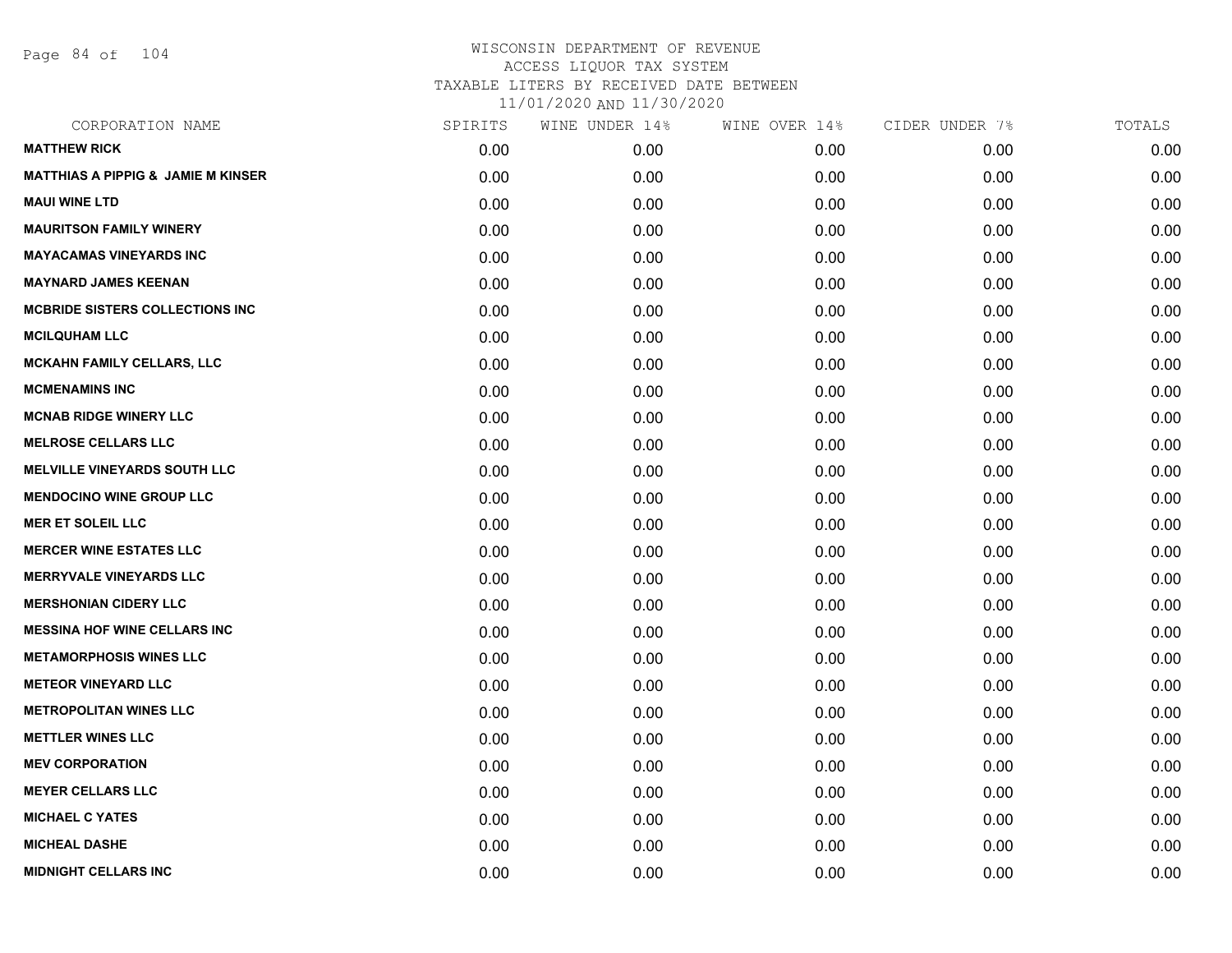| CORPORATION NAME                                  | SPIRITS | WINE UNDER 14% | WINE OVER 14% | CIDER UNDER 7% | TOTALS |
|---------------------------------------------------|---------|----------------|---------------|----------------|--------|
| <b>MILBRANDT FAMILY WINES LLC</b>                 | 0.00    | 0.00           | 0.00          | 0.00           | 0.00   |
| <b>MILDARA BLASS INC</b>                          | 0.00    | 0.00           | 0.00          | 0.00           | 0.00   |
| <b>MILL CREEK VINEYARDS</b>                       | 0.00    | 0.00           | 0.00          | 0.00           | 0.00   |
| <b>MILLBROOK WINERY INC</b>                       | 0.00    | 0.00           | 0.00          | 0.00           | 0.00   |
| <b>MINER FAMILY WINERY LLC</b>                    | 0.00    | 0.00           | 0.00          | 0.00           | 0.00   |
| <b>MINNESOTAS FINEST FERMENTED PRODUCTS</b>       | 0.00    | 0.00           | 0.00          | 0.00           | 0.00   |
| <b>MIRA WINERY LLC</b>                            | 0.00    | 0.00           | 0.00          | 0.00           | 0.00   |
| <b>MIRAMONT ESTATE VINEYARDS &amp; WINERY INC</b> | 0.00    | 0.00           | 0.00          | 0.00           | 0.00   |
| <b>MIRASOL WINE LLC</b>                           | 0.00    | 0.00           | 0.00          | 0.00           | 0.00   |
| <b>MOBCRAFT BEER INC</b>                          | 0.00    | 0.00           | 0.00          | 0.00           | 0.00   |
| <b>MODERN DEVELOPMENT COMPANY</b>                 | 0.00    | 0.00           | 0.00          | 0.00           | 0.00   |
| <b>MOLLY AIDA INC</b>                             | 0.00    | 0.00           | 0.00          | 0.00           | 0.00   |
| <b>MOLLYDOOKER INTERNATIONAL LLC</b>              | 0.00    | 0.00           | 0.00          | 0.00           | 0.00   |
| <b>MONTEREY WINE AND PRODUCE CORP</b>             | 0.00    | 0.00           | 0.00          | 0.00           | 0.00   |
| <b>MONTICELLO CELLARS INC</b>                     | 0.00    | 0.00           | 0.00          | 0.00           | 0.00   |
| <b>MOONDANCER LLC</b>                             | 0.00    | 0.00           | 0.00          | 0.00           | 0.00   |
| <b>MORCHELLA WINE CELLARS LLC</b>                 | 0.00    | 0.00           | 0.00          | 0.00           | 0.00   |
| <b>MORGAN WINERY INC</b>                          | 0.00    | 0.00           | 0.00          | 0.00           | 0.00   |
| <b>MOSHIN VINEYARDS INC</b>                       | 0.00    | 0.00           | 0.00          | 0.00           | 0.00   |
| <b>MOUNT VEEDER SPRINGS LLC</b>                   | 0.00    | 0.00           | 0.00          | 0.00           | 0.00   |
| <b>MULLIGAN &amp; MULLIGAN</b>                    | 0.00    | 0.00           | 0.00          | 0.00           | 0.00   |
| <b>MUNCH &amp; FOX</b>                            | 0.00    | 0.00           | 0.00          | 0.00           | 0.00   |
| <b>MUNSON BRIDGE WINERY INC</b>                   | 0.00    | 0.00           | 0.00          | 0.00           | 0.00   |
| <b>MURIELLE WINERY INC.</b>                       | 0.00    | 0.00           | 0.00          | 0.00           | 0.00   |
| <b>MUSCARDINI CELLARS, LLC</b>                    | 0.00    | 0.00           | 0.00          | 0.00           | 0.00   |
| <b>MUSETTA WINERY, LLC</b>                        | 0.00    | 0.00           | 0.00          | 0.00           | 0.00   |
| <b>MY FAVORITE NEIGHBOR LLC</b>                   | 0.00    | 0.00           | 0.00          | 0.00           | 0.00   |
| <b>MYKA CELLARS INC</b>                           | 0.00    | 0.00           | 0.00          | 0.00           | 0.00   |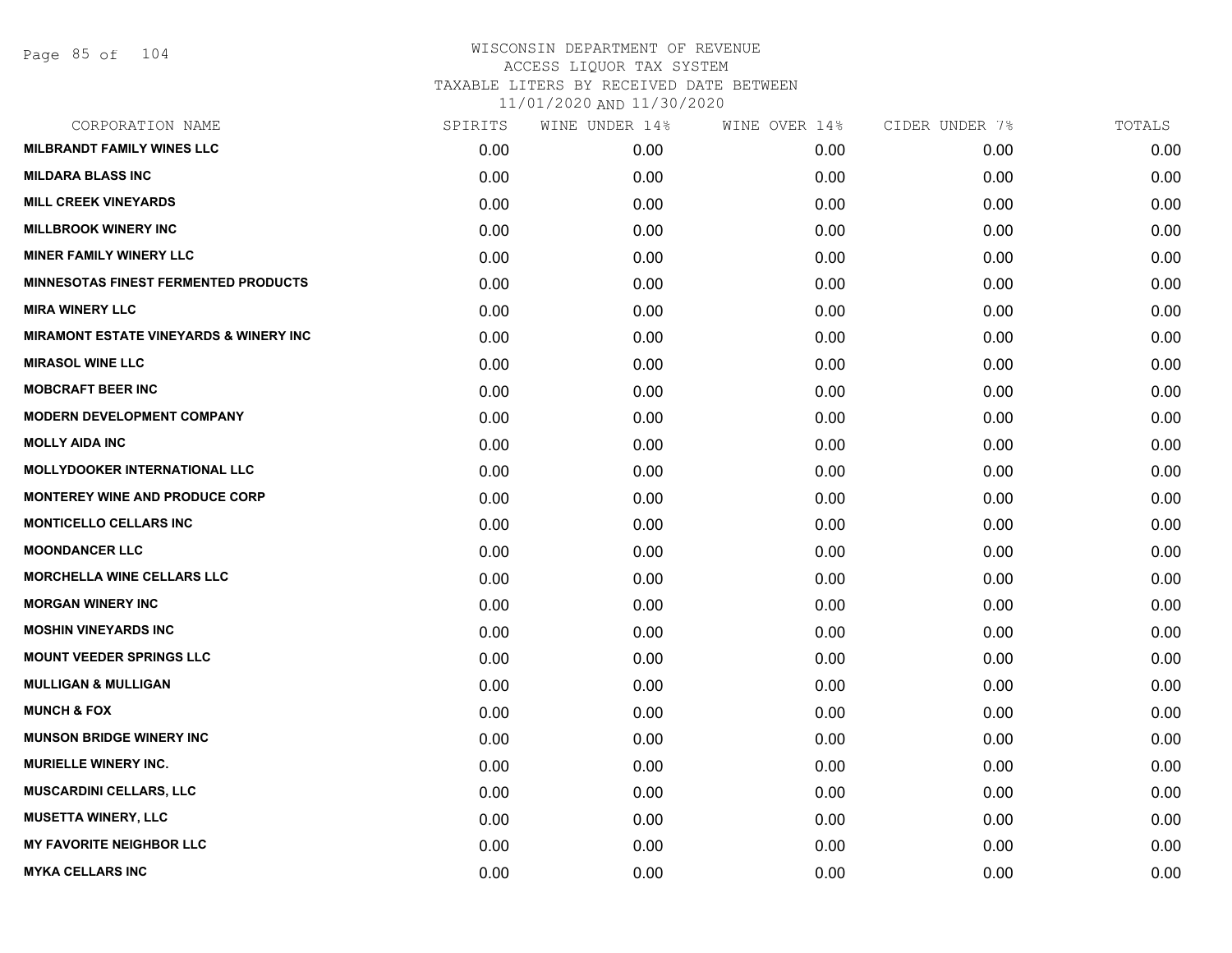Page 86 of 104

| CORPORATION NAME                  | SPIRITS | WINE UNDER 14% | WINE OVER 14% | CIDER UNDER 7% | TOTALS   |
|-----------------------------------|---------|----------------|---------------|----------------|----------|
| <b>NCWGINC</b>                    | 0.00    | 0.00           | 0.00          | 0.00           | 0.00     |
| <b>NABOR WINES LLC</b>            | 0.00    | 0.00           | 0.00          | 0.00           | 0.00     |
| <b>NAKED WINES LLC</b>            | 0.00    | 0.00           | 0.00          | 0.00           | 0.00     |
| <b>NAKEDWINES.COM INC</b>         | 0.00    | 0.00           | 0.00          | 0.00           | 0.00     |
| <b>NALLE WINERY, INC.</b>         | 0.00    | 0.00           | 0.00          | 0.00           | 0.00     |
| <b>NAPA WINE CELLAR, INC.</b>     | 0.00    | 2,296.50       | 0.00          | 0.00           | 2,296.50 |
| <b>NAPA WINERY GROUP, LLC</b>     | 0.00    | 0.00           | 0.00          | 0.00           | 0.00     |
| <b>NATURAL SELECTIONS 357 LLC</b> | 0.00    | 0.00           | 0.00          | 0.00           | 0.00     |
| <b>NAVARRE CELLARS LTD</b>        | 0.00    | 0.00           | 0.00          | 0.00           | 0.00     |
| NAVARRO VINEYARDS, LLC            | 0.00    | 0.00           | 0.00          | 0.00           | 0.00     |
| <b>NEFF CELLARS LLC</b>           | 0.00    | 0.00           | 0.00          | 0.00           | 0.00     |
| <b>NEVADA WINE CELLARS INC</b>    | 0.00    | 0.00           | 0.00          | 0.00           | 0.00     |
| <b>NEW VAVIN INC</b>              | 0.00    | 0.00           | 0.00          | 0.00           | 0.00     |
| <b>NEW VINELAND LLC</b>           | 0.00    | 0.00           | 0.00          | 0.00           | 0.00     |
| <b>NEWBERG MAIL ROOM INC</b>      | 0.00    | 0.00           | 0.00          | 0.00           | 0.00     |
| <b>NEWTON VINEYARD LLC</b>        | 0.00    | 0.00           | 0.00          | 0.00           | 0.00     |
| <b>NICALI, LLC</b>                | 0.00    | 0.00           | 0.00          | 0.00           | 0.00     |
| <b>NICHOLSON RANCH LLC</b>        | 0.00    | 0.00           | 0.00          | 0.00           | 0.00     |
| NIEBAUM-COPPOLA ESTATE WINERY LP  | 0.00    | 0.00           | 0.00          | 0.00           | 0.00     |
| <b>NINER WINE ESTATES LLC</b>     | 0.00    | 0.00           | 0.00          | 0.00           | 0.00     |
| <b>NOAH DORRANCE</b>              | 0.00    | 0.00           | 0.00          | 0.00           | 0.00     |
| <b>NORMAN LEE WILLIAMS</b>        | 0.00    | 0.00           | 0.00          | 0.00           | 0.00     |
| <b>NORTH SHORE WINERY LLC</b>     | 0.00    | 0.00           | 0.00          | 0.00           | 0.00     |
| <b>NORTHLEAF WINERY, LLC</b>      | 0.00    | 0.00           | 0.00          | 0.00           | 0.00     |
| NOTRE VUE ESTATE WINE GROUP, INC. | 0.00    | 0.00           | 0.00          | 0.00           | 0.00     |
| <b>NOVA WINES, INC.</b>           | 0.00    | 0.00           | 0.00          | 0.00           | 0.00     |
| <b>NV AWG LTD</b>                 | 0.00    | 0.00           | 0.00          | 0.00           | 0.00     |
| <b>NW WINE COMPANY LLC</b>        | 0.00    | 0.00           | 0.00          | 0.00           | 0.00     |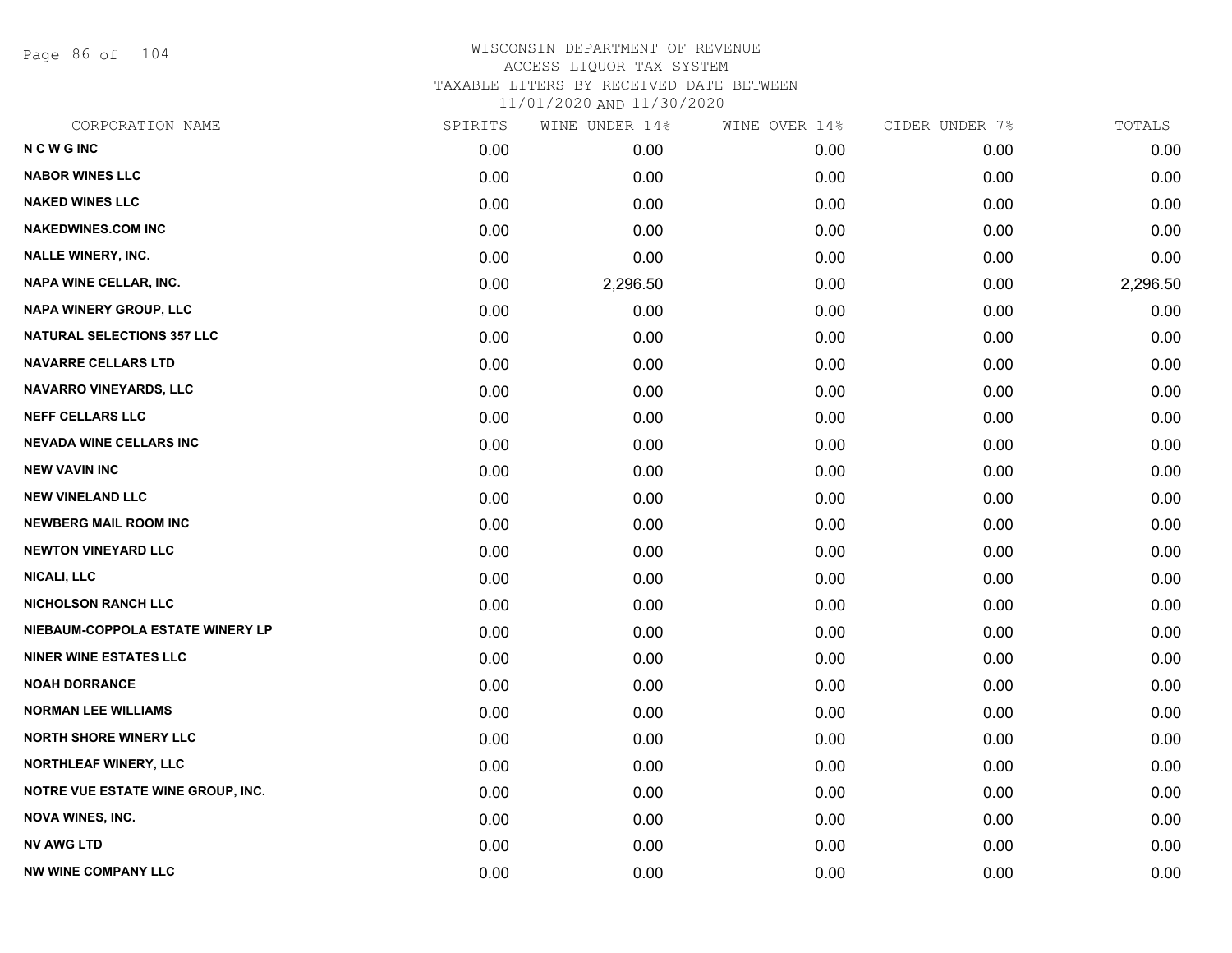Page 87 of 104

| CORPORATION NAME                    | SPIRITS | WINE UNDER 14% | WINE OVER 14% | CIDER UNDER 7% | TOTALS |
|-------------------------------------|---------|----------------|---------------|----------------|--------|
| OAK RIDGE WINERY LLC                | 0.00    | 0.00           | 0.00          | 0.00           | 0.00   |
| <b>OAKVILLE HILLS CELLARS INC</b>   | 0.00    | 0.00           | 0.00          | 0.00           | 0.00   |
| <b>OAKVILLE RANCH WINERY INC</b>    | 0.00    | 0.00           | 0.00          | 0.00           | 0.00   |
| <b>OAT HILL CORPORATION</b>         | 0.00    | 0.00           | 0.00          | 0.00           | 0.00   |
| OBLOQUY, INC.                       | 0.00    | 0.00           | 0.00          | 0.00           | 0.00   |
| <b>OBRIEN FAMILY VINEYARD LLC</b>   | 0.00    | 0.00           | 0.00          | 0.00           | 0.00   |
| <b>ODILON FORD WINERY INC</b>       | 0.00    | 0.00           | 0.00          | 0.00           | 0.00   |
| <b>OGB PARTNERS LLC</b>             | 0.00    | 0.00           | 0.00          | 0.00           | 0.00   |
| <b>OGILVIE MERWIN VENTURES, LLC</b> | 0.00    | 0.00           | 0.00          | 0.00           | 0.00   |
| OLD VINE WINE PARTNERS LLC          | 0.00    | 0.00           | 0.00          | 0.00           | 0.00   |
| <b>OLIVER WINE COMPANY INC</b>      | 0.00    | 0.00           | 0.00          | 0.00           | 0.00   |
| ONE TRUE VINE LLC                   | 0.00    | 0.00           | 0.00          | 0.00           | 0.00   |
| O'NEILL BEVERAGES CO LLC            | 0.00    | 0.00           | 0.00          | 0.00           | 0.00   |
| <b>ONX WINERY INC</b>               | 0.00    | 0.00           | 0.00          | 0.00           | 0.00   |
| OPAL WEST WINES, LLC                | 0.00    | 0.00           | 0.00          | 0.00           | 0.00   |
| OPOLO WINES LP                      | 0.00    | 0.00           | 0.00          | 0.00           | 0.00   |
| OPUS ONE WINERY LLC                 | 0.00    | 0.00           | 0.00          | 0.00           | 0.00   |
| <b>ORCA PROPERTIES LLC</b>          | 0.00    | 0.00           | 0.00          | 0.00           | 0.00   |
| <b>ORFILA VINEYARDS INC</b>         | 0.00    | 0.00           | 0.00          | 0.00           | 0.00   |
| <b>ORGANIC ELIXIR WINERY INC</b>    | 0.00    | 0.00           | 0.00          | 0.00           | 0.00   |
| <b>O'SHAUGHNESSY DEL OSO LLC</b>    | 0.00    | 0.00           | 0.00          | 0.00           | 0.00   |
| OUT FROM LAND INVESTOR GROUP LLC    | 0.00    | 0.00           | 0.00          | 0.00           | 0.00   |
| <b>OWEN ROE LLC</b>                 | 0.00    | 0.00           | 0.00          | 0.00           | 0.00   |
| <b>PAHLMEYER LLC</b>                | 0.00    | 0.00           | 0.00          | 0.00           | 0.00   |
| PAIX SUR TERRE, LLC                 | 0.00    | 0.00           | 0.00          | 0.00           | 0.00   |
| PALI WINE COMPANY LP                | 0.00    | 0.00           | 0.00          | 0.00           | 0.00   |
| PALM BAY HOLDINGS LLC               | 0.00    | 0.00           | 0.00          | 0.00           | 0.00   |
| PALOMA VINEYARD LLC                 | 0.00    | 0.00           | 0.00          | 0.00           | 0.00   |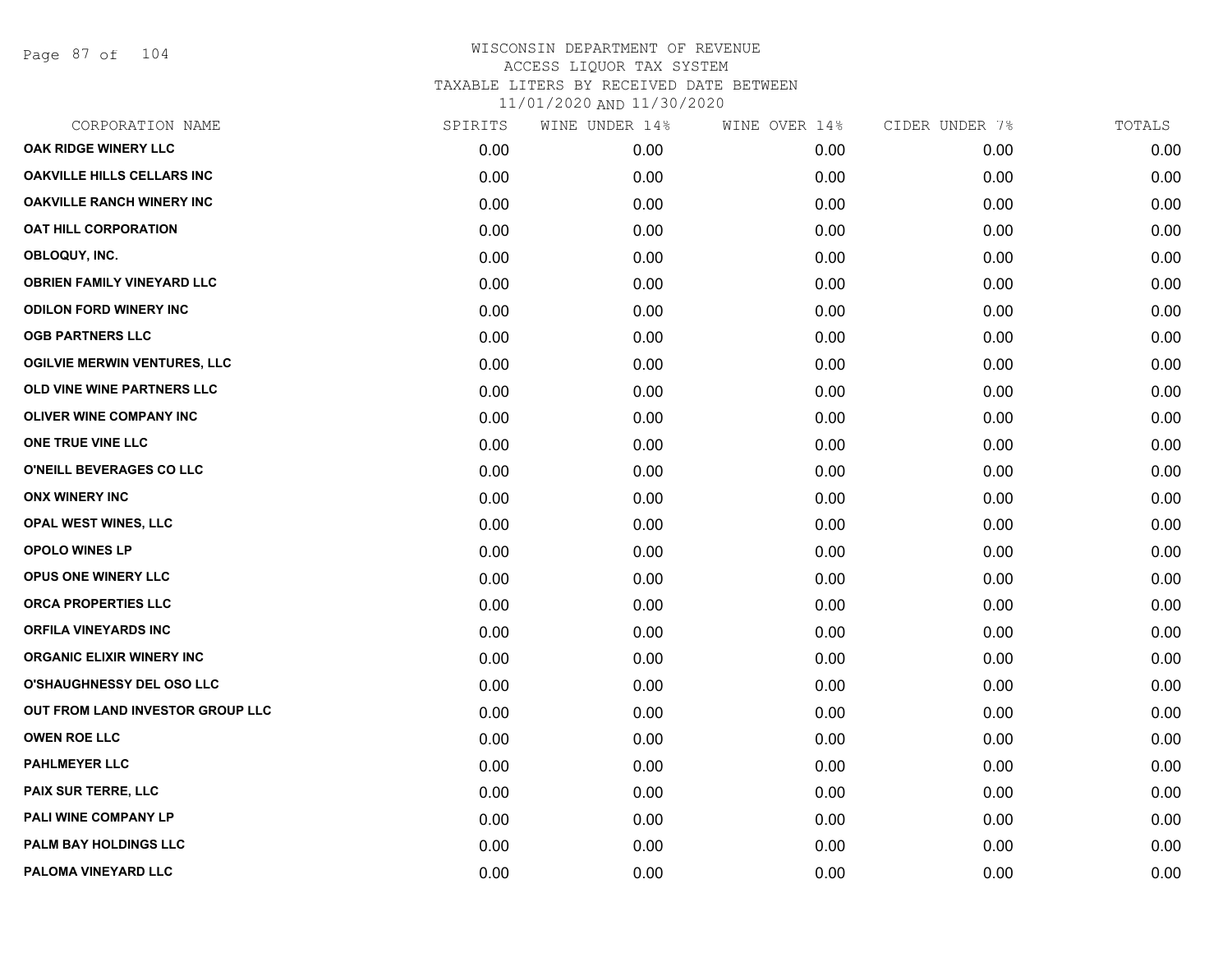| CORPORATION NAME                     | SPIRITS | WINE UNDER 14% | WINE OVER 14% | CIDER UNDER 7% | TOTALS |
|--------------------------------------|---------|----------------|---------------|----------------|--------|
| PAOLETTI ESTATES WINERY, INC         | 0.00    | 0.00           | 0.00          | 0.00           | 0.00   |
| <b>PARADISE RIDGE WINERY</b>         | 0.00    | 0.00           | 0.00          | 0.00           | 0.00   |
| PARALLEL 44 VINEYARD & WINERY, INC.  | 0.00    | 0.00           | 0.00          | 0.00           | 0.00   |
| <b>PARKER STATION INC</b>            | 0.00    | 0.00           | 0.00          | 0.00           | 0.00   |
| <b>PARMESON FAMILY LLC</b>           | 0.00    | 0.00           | 0.00          | 0.00           | 0.00   |
| PARSONAGE CELLARS INC                | 0.00    | 0.00           | 0.00          | 0.00           | 0.00   |
| <b>PASSAGGIO WINES LLC</b>           | 0.00    | 0.00           | 0.00          | 0.00           | 0.00   |
| <b>PATRICIA A HOOVER</b>             | 0.00    | 0.00           | 0.00          | 0.00           | 0.00   |
| PATRICIA GREEN CELLARS LLC           | 0.00    | 0.00           | 0.00          | 0.00           | 0.00   |
| <b>PATRICK ARNDT</b>                 | 0.00    | 0.00           | 0.00          | 0.00           | 0.00   |
| <b>PATRICK M RUE</b>                 | 0.00    | 0.00           | 0.00          | 0.00           | 0.00   |
| <b>PAUL D ASPER</b>                  | 0.00    | 0.00           | 0.00          | 0.00           | 0.00   |
| <b>PAUL G BLOMMEL</b>                | 0.00    | 0.00           | 0.00          | 0.00           | 0.00   |
| PAUL HOBBS WINERY LP                 | 0.00    | 0.00           | 0.00          | 0.00           | 0.00   |
| <b>PAUL J FRANZEN</b>                | 0.00    | 0.00           | 0.00          | 0.00           | 0.00   |
| <b>PAVI WINES LLC</b>                | 0.00    | 0.00           | 0.00          | 0.00           | 0.00   |
| <b>PAWEL LATO</b>                    | 0.00    | 0.00           | 0.00          | 0.00           | 0.00   |
| PCJ, INC.                            | 0.00    | 0.00           | 0.00          | 0.00           | 0.00   |
| PEACHY CANYON WINERY                 | 0.00    | 0.00           | 0.00          | 0.00           | 0.00   |
| PEAR VALLEY VINEYARD, INC.           | 0.00    | 0.00           | 0.00          | 0.00           | 0.00   |
| PEAY VINEYARDS LLC                   | 0.00    | 0.00           | 0.00          | 0.00           | 0.00   |
| PEIRANO ESTATE WINERY INC.           | 0.00    | 0.00           | 0.00          | 0.00           | 0.00   |
| PEJU FAMILY OPERATING PARTNERSHIP LP | 0.00    | 0.00           | 0.00          | 0.00           | 0.00   |
| PELLEGRINI RANCHES INC               | 0.00    | 0.00           | 0.00          | 0.00           | 0.00   |
| PENROSE HILL, LIMITED                | 0.00    | 0.00           | 0.00          | 0.00           | 0.00   |
| PEPPER BRIDGE WINERY LLC             | 0.00    | 0.00           | 0.00          | 0.00           | 0.00   |
| PERNOD RICARD KENWOOD HOLDING LLC    | 0.00    | 0.00           | 0.00          | 0.00           | 0.00   |
| PERVINO INC                          | 0.00    | 0.00           | 0.00          | 0.00           | 0.00   |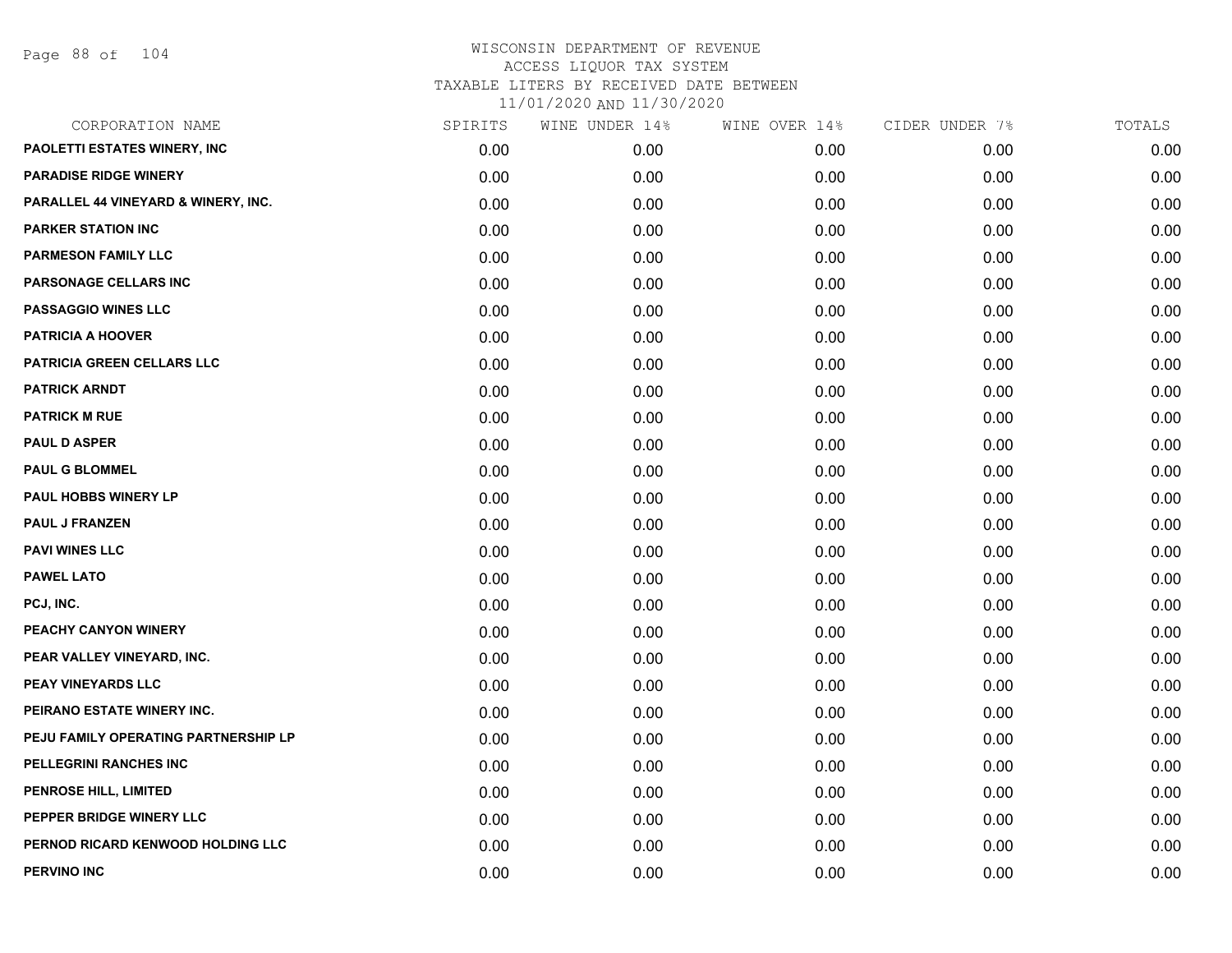Page 89 of 104

| CORPORATION NAME                 | SPIRITS | WINE UNDER 14% | WINE OVER 14% | CIDER UNDER 7% | TOTALS |
|----------------------------------|---------|----------------|---------------|----------------|--------|
| PETER FRANUS WINE COMPANY INC    | 0.00    | 0.00           | 0.00          | 0.00           | 0.00   |
| PETER MICHAEL WINERY             | 0.00    | 0.00           | 0.00          | 0.00           | 0.00   |
| PETERSON WINERY LLC              | 0.00    | 0.00           | 0.00          | 0.00           | 0.00   |
| PETROGLYPH WINERY LLC            | 0.00    | 0.00           | 0.00          | 0.00           | 0.00   |
| PETRONI VINEYARDS LLC            | 0.00    | 0.00           | 0.00          | 0.00           | 0.00   |
| PHASE 2 CELLARS LLC              | 0.00    | 0.00           | 0.00          | 0.00           | 0.00   |
| PHILIP TOGNI VINEYARD LP         | 0.00    | 0.00           | 0.00          | 0.00           | 0.00   |
| PHILLIPS FARMS LLC               | 0.00    | 0.00           | 0.00          | 0.00           | 0.00   |
| <b>PIEPERTK LLC</b>              | 0.00    | 0.00           | 0.00          | 0.00           | 0.00   |
| <b>PINA CELLARS LP</b>           | 0.00    | 0.00           | 0.00          | 0.00           | 0.00   |
| <b>PINE RIDGE WINERY LLC</b>     | 0.00    | 0.00           | 0.00          | 0.00           | 0.00   |
| PINK SANDS, INC.                 | 0.00    | 0.00           | 0.00          | 0.00           | 0.00   |
| <b>PJK WINERY LLC</b>            | 0.00    | 0.00           | 0.00          | 0.00           | 0.00   |
| PLYMOUTH ROCKS WINE, LLC         | 0.00    | 0.00           | 0.00          | 0.00           | 0.00   |
| <b>PONZI VINEYARDS, LLC</b>      | 0.00    | 0.00           | 0.00          | 0.00           | 0.00   |
| POPE VALLEY WINERY LLC           | 0.00    | 0.00           | 0.00          | 0.00           | 0.00   |
| PORTER FAMILY VINEYARDS LLC      | 0.00    | 0.00           | 0.00          | 0.00           | 0.00   |
| <b>POTT WINE</b>                 | 0.00    | 0.00           | 0.00          | 0.00           | 0.00   |
| PRAGER WINERY & PORT WORKS, INC. | 0.00    | 0.00           | 0.00          | 0.00           | 0.00   |
| <b>PRAIRIE BERRY LLC</b>         | 0.00    | 0.00           | 0.00          | 0.00           | 0.00   |
| <b>PRAIRIE HAWK WINERY INC</b>   | 0.00    | 0.00           | 0.00          | 0.00           | 0.00   |
| PRECEPT BRANDS LLC               | 0.00    | 0.00           | 0.00          | 0.00           | 0.00   |
| <b>PREMIUM VINTNERS LLC</b>      | 0.00    | 0.00           | 0.00          | 0.00           | 0.00   |
| <b>PRESQU'ILE WINERY</b>         | 0.00    | 0.00           | 0.00          | 0.00           | 0.00   |
| PRIDE MOUNTAIN VINEYARDS LLC     | 0.00    | 0.00           | 0.00          | 0.00           | 0.00   |
| <b>PRINCE MICHEL LLC</b>         | 0.00    | 0.00           | 0.00          | 0.00           | 0.00   |
| <b>PROMONTORY LLC</b>            | 0.00    | 0.00           | 0.00          | 0.00           | 0.00   |
| <b>PWG LLC</b>                   | 0.00    | 0.00           | 0.00          | 0.00           | 0.00   |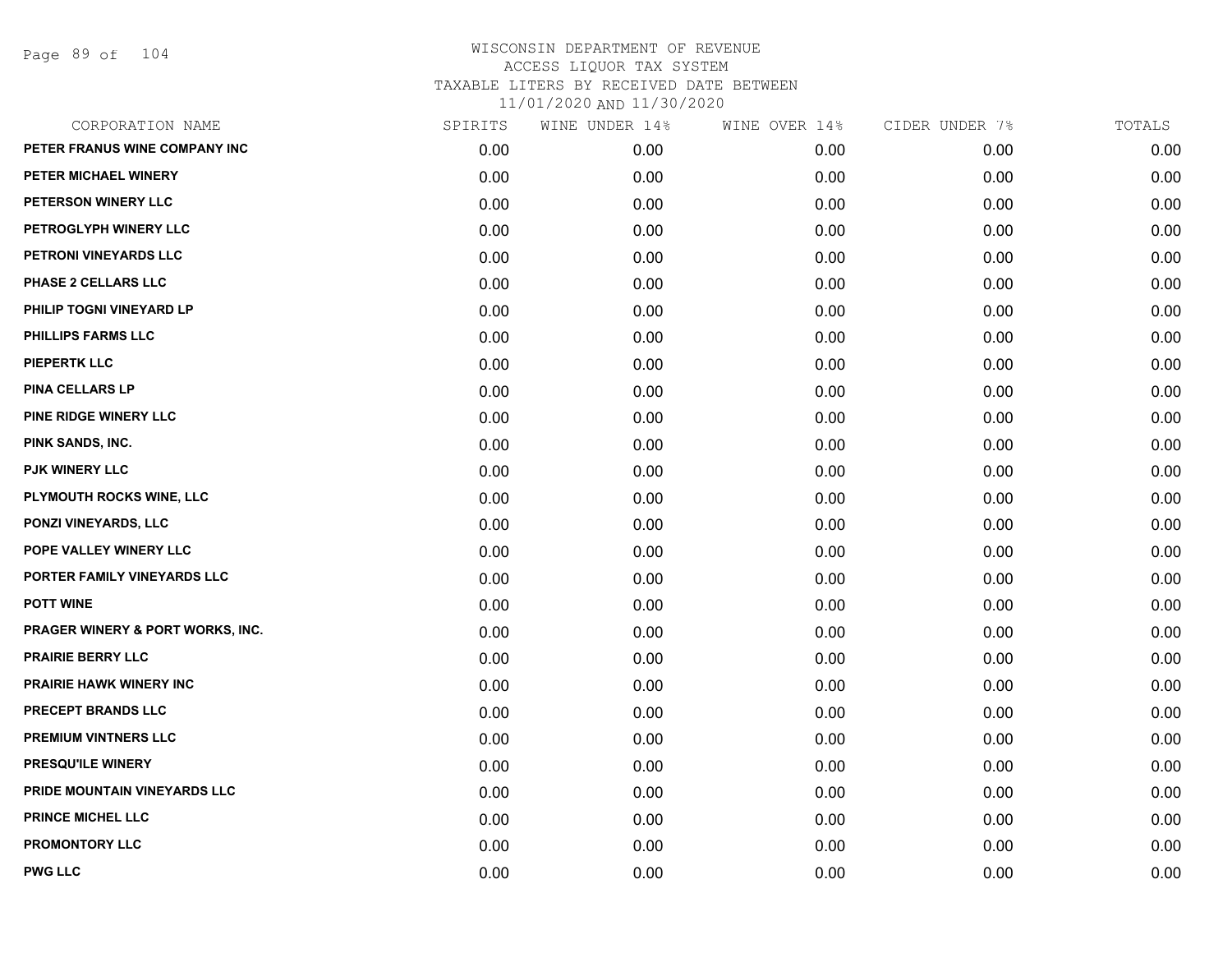Page 90 of 104

| CORPORATION NAME                         | SPIRITS | WINE UNDER 14% | WINE OVER 14% | CIDER UNDER 7% | TOTALS |
|------------------------------------------|---------|----------------|---------------|----------------|--------|
| <b>QUADY SOUTH WINERY LLC</b>            | 0.00    | 0.00           | 0.00          | 0.00           | 0.00   |
| <b>QUILCEDA CREEK VINTNERS INC</b>       | 0.00    | 0.00           | 0.00          | 0.00           | 0.00   |
| <b>QUIXOTE WINERY, LLC</b>               | 0.00    | 0.00           | 0.00          | 0.00           | 0.00   |
| <b>RH KEENAN CO</b>                      | 0.00    | 0.00           | 0.00          | 0.00           | 0.00   |
| RADIO-COTEAU WINE CELLARS LLC            | 0.00    | 0.00           | 0.00          | 0.00           | 0.00   |
| <b>RAMAZZOTTI WINES LLC</b>              | 0.00    | 0.00           | 0.00          | 0.00           | 0.00   |
| <b>RAMEY WINE CELLARS INC</b>            | 0.00    | 0.00           | 0.00          | 0.00           | 0.00   |
| <b>RAPTOR RIDGE WINERY LLC</b>           | 0.00    | 0.00           | 0.00          | 0.00           | 0.00   |
| <b>RASA VINEYARDS, LLC</b>               | 0.00    | 0.00           | 0.00          | 0.00           | 0.00   |
| <b>RASMUSSEN FAMILY WINES, LLC</b>       | 0.00    | 0.00           | 0.00          | 0.00           | 0.00   |
| <b>RAYMOND SIGNORELLO</b>                | 0.00    | 0.00           | 19.50         | 0.00           | 19.50  |
| <b>RAYMOND VINEYARD &amp; CELLAR INC</b> | 0.00    | 0.00           | 0.00          | 0.00           | 0.00   |
| <b>RB WINE ASSOCIATES LLC</b>            | 0.00    | 0.00           | 0.00          | 0.00           | 0.00   |
| <b>RBZ VINEYARDS LLC</b>                 | 0.00    | 0.00           | 0.00          | 0.00           | 0.00   |
| <b>RED CAR WINE COMPANY LLC</b>          | 0.00    | 0.00           | 0.00          | 0.00           | 0.00   |
| <b>RED HILLS CELLARS, LLC</b>            | 0.00    | 0.00           | 0.00          | 0.00           | 0.00   |
| <b>RED MARE WINES LLC</b>                | 0.00    | 0.00           | 0.00          | 0.00           | 0.00   |
| <b>RED OAK VINEYARD INC</b>              | 0.00    | 0.00           | 0.00          | 0.00           | 0.00   |
| <b>REGENERATIVE GIFT, LLC</b>            | 0.00    | 0.00           | 0.00          | 0.00           | 0.00   |
| <b>REGUSCI WINERY INC</b>                | 0.00    | 0.00           | 0.00          | 0.00           | 0.00   |
| <b>RESONANCE WINES LLC</b>               | 0.00    | 0.00           | 0.00          | 0.00           | 0.00   |
| <b>REVANA FAMILY PARTNERS LP</b>         | 0.00    | 0.00           | 0.00          | 0.00           | 0.00   |
| <b>REVANA FAMILY PARTNERS LP</b>         | 0.00    | 0.00           | 0.00          | 0.00           | 0.00   |
| <b>REVELRY VINTNERS LLC</b>              | 0.00    | 0.00           | 0.00          | 0.00           | 0.00   |
| REYNOLDS CREATIVE PRODUCTS INC           | 0.00    | 0.00           | 0.00          | 0.00           | 0.00   |
| <b>RH WINERY LLC</b>                     | 0.00    | 0.00           | 0.00          | 0.00           | 0.00   |
| <b>RHYS VINEYARDS LLC</b>                | 0.00    | 0.00           | 0.00          | 0.00           | 0.00   |
| <b>RICHARD E LIBBY</b>                   | 0.00    | 0.00           | 0.00          | 0.00           | 0.00   |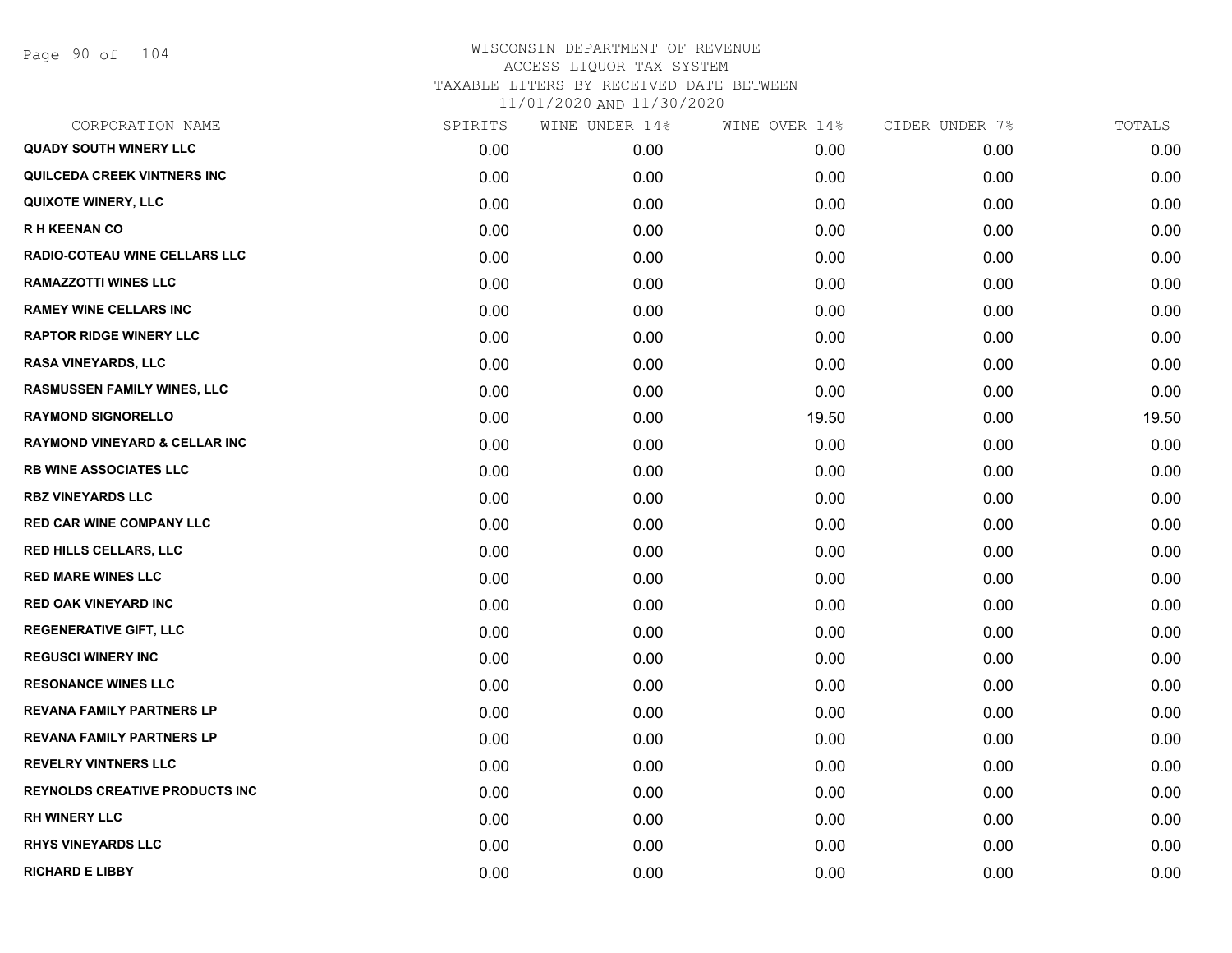Page 91 of 104

| CORPORATION NAME                            | SPIRITS | WINE UNDER 14% | WINE OVER 14% | CIDER UNDER 7% | TOTALS |
|---------------------------------------------|---------|----------------|---------------|----------------|--------|
| <b>RICHARD FORTUNE</b>                      | 0.00    | 0.00           | 0.00          | 0.00           | 0.00   |
| <b>RIDGE VINEYARDS INC</b>                  | 0.00    | 0.00           | 0.00          | 0.00           | 0.00   |
| <b>RIGHT SIDE LLC</b>                       | 0.00    | 0.00           | 0.00          | 0.00           | 0.00   |
| <b>RIO LOBO LLC</b>                         | 0.00    | 0.00           | 0.00          | 0.00           | 0.00   |
| <b>RIVER BEND VINEYARD &amp; WINERY LLC</b> | 0.00    | 0.00           | 0.00          | 0.00           | 0.00   |
| RIVER VALLEY VINEYARD INC                   | 0.00    | 0.00           | 0.00          | 0.00           | 0.00   |
| <b>RIVERBENCH LLC</b>                       | 0.00    | 0.00           | 0.00          | 0.00           | 0.00   |
| <b>ROBERT CRAIG WINERY LP</b>               | 0.00    | 0.00           | 0.00          | 0.00           | 0.00   |
| <b>ROBERT DUNNING</b>                       | 0.00    | 0.00           | 0.00          | 0.00           | 0.00   |
| <b>ROBERT FOLEY LLC</b>                     | 0.00    | 0.00           | 0.00          | 0.00           | 0.00   |
| <b>ROBERT J BRAKESMAN</b>                   | 0.00    | 0.00           | 0.00          | 0.00           | 0.00   |
| <b>ROBERT J FOWLER</b>                      | 0.00    | 0.00           | 0.00          | 0.00           | 0.00   |
| <b>ROBERT L HUDSON</b>                      | 0.00    | 0.00           | 0.00          | 0.00           | 0.00   |
| <b>ROBERT MUELLER CELLARS</b>               | 0.00    | 0.00           | 0.00          | 0.00           | 0.00   |
| ROBERT YOUNG ESTATE WINERY LLC              | 0.00    | 0.00           | 0.00          | 0.00           | 0.00   |
| <b>ROBIN PFEIFFER</b>                       | 0.00    | 0.00           | 0.00          | 0.00           | 0.00   |
| ROBINSON FAMILY VINEYARDS LLC               | 0.00    | 0.00           | 0.00          | 0.00           | 0.00   |
| <b>ROBLAR LLC</b>                           | 0.00    | 0.00           | 0.00          | 0.00           | 0.00   |
| ROCCA FAMILY VINEYARDS INC                  | 0.00    | 0.00           | 0.00          | 0.00           | 0.00   |
| <b>ROCHE WINERY LLC</b>                     | 0.00    | 0.00           | 0.00          | 0.00           | 0.00   |
| <b>ROCHIOLI VINEYARD &amp; WINERY LLC</b>   | 0.00    | 0.00           | 0.00          | 0.00           | 0.00   |
| <b>ROCK N WOOL WINERY LLC</b>               | 0.00    | 0.00           | 0.00          | 0.00           | 0.00   |
| ROCK WALL WINE COMPANY INC                  | 0.00    | 0.00           | 0.00          | 0.00           | 0.00   |
| <b>ROEDERER ESTATE INC</b>                  | 0.00    | 0.00           | 0.00          | 0.00           | 0.00   |
| <b>ROGER PENG</b>                           | 0.00    | 0.00           | 0.00          | 0.00           | 0.00   |
| <b>ROMBAUER VINEYARDS INC</b>               | 0.00    | 0.00           | 0.00          | 0.00           | 0.00   |
| <b>RONALD J BENZA</b>                       | 0.00    | 0.00           | 0.00          | 0.00           | 0.00   |
| <b>RONALD L FENOLIO</b>                     | 0.00    | 0.00           | 0.00          | 0.00           | 0.00   |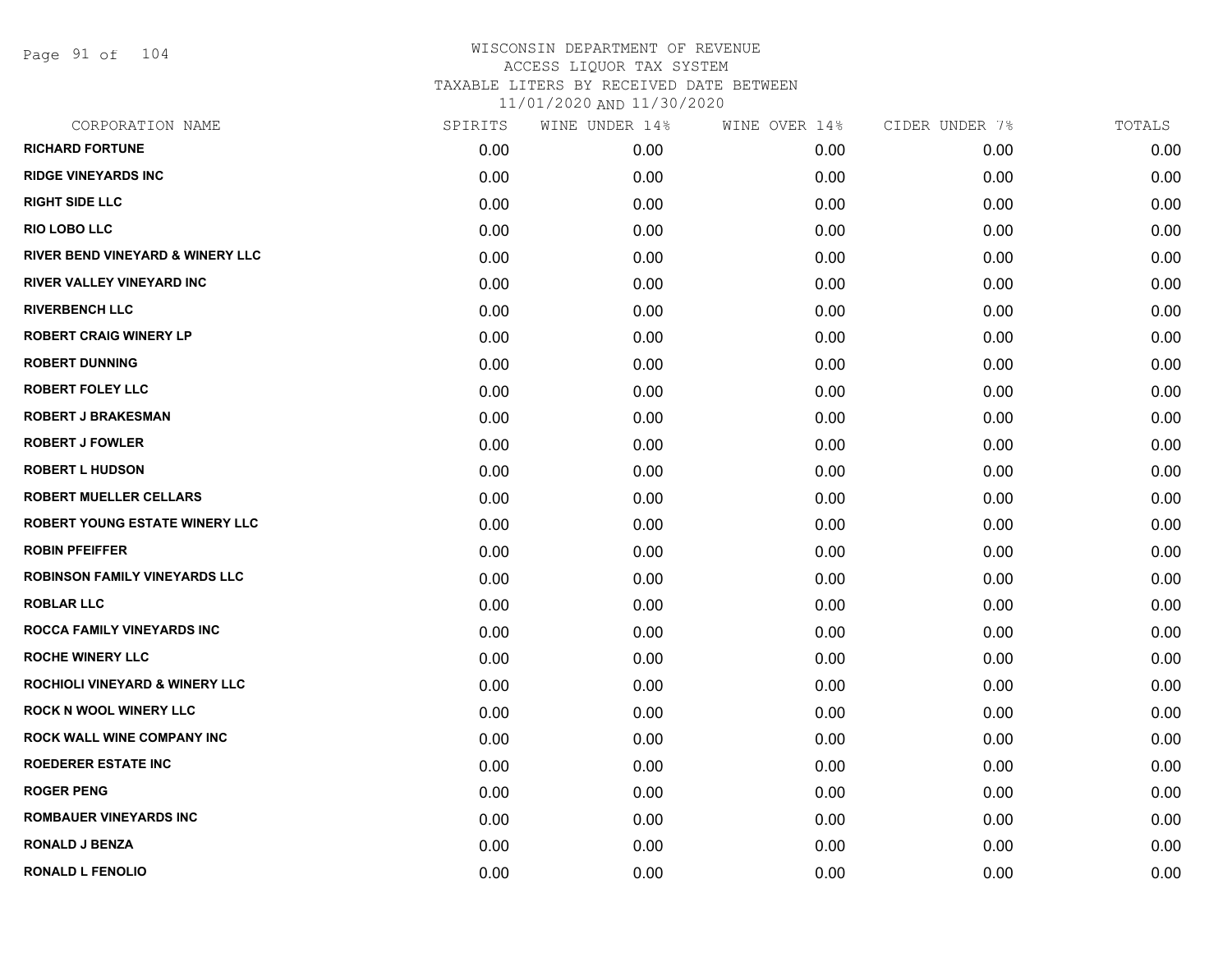Page 92 of 104

| CORPORATION NAME                       | SPIRITS | WINE UNDER 14% | WINE OVER 14% | CIDER UNDER 7% | TOTALS |
|----------------------------------------|---------|----------------|---------------|----------------|--------|
| <b>RONALD T RUBIN</b>                  | 0.00    | 0.00           | 0.00          | 0.00           | 0.00   |
| <b>ROOTS RUN DEEP LLC</b>              | 0.00    | 0.00           | 0.00          | 0.00           | 0.00   |
| <b>ROUND HILL CELLARS</b>              | 0.00    | 0.00           | 0.00          | 0.00           | 0.00   |
| <b>ROUND POND ESTATE LLC</b>           | 0.00    | 0.00           | 0.00          | 0.00           | 0.00   |
| <b>RRJ REAL PROPERTIES LLC</b>         | 0.00    | 0.00           | 0.00          | 0.00           | 0.00   |
| <b>RUDD WINES INC</b>                  | 0.00    | 0.00           | 0.00          | 0.00           | 0.00   |
| <b>RUDIUS WINES, LLC</b>               | 0.00    | 0.00           | 0.00          | 0.00           | 0.00   |
| <b>RUED WINERY INC</b>                 | 0.00    | 0.00           | 0.00          | 0.00           | 0.00   |
| <b>RUSHFORD MEADERY AND WINERY LLC</b> | 0.00    | 0.00           | 0.00          | 0.00           | 0.00   |
| <b>RUSSIAN RIVER WINES, LLC</b>        | 0.00    | 0.00           | 0.00          | 0.00           | 0.00   |
| RUTHERFORD HILL WINERY LLC             | 0.00    | 0.00           | 0.00          | 0.00           | 0.00   |
| <b>RYAN K ZAHLER</b>                   | 0.00    | 0.00           | 0.00          | 0.00           | 0.00   |
| <b>RYAN PRELLWITZ</b>                  | 0.00    | 0.00           | 0.00          | 0.00           | 0.00   |
| <b>SLJ GROUP INC</b>                   | 0.00    | 0.00           | 0.00          | 0.00           | 0.00   |
| <b>SAARLOOS ESTATE VINEYARDS LLC</b>   | 0.00    | 0.00           | 0.00          | 0.00           | 0.00   |
| <b>SAINTSBURY LLC</b>                  | 0.00    | 0.00           | 0.00          | 0.00           | 0.00   |
| <b>SAMUEL P BAXTER</b>                 | 0.00    | 0.00           | 0.00          | 0.00           | 0.00   |
| <b>SANDHI VINTNERS LLC</b>             | 0.00    | 0.00           | 0.00          | 0.00           | 0.00   |
| <b>SANDPOINT WINES</b>                 | 0.00    | 0.00           | 0.00          | 0.00           | 0.00   |
| <b>SANFORD WINERY COMPANY LP</b>       | 0.00    | 0.00           | 0.00          | 0.00           | 0.00   |
| <b>SANS LIEGE INC</b>                  | 0.00    | 0.00           | 0.00          | 0.00           | 0.00   |
| <b>SANTA YNEZ WINE CORP.</b>           | 0.00    | 0.00           | 0.00          | 0.00           | 0.00   |
| <b>SARAH J SHADONIX</b>                | 0.00    | 0.00           | 0.00          | 0.00           | 0.00   |
| <b>SAUCELITO CANYON LP</b>             | 0.00    | 0.00           | 0.00          | 0.00           | 0.00   |
| SAVANNAH CHANELLE VINEYARDS INC        | 0.00    | 0.00           | 0.00          | 0.00           | 0.00   |
| <b>SAVIAH ROSE WINERY LLC</b>          | 0.00    | 0.00           | 0.00          | 0.00           | 0.00   |
| <b>SAXUM VINEYARDS INC</b>             | 0.00    | 0.00           | 0.00          | 0.00           | 0.00   |
| <b>SBRAGIA FAMILY VINEYARDS LLC</b>    | 0.00    | 0.00           | 0.00          | 0.00           | 0.00   |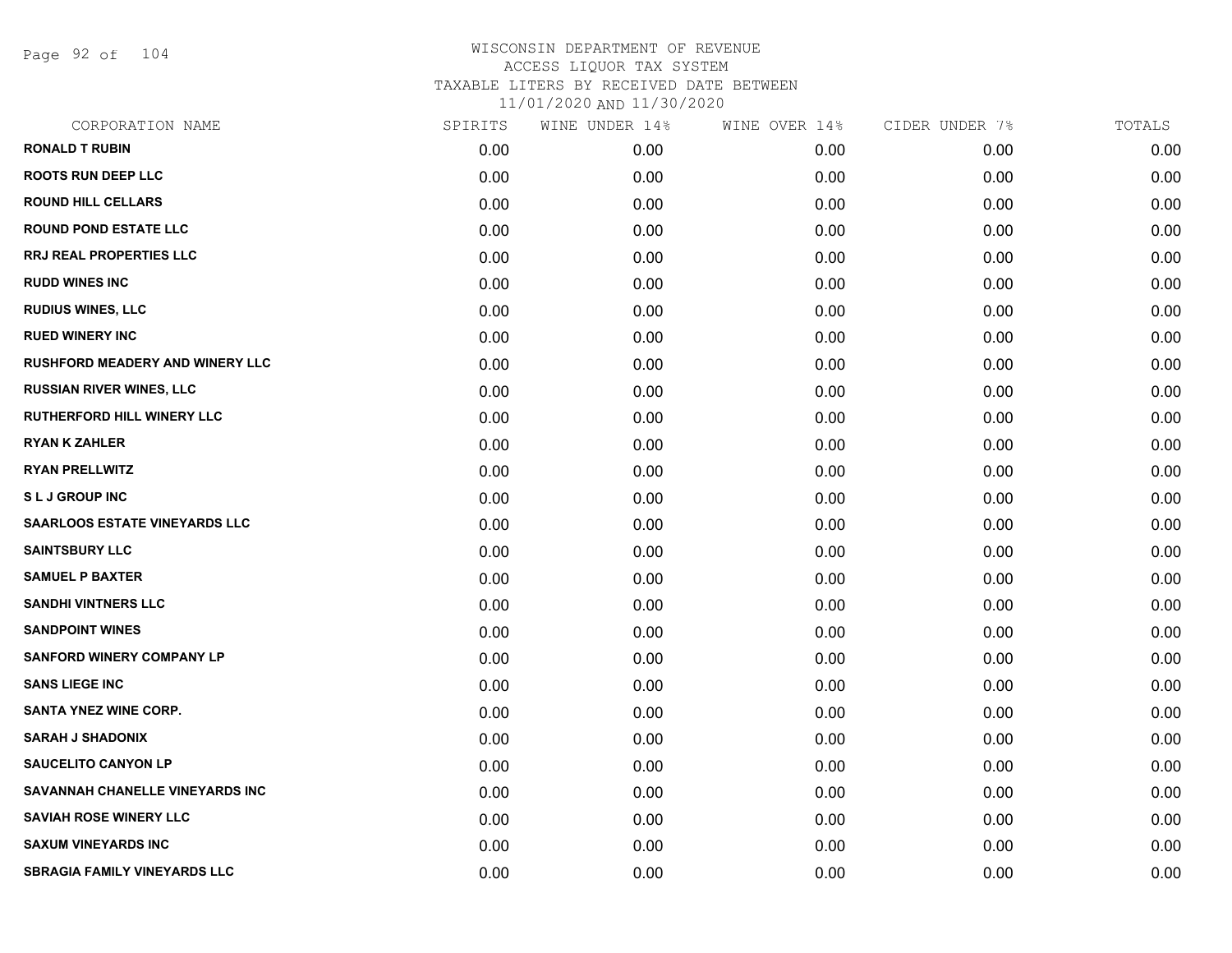| CORPORATION NAME                              | SPIRITS | WINE UNDER 14% | WINE OVER 14% | CIDER UNDER 7% | TOTALS |
|-----------------------------------------------|---------|----------------|---------------|----------------|--------|
| <b>SCHEID VINEYARDS CALIFORNIA INC</b>        | 0.00    | 62.25          | 60.00         | 0.00           | 122.25 |
| <b>SCHLOSSADLER INC</b>                       | 0.00    | 0.00           | 0.00          | 0.00           | 0.00   |
| <b>SCHRADER CELLARS LLC</b>                   | 0.00    | 0.00           | 0.00          | 0.00           | 0.00   |
| <b>SCHRAMSBERG VINEYARDS CO INC</b>           | 0.00    | 0.00           | 0.00          | 0.00           | 0.00   |
| <b>SCHUG WINERY LLC</b>                       | 0.00    | 0.00           | 0.00          | 0.00           | 0.00   |
| <b>SCHWEIGER VINEYARDS INC</b>                | 0.00    | 0.00           | 0.00          | 0.00           | 0.00   |
| <b>SCREAMING EAGLE LLC</b>                    | 0.00    | 0.00           | 0.00          | 0.00           | 0.00   |
| <b>SEA SMOKE INC</b>                          | 0.00    | 0.00           | 0.00          | 0.00           | 0.00   |
| <b>SEAVER VINEYARDS LLC</b>                   | 0.00    | 0.00           | 0.00          | 0.00           | 0.00   |
| <b>SEAVEY VINEYARD LP</b>                     | 0.00    | 0.00           | 0.00          | 0.00           | 0.00   |
| <b>SEBASTOPOL VINEYARDS &amp; WINERY CORP</b> | 0.00    | 0.00           | 0.00          | 0.00           | 0.00   |
| <b>SELBY ENTERPRISES INC</b>                  | 0.00    | 0.00           | 0.00          | 0.00           | 0.00   |
| <b>SEQUOIA GROVE VINEYARDS LP</b>             | 0.00    | 0.00           | 0.00          | 0.00           | 0.00   |
| SEVEN STONES WINERY LLC                       | 0.00    | 0.00           | 0.00          | 0.00           | 0.00   |
| SFW, LLC                                      | 0.00    | 0.00           | 0.00          | 0.00           | 0.00   |
| <b>SFW, LLC</b>                               | 0.00    | 0.00           | 0.00          | 0.00           | 0.00   |
| <b>SHADY LADIES LLC</b>                       | 0.00    | 0.00           | 0.00          | 0.00           | 0.00   |
| <b>SHADYBROOK ESTATE LLC</b>                  | 0.00    | 0.00           | 0.00          | 0.00           | 0.00   |
| <b>SHAFER VINEYARDS INC</b>                   | 0.00    | 0.00           | 0.00          | 0.00           | 0.00   |
| <b>SHANNON RIDGE INC</b>                      | 0.00    | 0.00           | 0.00          | 0.00           | 0.00   |
| <b>SHARON L PINGEL</b>                        | 0.00    | 0.00           | 0.00          | 0.00           | 0.00   |
| SHELDRAKE POINT VINEYARD LLC                  | 0.00    | 0.00           | 0.00          | 0.00           | 0.00   |
| SHELTON-MACKENZIE WINE COMPANY                | 0.00    | 0.00           | 0.00          | 0.00           | 0.00   |
| <b>SHERRY HARDIE</b>                          | 0.00    | 0.00           | 0.00          | 0.00           | 0.00   |
| SHERWIN FAMILY VINEYARDS LLC                  | 0.00    | 0.00           | 0.00          | 0.00           | 0.00   |
| <b>SHIFT WINE LLC</b>                         | 0.00    | 0.00           | 0.00          | 0.00           | 0.00   |
| <b>SILVER OAK WINE CELLARS LLC</b>            | 0.00    | 0.00           | 0.00          | 0.00           | 0.00   |
| SILVER TRIDENT WINERY LLC                     | 0.00    | 0.00           | 0.00          | 0.00           | 0.00   |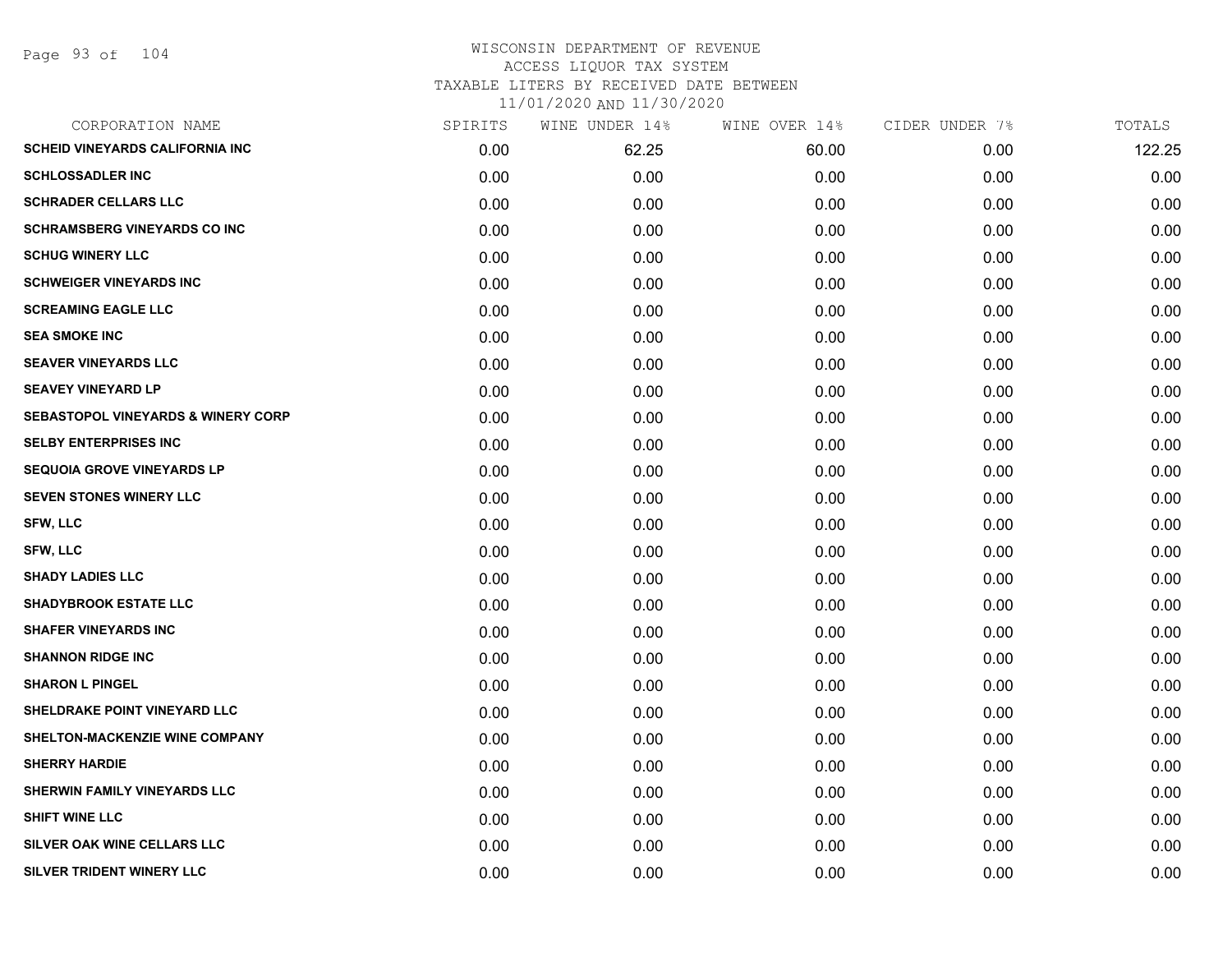Page 94 of 104

| CORPORATION NAME                           | SPIRITS | WINE UNDER 14% | WINE OVER 14% | CIDER UNDER 7% | TOTALS |
|--------------------------------------------|---------|----------------|---------------|----------------|--------|
| <b>SINE QUA NON INC</b>                    | 0.00    | 0.00           | 0.00          | 0.00           | 0.00   |
| SINNIPEE VALLEY VINEYARD LLC               | 0.00    | 0.00           | 0.00          | 0.00           | 0.00   |
| <b>SINSKEY VINEYARDS INC</b>               | 0.00    | 0.00           | 0.00          | 0.00           | 0.00   |
| <b>SIX SIGMA WINERY LLC</b>                | 0.00    | 0.00           | 0.00          | 0.00           | 0.00   |
| <b>SKYWALKER VINEYARDS, LLC</b>            | 0.00    | 0.00           | 0.00          | 0.00           | 0.00   |
| SLEIGHT OF HAND CELLARS, LLC               | 0.00    | 0.00           | 0.00          | 0.00           | 0.00   |
| <b>SMALL VINES WINES INC</b>               | 0.00    | 0.00           | 0.00          | 0.00           | 0.00   |
| SMITH ANDERSON ENTERPRISES INC             | 0.00    | 0.00           | 0.00          | 0.00           | 0.00   |
| <b>SOCIAL ENJOYMENTS LLC</b>               | 0.00    | 0.00           | 0.00          | 0.00           | 0.00   |
| <b>SOKOL BLOSSER LTD</b>                   | 0.00    | 0.00           | 0.00          | 0.00           | 0.00   |
| <b>SOMERSTON WINE COMPANY, LLC</b>         | 0.00    | 0.00           | 0.00          | 0.00           | 0.00   |
| <b>SONJA MAGDEVSKI</b>                     | 0.00    | 0.00           | 0.00          | 0.00           | 0.00   |
| SONOMA VINEYARD COMPANY, INC.              | 0.00    | 0.00           | 0.00          | 0.00           | 0.00   |
| SONOMA-CUTRER VINEYARDS INC                | 0.00    | 0.00           | 0.00          | 0.00           | 0.00   |
| <b>SOQUEL VINEYARDS</b>                    | 0.00    | 0.00           | 0.00          | 0.00           | 0.00   |
| SOUTH COAST WINERY INC                     | 0.00    | 0.00           | 0.00          | 0.00           | 0.00   |
| <b>SP GROSSNICKLE LLC</b>                  | 0.00    | 0.00           | 0.00          | 0.00           | 0.00   |
| <b>SPANOS BERBERIAN WINERY LLC</b>         | 0.00    | 0.00           | 0.00          | 0.00           | 0.00   |
| <b>SPARKLING OREGON LLC</b>                | 0.00    | 0.00           | 0.00          | 0.00           | 0.00   |
| <b>SPENCE VINEYARDS LLC</b>                | 0.00    | 0.00           | 0.00          | 0.00           | 0.00   |
| <b>SPIRITS OF NORWAY VINEYARD LLC</b>      | 0.00    | 0.00           | 0.00          | 0.00           | 0.00   |
| <b>SPOTTSWOODE WINERY INC</b>              | 0.00    | 0.00           | 0.00          | 0.00           | 0.00   |
| SPRECHER BREWING COMPANY, LLC              | 0.00    | 0.00           | 0.00          | 0.00           | 0.00   |
| <b>SPRING MOUNTAIN VINEYARD INC</b>        | 0.00    | 0.00           | 0.00          | 0.00           | 0.00   |
| <b>SPURGEON VINEYARDS &amp; WINERY LLC</b> | 0.00    | 0.00           | 0.00          | 0.00           | 0.00   |
| <b>SQUIX LLC</b>                           | 0.00    | 0.00           | 0.00          | 0.00           | 0.00   |
| <b>ST HELENA ESTATE LLC</b>                | 0.00    | 0.00           | 0.00          | 0.00           | 0.00   |
| <b>ST JAMES WINERY INC</b>                 | 0.00    | 0.00           | 0.00          | 0.00           | 0.00   |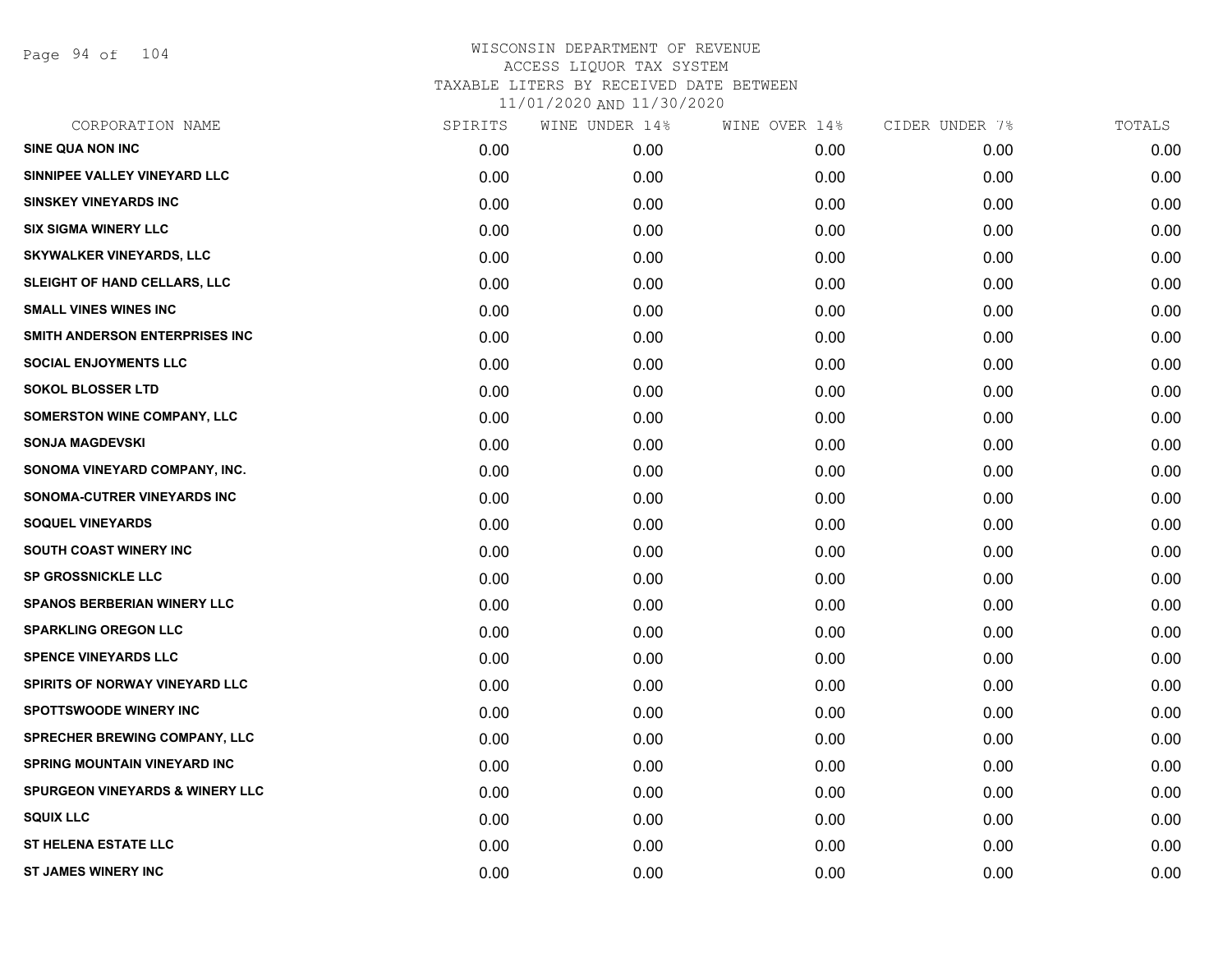| CORPORATION NAME                    | SPIRITS | WINE UNDER 14% | WINE OVER 14% | CIDER UNDER 7% | TOTALS |
|-------------------------------------|---------|----------------|---------------|----------------|--------|
| ST JULIAN WINE COMPANY INC          | 0.00    | 0.00           | 0.00          | 0.00           | 0.00   |
| <b>ST SUPERY INC</b>                | 0.00    | 0.00           | 0.00          | 0.00           | 0.00   |
| ST. FRANCIS WINERY & VINEYARD L.P.  | 0.00    | 0.00           | 0.00          | 0.00           | 0.00   |
| <b>STAGLIN FAMILY VINEYARD LLC</b>  | 0.00    | 0.00           | 0.00          | 0.00           | 0.00   |
| <b>STAG'S LEAP WINE CELLARS LLC</b> | 0.00    | 0.00           | 0.00          | 0.00           | 0.00   |
| <b>STANDING JOURNEY LLC</b>         | 0.00    | 0.00           | 0.00          | 0.00           | 0.00   |
| <b>STANDING SUN WINES INC</b>       | 0.00    | 0.00           | 0.00          | 0.00           | 0.00   |
| <b>STANLEY R BOYD</b>               | 0.00    | 0.00           | 0.00          | 0.00           | 0.00   |
| STE. MICHELLE WINE ESTATES LTD.     | 0.00    | 0.00           | 0.00          | 0.00           | 0.00   |
| <b>STEDUM PROPERTIES LLC</b>        | 0.00    | 0.00           | 0.00          | 0.00           | 0.00   |
| <b>STEFFENS FAMILY WINES LLC</b>    | 0.00    | 0.00           | 0.00          | 0.00           | 0.00   |
| <b>STEPHAN VINEYARD INC</b>         | 0.00    | 0.00           | 0.00          | 0.00           | 0.00   |
| <b>STEPHEN A MCPHERSON</b>          | 0.00    | 0.00           | 0.00          | 0.00           | 0.00   |
| <b>STEPHEN M KENNEDY</b>            | 0.00    | 0.00           | 0.00          | 0.00           | 0.00   |
| <b>STEPHEN M REUSTLE</b>            | 0.00    | 0.00           | 0.00          | 0.00           | 0.00   |
| <b>STEVE MANNEBACH</b>              | 0.00    | 0.00           | 18.00         | 0.00           | 18.00  |
| <b>STEVEN DEBAKER</b>               | 0.00    | 0.00           | 0.00          | 0.00           | 0.00   |
| STEVEN M & JUDITH A JACOBSON LLC    | 0.00    | 0.00           | 0.00          | 0.00           | 0.00   |
| <b>STEVEN N LEDSON</b>              | 0.00    | 0.00           | 0.00          | 0.00           | 0.00   |
| <b>STEVEN TONELLA</b>               | 0.00    | 0.00           | 0.00          | 0.00           | 0.00   |
| <b>STEWART CELLARS, LLC</b>         | 0.00    | 0.00           | 0.00          | 0.00           | 0.00   |
| <b>STOLLER VINEYARDS INC</b>        | 0.00    | 0.00           | 0.00          | 0.00           | 0.00   |
| <b>STOLPMAN VINEYARDS LLC</b>       | 0.00    | 0.00           | 0.00          | 0.00           | 0.00   |
| <b>STONE EDGE WINERY LLC</b>        | 0.00    | 0.00           | 0.00          | 0.00           | 0.00   |
| STONE HILL WINE CO INC              | 0.00    | 0.00           | 0.00          | 0.00           | 0.00   |
| STONE WOLF VINEYARDS, LLC           | 0.00    | 0.00           | 0.00          | 0.00           | 0.00   |
| <b>STONEBRAKER-SOLES INC</b>        | 0.00    | 0.00           | 0.00          | 0.00           | 0.00   |
| <b>STONECUSHION INC</b>             | 0.00    | 0.00           | 0.00          | 0.00           | 0.00   |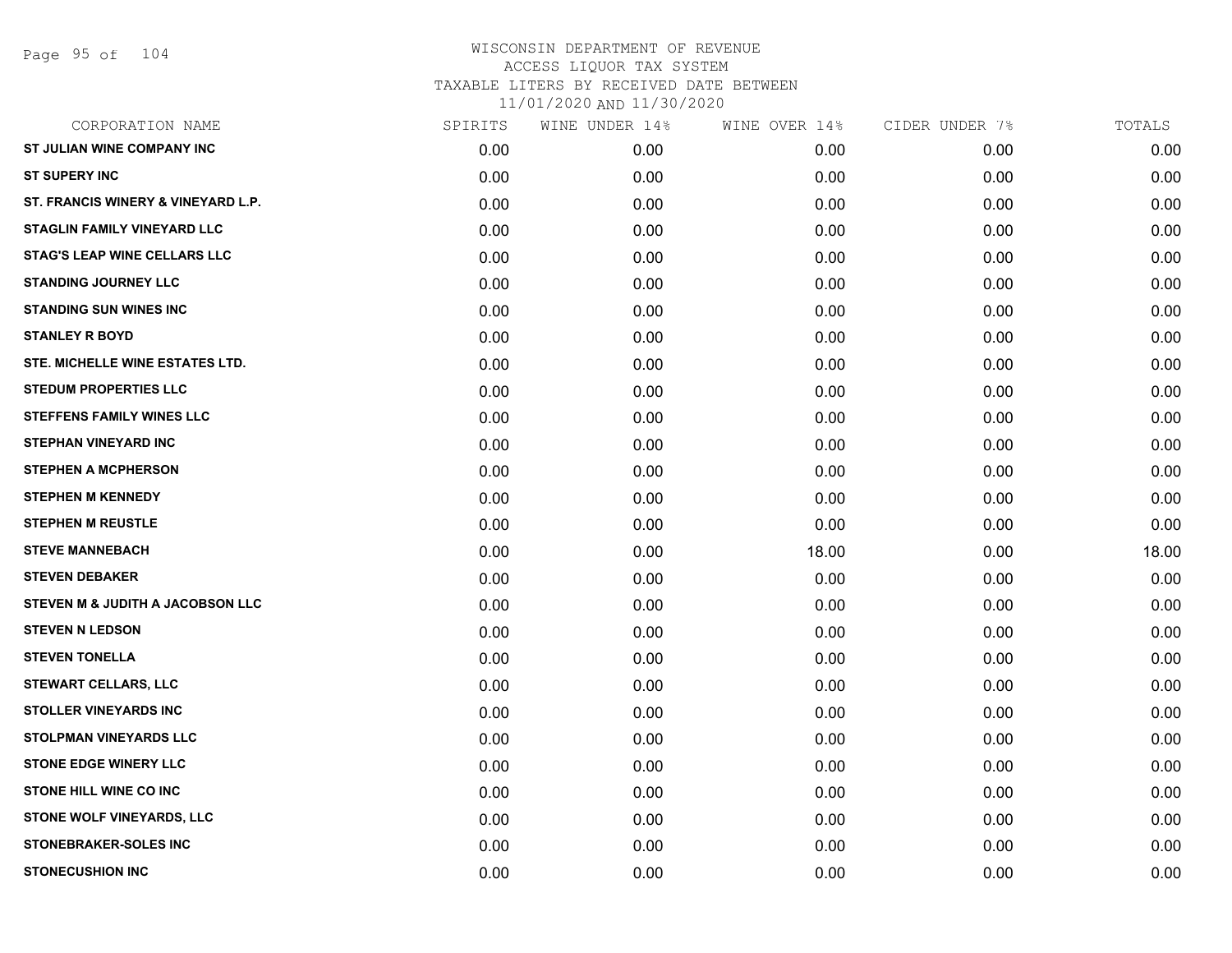Page 96 of 104

| CORPORATION NAME                           | SPIRITS | WINE UNDER 14% | WINE OVER 14% | CIDER UNDER 7% | TOTALS |
|--------------------------------------------|---------|----------------|---------------|----------------|--------|
| <b>STONEHAUS WINERY, INC.</b>              | 0.00    | 0.00           | 0.00          | 0.00           | 0.00   |
| <b>STONES THROW WINERY INC</b>             | 0.00    | 0.00           | 0.00          | 0.00           | 0.00   |
| <b>STONY HILL VINEYARD INC</b>             | 0.00    | 0.00           | 0.00          | 0.00           | 0.00   |
| STORYBOOK MOUNTAIN WINERY INC              | 0.00    | 0.00           | 0.00          | 0.00           | 0.00   |
| <b>STRALA VINEYARDS, LLC</b>               | 0.00    | 0.00           | 0.00          | 0.00           | 0.00   |
| STRATEGY PARTNERS INTERNATIONAL            | 0.00    | 0.00           | 0.00          | 0.00           | 0.00   |
| SULPHUR SPRINGS WINERY LLC                 | 0.00    | 0.00           | 0.00          | 0.00           | 0.00   |
| <b>SUMMERWOOD WINERY &amp; INN INC</b>     | 0.00    | 0.00           | 0.00          | 0.00           | 0.00   |
| <b>SUNSET HOLLOW RANCH</b>                 | 0.00    | 0.00           | 0.00          | 0.00           | 0.00   |
| <b>SUNSET POINT WINERY LLC</b>             | 0.00    | 0.00           | 0.00          | 0.00           | 0.00   |
| <b>SUNSTONE VINEYARDS &amp; WINERY INC</b> | 0.00    | 0.00           | 0.00          | 0.00           | 0.00   |
| <b>SUSAN M BOSWELL</b>                     | 0.00    | 0.00           | 0.00          | 0.00           | 0.00   |
| <b>SUTTER HOME WINERY INC</b>              | 0.00    | 0.00           | 0.00          | 0.00           | 0.00   |
| SWEAZEY WINERY INVESTMENT LLC              | 0.00    | 0.00           | 0.00          | 0.00           | 0.00   |
| <b>SWEDISH HILL VINEYARD INC</b>           | 0.00    | 0.00           | 0.00          | 0.00           | 0.00   |
| SWEET CHEEKS VINEYARDS INC                 | 0.00    | 0.00           | 0.00          | 0.00           | 0.00   |
| <b>TABLAS CREEK VINEYARD LP</b>            | 0.00    | 0.00           | 0.00          | 0.00           | 0.00   |
| <b>TAFT STREET INC</b>                     | 0.00    | 0.00           | 0.00          | 0.00           | 0.00   |
| <b>TAKARA SAKE USA INC</b>                 | 0.00    | 0.00           | 0.00          | 0.00           | 0.00   |
| <b>TALLEY VINEYARDS INC</b>                | 0.00    | 0.00           | 0.00          | 0.00           | 0.00   |
| <b>TAMBER BEY VINEYARDS LLC</b>            | 0.00    | 0.00           | 0.00          | 0.00           | 0.00   |
| <b>TANDEM WINES LLC</b>                    | 0.00    | 0.00           | 0.00          | 0.00           | 0.00   |
| <b>TARA BELLA WINERY LLC</b>               | 0.00    | 0.00           | 0.00          | 0.00           | 0.00   |
| <b>TEALE CREEK ASSOCIATES</b>              | 0.00    | 0.00           | 0.00          | 0.00           | 0.00   |
| TELAYA, LLC                                | 0.00    | 0.00           | 0.00          | 0.00           | 0.00   |
| <b>TENBA RIDGE WINERY LLC</b>              | 0.00    | 0.00           | 0.00          | 0.00           | 0.00   |
| <b>TERMINAL VELOCITY INC</b>               | 0.00    | 0.00           | 0.00          | 0.00           | 0.00   |
| <b>TERRA BLANCA VINTERS INC</b>            | 0.00    | 0.00           | 0.00          | 0.00           | 0.00   |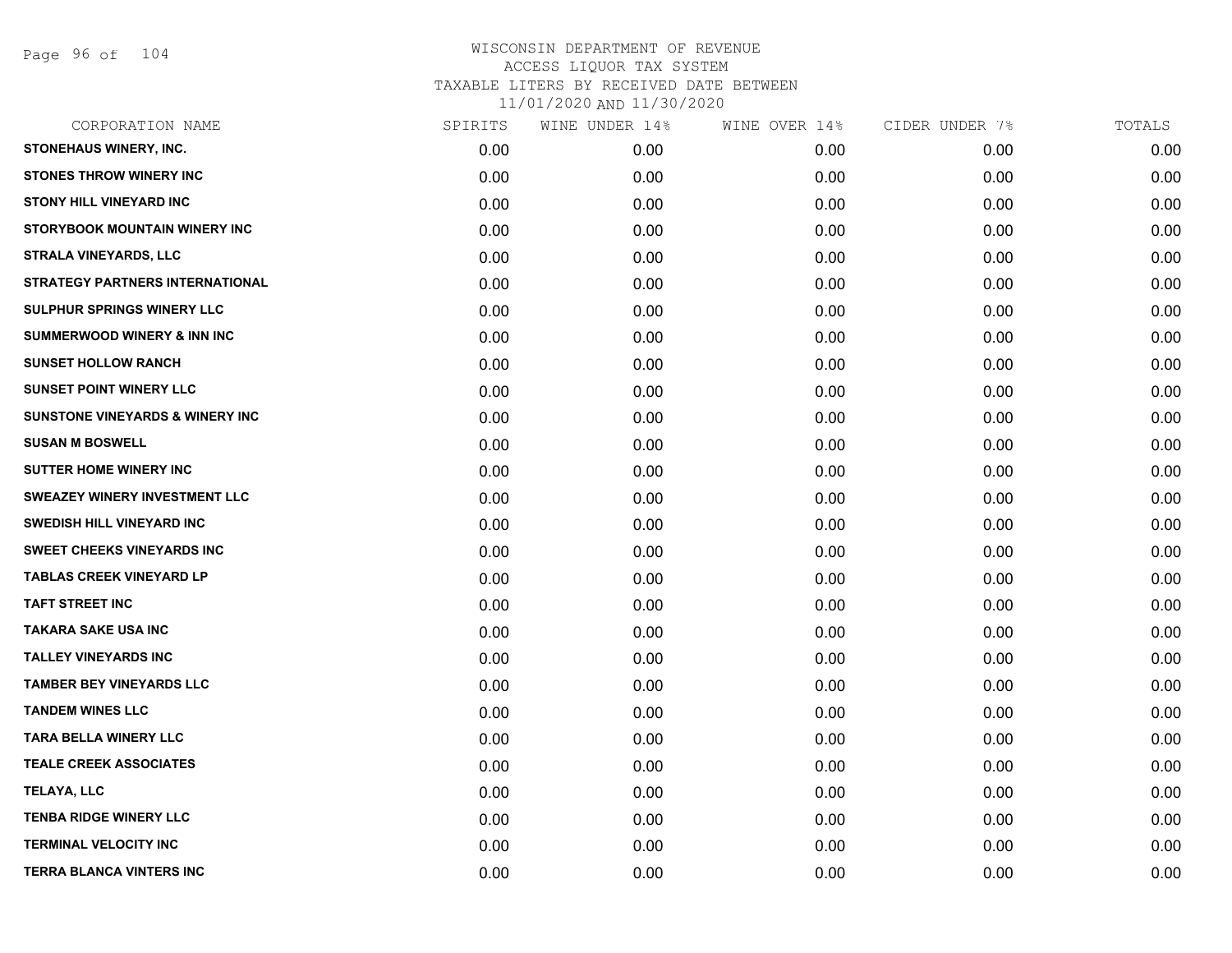Page 97 of 104

| CORPORATION NAME                   | SPIRITS | WINE UNDER 14% | WINE OVER 14% | CIDER UNDER 7% | TOTALS |
|------------------------------------|---------|----------------|---------------|----------------|--------|
| <b>TERRA VINUM LLC</b>             | 0.00    | 0.00           | 0.00          | 0.00           | 0.00   |
| <b>TERRAVANT WINE COMPANY LLC</b>  | 0.00    | 0.00           | 0.00          | 0.00           | 0.00   |
| <b>TESTAROSSA VINEYARDS LLC</b>    | 0.00    | 0.00           | 0.00          | 0.00           | 0.00   |
| <b>TEXAS FULFILLMENT SERVICES</b>  | 0.00    | 0.00           | 0.00          | 0.00           | 0.00   |
| <b>THATCH WINERY, LLC</b>          | 0.00    | 0.00           | 0.00          | 0.00           | 0.00   |
| THE ALIXIR COMPANY                 | 0.00    | 0.00           | 0.00          | 0.00           | 0.00   |
| THE BIALE ESTATE                   | 0.00    | 0.00           | 0.00          | 0.00           | 0.00   |
| THE BLEECHER FAMILY TRUST          | 0.00    | 0.00           | 0.00          | 0.00           | 0.00   |
| THE BRANDER VINEYARD               | 0.00    | 0.00           | 0.00          | 0.00           | 0.00   |
| THE BREMER GROUP, LLC              | 0.00    | 0.00           | 0.00          | 0.00           | 0.00   |
| THE GAINEY VINEYARD                | 0.00    | 0.00           | 0.00          | 0.00           | 0.00   |
| THE HARDER GROUP INC               | 0.00    | 0.00           | 0.00          | 0.00           | 0.00   |
| THE HESS COLLECTION WINERY         | 0.00    | 0.00           | 0.00          | 0.00           | 0.00   |
| THE HOGUE CELLARS LTD              | 0.00    | 0.00           | 0.00          | 0.00           | 0.00   |
| THE LITTORAI WINES                 | 0.00    | 0.00           | 0.00          | 0.00           | 0.00   |
| THE LOCK AGRICULTURAL VENTURES LLC | 0.00    | 0.00           | 0.00          | 0.00           | 0.00   |
| THE MASCOT WINE, LLC               | 0.00    | 0.00           | 0.00          | 0.00           | 0.00   |
| THE MEEKER VINEYARD                | 0.00    | 2.25           | 11.25         | 0.00           | 13.50  |
| THE MORLET SELECTION INC           | 0.00    | 0.00           | 0.00          | 0.00           | 0.00   |
| THE MORNE WINE COMPANY             | 0.00    | 0.00           | 0.00          | 0.00           | 0.00   |
| THE OJAI VINEYARD INC              | 0.00    | 0.00           | 0.00          | 0.00           | 0.00   |
| THE RED STITCH WINE GROUP, LLC     | 0.00    | 0.00           | 0.00          | 0.00           | 0.00   |
| THE RUM TREE, INC.                 | 0.00    | 0.00           | 0.00          | 0.00           | 0.00   |
| THE SHORES OF FAIRHAVEN INC        | 0.00    | 0.00           | 0.00          | 0.00           | 0.00   |
| THE SILVERADO VINEYARDS            | 0.00    | 0.00           | 0.00          | 0.00           | 0.00   |
| THE VINEYARD LLC                   | 0.00    | 0.00           | 0.00          | 0.00           | 0.00   |
| THE WILLIAMSBURG WINERY LTD        | 0.00    | 0.00           | 0.00          | 0.00           | 0.00   |
| THE WINE GROUP INC                 | 0.00    | 0.00           | 0.00          | 0.00           | 0.00   |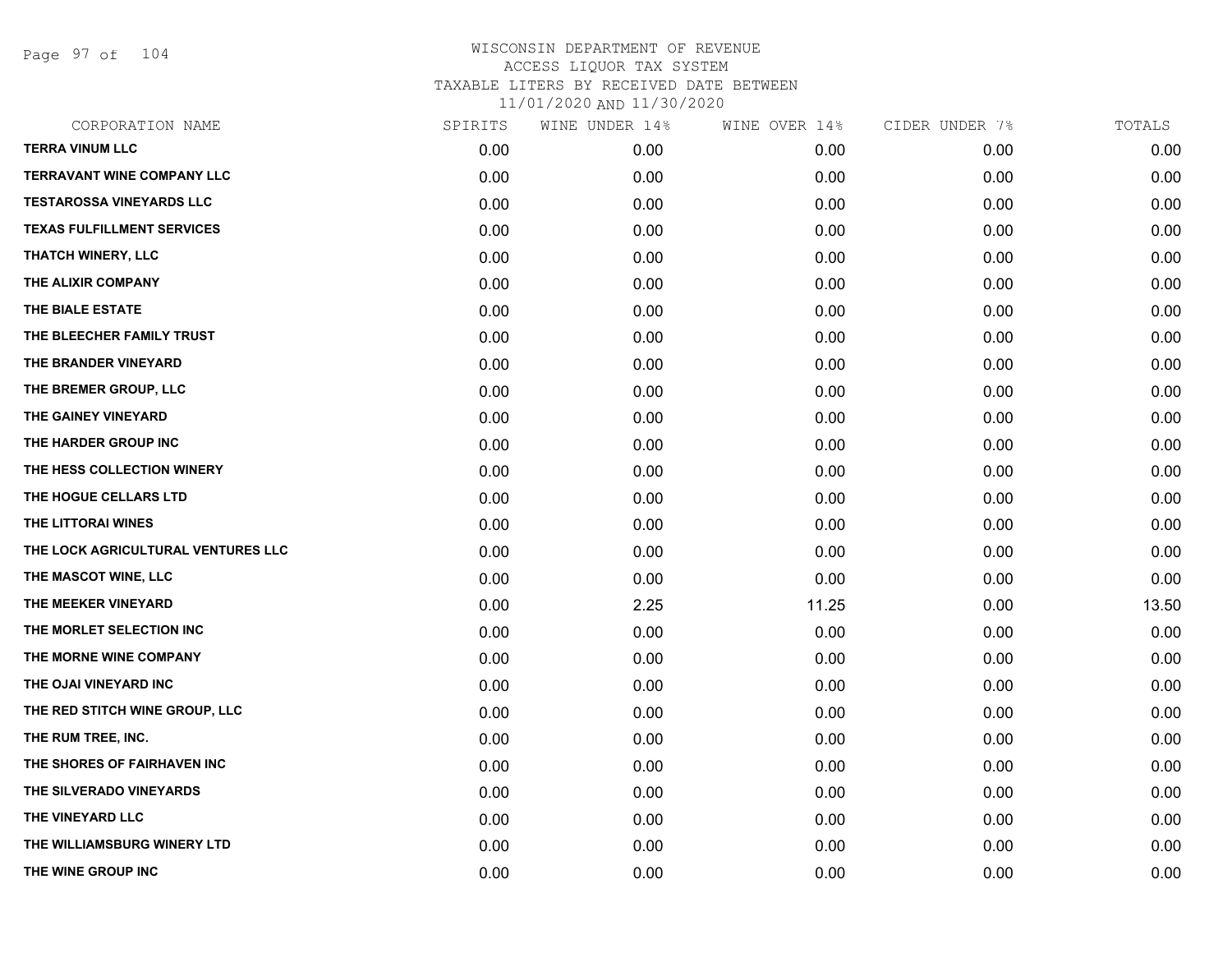Page 98 of 104

| CORPORATION NAME                              | SPIRITS | WINE UNDER 14% | WINE OVER 14% | CIDER UNDER 7% | TOTALS |
|-----------------------------------------------|---------|----------------|---------------|----------------|--------|
| THE WINE VINEYARD LLC                         | 0.00    | 0.00           | 0.00          | 0.00           | 0.00   |
| THE WOODLAND TRAIL BEVERAGE COMPANY, INC.     | 0.00    | 0.00           | 0.00          | 0.00           | 0.00   |
| <b>THERESA HIGH</b>                           | 0.00    | 0.00           | 0.00          | 0.00           | 0.00   |
| THIRTY-ONE PRODUCTION LLC                     | 0.00    | 0.00           | 0.00          | 0.00           | 0.00   |
| THIS REALM LLC                                | 0.00    | 0.00           | 0.00          | 0.00           | 0.00   |
| <b>THOMAS C HOFFMAN</b>                       | 0.00    | 0.00           | 0.00          | 0.00           | 0.00   |
| <b>THOMAS FOGARTY WINERY LLC</b>              | 0.00    | 0.00           | 0.00          | 0.00           | 0.00   |
| THOMAS L BECKMEN & JUDITH F BECKMEN           | 0.00    | 0.00           | 0.00          | 0.00           | 0.00   |
| <b>THURMAN J RODGERS</b>                      | 0.00    | 0.00           | 0.00          | 0.00           | 0.00   |
| <b>THVS CORP</b>                              | 0.00    | 0.00           | 0.00          | 0.00           | 0.00   |
| TIM BLUE WINES LLC                            | 0.00    | 0.00           | 0.00          | 0.00           | 0.00   |
| <b>TIM SLATER</b>                             | 0.00    | 0.00           | 0.00          | 0.00           | 0.00   |
| <b>TIMOTHY D GUILD</b>                        | 0.00    | 0.00           | 0.00          | 0.00           | 0.00   |
| <b>TIMOTHY P MCDONALD</b>                     | 0.00    | 0.00           | 0.00          | 0.00           | 0.00   |
| TMR WINE COMPANY LLC                          | 0.00    | 0.00           | 0.00          | 0.00           | 0.00   |
| <b>TOAD HOLLOW VINEYARDS INC</b>              | 0.00    | 0.00           | 0.00          | 0.00           | 0.00   |
| <b>TOBIN J HEMINWAY</b>                       | 0.00    | 0.00           | 0.00          | 0.00           | 0.00   |
| <b>TOBIN JAMES CELLARS</b>                    | 0.00    | 0.00           | 0.00          | 0.00           | 0.00   |
| <b>TODD KUEHL</b>                             | 0.00    | 0.00           | 0.00          | 0.00           | 0.00   |
| <b>TOLLIVER RANCH BRANDS LLC</b>              | 0.00    | 0.00           | 0.00          | 0.00           | 0.00   |
| TOM EDDY WINERY LLC                           | 0.00    | 0.00           | 0.00          | 0.00           | 0.00   |
| <b>TOM MEADOWCROFT</b>                        | 0.00    | 0.00           | 0.00          | 0.00           | 0.00   |
| TOMMYS TOO HIGH WINES LLC                     | 0.00    | 0.00           | 0.00          | 0.00           | 0.00   |
| TOUCHSTONE CELLARS, LLC                       | 0.00    | 0.00           | 0.00          | 0.00           | 0.00   |
| TOUR DE FORCE WINE COMPANY LLC                | 0.00    | 0.00           | 0.00          | 0.00           | 0.00   |
| <b>TRACY A SOMERVILLE</b>                     | 0.00    | 0.00           | 0.00          | 0.00           | 0.00   |
| <b>TREANA WINERY LLC</b>                      | 0.00    | 0.00           | 0.00          | 0.00           | 0.00   |
| <b>TREASURY WINE ESTATES AMERICAS COMPANY</b> | 0.00    | 0.00           | 0.00          | 0.00           | 0.00   |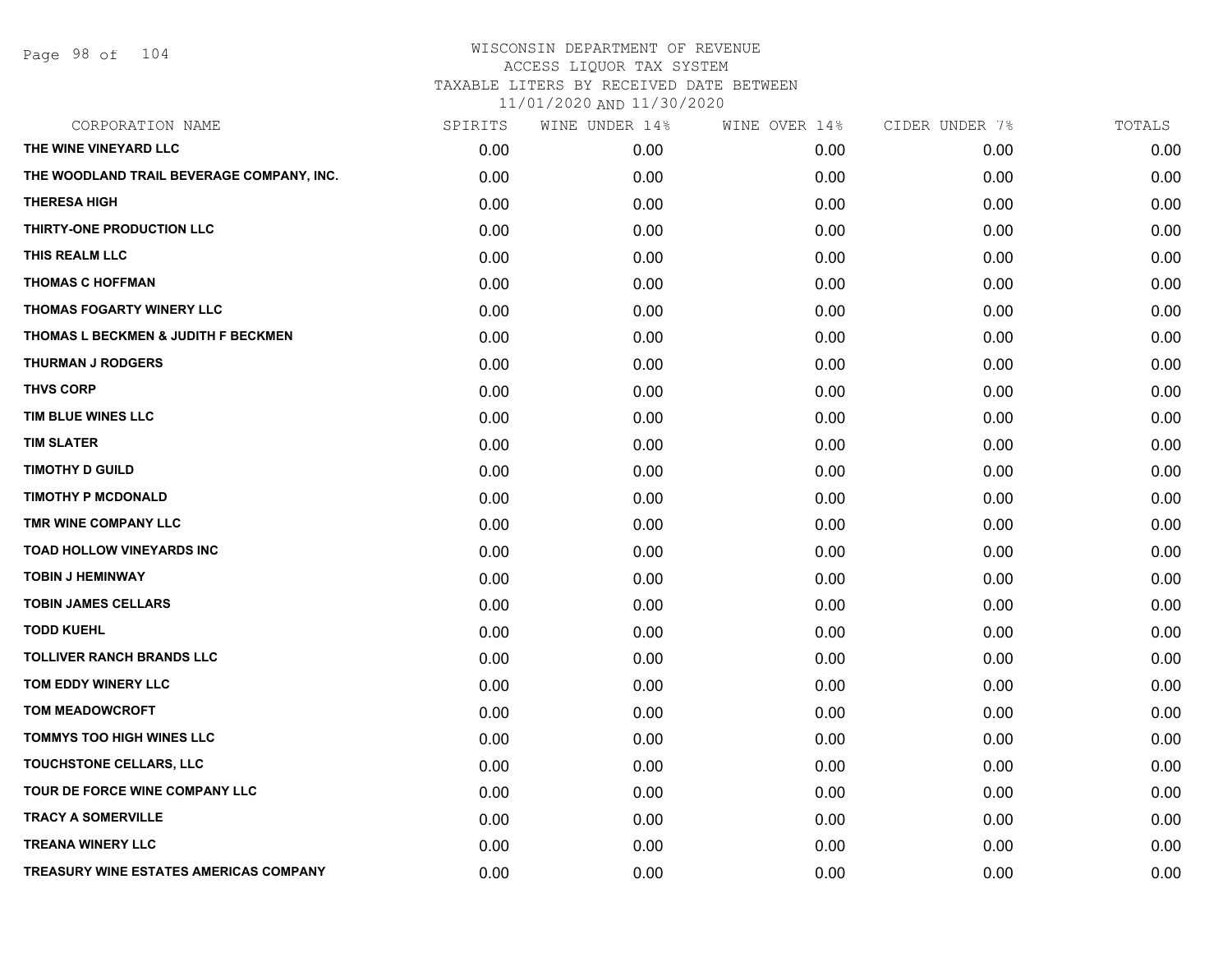Page 99 of 104

| CORPORATION NAME                      | SPIRITS | WINE UNDER 14% | WINE OVER 14% | CIDER UNDER 7% | TOTALS |
|---------------------------------------|---------|----------------|---------------|----------------|--------|
| <b>TREFETHEN VINEYARDS WINERY INC</b> | 0.00    | 0.00           | 0.00          | 0.00           | 0.00   |
| <b>TRENTADUE WINERY LLC</b>           | 0.00    | 0.00           | 0.00          | 0.00           | 0.00   |
| TRESPASS VINEYARDS INC.               | 0.00    | 0.00           | 0.00          | 0.00           | 0.00   |
| <b>TRINITAS CELLARS LLC</b>           | 0.00    | 0.00           | 0.00          | 0.00           | 0.00   |
| <b>TRIONE VINEYARDS LLC</b>           | 0.00    | 0.00           | 0.00          | 0.00           | 0.00   |
| <b>TROY LANDWEHR</b>                  | 0.00    | 0.00           | 0.00          | 0.00           | 0.00   |
| <b>TSG LLC</b>                        | 0.00    | 0.00           | 0.00          | 0.00           | 0.00   |
| <b>TURKOVICH FAMILY WINES LLC</b>     | 0.00    | 0.00           | 0.00          | 0.00           | 0.00   |
| <b>TURLEY WINE CELLARS INC</b>        | 0.00    | 0.00           | 0.00          | 0.00           | 0.00   |
| <b>TURNBULL WINE CELLARS</b>          | 0.00    | 0.00           | 0.00          | 0.00           | 0.00   |
| <b>TUSK ESTATES LLC</b>               | 0.00    | 0.00           | 0.00          | 0.00           | 0.00   |
| <b>TWIN PEAKS WINERY INC</b>          | 0.00    | 0.00           | 0.00          | 0.00           | 0.00   |
| <b>TWIN RIDGE ESTATES LLC</b>         | 0.00    | 0.00           | 0.00          | 0.00           | 0.00   |
| <b>TWISTED OAK WINERY LLC</b>         | 0.00    | 0.00           | 0.00          | 0.00           | 0.00   |
| TWO ANGELS, LLC                       | 0.00    | 0.00           | 0.00          | 0.00           | 0.00   |
| <b>TWO BROTHERS WINES LLC</b>         | 0.00    | 0.00           | 0.00          | 0.00           | 0.00   |
| <b>TWO LADS LLC</b>                   | 0.00    | 0.00           | 0.00          | 0.00           | 0.00   |
| <b>TY R CATON</b>                     | 0.00    | 0.00           | 0.00          | 0.00           | 0.00   |
| <b>UNION WINE COMPANY</b>             | 0.00    | 0.00           | 0.00          | 0.00           | 0.00   |
| UNTI WINE CO LLC                      | 0.00    | 0.00           | 0.00          | 0.00           | 0.00   |
| <b>UPSTREAM CIDER LLC</b>             | 0.00    | 0.00           | 0.00          | 0.00           | 0.00   |
| V & C LLC                             | 0.00    | 0.00           | 0.00          | 0.00           | 0.00   |
| <b>V SATTUI WINERY INC</b>            | 0.00    | 0.00           | 0.00          | 0.00           | 0.00   |
| VAN RUITEN FAMILY WINERY LLC          | 0.00    | 0.00           | 0.00          | 0.00           | 0.00   |
| VAN WYCHEN WINES INC.                 | 0.00    | 0.00           | 0.00          | 0.00           | 0.00   |
| <b>VARINDER SAHI</b>                  | 0.00    | 0.00           | 0.00          | 0.00           | 0.00   |
| <b>VEN CAL RANCHES LLC</b>            | 0.00    | 0.00           | 0.00          | 0.00           | 0.00   |
| <b>VERMEIL WINE GROUP LLC</b>         | 0.00    | 0.00           | 0.00          | 0.00           | 0.00   |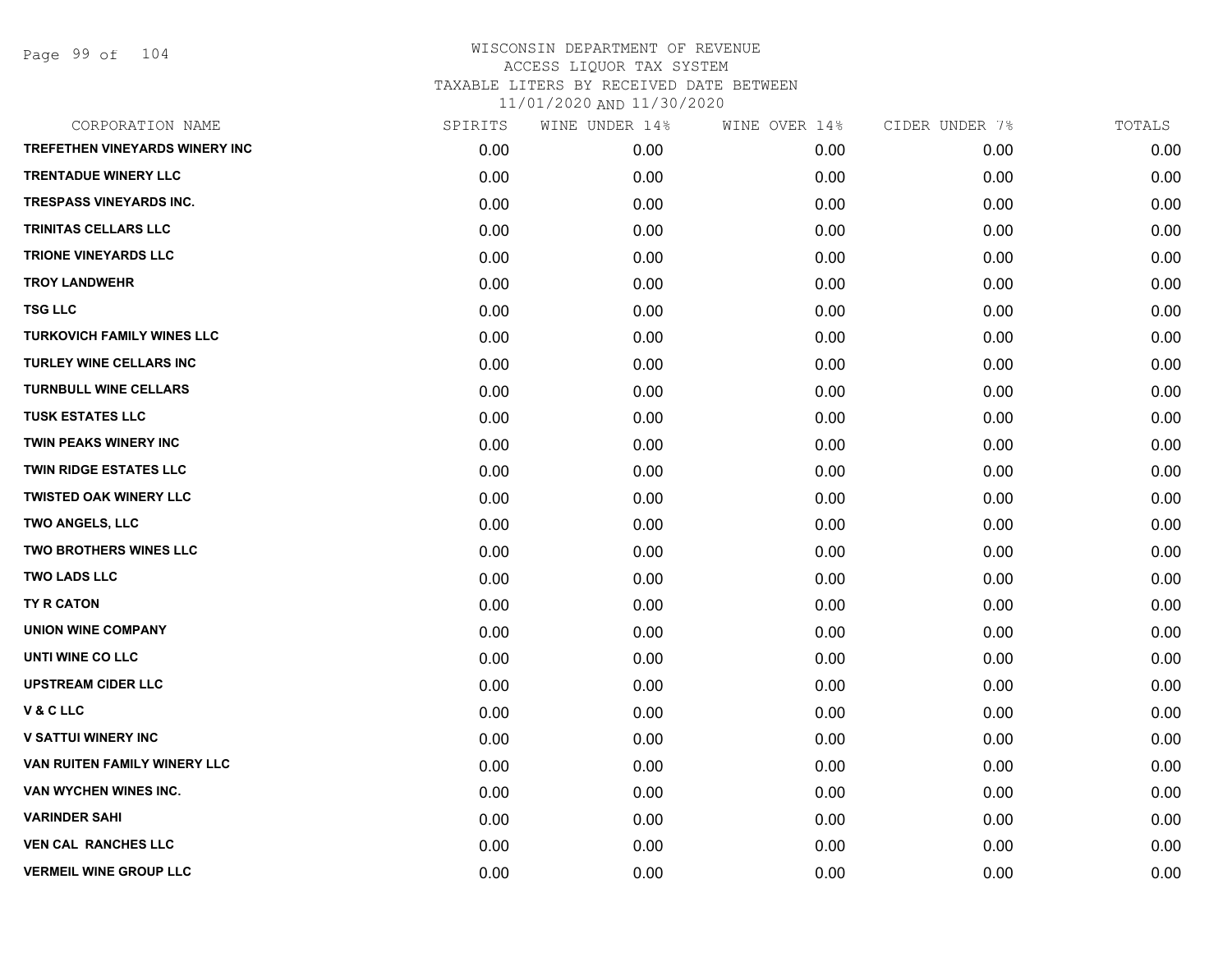Page 100of 104

| CORPORATION NAME                  | SPIRITS | WINE UNDER 14% | WINE OVER 14% | CIDER UNDER 7% | TOTALS    |
|-----------------------------------|---------|----------------|---------------|----------------|-----------|
| <b>VERNON VINEYARDS LTD</b>       | 0.00    | 0.00           | 0.00          | 0.00           | 0.00      |
| <b>VICINI ENTERPRISES LLC</b>     | 0.00    | 0.00           | 0.00          | 0.00           | 0.00      |
| <b>VICTOR ROBERTS</b>             | 0.00    | 0.00           | 0.00          | 0.00           | 0.00      |
| <b>VIGNETTE WINERY LLC</b>        | 0.00    | 0.00           | 0.00          | 0.00           | 0.00      |
| <b>VILLA AMOROSA INC</b>          | 0.00    | 0.00           | 0.00          | 0.00           | 0.00      |
| <b>VILLA ENCINAL PARTNERS LP</b>  | 0.00    | 0.00           | 0.00          | 0.00           | 0.00      |
| <b>VILLA SAN JULIETTE INC</b>     | 0.00    | 0.00           | 0.00          | 0.00           | 0.00      |
| <b>VILLA TOSCANO INC</b>          | 0.00    | 13.50          | 18.00         | 0.00           | 31.50     |
| VIN DE ZO LLC                     | 0.00    | 0.00           | 0.00          | 0.00           | 0.00      |
| <b>VINA ROBLES INC</b>            | 0.00    | 0.00           | 0.00          | 0.00           | 0.00      |
| <b>VINCENT ARROYO WINERY INC</b>  | 0.00    | 0.00           | 0.00          | 0.00           | 0.00      |
| <b>VINE &amp; SUN LLC</b>         | 0.00    | 0.00           | 0.00          | 0.00           | 0.00      |
| <b>VINE CLIFF WINERY INC</b>      | 0.00    | 0.00           | 0.00          | 0.00           | 0.00      |
| <b>VINEBOX INC.</b>               | 0.00    | 0.00           | 0.00          | 0.00           | 0.00      |
| <b>VINEBURG LLC</b>               | 0.00    | 0.00           | 0.00          | 0.00           | 0.00      |
| VINES TO CELLAR, INC.             | 0.00    | 0.00           | 0.00          | 0.00           | 0.00      |
| <b>VINESSE LLC</b>                | 0.00    | 0.00           | 0.00          | 0.00           | 0.00      |
| <b>VINEYARD 29 LLC</b>            | 0.00    | 0.00           | 0.00          | 0.00           | 0.00      |
| <b>VIN-GO, LLC</b>                | 0.00    | 14,631.40      | 0.00          | 0.00           | 14,631.40 |
| <b>VINTAGE WINE ESTATES, INC.</b> | 0.00    | 0.00           | 0.00          | 0.00           | 0.00      |
| <b>VINTAGE WINE ESTATES, INC.</b> | 0.00    | 0.00           | 0.00          | 0.00           | 0.00      |
| <b>VINTAGE WINE ESTATES, INC.</b> | 0.00    | 0.00           | 0.00          | 0.00           | 0.00      |
| <b>VINTAGE WINE ESTATES, INC.</b> | 0.00    | 0.00           | 0.00          | 0.00           | 0.00      |
| <b>VINTAGE WINE ESTATES, INC.</b> | 0.00    | 0.00           | 0.00          | 0.00           | 0.00      |
| <b>VINTAGE WINE ESTATES, INC.</b> | 0.00    | 0.00           | 0.00          | 0.00           | 0.00      |
| <b>VINTAGE WINE ESTATES, INC.</b> | 0.00    | 0.00           | 0.00          | 0.00           | 0.00      |
| <b>VINTAGE WINE ESTATES, INC.</b> | 0.00    | 0.00           | 0.00          | 0.00           | 0.00      |
| <b>VINTAGE WINE ESTATES, INC.</b> | 0.00    | 0.00           | 0.00          | 0.00           | 0.00      |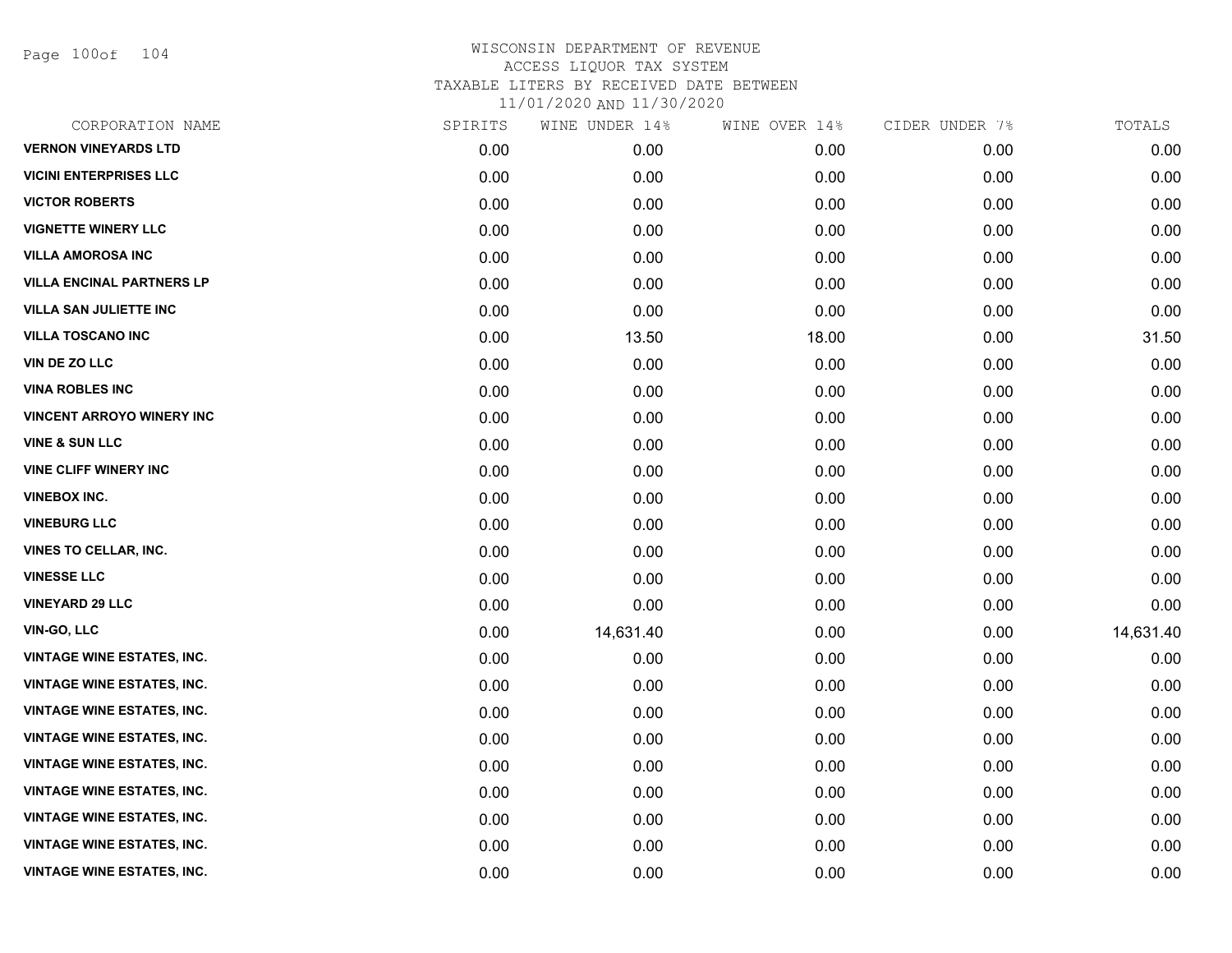Page 101of 104

| CORPORATION NAME                                   | SPIRITS | WINE UNDER 14% | WINE OVER 14% | CIDER UNDER 7% | TOTALS |
|----------------------------------------------------|---------|----------------|---------------|----------------|--------|
| <b>VINTAGE WINE ESTATES, INC.</b>                  | 0.00    | 0.00           | 0.00          | 0.00           | 0.00   |
| <b>VINTAGE WINE ESTATES, INC.</b>                  | 0.00    | 0.00           | 0.00          | 0.00           | 0.00   |
| <b>VINUM CELLARS INC</b>                           | 0.00    | 0.00           | 0.00          | 0.00           | 0.00   |
| <b>VITE GALLERON ASSETS CORP</b>                   | 0.00    | 0.00           | 0.00          | 0.00           | 0.00   |
| <b>VON KLAUS WINERY LLC</b>                        | 0.00    | 0.00           | 0.00          | 0.00           | 0.00   |
| VON STIEHL WINERY LTD.                             | 0.00    | 0.00           | 0.00          | 0.00           | 0.00   |
| W G BEST WEINKELLEREI INC                          | 0.00    | 0.00           | 0.00          | 0.00           | 0.00   |
| <b>W J DEUTSCH &amp; SONS LTD</b>                  | 0.00    | 0.00           | 0.00          | 0.00           | 0.00   |
| <b>W. HOGUE VINEYARDS</b>                          | 0.00    | 0.00           | 0.00          | 0.00           | 0.00   |
| <b>WAGNER WINERY LLC</b>                           | 0.00    | 0.00           | 0.00          | 0.00           | 0.00   |
| <b>WAITS-MAST FAMILY CELLARS LLC</b>               | 0.00    | 0.00           | 0.00          | 0.00           | 0.00   |
| <b>WALTER HANSEL WINERY &amp; VINEYARD LLC</b>     | 0.00    | 0.00           | 0.00          | 0.00           | 0.00   |
| <b>WASHINGTON VINTNERS LLC</b>                     | 0.00    | 0.00           | 0.00          | 0.00           | 0.00   |
| <b>WAYFARER LLC</b>                                | 0.00    | 0.00           | 0.00          | 0.00           | 0.00   |
| <b>WEIBEL INCORPORATED</b>                         | 0.00    | 0.00           | 0.00          | 0.00           | 0.00   |
| <b>WENTE BROS</b>                                  | 0.00    | 0.00           | 0.00          | 0.00           | 0.00   |
| <b>WEST COAST WINE PARTNERS LLC</b>                | 0.00    | 0.00           | 0.00          | 0.00           | 0.00   |
| <b>WEST PRAIRIE WINERY LLC</b>                     | 0.00    | 0.00           | 0.00          | 0.00           | 0.00   |
| <b>WESTFALL WINERY LLC</b>                         | 0.00    | 0.00           | 0.00          | 0.00           | 0.00   |
| <b>WESTPORT WINERY LLC</b>                         | 0.00    | 0.00           | 0.00          | 0.00           | 0.00   |
| <b>WESTSIDE WINERY INC</b>                         | 0.00    | 0.00           | 0.00          | 0.00           | 0.00   |
| <b>WHEELER WINERY INC</b>                          | 0.00    | 0.00           | 0.00          | 0.00           | 0.00   |
| <b>WHETSTONE WINE CELLARS LLC</b>                  | 0.00    | 0.00           | 0.00          | 0.00           | 0.00   |
| <b>WHISPERING BLUFFS VINEYARD &amp; WINERY LTD</b> | 0.00    | 0.00           | 0.00          | 0.00           | 0.00   |
| <b>WHITE BEAR SPIRITS LLC</b>                      | 0.00    | 0.00           | 0.00          | 0.00           | 0.00   |
| WHITE OAK VINEYARDS & WINERY LLC                   | 0.00    | 0.00           | 0.00          | 0.00           | 0.00   |
| WHITE WINTER WINERY INC                            | 0.00    | 0.00           | 0.00          | 0.00           | 0.00   |
| <b>WIENS CELLARS LLC</b>                           | 0.00    | 0.00           | 0.00          | 0.00           | 0.00   |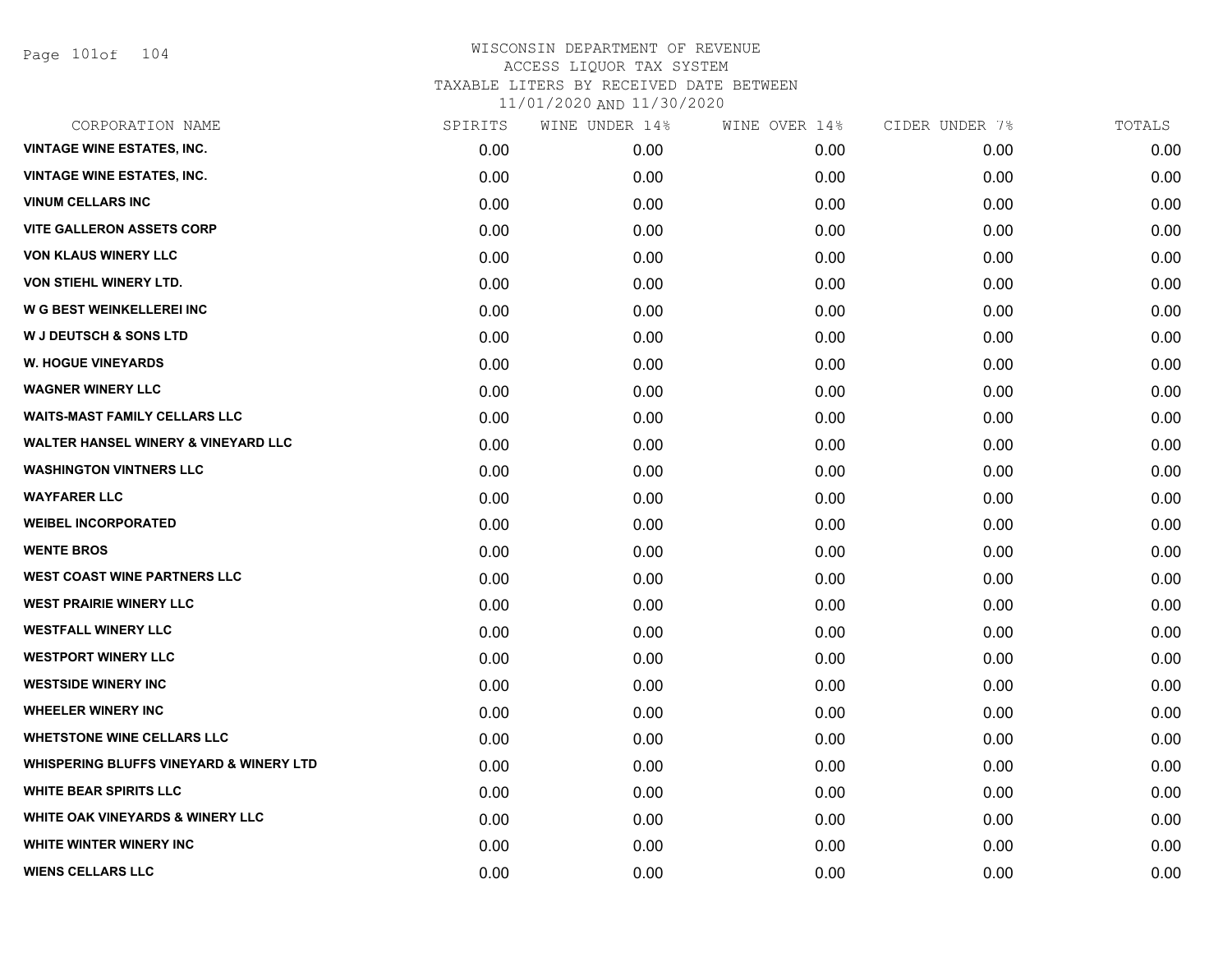Page 102of 104

| CORPORATION NAME                               | SPIRITS | WINE UNDER 14% | WINE OVER 14% | CIDER UNDER 7% | TOTALS |
|------------------------------------------------|---------|----------------|---------------|----------------|--------|
| <b>WILD EPITOME LLC</b>                        | 0.00    | 0.00           | 0.00          | 0.00           | 0.00   |
| <b>WILD HILLS WINERY LLC</b>                   | 0.00    | 0.00           | 0.00          | 0.00           | 0.00   |
| <b>WILDEROTTER WINERY LLC</b>                  | 0.00    | 0.00           | 0.00          | 0.00           | 0.00   |
| <b>WILLAMETTE VALLEY VINEYARDS INC</b>         | 0.00    | 0.00           | 0.00          | 0.00           | 0.00   |
| <b>WILLIAM F BLUHM</b>                         | 0.00    | 0.00           | 0.00          | 0.00           | 0.00   |
| <b>WILLIAM MOSBY</b>                           | 0.00    | 0.00           | 0.00          | 0.00           | 0.00   |
| <b>WILLIAM PRICE III</b>                       | 0.00    | 0.00           | 0.00          | 0.00           | 0.00   |
| <b>WILLIAMS &amp; SELYEM LLC</b>               | 0.00    | 0.00           | 0.00          | 0.00           | 0.00   |
| <b>WILRONA LLC</b>                             | 0.00    | 0.00           | 0.00          | 0.00           | 0.00   |
| <b>WILSON CREEK WINERY &amp; VINEYARDS INC</b> | 0.00    | 0.00           | 0.00          | 0.00           | 0.00   |
| <b>WINDERLEA WINE COMPANY LLC</b>              | 0.00    | 0.00           | 0.00          | 0.00           | 0.00   |
| <b>WINDWARD VINEYARD LLC</b>                   | 0.00    | 0.00           | 0.00          | 0.00           | 0.00   |
| <b>WINE BY JOE LLC</b>                         | 0.00    | 0.00           | 0.00          | 0.00           | 0.00   |
| <b>WINE COUNTRY CONNECTION LLC</b>             | 0.00    | 0.00           | 0.00          | 0.00           | 0.00   |
| <b>WINE EXPEDITE</b>                           | 0.00    | 0.00           | 0.00          | 0.00           | 0.00   |
| WINE OF THE MONTH CLUB, INC.                   | 0.00    | 0.00           | 0.00          | 0.00           | 0.00   |
| <b>WINE ROAD VINTNERS LLC</b>                  | 0.00    | 0.00           | 0.00          | 0.00           | 0.00   |
| <b>WINE.COM OF TEXAS LLC</b>                   | 0.00    | 0.00           | 0.00          | 0.00           | 0.00   |
| <b>WINERY AT BLACK STAR FARMS LLC</b>          | 0.00    | 0.00           | 0.00          | 0.00           | 0.00   |
| <b>WINERY EXCHANGE, INC.</b>                   | 0.00    | 0.00           | 0.00          | 0.00           | 0.00   |
| <b>WINERY FULFILLMENT SERVICES LLC</b>         | 0.00    | 0.00           | 0.00          | 0.00           | 0.00   |
| <b>WINESITTER BREWHOUSE LLC</b>                | 0.00    | 0.00           | 0.00          | 0.00           | 0.00   |
| <b>WINNESHIEK WILDBERRY WINERY LLC</b>         | 0.00    | 0.00           | 0.00          | 0.00           | 0.00   |
| <b>WINSIDE USA INC</b>                         | 0.00    | 0.00           | 0.00          | 0.00           | 0.00   |
| <b>WOLFF VINEYARD LLC</b>                      | 0.00    | 0.00           | 0.00          | 0.00           | 0.00   |
| <b>WOLFFER ESTATE VINEYARDS INC</b>            | 0.00    | 0.00           | 0.00          | 0.00           | 0.00   |
| <b>WOLLERSHEIM WINERY, INC.</b>                | 0.00    | 0.00           | 0.00          | 0.00           | 0.00   |
| WOLLERSHEIM WINERY, INC.                       | 0.00    | 0.00           | 0.00          | 0.00           | 0.00   |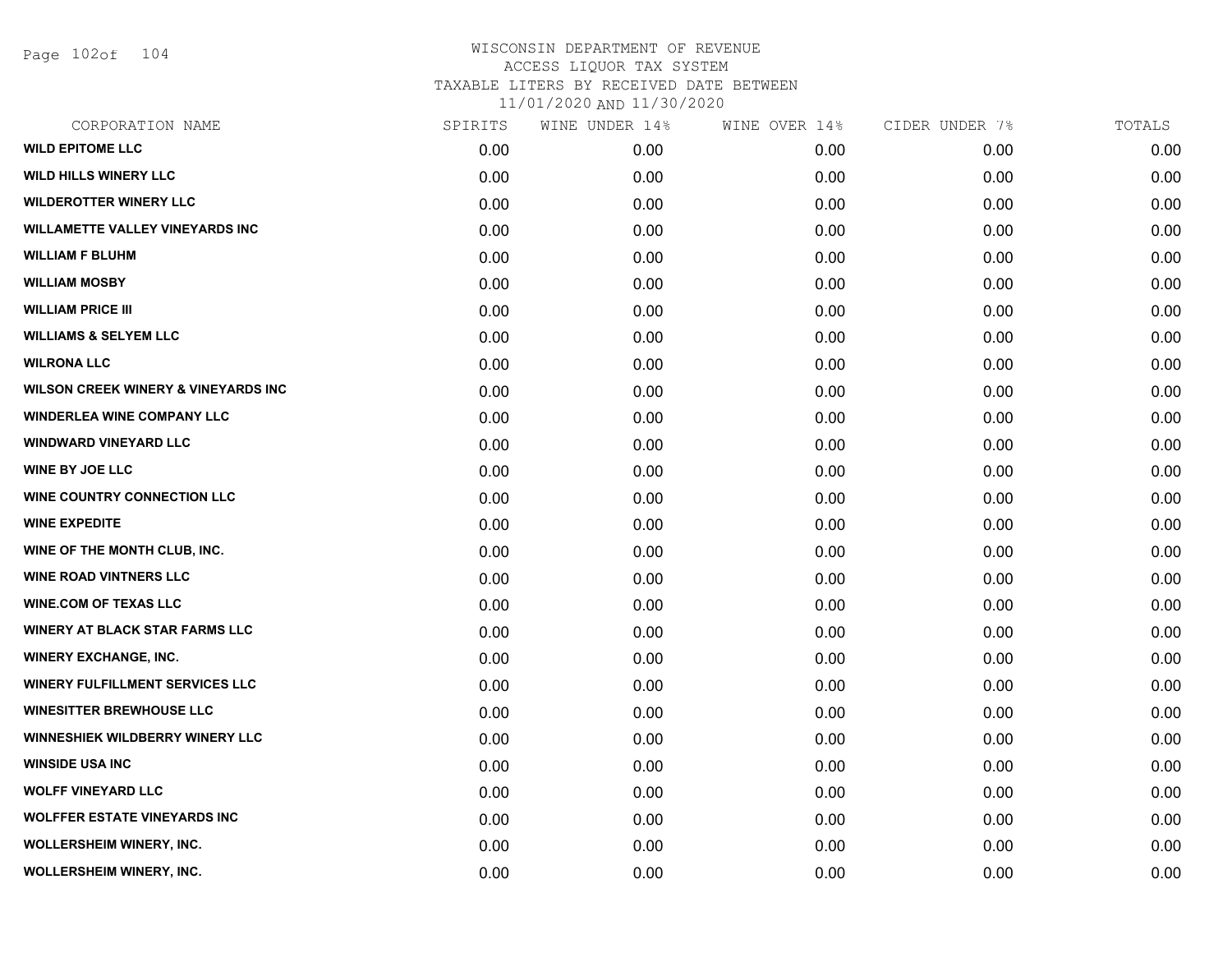Page 103of 104

| CORPORATION NAME                   | SPIRITS | UNDER 14%<br>WINE | WINE OVER 14% | CIDER<br>UNDER<br>7% | TOTALS    |
|------------------------------------|---------|-------------------|---------------|----------------------|-----------|
| <b>WOODSON WINES LLC</b>           | 0.00    | 0.00              | 0.00          | 0.00                 | 0.00      |
| <b>WOODWARD CANYON WINERY INC.</b> | 0.00    | 0.00              | 0.00          | 0.00                 | 0.00      |
| <b>WORLD OF WINE, LTD</b>          | 0.00    | 0.00              | 0.00          | 0.00                 | 0.00      |
| <b>WYLIE-YOUNG, LLC</b>            | 0.00    | 0.00              | 0.00          | 0.00                 | 0.00      |
| <b>YIANNIS CHOUTRIS</b>            | 0.00    | 8,048.31          | 13,098.22     | 0.00                 | 21,146.53 |
| YORKVILLE CELLARS INC              | 0.00    | 0.00              | 0.00          | 0.00                 | 0.00      |
| <b>ZD WINES LLC</b>                | 0.00    | 0.00              | 0.00          | 0.00                 | 0.00      |
| <b>ZERO LINK MARKETS INC</b>       | 0.00    | 0.00              | 0.00          | 0.00                 | 0.00      |
| TOTAL LITERS FOR 11/30/2020        | 0.00    | 29,648.01         | 13,524.60     | 0.00                 | 43,172.61 |